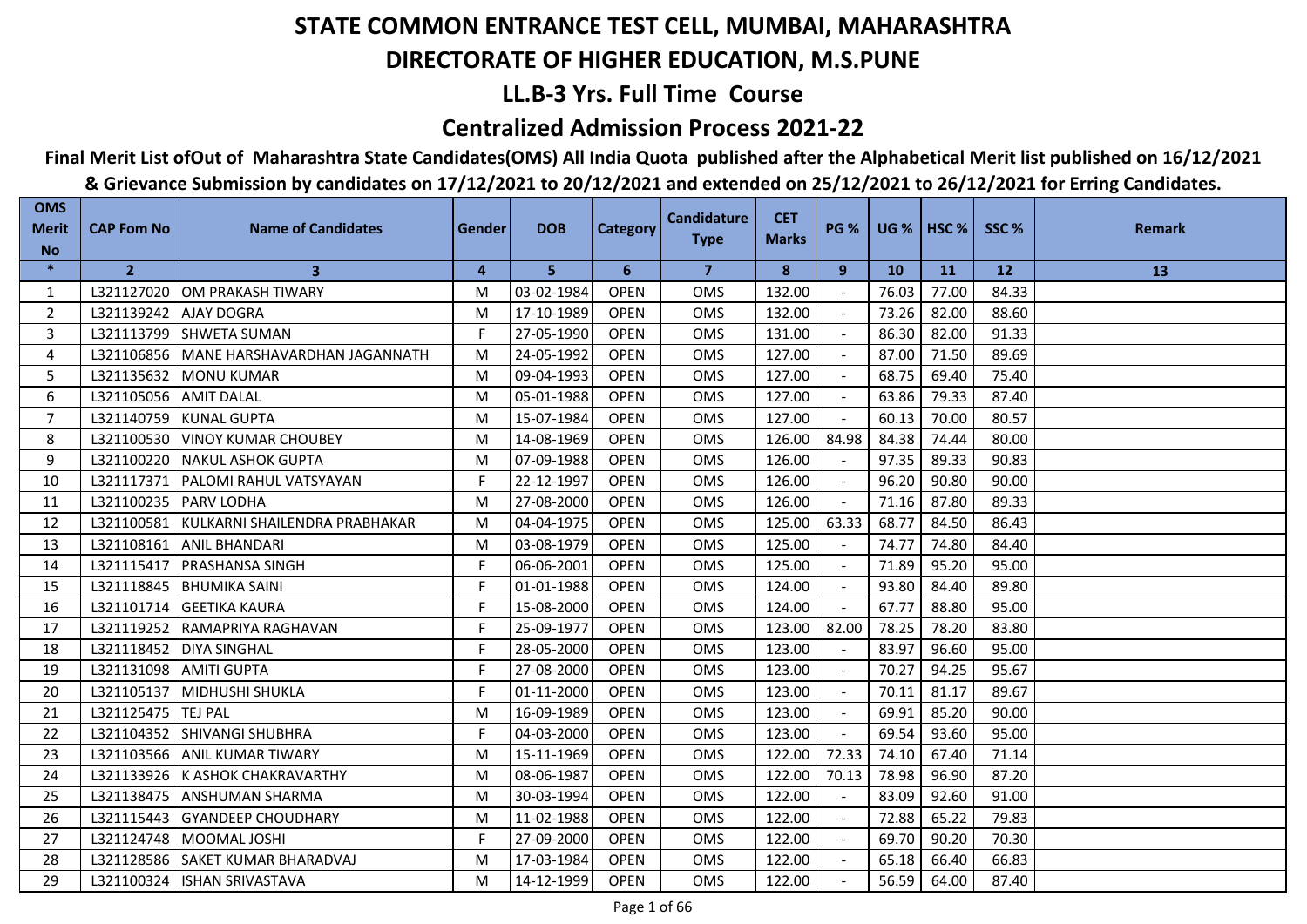## **LL.B-3 Yrs. Full Time Course**

### **Centralized Admission Process 2021-22**

## **Final Merit List ofOut of Maharashtra State Candidates(OMS) All India Quota published after the Alphabetical Merit list published on 16/12/2021**

| <b>OMS</b><br><b>Merit</b><br><b>No</b> | <b>CAP Fom No</b>        | <b>Name of Candidates</b>              | Gender         | <b>DOB</b> | <b>Category</b> | <b>Candidature</b><br><b>Type</b> | <b>CET</b><br><b>Marks</b> | <b>PG %</b> |       | <b>UG %   HSC %  </b> | SSC%  | <b>Remark</b> |
|-----------------------------------------|--------------------------|----------------------------------------|----------------|------------|-----------------|-----------------------------------|----------------------------|-------------|-------|-----------------------|-------|---------------|
| $\ast$                                  | $\overline{2}$           | $\mathbf{3}$                           | $\overline{4}$ | 5          | 6               | $\overline{7}$                    | 8                          | 9           | 10    | <b>11</b>             | 12    | 13            |
| 30                                      | L321139274               | <b>SHALESH JAIN</b>                    | M              | 14-01-1993 | <b>OPEN</b>     | <b>OMS</b>                        | 121.00                     |             | 83.18 | 84.53                 | 91.20 |               |
| 31                                      |                          | L321101806 RAHI SURYAWANSHI            | F              | 16-07-1996 | <b>OPEN</b>     | <b>OMS</b>                        | 121.00                     |             | 69.25 | 80.83                 | 81.14 |               |
| 32                                      | L321143886               | <b>ALOK SINGH</b>                      | M              | 28-08-1970 | <b>OPEN</b>     | <b>OMS</b>                        | 120.00                     | 90.93       | 89.74 | 82.40                 | 84.50 |               |
| 33                                      | L321132203               | <b>AYAN BANDYOPADHYAY</b>              | M              | 20-12-1989 | <b>OPEN</b>     | <b>OMS</b>                        | 120.00                     | 77.42       | 68.95 | 96.30                 | 91.80 |               |
| 34                                      |                          | L321103414 SAURADIP MUKHERJEE          | M              | 29-04-2000 | <b>OPEN</b>     | OMS                               | 120.00                     |             | 82.12 | 91.00                 | 89.20 |               |
| 35                                      |                          | L321140425 ASHUTOSH PARAUHA            | M              | 26-01-1991 | <b>OPEN</b>     | <b>OMS</b>                        | 120.00                     |             | 74.72 | 81.00                 | 85.50 |               |
| 36                                      |                          | L321100976   DISHA BHATIA              | F              | 30-04-2000 | <b>OPEN</b>     | OMS                               | 120.00                     |             | 74.29 | 93.60                 | 95.00 |               |
| 37                                      | L321100345 KABIR DEV     |                                        | M              | 10-03-2000 | <b>OPEN</b>     | OMS                               | 120.00                     |             | 72.83 | 78.60                 | 76.00 |               |
| 38                                      |                          | L321104128 SAMIKSHA SINGH              | F              | 01-06-2000 | <b>OPEN</b>     | OMS                               | 120.00                     |             | 67.83 | 96.40                 | 95.00 |               |
| 39                                      | L321110654               | <b>ANSHIKA SINGH</b>                   | F.             | 15-05-1999 | <b>OPEN</b>     | <b>OMS</b>                        | 120.00                     |             | 61.89 | 81.40                 | 93.10 |               |
| 40                                      |                          | L321119428 KAUSTUBH CHOUDHARY          | M              | 28-09-1998 | <b>OPEN</b>     | <b>OMS</b>                        | 120.00                     |             | 58.13 | 82.80                 | 95.00 |               |
| 41                                      |                          | L321103890 BIRALE GANESH HARISHCHANDRA | M              | 11-06-1987 | <b>OPEN</b>     | <b>OMS</b>                        | 119.00                     | 87.63       | 72.28 | 88.50                 | 85.73 |               |
| 42                                      |                          | L321127299 SUNDEEP KRISHNA             | M              | 03-05-1968 | <b>OPEN</b>     | OMS                               | 119.00                     | 76.50       | 45.89 | 59.33                 | 56.00 |               |
| 43                                      |                          | L321130091 ASHISH KUMAR SHRIVASTAVA    | M              | 05-10-1976 | <b>OPEN</b>     | <b>OMS</b>                        | 119.00                     | 67.01       | 63.28 | 63.88                 | 75.69 |               |
| 44                                      | L321121580   DEEPAK SONI |                                        | M              | 31-03-1982 | <b>OPEN</b>     | <b>OMS</b>                        | 119.00                     | 64.23       | 62.71 | 57.50                 | 73.50 |               |
| 45                                      | L321141103               | <b>ANJANASHISH SRIVASTAVA</b>          | M              | 15-02-1991 | <b>OPEN</b>     | <b>OMS</b>                        | 119.00                     |             | 84.40 | 90.40                 | 88.20 |               |
| 46                                      |                          | L321113208 SHREYA PURWAR               | F              | 12-09-1999 | <b>OPEN</b>     | <b>OMS</b>                        | 119.00                     |             | 79.45 | 88.20                 | 91.20 |               |
| 47                                      | L321103980               | <b>SHUBHAM SHARMA</b>                  | M              | 12-07-1998 | <b>OPEN</b>     | <b>OMS</b>                        | 119.00                     |             | 67.50 | 84.60                 | 94.00 |               |
| 48                                      | L321116472               | <b>AMAN ASHISH</b>                     | M              | 24-01-1989 | <b>OPEN</b>     | <b>OMS</b>                        | 119.00                     |             | 62.55 | 59.22                 | 86.40 |               |
| 49                                      | L321100983               | NAUTTAM SINGH                          | M              | 07-12-1999 | <b>OPEN</b>     | <b>OMS</b>                        | 119.00                     |             | 58.79 | 61.40                 | 95.00 |               |
| 50                                      |                          | L321121017 AGARWAL AASTIK ANUPAM       | M              | 18-12-2000 | <b>OPEN</b>     | OMS                               | 118.00                     |             | 78.53 | 85.85                 | 87.40 |               |
| 51                                      | L321107393               | <b>MEENU RANA</b>                      | F              | 17-07-2000 | <b>OPEN</b>     | <b>OMS</b>                        | 118.00                     |             | 78.50 | 82.00                 | 89.50 |               |
| 52                                      | L321104103               | <b>SARTHAK ASWAL</b>                   | M              | 03-11-1998 | <b>OPEN</b>     | <b>OMS</b>                        | 118.00                     |             | 73.82 | 78.80                 | 74.10 |               |
| 53                                      | L321108984               | <b>SIDDHANT MISHRA</b>                 | M              | 17-05-2001 | <b>OPEN</b>     | <b>OMS</b>                        | 118.00                     |             | 58.30 | 95.40                 | 89.20 |               |
| 54                                      |                          | L321130146 AKASH SHUKLA                | M              | 14-08-1996 | <b>OPEN</b>     | <b>OMS</b>                        | 118.00                     |             | 58.08 | 81.60                 | 70.30 |               |
| 55                                      | L321105311               | <b>AJAY CHANDRAPATTAN</b>              | M              | 07-08-1996 | <b>OPEN</b>     | <b>OMS</b>                        | 118.00                     |             | 57.74 | 62.46                 | 96.40 |               |
| 56                                      |                          | L321122619 RAMAN KUMAR MORWAL          | M              | 06-02-1986 | <b>OPEN</b>     | OMS                               | 117.00                     | 66.11       | 63.00 | 62.80                 | 68.17 |               |
| 57                                      |                          | L321126491 ARUN GOPAL PANDEY           | M              | 28-06-1986 | <b>OPEN</b>     | OMS                               | 117.00                     |             | 82.50 | 73.90                 | 86.67 |               |
| 58                                      |                          | L321134463 KARTIK KUMAR SINGH          | M              | 17-06-1989 | <b>OPEN</b>     | <b>OMS</b>                        | 117.00                     |             | 76.60 | 94.80                 | 91.00 |               |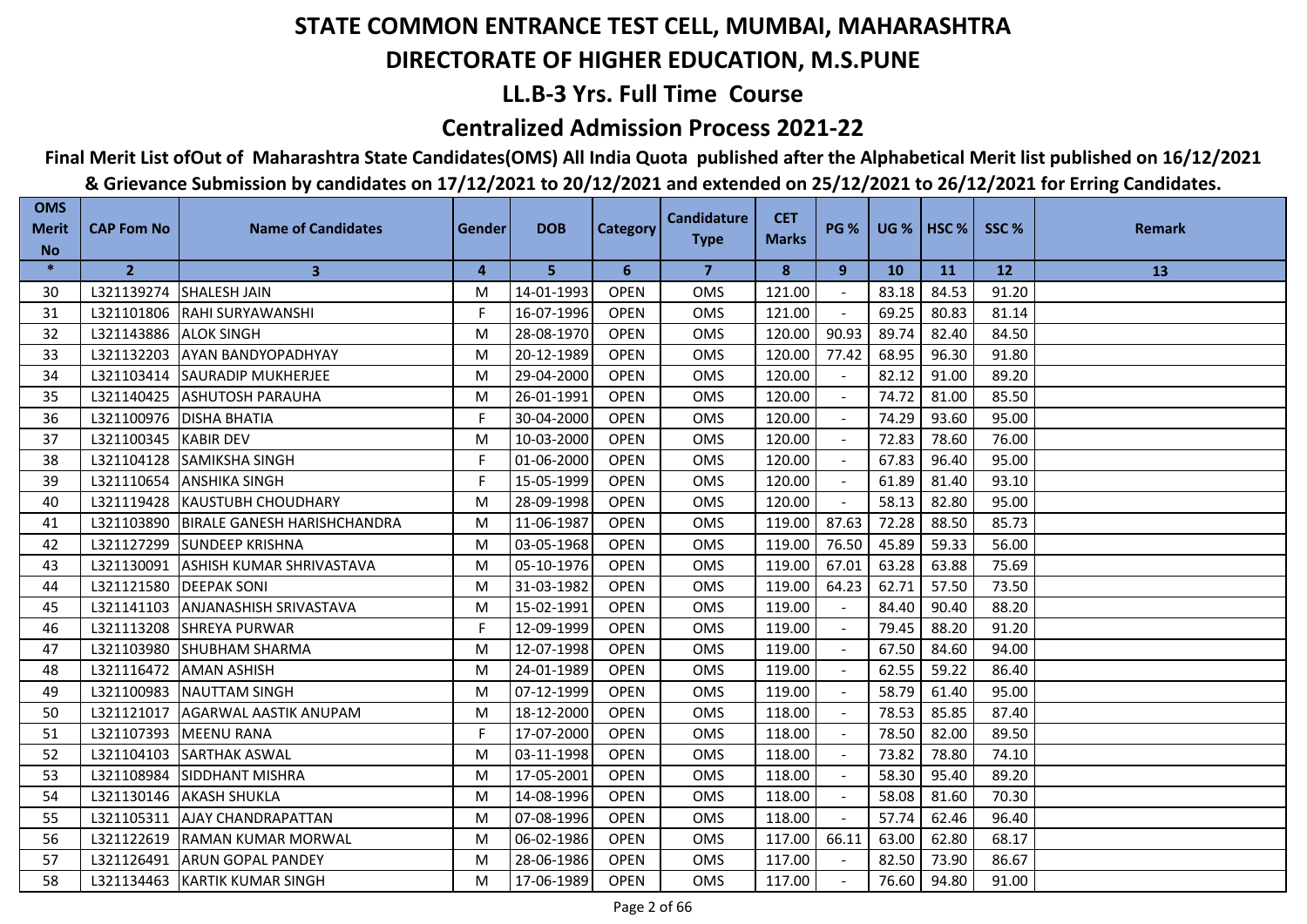## **LL.B-3 Yrs. Full Time Course**

### **Centralized Admission Process 2021-22**

## **Final Merit List ofOut of Maharashtra State Candidates(OMS) All India Quota published after the Alphabetical Merit list published on 16/12/2021**

| <b>OMS</b><br><b>Merit</b> | <b>CAP Fom No</b>      | <b>Name of Candidates</b>          | Gender | <b>DOB</b> | <b>Category</b> | <b>Candidature</b><br><b>Type</b> | <b>CET</b><br><b>Marks</b> | <b>PG %</b> |       | <b>UG %   HSC %  </b> | SSC%  | <b>Remark</b> |
|----------------------------|------------------------|------------------------------------|--------|------------|-----------------|-----------------------------------|----------------------------|-------------|-------|-----------------------|-------|---------------|
| <b>No</b>                  |                        |                                    |        |            |                 |                                   |                            |             |       |                       |       |               |
| $\ast$                     | 2 <sup>2</sup>         | $\mathbf{3}$                       | 4      | 5          | 6               | $\overline{7}$                    | 8                          | 9           | 10    | <b>11</b>             | 12    | 13            |
| 59                         |                        | L321140254   PARVEEN JINDAL        | M      | 16-12-1985 | <b>OPEN</b>     | <b>OMS</b>                        | 117.00                     |             | 74.89 | 67.40                 | 64.00 |               |
| 60                         |                        | L321141188 CHIRAG GOYAL            | M      | 10-11-2000 | <b>OPEN</b>     | <b>OMS</b>                        | 117.00                     |             | 74.73 | 88.00                 | 86.83 |               |
| 61                         | L321144086             | <b>ANKUR GUPTA</b>                 | M      | 05-05-1987 | <b>OPEN</b>     | <b>OMS</b>                        | 117.00                     |             | 72.34 | 82.60                 | 76.40 |               |
| 62                         | L321116133             | <b>SHAILENDRA KUMAR</b>            | M      | 01-12-1977 | <b>OPEN</b>     | <b>OMS</b>                        | 117.00                     |             | 69.50 | 57.44                 | 77.44 |               |
| 63                         | L321116595             | SHREYAS JOSHI                      | M      | 25-07-1989 | <b>OPEN</b>     | OMS                               | 117.00                     |             | 66.85 | 56.20                 | 77.20 |               |
| 64                         |                        | L321112522 SHILPI MILIND MHAPANKAR | F.     | 03-07-1980 | <b>OPEN</b>     | OMS                               | 117.00                     |             | 63.43 | 70.46                 | 83.64 |               |
| 65                         |                        | L321120420 KOMOLIKA SRIVASTAVA     | F      | 26-01-1999 | <b>OPEN</b>     | OMS                               | 117.00                     |             | 59.83 | 83.40                 | 90.50 |               |
| 66                         | L321113794             | <b>ADITYA RAY</b>                  | M      | 19-07-1969 | <b>OPEN</b>     | <b>OMS</b>                        | 117.00                     |             | 58.55 | 67.90                 | 82.22 |               |
| 67                         | L321121828             | <b>VAIBHAV ANAND</b>               | M      | 05-01-1987 | <b>OPEN</b>     | <b>OMS</b>                        | 117.00                     |             | 58.08 | 63.22                 | 70.57 |               |
| 68                         |                        | L321109992 VISHAL SINGH MAHALA     | M      | 25-09-1997 | <b>OPEN</b>     | <b>OMS</b>                        | 117.00                     |             | 56.80 | 90.80                 | 95.00 |               |
| 69                         | L321138163             | <b>PARAS MEHTA</b>                 | M      | 22-04-1986 | <b>OPEN</b>     | <b>OMS</b>                        | 117.00                     |             | 54.80 | 79.80                 | 89.20 |               |
| 70                         | L321136042             | <b>DEEPESH BANSAL</b>              | M      | 08-06-1988 | <b>OPEN</b>     | OMS                               | 116.00                     | 69.82       | 61.75 | 61.20                 | 79.40 |               |
| 71                         |                        | L321112745 RAJNISH KUMAR           | M      | 06-04-1974 | <b>OPEN</b>     | <b>OMS</b>                        | 116.00                     | 63.21       | 56.88 | 57.22                 | 72.67 |               |
| 72                         |                        | L321143485 KALE RAMDAS TUKARAM     | M      | 07-06-1990 | <b>OPEN</b>     | OMS                               | 116.00                     |             | 94.41 | 93.67                 | 94.27 |               |
| 73                         | L321115334             | <b>ABHIMANYU SNEHAL SHAH</b>       | M      | 06-12-1995 | <b>OPEN</b>     | <b>OMS</b>                        | 116.00                     |             | 88.38 | 93.40                 | 93.86 |               |
| 74                         |                        | L321100092 GAURI BANSAL            | F.     | 30-07-1999 | <b>OPEN</b>     | OMS                               | 116.00                     |             | 86.95 | 89.60                 | 95.00 |               |
| 75                         | L321107958 ADITYA SHAH |                                    | M      | 08-08-1999 | <b>OPEN</b>     | OMS                               | 116.00                     |             | 81.50 | 76.17                 | 85.00 |               |
| 76                         | L321103212             | <b>ANKUR UNNAYAN</b>               | M      | 06-01-2000 | <b>OPEN</b>     | OMS                               | 116.00                     |             | 78.98 | 73.60                 | 95.00 |               |
| 77                         |                        | L321103896 GAURANG SHARMA          | M      | 02-08-1999 | <b>OPEN</b>     | <b>OMS</b>                        | 116.00                     |             | 73.11 | 80.17                 | 93.10 |               |
| 78                         |                        | L321134710 RAJNEESH YADAV          | M      | 25-07-1979 | <b>OPEN</b>     | <b>OMS</b>                        | 116.00                     |             | 72.91 | 77.00                 | 78.50 |               |
| 79                         |                        | L321105608 KARAN TALUJA            | M      | 21-09-2000 | <b>OPEN</b>     | <b>OMS</b>                        | 116.00                     |             | 71.58 | 71.80                 | 91.67 |               |
| 80                         | L321134919             | <b>KOPAL TANDON</b>                | F      | 13-10-1990 | <b>OPEN</b>     | <b>OMS</b>                        | 116.00                     |             | 71.42 | 93.20                 | 93.33 |               |
| 81                         | L321143493             | <b>ROHIT RAJ</b>                   | M      | 11-01-1994 | <b>OPEN</b>     | OMS                               | 116.00                     |             | 70.88 | 87.40                 | 89.20 |               |
| 82                         |                        | L321127149 KULDEEP VISHWABANDHU    | M      | 16-02-1986 | <b>OPEN</b>     | <b>OMS</b>                        | 116.00                     |             | 68.91 | 77.40                 | 81.00 |               |
| 83                         | L321143789             | <b>VIRENDER SINGH</b>              | M      | 18-12-1987 | <b>OPEN</b>     | <b>OMS</b>                        | 116.00                     |             | 67.99 | 78.40                 | 82.40 |               |
| 84                         | L321104665             | <b>AANYA SHARMA</b>                | F.     | 01-08-2000 | <b>OPEN</b>     | <b>OMS</b>                        | 116.00                     |             | 67.23 | 96.00                 | 95.00 |               |
| 85                         | L321114169             | YOGESH SOMANI                      | M      | 19-09-1999 | <b>OPEN</b>     | OMS                               | 116.00                     |             | 66.71 | 84.50                 | 81.70 |               |
| 86                         |                        | L321130623 RAGHAV GROVER           | M      | 19-07-1991 | <b>OPEN</b>     | OMS                               | 116.00                     |             | 66.66 | 73.60                 | 82.80 |               |
| 87                         |                        | L321125234 SOPHIA RAJESH KOHLI     | F      | 01-07-1996 | <b>OPEN</b>     | <b>OMS</b>                        | 116.00                     |             | 66.10 | 88.20                 | 90.57 |               |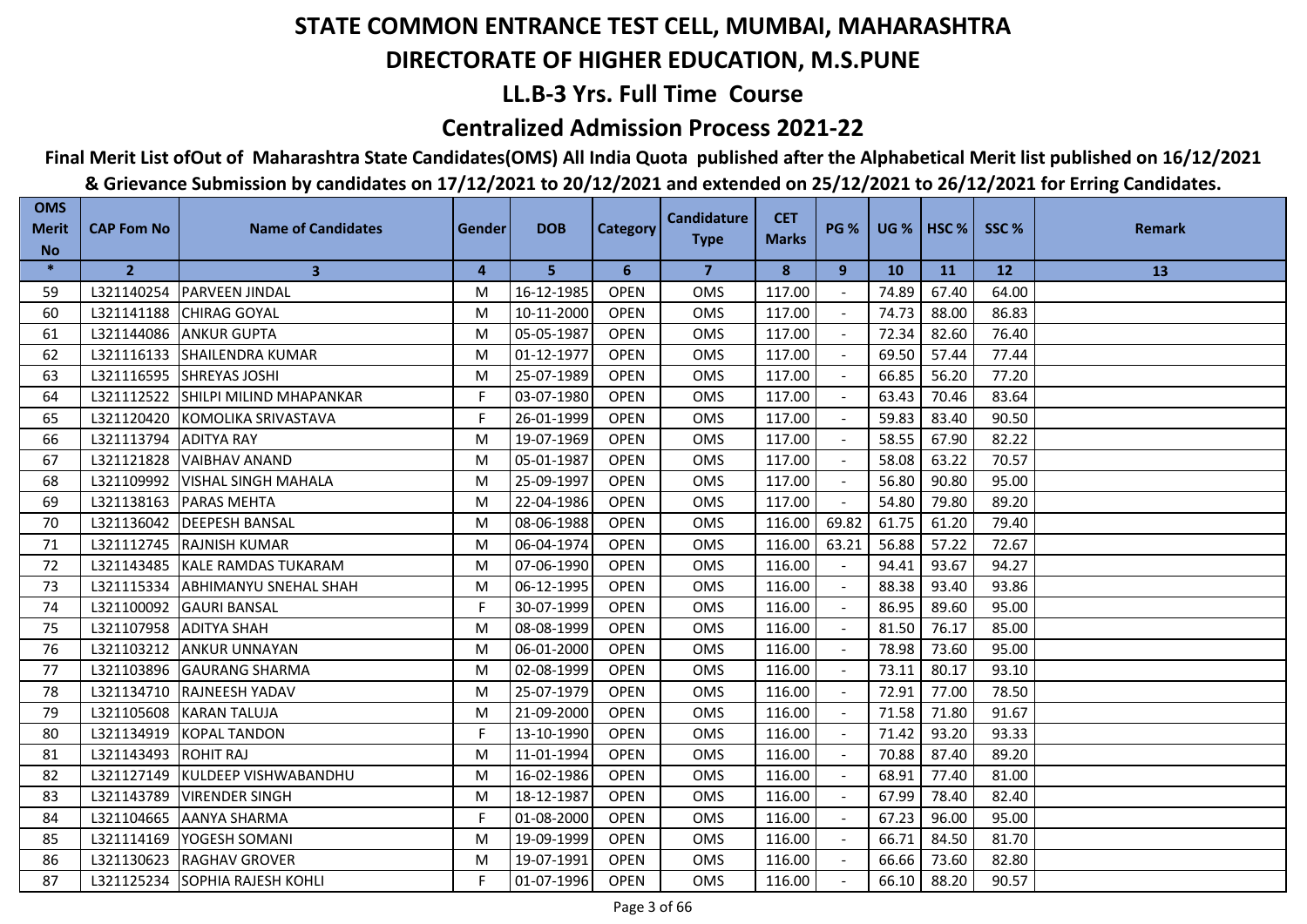## **LL.B-3 Yrs. Full Time Course**

### **Centralized Admission Process 2021-22**

## **Final Merit List ofOut of Maharashtra State Candidates(OMS) All India Quota published after the Alphabetical Merit list published on 16/12/2021**

| <b>OMS</b><br><b>Merit</b> | <b>CAP Fom No</b> | <b>Name of Candidates</b>             | Gender | <b>DOB</b> | <b>Category</b> | <b>Candidature</b><br><b>Type</b> | <b>CET</b><br><b>Marks</b> | <b>PG %</b> |           | <b>UG %   HSC %  </b> | SSC%  | <b>Remark</b> |
|----------------------------|-------------------|---------------------------------------|--------|------------|-----------------|-----------------------------------|----------------------------|-------------|-----------|-----------------------|-------|---------------|
| <b>No</b><br>$\ast$        |                   |                                       |        |            |                 |                                   |                            |             |           |                       |       |               |
|                            | $\overline{2}$    | $\mathbf{3}$                          | 4      | 5          | 6               | $\overline{7}$                    | 8                          | 9           | <b>10</b> | <b>11</b>             | 12    | 13            |
| 88                         | L321103837        | <b>SHARATH NAIR</b>                   | M      | 14-03-1998 | <b>OPEN</b>     | <b>OMS</b>                        | 116.00                     |             | 63.13     | 68.67                 | 78.00 |               |
| 89                         |                   | L321136680 DAVANDRA KUMAR             | M      | 23-10-1981 | <b>OPEN</b>     | <b>OMS</b>                        | 116.00                     |             | 60.82     | 54.20                 | 61.00 |               |
| 90                         | L321111694        | NIRMALA ANN PINTO                     | F      | 17-01-1970 | <b>OPEN</b>     | <b>OMS</b>                        | 116.00                     |             | 59.32     | 81.17                 | 77.86 |               |
| 91                         | L321141447        | <b>PARAG BASU</b>                     | M      | 12-07-1965 | <b>OPEN</b>     | <b>OMS</b>                        | 116.00                     |             | 53.29     | 60.00                 | 68.50 |               |
| 92                         |                   | L321100156 AKASH AHLAWAT              | M      | 08-08-1995 | <b>OPEN</b>     | OMS                               | 115.00                     | 76.39       | 75.19     | 80.60                 | 87.40 |               |
| 93                         |                   | L321121800 TURUMELLA SAI SEETHAL      | M      | 01-06-1995 | <b>OPEN</b>     | OMS                               | 115.00                     | 74.69       | 76.14     | 87.10                 | 91.33 |               |
| 94                         | L321129894        | <b>AKSHAT RATHORE</b>                 | M      | 15-09-1990 | <b>OPEN</b>     | OMS                               | 115.00                     | 70.00       | 69.16     | 72.20                 | 81.60 |               |
| 95                         | L321127225        | <b>ANITA MANOJ</b>                    | F.     | 02-12-1973 | <b>OPEN</b>     | <b>OMS</b>                        | 115.00                     | 60.60       | 65.41     | 81.00                 | 88.20 |               |
| 96                         |                   | L321106618 NIHARIKA BALIYAN           | F      | 10-03-2000 | <b>OPEN</b>     | <b>OMS</b>                        | 115.00                     |             | 85.94     | 73.60                 | 85.50 |               |
| 97                         |                   | L321100961 RICHA PAREKH               | F      | 09-07-2000 | <b>OPEN</b>     | <b>OMS</b>                        | 115.00                     |             | 82.78     | 93.20                 | 90.67 |               |
| 98                         | L321114863        | IANJALI .                             | F      | 02-01-2001 | <b>OPEN</b>     | <b>OMS</b>                        | 115.00                     |             | 78.00     | 75.40                 | 95.00 |               |
| 99                         | L321102727        | <b>ANUSHKA BANSAL</b>                 | F.     | 09-07-2000 | <b>OPEN</b>     | OMS                               | 115.00                     |             | 77.67     | 89.33                 | 86.67 |               |
| 100                        |                   | L321139821 JJITEN PRAVINCHANDRA BHUTA | M      | 12-02-1964 | <b>OPEN</b>     | <b>OMS</b>                        | 115.00                     |             | 74.69     | 49.50                 | 75.86 |               |
| 101                        | L321103072        | AEQURA.                               | F      | 21-08-1996 | <b>OPEN</b>     | <b>OMS</b>                        | 115.00                     |             | 71.28     | 77.50                 | 87.40 |               |
| 102                        | L321104733        | <b>VIDHI SHARMA</b>                   | F      | 28-11-1998 | <b>OPEN</b>     | <b>OMS</b>                        | 115.00                     |             | 70.42     | 78.00                 | 74.10 |               |
| 103                        |                   | L321106949 MUKUL YADAV                | M      | 11-05-2000 | <b>OPEN</b>     | OMS                               | 115.00                     |             | 63.94     | 84.83                 | 88.00 |               |
| 104                        |                   | L321132039 KASHISH CHADHA             | M      | 03-01-2000 | <b>OPEN</b>     | <b>OMS</b>                        | 115.00                     |             | 62.83     | 85.40                 | 79.80 |               |
| 105                        | L321124690        | <b>MEDHA MISHRA</b>                   | F      | 16-09-2000 | <b>OPEN</b>     | <b>OMS</b>                        | 115.00                     |             | 59.56     | 78.00                 | 94.00 |               |
| 106                        | L321118088        | <b>JAY RATHI</b>                      | M      | 20-09-1999 | <b>OPEN</b>     | <b>OMS</b>                        | 115.00                     |             | 59.43     | 86.17                 | 87.00 |               |
| 107                        | L321106654        | <b>VINAY SINHA</b>                    | M      | 02-03-1976 | <b>OPEN</b>     | <b>OMS</b>                        | 115.00                     |             | 55.58     | 83.20                 | 86.67 |               |
| 108                        |                   | L321104111 ANWESHA BANERJEE           | F.     | 29-07-1996 | <b>OPEN</b>     | <b>OMS</b>                        | 115.00                     |             | 51.88     | 64.80                 | 81.57 |               |
| 109                        | L321118479        | <b>ISHIVAANSH GULATI</b>              | M      | 27-02-2000 | <b>OPEN</b>     | <b>OMS</b>                        | 114.00                     |             | 89.17     | 71.40                 | 90.50 |               |
| 110                        |                   | L321140745 ABI RAMA KARTHIKEYAN       | M      | 20-06-1985 | <b>OPEN</b>     | OMS                               | 114.00                     |             | 80.74     | 86.25                 | 80.48 |               |
| 111                        | L321118854        | <b>HARSH MOHAN</b>                    | M      | 23-09-1987 | <b>OPEN</b>     | <b>OMS</b>                        | 114.00                     |             | 78.43     | 86.20                 | 86.20 |               |
| 112                        | L321100136        | <b>SHIVANI VERMA</b>                  | F      | 12-09-2001 | <b>OPEN</b>     | <b>OMS</b>                        | 114.00                     |             | 74.11     | 80.20                 | 87.40 |               |
| 113                        | L321115017        | <b>ABHISHEK PARASNATH SINGH</b>       | M      | 06-02-1997 | <b>OPEN</b>     | <b>OMS</b>                        | 114.00                     |             | 69.57     | 93.00                 | 83.29 |               |
| 114                        |                   | L321105353 PANKHURI SHARMA            | F.     | 04-09-2000 | <b>OPEN</b>     | OMS                               | 114.00                     |             | 69.50     | 96.40                 | 83.60 |               |
| 115                        |                   | L321105301 JAYATI TANDON              | F      | 28-01-1999 | <b>OPEN</b>     | <b>OMS</b>                        | 114.00                     |             | 69.33     | 95.80                 | 95.00 |               |
| 116                        |                   | L321127005   NISHANT VASHISHTH        | M      | 26-06-1999 | <b>OPEN</b>     | <b>OMS</b>                        | 114.00                     |             | 68.80     | 77.00                 | 95.00 |               |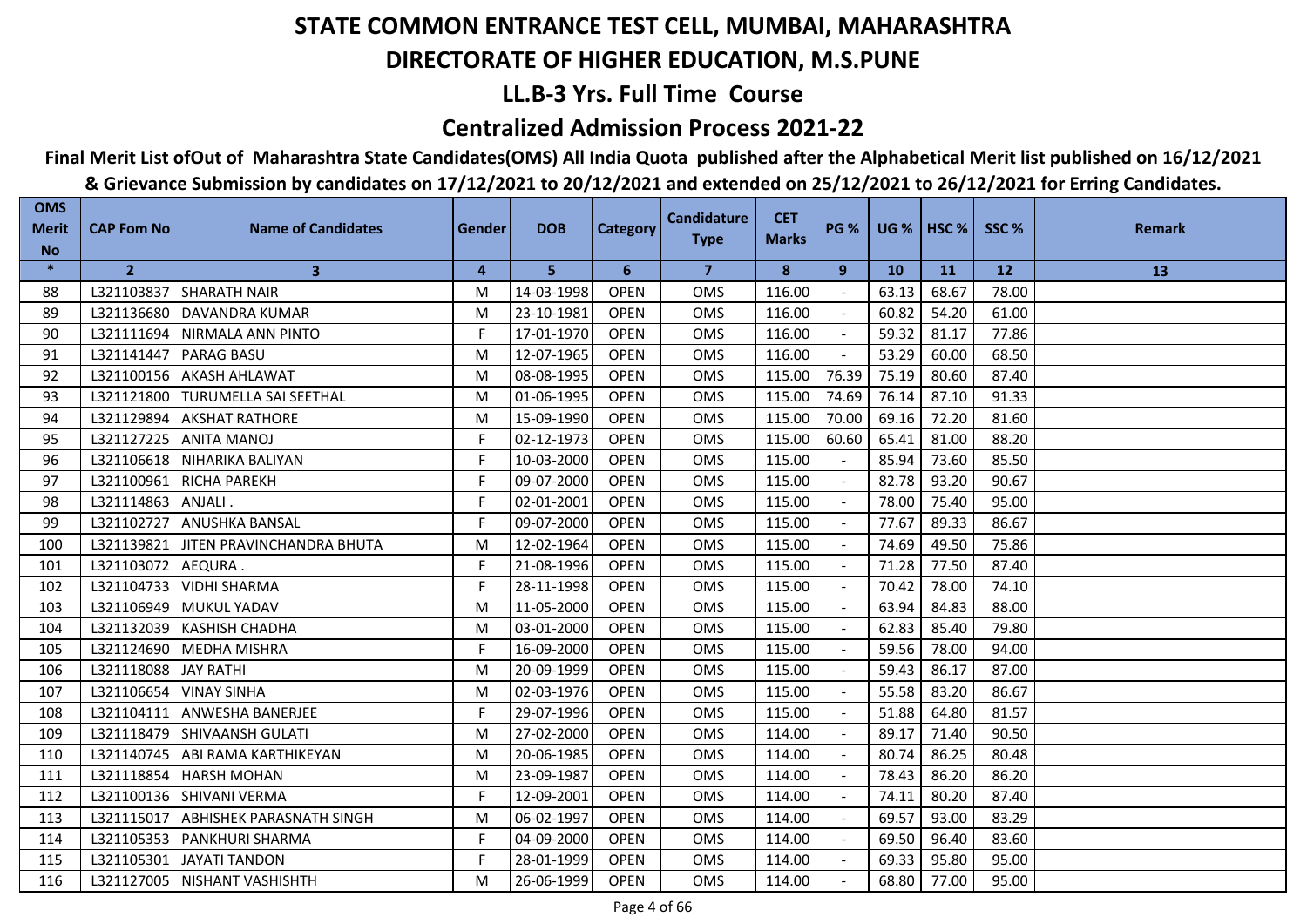## **LL.B-3 Yrs. Full Time Course**

### **Centralized Admission Process 2021-22**

## **Final Merit List ofOut of Maharashtra State Candidates(OMS) All India Quota published after the Alphabetical Merit list published on 16/12/2021**

| <b>OMS</b><br><b>Merit</b> | <b>CAP Fom No</b>      | <b>Name of Candidates</b>             | Gender | <b>DOB</b> | <b>Category</b> | <b>Candidature</b> | <b>CET</b>   | <b>PG %</b> |           | <b>UG %   HSC %  </b> | SSC%  | <b>Remark</b> |
|----------------------------|------------------------|---------------------------------------|--------|------------|-----------------|--------------------|--------------|-------------|-----------|-----------------------|-------|---------------|
| <b>No</b>                  |                        |                                       |        |            |                 | <b>Type</b>        | <b>Marks</b> |             |           |                       |       |               |
| $\ast$                     | $\overline{2}$         | $\mathbf{3}$                          | 4      | 5          | 6               | $\overline{7}$     | 8            | 9           | <b>10</b> | <b>11</b>             | 12    | 13            |
| 117                        | L321133162 ADITY SINHA |                                       | F.     | 13-06-1999 | <b>OPEN</b>     | <b>OMS</b>         | 114.00       |             | 68.63     | 67.00                 | 73.00 |               |
| 118                        |                        | L321108988 SADAY ENOCH MONDOL         | M      | 04-12-1997 | <b>OPEN</b>     | <b>OMS</b>         | 114.00       |             | 68.57     | 94.00                 | 82.00 |               |
| 119                        | L321110820             | <b>AYUSH VERMA</b>                    | M      | 08-12-2000 | <b>OPEN</b>     | <b>OMS</b>         | 114.00       |             | 66.52     | 95.60                 | 93.83 |               |
| 120                        | L321103735             | <b>AKHIL KUMAR</b>                    | M      | 10-07-1971 | <b>OPEN</b>     | <b>OMS</b>         | 114.00       |             | 65.08     | 73.20                 | 76.83 |               |
| 121                        | L321105012 ADIBA RAZA  |                                       | F.     | 31-08-2001 | <b>OPEN</b>     | OMS                | 114.00       |             | 61.35     | 93.00                 | 79.80 |               |
| 122                        |                        | L321129477 AWANTIKA BAJPAI            | F.     | 24-04-2000 | <b>OPEN</b>     | OMS                | 114.00       |             | 59.88     | 66.67                 | 76.17 |               |
| 123                        |                        | L321143276 SINGH UDBHAV BLAIR SUBHASH | M      | 10-12-1998 | <b>OPEN</b>     | OMS                | 114.00       |             | 51.21     | 69.80                 | 85.50 |               |
| 124                        |                        | L321122105 SRITAMA MAITRA             | F.     | 05-05-1997 | <b>OPEN</b>     | <b>OMS</b>         | 113.00       | 61.13       | 56.22     | 80.00                 | 79.50 |               |
| 125                        |                        | L321136541 MISHAL QUEENI DCOSTA       | F      | 19-11-1989 | <b>OPEN</b>     | <b>OMS</b>         | 113.00       |             | 90.73     | 92.67                 | 91.52 |               |
| 126                        |                        | L321145125   VIKAS SINGHAL            | M      | 07-07-1971 | <b>OPEN</b>     | <b>OMS</b>         | 113.00       |             | 87.04     | 75.40                 | 75.80 |               |
| 127                        |                        | L321105718 GOLLAPUDI SRAVANI          | F      | 30-08-1996 | <b>OPEN</b>     | <b>OMS</b>         | 113.00       |             | 85.54     | 95.00                 | 95.00 |               |
| 128                        | L321138551             | <b>NISHU GARG</b>                     | F.     | 22-04-2000 | <b>OPEN</b>     | OMS                | 113.00       |             | 83.94     | 94.60                 | 95.00 |               |
| 129                        |                        | L321117417 MAMTA BANSAL               | F      | 06-03-1975 | <b>OPEN</b>     | <b>OMS</b>         | 113.00       |             | 82.43     | 87.60                 | 89.20 |               |
| 130                        |                        | L321134177 ACHALIKA AHUJA             | F      | 13-03-1995 | <b>OPEN</b>     | OMS                | 113.00       |             | 81.69     | 92.60                 | 95.00 |               |
| 131                        | L321140911             | <b>ABHINAV KUMAR</b>                  | M      | 29-11-1988 | <b>OPEN</b>     | <b>OMS</b>         | 113.00       |             | 78.79     | 80.60                 | 94.40 |               |
| 132                        |                        | L321132106 AMAN KUMAR                 | M      | 08-04-1994 | <b>OPEN</b>     | OMS                | 113.00       |             | 76.49     | 73.20                 | 77.80 |               |
| 133                        |                        | L321103722 CHARMI KHURANA             | F.     | 02-09-2000 | <b>OPEN</b>     | OMS                | 113.00       |             | 76.33     | 84.40                 | 83.60 |               |
| 134                        | L321121382             | <b>SHASHANK VERMA</b>                 | M      | 07-02-1991 | <b>OPEN</b>     | OMS                | 113.00       |             | 73.76     | 84.80                 | 92.33 |               |
| 135                        | L321135867             | <b>CHANDAN</b>                        | M      | 14-09-1982 | <b>OPEN</b>     | <b>OMS</b>         | 113.00       |             | 72.81     | 75.00                 | 86.83 |               |
| 136                        |                        | L321128910 SHIVANI SEHRAWAT           | F      | 27-06-2001 | <b>OPEN</b>     | <b>OMS</b>         | 113.00       |             | 72.71     | 89.60                 | 79.80 |               |
| 137                        | L321101312 SAUMYA RAJ  |                                       | F      | 02-11-1998 | <b>OPEN</b>     | <b>OMS</b>         | 113.00       |             | 71.73     | 87.20                 | 93.00 |               |
| 138                        | L321105382             | <b>SHAKTI VERMA</b>                   | M      | 05-06-1992 | <b>OPEN</b>     | <b>OMS</b>         | 113.00       |             | 68.97     | 61.00                 | 74.00 |               |
| 139                        | L321113483             | <b>ANTRIKSH KUMAR</b>                 | M      | 19-06-1988 | <b>OPEN</b>     | OMS                | 113.00       |             | 67.73     | 75.20                 | 87.40 |               |
| 140                        | L321121869             | S. RAMESH                             | M      | 17-06-1965 | <b>OPEN</b>     | <b>OMS</b>         | 113.00       |             | 67.45     | 73.40                 | 84.20 |               |
| 141                        | L321130477             | <b>CHANDRA VIJAY</b>                  | M      | 02-08-1972 | <b>OPEN</b>     | <b>OMS</b>         | 113.00       |             | 66.73     | 68.75                 | 74.80 |               |
| 142                        | L321135635 SUTAPA DEY  |                                       | F.     | 10-09-1999 | <b>OPEN</b>     | <b>OMS</b>         | 113.00       |             | 64.46     | 67.00                 | 87.33 |               |
| 143                        |                        | L321134325 RISHEEKA SARAFF            | F.     | 05-03-1998 | <b>OPEN</b>     | OMS                | 113.00       |             | 63.85     | 83.00                 | 85.00 |               |
| 144                        |                        | L321120117   RAVINDER SINDHU          | M      | 19-01-1977 | <b>OPEN</b>     | OMS                | 113.00       |             | 62.92     | 54.00                 | 68.00 |               |
| 145                        |                        | L321101601 SUNNY SINGH                | M      | 13-10-1998 | <b>OPEN</b>     | <b>OMS</b>         | 113.00       |             | 61.38     | 82.20                 | 76.00 |               |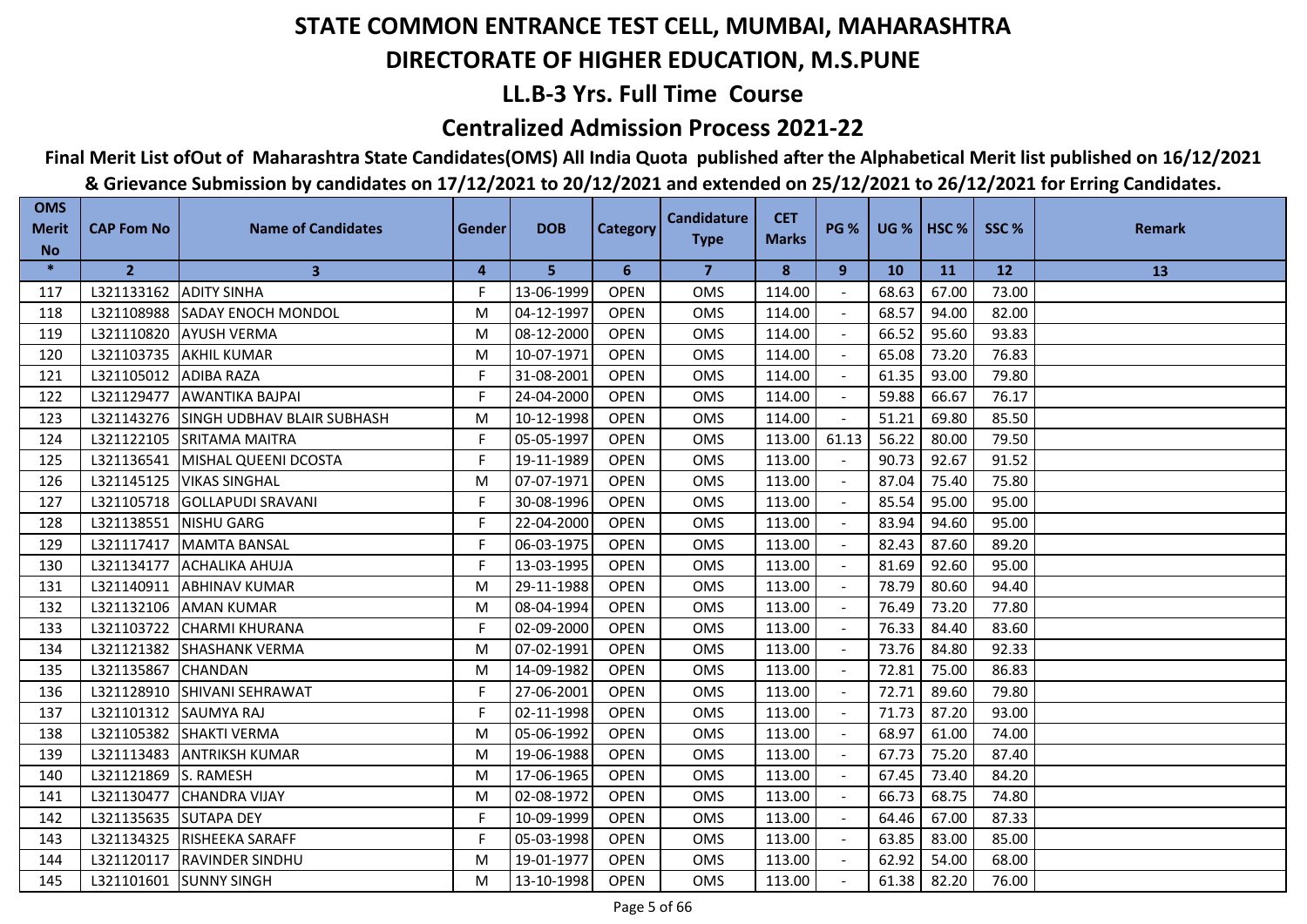## **LL.B-3 Yrs. Full Time Course**

### **Centralized Admission Process 2021-22**

## **Final Merit List ofOut of Maharashtra State Candidates(OMS) All India Quota published after the Alphabetical Merit list published on 16/12/2021**

| <b>OMS</b><br><b>Merit</b> | <b>CAP Fom No</b>  | <b>Name of Candidates</b>        | Gender | <b>DOB</b> | <b>Category</b> | <b>Candidature</b> | <b>CET</b>   | <b>PG %</b> |           | <b>UG %   HSC %  </b> | SSC%   | <b>Remark</b> |
|----------------------------|--------------------|----------------------------------|--------|------------|-----------------|--------------------|--------------|-------------|-----------|-----------------------|--------|---------------|
| <b>No</b>                  |                    |                                  |        |            |                 | <b>Type</b>        | <b>Marks</b> |             |           |                       |        |               |
| $\ast$                     | $\overline{2}$     | 3                                | 4      | 5          | 6               | $\overline{7}$     | 8            | 9           | <b>10</b> | <b>11</b>             | 12     | 13            |
| 146                        |                    | L321120514 JAYNA DIVESH SHAH     | F.     | 02-06-1991 | <b>OPEN</b>     | <b>OMS</b>         | 113.00       |             | 58.55     | 90.60                 | 94.80  |               |
| 147                        | L321120197         | <b>IMITHILESH KUMAR</b>          | M      | 30-12-1974 | <b>OPEN</b>     | <b>OMS</b>         | 113.00       |             | 56.38     | 61.78                 | 65.67  |               |
| 148                        | L321103284         | <b>JIVISHA SACHDEVA</b>          | F      | 26-12-1998 | <b>OPEN</b>     | <b>OMS</b>         | 113.00       |             | 56.06     | 93.20                 | 92.00  |               |
| 149                        | L321108080         | <b>AKANKSHIT MISHRA</b>          | M      | 03-02-1997 | <b>OPEN</b>     | <b>OMS</b>         | 113.00       |             | 52.62     | 82.60                 | 66.50  |               |
| 150                        | L321135218         | <b>SHAKSHI SWARNKAR</b>          | F.     | 24-09-1999 | <b>OPEN</b>     | OMS                | 113.00       |             | 51.50     | 65.67                 | 71.00  |               |
| 151                        |                    | L321136144 SHRADDHA SUBHASH VYAS | F.     | 10-12-1991 | <b>OPEN</b>     | OMS                | 112.00       | 83.31       | 66.00     | 89.29                 | 84.77  |               |
| 152                        |                    | L321105852 RAJANIVALLABH RANGU   | M      | 25-09-1988 | <b>OPEN</b>     | OMS                | 112.00       | 77.50       | 69.02     | 85.10                 | 88.67  |               |
| 153                        |                    | L321125460  HARKAMAL SOHI        | F.     | 27-10-1982 | <b>OPEN</b>     | <b>OMS</b>         | 112.00       | 77.38       | 76.42     | 78.00                 | 78.80  |               |
| 154                        | L321135302         | <b>ANAND RAJ</b>                 | M      | 06-07-1986 | <b>OPEN</b>     | <b>OMS</b>         | 112.00       | 58.17       | 63.73     | 83.40                 | 76.71  |               |
| 155                        |                    | L321132451 RITIKA KUMARI         | F      | 18-06-1999 | <b>OPEN</b>     | <b>OMS</b>         | 112.00       |             | 89.20     | 86.20                 | 93.10  |               |
| 156                        | L321121162         | <b>HARIKRISHNAN K M</b>          | M      | 05-01-1995 | <b>OPEN</b>     | <b>OMS</b>         | 112.00       |             | 86.83     | 92.83                 | 85.00  |               |
| 157                        | L321113899         | <b>SWETHAJAIN A</b>              | F.     | 15-09-1991 | <b>OPEN</b>     | OMS                | 112.00       |             | 82.75     | 94.67                 | 86.82  |               |
| 158                        |                    | L321135760 MITHUN BHARDWAJ       | M      | 02-07-1990 | <b>OPEN</b>     | <b>OMS</b>         | 112.00       |             | 76.26     | 72.80                 | 84.00  |               |
| 159                        | L321101914         | <b>TUSHAR TODI</b>               | M      | 28-10-2000 | <b>OPEN</b>     | <b>OMS</b>         | 112.00       |             | 75.83     | 92.80                 | 85.50  |               |
| 160                        | L321120627         | <b>SONALI JUYAL</b>              | F      | 17-01-1998 | <b>OPEN</b>     | <b>OMS</b>         | 112.00       |             | 74.17     | 88.50                 | 95.00  |               |
| 161                        | L321100638         | <b>TANUSHREE SINGH</b>           | F.     | 13-09-2000 | <b>OPEN</b>     | OMS                | 112.00       |             | 71.53     | 84.50                 | 92.67  |               |
| 162                        | L321104473         | SHIVOM                           | M      | 23-09-2000 | <b>OPEN</b>     | <b>OMS</b>         | 112.00       |             | 70.76     | 84.20                 | 100.00 |               |
| 163                        | L321100053         | JYOTSNA SHANDILYA                | F      | 18-10-2000 | <b>OPEN</b>     | <b>OMS</b>         | 112.00       |             | 67.65     | 84.60                 | 95.00  |               |
| 164                        | L321111697         | <b>SAKSHI</b>                    | F.     | 06-12-2000 | <b>OPEN</b>     | <b>OMS</b>         | 112.00       |             | 66.33     | 83.80                 | 95.00  |               |
| 165                        |                    | L321122146 RANJAN KUMAR SHARMA   | M      | 30-09-1976 | <b>OPEN</b>     | <b>OMS</b>         | 112.00       |             | 65.25     | 73.78                 | 71.11  |               |
| 166                        |                    | L321137465 AWADHESH KUMAR        | M      | 27-01-1983 | <b>OPEN</b>     | <b>OMS</b>         | 112.00       |             | 64.88     | 73.56                 | 73.14  |               |
| 167                        | L321112139         | <b>SHIKHA SINGH</b>              | F      | 24-09-1998 | <b>OPEN</b>     | <b>OMS</b>         | 112.00       |             | 60.08     | 84.00                 | 84.67  |               |
| 168                        | L321128690         | <b>ASHISH KUMAR SRIVASTAVA</b>   | M      | 28-06-1974 | <b>OPEN</b>     | OMS                | 112.00       |             | 58.71     | 52.67                 | 60.00  |               |
| 169                        | L321101164         | <b>ITHETE AVINASH NAMDEORAO</b>  | M      | 26-09-1972 | <b>OPEN</b>     | <b>OMS</b>         | 112.00       |             | 58.38     | 88.33                 | 84.71  |               |
| 170                        | L321112614         | <b>AKSHATA KATARA</b>            | F      | 21-05-1999 | <b>OPEN</b>     | <b>OMS</b>         | 112.00       |             | 58.06     | 83.00                 | 79.80  |               |
| 171                        | L321125208         | <b>MITALI KAMRA</b>              | F.     | 08-09-1999 | <b>OPEN</b>     | <b>OMS</b>         | 112.00       |             | 57.01     | 88.40                 | 79.80  |               |
| 172                        | L321100718 NIKHIL. |                                  | M      | 28-04-1994 | <b>OPEN</b>     | OMS                | 112.00       | $\sim$      | 54.38     | 78.40                 | 81.70  |               |
| 173                        |                    | L321133182   VISHESH OBEROI      | M      | 17-12-1998 | <b>OPEN</b>     | OMS                | 112.00       |             | 52.88     | 60.40                 | 83.60  |               |
| 174                        |                    | L321104388 SHUBHAM PANDEY        | M      | 12-04-1994 | <b>OPEN</b>     | <b>OMS</b>         | 111.00       | 64.88       | 53.14     | 56.80                 | 68.88  |               |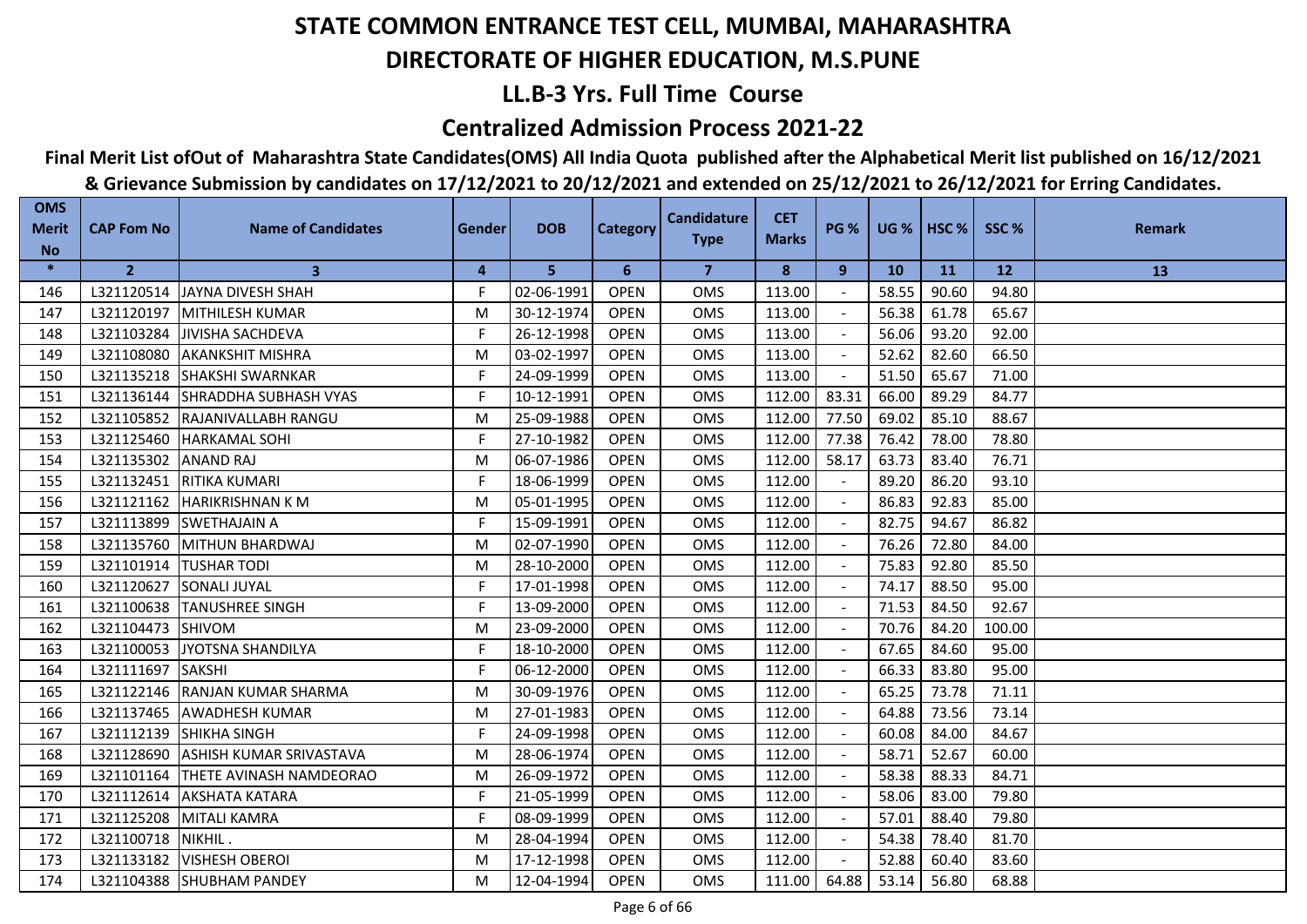## **LL.B-3 Yrs. Full Time Course**

### **Centralized Admission Process 2021-22**

## **Final Merit List ofOut of Maharashtra State Candidates(OMS) All India Quota published after the Alphabetical Merit list published on 16/12/2021**

| <b>OMS</b><br><b>Merit</b> | <b>CAP Fom No</b>      | <b>Name of Candidates</b>            | Gender | <b>DOB</b> | <b>Category</b> | <b>Candidature</b> | <b>CET</b>   | <b>PG %</b> |           | <b>UG %   HSC %  </b> | SSC%  | <b>Remark</b> |
|----------------------------|------------------------|--------------------------------------|--------|------------|-----------------|--------------------|--------------|-------------|-----------|-----------------------|-------|---------------|
| <b>No</b>                  |                        |                                      |        |            |                 | <b>Type</b>        | <b>Marks</b> |             |           |                       |       |               |
| $\ast$                     | $\overline{2}$         | $\mathbf{3}$                         | 4      | 5          | 6               | $\overline{7}$     | 8            | 9           | <b>10</b> | <b>11</b>             | 12    | 13            |
| 175                        | L321102604             | <b>SHIPRA RAGHUVANSHI</b>            | F.     | 16-04-1986 | <b>OPEN</b>     | <b>OMS</b>         | 111.00       | 64.08       | 58.22     | 56.80                 | 67.60 |               |
| 176                        | L321105832 SHASHI KANT |                                      | M      | 27-08-1975 | <b>OPEN</b>     | <b>OMS</b>         | 111.00       | 63.16       | 61.47     | 64.33                 | 54.44 |               |
| 177                        |                        | L321120912 KANAN NEHRA               | F      | 15-10-1999 | <b>OPEN</b>     | <b>OMS</b>         | 111.00       |             | 84.70     | 89.20                 | 93.20 |               |
| 178                        |                        | L321133956 PARIJAT SHRIVASTAVA       | M      | 13-11-1990 | <b>OPEN</b>     | <b>OMS</b>         | 111.00       |             | 83.85     | 73.40                 | 84.00 |               |
| 179                        | L321120774             | <b>SHREYA KAPOOR</b>                 | F.     | 01-03-1996 | <b>OPEN</b>     | OMS                | 111.00       |             | 76.48     | 88.20                 | 90.86 |               |
| 180                        |                        | L321100132 TANYA GUPTA               | F.     | 17-02-1999 | <b>OPEN</b>     | <b>OMS</b>         | 111.00       |             | 73.24     | 72.20                 | 74.10 |               |
| 181                        | L321139939             | <b>ANUSHKA AGARWAL</b>               | F      | 26-02-2001 | <b>OPEN</b>     | OMS                | 111.00       |             | 71.96     | 73.33                 | 95.00 |               |
| 182                        |                        | L321126181 MANIK SINGH               | M      | 13-03-2000 | <b>OPEN</b>     | <b>OMS</b>         | 111.00       |             | 71.36     | 80.20                 | 70.30 |               |
| 183                        |                        | L321116917 YASHWIR SINGH HOODA       | M      | 31-08-1999 | <b>OPEN</b>     | <b>OMS</b>         | 111.00       |             | 71.08     | 73.80                 | 89.30 |               |
| 184                        | L321102052 SHUBHAM     |                                      | M      | 12-01-2000 | <b>OPEN</b>     | <b>OMS</b>         | 111.00       |             | 69.66     | 70.40                 | 60.80 |               |
| 185                        | L321119964             | <b>JAAKANKSHA DASMESH</b>            | F      | 03-05-2000 | <b>OPEN</b>     | <b>OMS</b>         | 111.00       |             | 69.33     | 91.40                 | 79.80 |               |
| 186                        |                        | L321101973 RUCHIRA AGARWAL           | F.     | 18-08-1999 | <b>OPEN</b>     | OMS                | 111.00       |             | 68.96     | 91.00                 | 95.00 |               |
| 187                        |                        | L321127701 HARSH VARDHAN PUNDHIR     | M      | 09-05-1991 | <b>OPEN</b>     | <b>OMS</b>         | 111.00       |             | 68.32     | 61.85                 | 70.00 |               |
| 188                        | L321101388             | <b>ANANDU S NAIR</b>                 | M      | 22-02-1998 | <b>OPEN</b>     | <b>OMS</b>         | 111.00       |             | 67.62     | 80.40                 | 91.20 |               |
| 189                        |                        | L321142336 SUBHASH SHANKAR JHA       | M      | 23-05-1982 | <b>OPEN</b>     | <b>OMS</b>         | 111.00       |             | 66.13     | 59.22                 | 48.57 |               |
| 190                        | L321100872             | SHIKHA VASHIST                       | F.     | 12-09-2000 | <b>OPEN</b>     | OMS                | 111.00       |             | 66.07     | 96.60                 | 91.20 |               |
| 191                        | L321104385             | <b>JACQUELINE MARIA JACOB</b>        | F.     | 13-03-2000 | <b>OPEN</b>     | OMS                | 111.00       |             | 65.50     | 90.20                 | 74.10 |               |
| 192                        | L321135422             | <b>AJIT PAL SINGH DAIA</b>           | M      | 24-09-1975 | <b>OPEN</b>     | OMS                | 111.00       |             | 64.94     | 71.38                 | 84.36 |               |
| 193                        | L321104611             | <b>SHYENIKA UPADHYAY</b>             | F.     | 28-05-2000 | <b>OPEN</b>     | <b>OMS</b>         | 111.00       |             | 64.70     | 92.60                 | 87.40 |               |
| 194                        |                        | L321106155 SIDDH ANAND               | M      | 12-03-1999 | <b>OPEN</b>     | <b>OMS</b>         | 111.00       |             | 64.00     | 58.40                 | 79.80 |               |
| 195                        |                        | L321120565 ATHARVA DIXIT             | M      | 03-12-1999 | <b>OPEN</b>     | <b>OMS</b>         | 111.00       |             | 61.00     | 87.60                 | 60.80 |               |
| 196                        |                        | L321131490 RONIT GUPTE               | M      | 25-06-1993 | <b>OPEN</b>     | <b>OMS</b>         | 111.00       |             | 60.63     | 70.77                 | 90.00 |               |
| 197                        |                        | L321110052 RITESH GUPTA              | M      | 06-08-1973 | <b>OPEN</b>     | OMS                | 111.00       |             | 60.00     | 82.60                 | 61.00 |               |
| 198                        | L321109128             | <b>JITENDER GHANGAS</b>              | M      | 27-01-1984 | <b>OPEN</b>     | <b>OMS</b>         | 111.00       |             | 60.00     | 52.40                 | 63.60 |               |
| 199                        | L321104616             | <b>ADITYA RAJARSH KESARI</b>         | M      | 05-10-2000 | <b>OPEN</b>     | <b>OMS</b>         | 111.00       |             | 59.31     | 60.80                 | 77.90 |               |
| 200                        | L321139910             | <b>GAURANG JAIN</b>                  | M      | 22-06-1992 | <b>OPEN</b>     | <b>OMS</b>         | 111.00       |             | 58.13     | 68.60                 | 84.40 |               |
| 201                        |                        | L321140198 ANURAG AGRAWAL            | M      | 06-06-1988 | <b>OPEN</b>     | OMS                | 110.00       | 83.44       | 71.63     | 71.23                 | 85.33 |               |
| 202                        |                        | L321139039   PALVE NILKANTH SHESHRAO | M      | 11-12-1985 | <b>OPEN</b>     | OMS                | 110.00       | 74.29       | 72.60     | 57.50                 | 62.40 |               |
| 203                        |                        | L321136003   MANISH KUMAR            | M      | 31-12-1972 | <b>OPEN</b>     | <b>OMS</b>         | 110.00       | 65.75       | 63.47     | 54.56                 | 81.33 |               |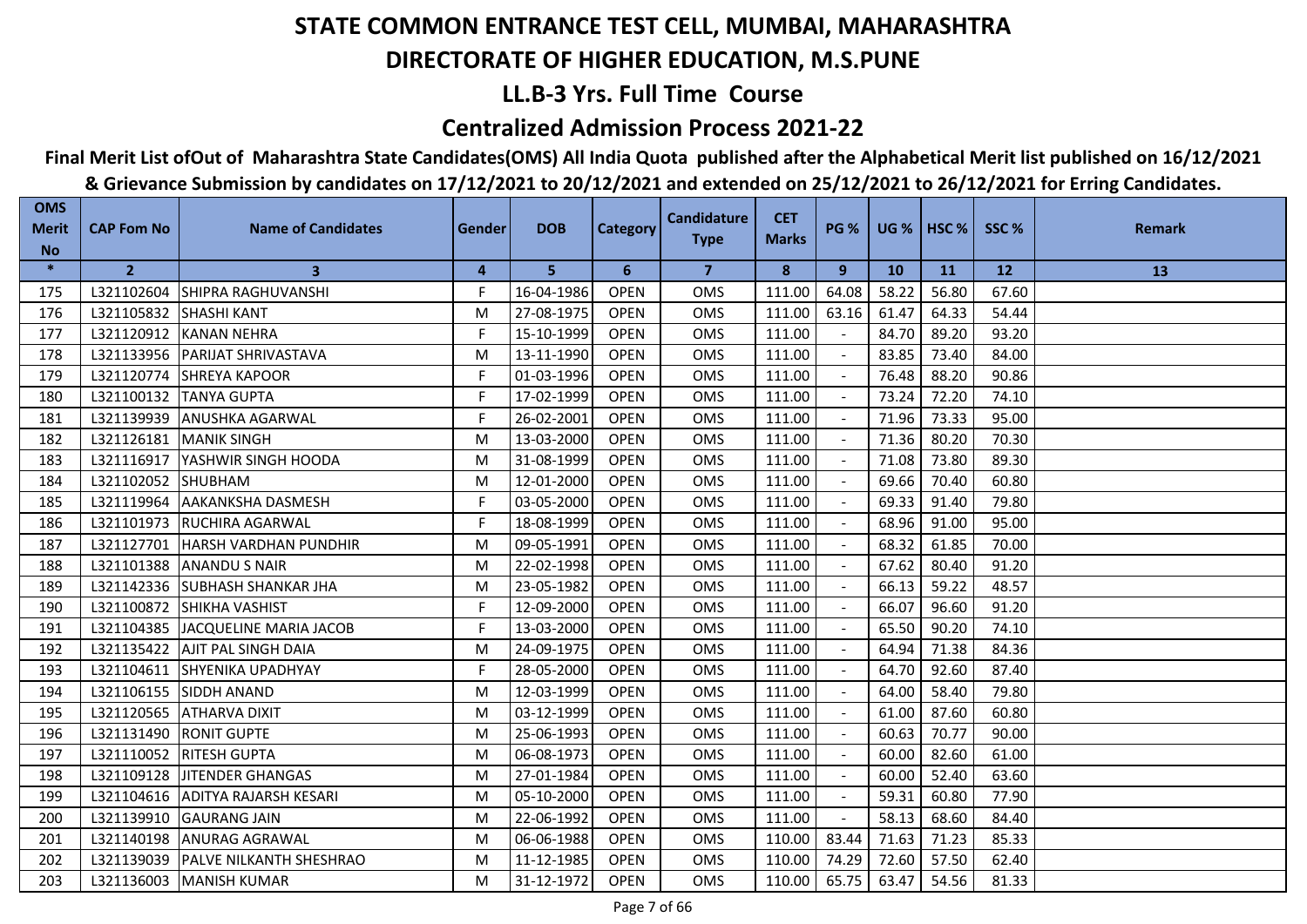## **LL.B-3 Yrs. Full Time Course**

### **Centralized Admission Process 2021-22**

## **Final Merit List ofOut of Maharashtra State Candidates(OMS) All India Quota published after the Alphabetical Merit list published on 16/12/2021**

| <b>OMS</b><br><b>Merit</b> | <b>CAP Fom No</b>      | <b>Name of Candidates</b>                 | Gender | <b>DOB</b> | <b>Category</b> | <b>Candidature</b><br><b>Type</b> | <b>CET</b><br><b>Marks</b> | <b>PG %</b> |           | UG %   HSC % | SSC%  | <b>Remark</b> |
|----------------------------|------------------------|-------------------------------------------|--------|------------|-----------------|-----------------------------------|----------------------------|-------------|-----------|--------------|-------|---------------|
| <b>No</b>                  |                        |                                           |        |            |                 |                                   |                            |             |           |              |       |               |
| $\ast$                     | $\overline{2}$         | $\mathbf{3}$                              | 4      | 5          | 6               | $\overline{7}$                    | 8                          | 9           | <b>10</b> | <b>11</b>    | 12    | 13            |
| 204                        |                        | L321135617 SURESH KATARIA                 | M      | 13-12-1982 | <b>OPEN</b>     | <b>OMS</b>                        | 110.00                     |             | 89.49     | 90.60        | 92.40 |               |
| 205                        |                        | L321101358 MADHUPREETA                    | F      | 15-08-2000 | <b>OPEN</b>     | <b>OMS</b>                        | 110.00                     |             | 80.48     | 94.17        | 95.00 |               |
| 206                        | L321122764             | <b>RIYA SINGH PARIHAR</b>                 | F      | 29-04-1997 | <b>OPEN</b>     | <b>OMS</b>                        | 110.00                     |             | 70.81     | 93.00        | 87.40 |               |
| 207                        | L321106355             | <b>SURMAYI KHATANA</b>                    | F.     | 31-01-2000 | <b>OPEN</b>     | <b>OMS</b>                        | 110.00                     |             | 70.04     | 95.20        | 91.20 |               |
| 208                        | L321107447             | <b>SAI DESHPANDE</b>                      | F.     | 29-06-1998 | <b>OPEN</b>     | OMS                               | 110.00                     |             | 66.54     | 85.85        | 96.80 |               |
| 209                        |                        | L321141199 MRITYUNJAY DUBEY               | M      | 20-03-2000 | <b>OPEN</b>     | <b>OMS</b>                        | 110.00                     |             | 63.75     | 82.83        | 95.00 |               |
| 210                        | L321139139             | <b>SANGRAM SINGH</b>                      | M      | 24-03-1999 | <b>OPEN</b>     | <b>OMS</b>                        | 110.00                     |             | 63.46     | 86.20        | 78.00 |               |
| 211                        | L321129746             | <b>ANKIT GOYAL</b>                        | M      | 20-08-1984 | <b>OPEN</b>     | <b>OMS</b>                        | 110.00                     |             | 62.78     | 70.00        | 77.00 |               |
| 212                        | L321110357             | <b>VIBHU MALHOTRA</b>                     | M      | 01-09-1988 | <b>OPEN</b>     | <b>OMS</b>                        | 110.00                     |             | 59.21     | 82.00        | 78.33 |               |
| 213                        |                        | L321113915   PAKHI CHAUDHARY              | F      | 02-09-1997 | <b>OPEN</b>     | <b>OMS</b>                        | 110.00                     |             | 59.17     | 82.83        | 84.33 |               |
| 214                        | L321116447             | IRAJIV RANJAN SINGH                       | M      | 13-09-1985 | <b>OPEN</b>     | <b>OMS</b>                        | 110.00                     |             | 58.25     | 61.80        | 76.20 |               |
| 215                        | L321106601             | <b>SWATI CHANDRA</b>                      | F      | 06-09-1997 | <b>OPEN</b>     | OMS                               | 110.00                     |             | 56.74     | 81.80        | 85.50 |               |
| 216                        | L321101110 JYOTI GUPTA |                                           | F      | 22-11-1999 | <b>OPEN</b>     | OMS                               | 110.00                     |             | 53.20     | 80.25        | 85.20 |               |
| 217                        |                        | L321109817   VIMAL BHATTER                | M      | 08-03-1982 | <b>OPEN</b>     | OMS                               | 109.00                     | 75.00       | 61.27     | 71.10        | 81.88 |               |
| 218                        |                        | L321108893   PARDEEP KUMAR JHAJHARIA      | M      | 16-02-1977 | <b>OPEN</b>     | OMS                               | 109.00                     | 71.30       | 58.81     | 54.60        | 62.80 |               |
| 219                        |                        | L321141531 BRITI SUNDAR MANDAL            | M      | 23-01-1986 | <b>OPEN</b>     | <b>OMS</b>                        | 109.00                     | 70.33       | 57.50     | 59.80        | 69.80 |               |
| 220                        |                        | L321138034 PETER MARDI                    | M      | 08-09-1983 | <b>OPEN</b>     | <b>OMS</b>                        | 109.00                     | 70.08       | 58.95     | 74.33        | 68.17 |               |
| 221                        | L321110031             | <b>ISHWETA SINGH</b>                      | F.     | 30-01-2000 | <b>OPEN</b>     | <b>OMS</b>                        | 109.00                     |             | 89.52     | 79.60        | 89.20 |               |
| 222                        |                        | L321104877 RASHMI HARUVANAHALLI YOGANANDA | F.     | 17-05-2000 | <b>OPEN</b>     | OMS                               | 109.00                     |             | 87.58     | 86.60        | 82.33 |               |
| 223                        |                        | L321104130   ISHITA TIWARI                | F      | 28-08-1999 | <b>OPEN</b>     | <b>OMS</b>                        | 109.00                     |             | 82.46     | 96.60        | 93.12 |               |
| 224                        | L321137337 ABHILASHA.  |                                           | F      | 12-04-2000 | <b>OPEN</b>     | <b>OMS</b>                        | 109.00                     |             | 81.61     | 90.00        | 95.00 |               |
| 225                        | L321105181             | <b>PREET KASHISH KAUR</b>                 | F      | 05-07-1999 | <b>OPEN</b>     | <b>OMS</b>                        | 109.00                     |             | 79.60     | 75.20        | 93.10 |               |
| 226                        | L321107080             | MEGHNA MENON                              | F      | 22-07-2000 | <b>OPEN</b>     | OMS                               | 109.00                     |             | 79.33     | 96.42        | 95.00 |               |
| 227                        |                        | L321110399 UJJAWAL KUMAR                  | M      | 20-06-1984 | <b>OPEN</b>     | <b>OMS</b>                        | 109.00                     |             | 77.50     | 75.70        | 87.57 |               |
| 228                        | L321107439             | <b>ABHINAV SHARMA</b>                     | M      | 30-09-1999 | <b>OPEN</b>     | <b>OMS</b>                        | 109.00                     |             | 77.00     | 84.80        | 95.00 |               |
| 229                        |                        | L321143412 SUBHASH SINGH VERMA            | M      | 13-11-1965 | <b>OPEN</b>     | <b>OMS</b>                        | 109.00                     |             | 74.21     | 65.25        | 68.00 |               |
| 230                        | L321114571             | <b>ASHISH RATHORE</b>                     | M      | 18-05-1989 | <b>OPEN</b>     | OMS                               | 109.00                     |             | 72.08     | 85.00        | 72.67 |               |
| 231                        |                        | L321128919 NAVNEET KOTHARI                | M      | 23-10-1979 | <b>OPEN</b>     | OMS                               | 109.00                     |             | 71.85     | 93.00        | 86.00 |               |
| 232                        |                        | L321110432 ABDUL FATHAH                   | M      | 14-09-1998 | <b>OPEN</b>     | <b>OMS</b>                        | 109.00                     |             | 70.70     | 75.67        | 77.90 |               |
|                            |                        |                                           |        |            |                 |                                   |                            |             |           |              |       |               |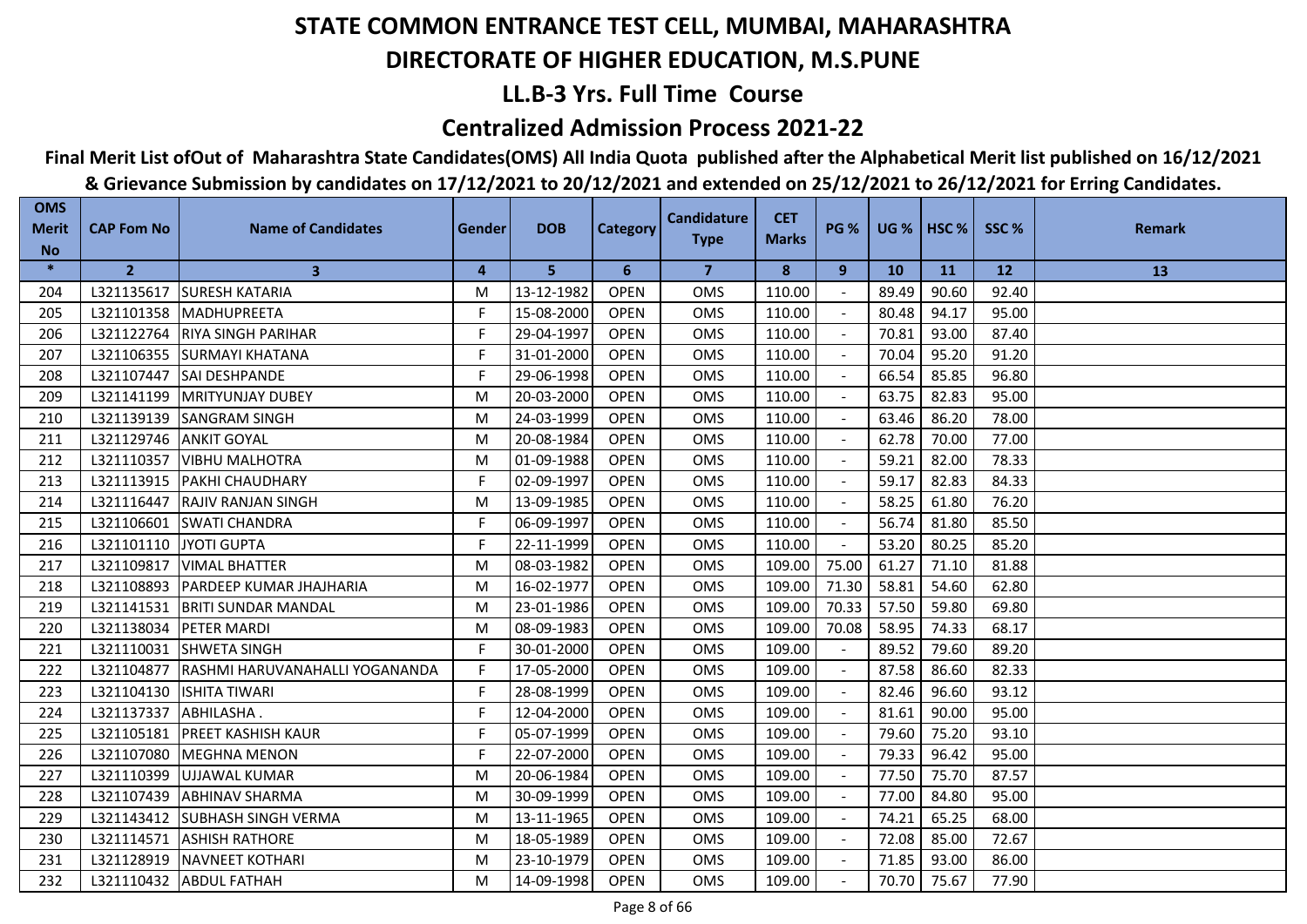## **LL.B-3 Yrs. Full Time Course**

### **Centralized Admission Process 2021-22**

## **Final Merit List ofOut of Maharashtra State Candidates(OMS) All India Quota published after the Alphabetical Merit list published on 16/12/2021**

| <b>OMS</b><br><b>Merit</b> | <b>CAP Fom No</b> | <b>Name of Candidates</b>                 | Gender | <b>DOB</b> | <b>Category</b> | <b>Candidature</b><br><b>Type</b> | <b>CET</b><br><b>Marks</b> | <b>PG %</b> |           | <b>UG %   HSC %  </b> | SSC%  | <b>Remark</b> |
|----------------------------|-------------------|-------------------------------------------|--------|------------|-----------------|-----------------------------------|----------------------------|-------------|-----------|-----------------------|-------|---------------|
| <b>No</b>                  |                   |                                           |        |            |                 |                                   |                            |             |           |                       |       |               |
| $\ast$                     | $\overline{2}$    | $\mathbf{3}$                              | 4      | 5          | 6               | $\overline{7}$                    | 8                          | 9           | <b>10</b> | <b>11</b>             | 12    | 13            |
| 233                        | L321103043        | <b>GUNJAN SINGH</b>                       | F.     | 13-11-2000 | <b>OPEN</b>     | <b>OMS</b>                        | 109.00                     |             | 69.00     | 92.80                 | 93.00 |               |
| 234                        | L321109343        | <b>IKRITIKA PANDEY</b>                    | F      | 18-12-1999 | <b>OPEN</b>     | <b>OMS</b>                        | 109.00                     |             | 68.42     | 90.00                 | 78.75 |               |
| 235                        | L321103144        | <b>DEBANSHU KANJILAL</b>                  | M      | 30-04-1993 | <b>OPEN</b>     | <b>OMS</b>                        | 109.00                     |             | 67.73     | 77.50                 | 84.40 |               |
| 236                        | L321105060        | <b>SOUVICK LALL</b>                       | M      | 21-03-1998 | <b>OPEN</b>     | <b>OMS</b>                        | 109.00                     |             | 66.47     | 67.00                 | 83.60 |               |
| 237                        | L321127117        | <b>SHISHIR KUMAR</b>                      | M      | 01-03-1984 | <b>OPEN</b>     | OMS                               | 109.00                     |             | 65.13     | 74.78                 | 71.43 |               |
| 238                        |                   | L321134072   DIBYENDU ROY                 | M      | 14-01-2000 | <b>OPEN</b>     | <b>OMS</b>                        | 109.00                     |             | 64.55     | 65.33                 | 72.20 |               |
| 239                        | L321121347        | <b>SHIVANI MEHTA</b>                      | F      | 03-02-1999 | <b>OPEN</b>     | <b>OMS</b>                        | 109.00                     |             | 63.54     | 87.20                 | 83.60 |               |
| 240                        | L321100351        | YUSRA ISMAIL                              | F.     | 16-06-1999 | <b>OPEN</b>     | OMS                               | 109.00                     |             | 63.25     | 82.80                 | 95.00 |               |
| 241                        | L321100403        | <b>SHIVAM SANDEEP</b>                     | M      | 08-01-1998 | <b>OPEN</b>     | <b>OMS</b>                        | 109.00                     |             | 61.80     | 82.20                 | 91.20 |               |
| 242                        |                   | L321103036 UDISHA MISHRA                  | F      | 03-08-2000 | <b>OPEN</b>     | <b>OMS</b>                        | 109.00                     |             | 60.00     | 66.00                 | 83.67 |               |
| 243                        | L321115321        | <b>JAGDISH TAMTA</b>                      | M      | 15-04-1981 | <b>OPEN</b>     | <b>OMS</b>                        | 109.00                     |             | 56.77     | 65.80                 | 65.33 |               |
| 244                        | L321126083        | <b>SETHI RAM</b>                          | M      | 07-07-1985 | <b>OPEN</b>     | OMS                               | 109.00                     |             | 53.52     | 49.20                 | 49.17 |               |
| 245                        |                   | L321105413 VEKARIYA MOINUDDIN MOHMADISHAQ | M      | 14-01-2000 | <b>OPEN</b>     | OMS                               | 109.00                     |             | 53.24     | 77.14                 | 65.50 |               |
| 246                        | L321109791        | <b>CHARU AHUJA</b>                        | F.     | 03-10-1975 | <b>OPEN</b>     | OMS                               | 108.00                     | 65.45       | 68.36     | 69.00                 | 73.60 |               |
| 247                        | L321107463        | <b>JERRY THOMAS</b>                       | M      | 28-09-1977 | <b>OPEN</b>     | <b>OMS</b>                        | 108.00                     | 62.75       | 58.44     | 43.40                 | 54.83 |               |
| 248                        | L321110087        | <b>SWATI SHARMA</b>                       | F.     | 14-09-1984 | <b>OPEN</b>     | <b>OMS</b>                        | 108.00                     | 57.35       | 63.26     | 69.80                 | 69.40 |               |
| 249                        | L321114093        | <b>JAAKARSHI SONAL</b>                    | F      | 02-09-2000 | <b>OPEN</b>     | <b>OMS</b>                        | 108.00                     |             | 82.94     | 93.33                 | 96.17 |               |
| 250                        | L321139077        | <b>IPALLAVI GUPTA</b>                     | F      | 30-07-1987 | <b>OPEN</b>     | <b>OMS</b>                        | 108.00                     |             | 82.74     | 80.20                 | 92.60 |               |
| 251                        |                   | L321139018 SURAJ KUMAR                    | M      | 08-08-1990 | <b>OPEN</b>     | OMS                               | 108.00                     |             | 77.93     | 61.56                 | 76.00 |               |
| 252                        |                   | L321110861 NIMESH BHATT                   | M      | 24-01-1999 | <b>OPEN</b>     | <b>OMS</b>                        | 108.00                     |             | 77.00     | 85.40                 | 85.50 |               |
| 253                        | L321105479        | <b>DHANANJAY MUKUL BANSAL</b>             | M      | 16-08-1997 | <b>OPEN</b>     | <b>OMS</b>                        | 108.00                     |             | 75.81     | 84.44                 | 92.80 |               |
| 254                        | L321134566        | <b>RENU BHARDWAJ</b>                      | F      | 18-11-1998 | <b>OPEN</b>     | <b>OMS</b>                        | 108.00                     |             | 72.47     | 64.60                 | 74.10 |               |
| 255                        | L321137587        | <b>ANUJ RUHIL</b>                         | M      | 28-03-1990 | <b>OPEN</b>     | OMS                               | 108.00                     |             | 70.39     | 76.60                 | 75.50 |               |
| 256                        | L321101335        | <b>AKASH JHA</b>                          | M      | 09-01-2000 | <b>OPEN</b>     | <b>OMS</b>                        | 108.00                     |             | 68.65     | 88.80                 | 62.70 |               |
| 257                        | L321107802        | <b>VISHAL KUMAR SINGH</b>                 | M      | 31-10-1999 | <b>OPEN</b>     | <b>OMS</b>                        | 108.00                     |             | 67.88     | 85.80                 | 72.20 |               |
| 258                        | L321101482        | <b>GYANUNJAY KUMAR</b>                    | M      | 29-12-1996 | <b>OPEN</b>     | <b>OMS</b>                        | 108.00                     |             | 67.54     | 62.00                 | 80.00 |               |
| 259                        |                   | L321105237 HARSHITA SRINIVASAN            | F      | 27-08-2000 | <b>OPEN</b>     | OMS                               | 108.00                     |             | 67.23     | 82.40                 | 76.00 |               |
| 260                        |                   | L321103286 MUGDHA DHAR                    | F      | 06-09-1998 | <b>OPEN</b>     | <b>OMS</b>                        | 108.00                     |             | 66.94     | 93.40                 | 95.00 |               |
| 261                        |                   | L321103728   YASHITA KAPOOR               | F      | 21-06-1999 | <b>OPEN</b>     | <b>OMS</b>                        | 108.00                     |             | 66.18     | 87.00                 | 76.00 |               |
|                            |                   |                                           |        |            |                 |                                   |                            |             |           |                       |       |               |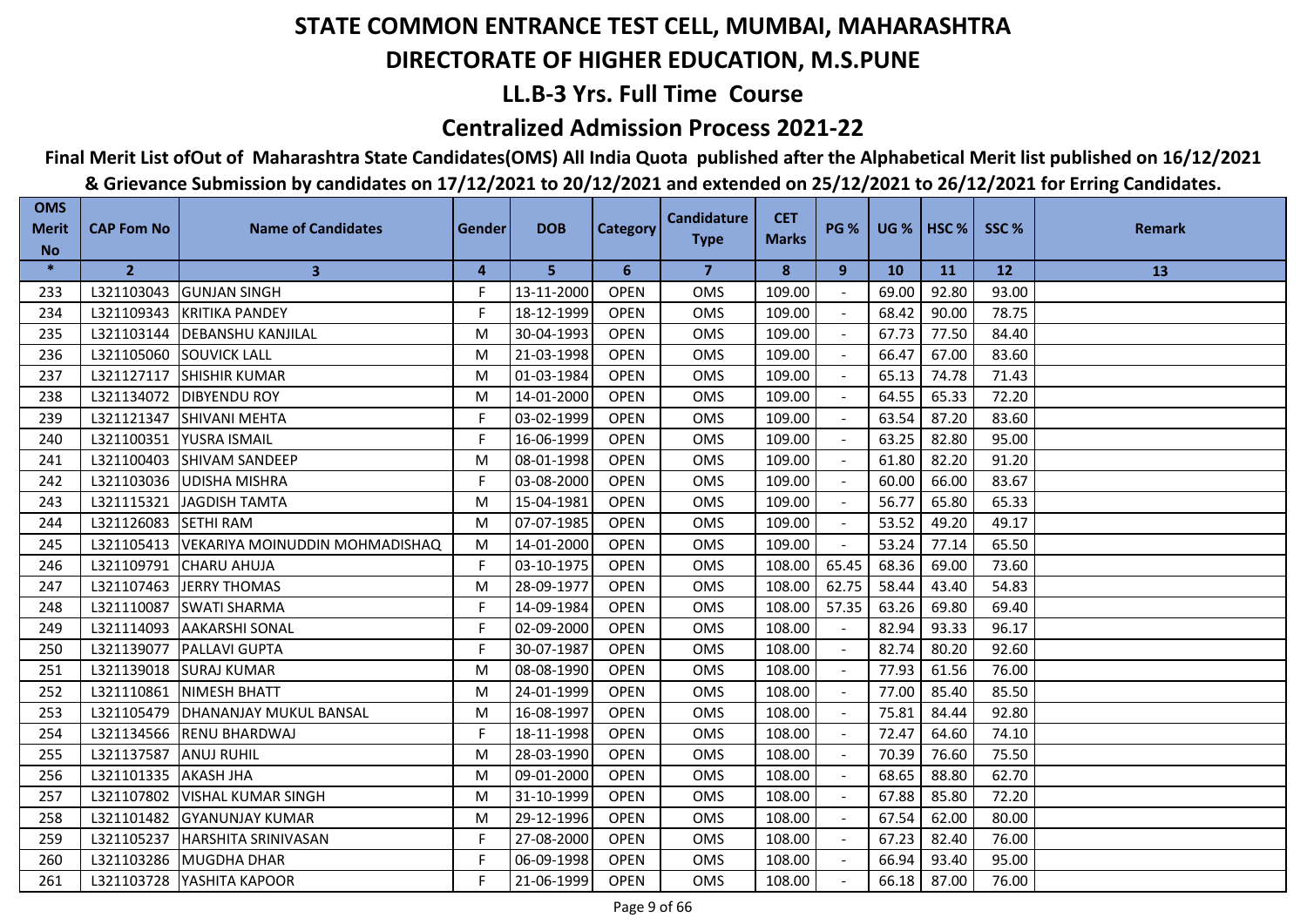## **LL.B-3 Yrs. Full Time Course**

### **Centralized Admission Process 2021-22**

## **Final Merit List ofOut of Maharashtra State Candidates(OMS) All India Quota published after the Alphabetical Merit list published on 16/12/2021**

| <b>OMS</b><br><b>Merit</b> | <b>CAP Fom No</b>     | <b>Name of Candidates</b>           | Gender | <b>DOB</b> | <b>Category</b> | <b>Candidature</b> | <b>CET</b>   | <b>PG %</b> |           | <b>UG %   HSC %  </b> | SSC%  | <b>Remark</b> |
|----------------------------|-----------------------|-------------------------------------|--------|------------|-----------------|--------------------|--------------|-------------|-----------|-----------------------|-------|---------------|
| <b>No</b>                  |                       |                                     |        |            |                 | <b>Type</b>        | <b>Marks</b> |             |           |                       |       |               |
| $\ast$                     | $\overline{2}$        | $\mathbf{3}$                        | 4      | 5          | 6               | $\overline{7}$     | 8            | 9           | <b>10</b> | <b>11</b>             | 12    | 13            |
| 262                        |                       | L321124731 ANANYA GARG              | F.     | 13-06-2000 | <b>OPEN</b>     | <b>OMS</b>         | 108.00       |             | 65.67     | 89.80                 | 77.90 |               |
| 263                        |                       | L321143971 SHUBHAM PATHAK           | M      | 30-09-1993 | <b>OPEN</b>     | <b>OMS</b>         | 108.00       |             | 65.66     | 88.00                 | 84.00 |               |
| 264                        | L321100461            | <b>TANU YADUVANSHI</b>              | F      | 11-01-1999 | <b>OPEN</b>     | <b>OMS</b>         | 108.00       |             | 65.17     | 88.40                 | 75.17 |               |
| 265                        | L321112087            | <b>PRABHAT KUMAR YADAV</b>          | M      | 01-10-1998 | <b>OPEN</b>     | <b>OMS</b>         | 108.00       |             | 63.67     | 44.60                 | 77.00 |               |
| 266                        | L321134416            | <b>TANVI KHATRI</b>                 | F.     | 28-01-2000 | <b>OPEN</b>     | OMS                | 108.00       |             | 63.56     | 94.00                 | 77.90 |               |
| 267                        |                       | L321106385 HARSHITA DHELIA          | F.     | 20-05-1999 | <b>OPEN</b>     | <b>OMS</b>         | 108.00       |             | 60.78     | 93.80                 | 91.20 |               |
| 268                        | L321136373            | <b>ANSHUL SINGH</b>                 | M      | 27-11-1999 | <b>OPEN</b>     | <b>OMS</b>         | 108.00       |             | 60.13     | 60.80                 | 76.00 |               |
| 269                        |                       | L321109331 SANJEET KUMAR            | M      | 15-02-1983 | <b>OPEN</b>     | <b>OMS</b>         | 108.00       |             | 60.06     | 66.22                 | 83.08 |               |
| 270                        | L321124104            | <b>IDINESH CHANDRA YADAV</b>        | M      | 20-03-1984 | <b>OPEN</b>     | <b>OMS</b>         | 108.00       |             | 60.00     | 57.40                 | 76.80 |               |
| 271                        | L321105384            | <b>HARSHVARDHAN JOSHI</b>           | M      | 14-12-2001 | <b>OPEN</b>     | <b>OMS</b>         | 108.00       |             | 59.00     | 91.40                 | 81.70 |               |
| 272                        | L321103240            | <b>JAMAN DWIVEDI</b>                | М      | 30-06-2001 | <b>OPEN</b>     | <b>OMS</b>         | 108.00       |             | 58.22     | 70.60                 | 80.00 |               |
| 273                        | L321131274            | <b>VEER ANIRUDDHA</b>               | M      | 15-02-1997 | <b>OPEN</b>     | <b>OMS</b>         | 108.00       |             | 58.14     | 81.80                 | 85.50 |               |
| 274                        |                       | L321102819 PANCHALI KAR             | F      | 22-02-1996 | <b>OPEN</b>     | OMS                | 108.00       |             | 56.25     | 54.40                 | 74.10 |               |
| 275                        | L321102858 ATUL GUPTA |                                     | M      | 30-01-1987 | <b>OPEN</b>     | OMS                | 108.00       |             | 55.66     | 74.20                 | 72.00 |               |
| 276                        | L321107178 AJAY SINGH |                                     | M      | 23-10-1971 | <b>OPEN</b>     | OMS                | 108.00       |             | 54.79     | 61.70                 | 76.78 |               |
| 277                        |                       | L321117775 SPRAHA TIWARI            | F.     | 06-01-1999 | <b>OPEN</b>     | <b>OMS</b>         | 108.00       |             | 53.83     | 93.80                 | 95.00 |               |
| 278                        | L321106783            | NARENDRA KUMAR KULDEEP              | M      | 20-07-1983 | <b>OPEN</b>     | <b>OMS</b>         | 108.00       |             | 53.33     | 73.69                 | 81.83 |               |
| 279                        | L321125832            | <b>JARJUN SINGH CHOUHAN</b>         | M      | 06-06-1992 | <b>OPEN</b>     | <b>OMS</b>         | 108.00       |             | 48.96     | 83.21                 | 89.17 |               |
| 280                        |                       | L321109688 RITESH RAGHUNATH MAHAJAN | M      | 27-03-1977 | <b>OPEN</b>     | OMS                | 108.00       |             | 47.42     | 57.50                 | 87.14 |               |
| 281                        |                       | L321141122 KHARADE NARAYAN ANAND    | M      | 29-09-1985 | <b>OPEN</b>     | <b>OMS</b>         | 107.00       | 72.15       | 60.89     | 76.17                 | 82.53 |               |
| 282                        |                       | L321134331 ANKITESHWAR SAHAY        | M      | 12-03-1997 | <b>OPEN</b>     | <b>OMS</b>         | 107.00       | 70.13       | 66.00     | 79.40                 | 77.90 |               |
| 283                        | L321103913            | <b>AASTHA SRIVASTAVA</b>            | F      | 23-03-1998 | <b>OPEN</b>     | <b>OMS</b>         | 107.00       | 64.17       | 58.00     | 70.00                 | 77.90 |               |
| 284                        | L321141371            | <b>DILLIP KUMAR NAYAK</b>           | M      | 27-05-1975 | <b>OPEN</b>     | OMS                | 107.00       | 63.94       | 49.75     | 45.56                 | 67.86 |               |
| 285                        | L321126445            | <b>ASHEESH RANA</b>                 | M      | 01-11-1975 | <b>OPEN</b>     | OMS                | 107.00       | 57.46       | 60.54     | 64.80                 | 63.80 |               |
| 286                        | L321137418            | <b>NIKHIL PATHAK</b>                | M      | 21-06-1994 | <b>OPEN</b>     | <b>OMS</b>         | 107.00       |             | 85.49     | 94.80                 | 89.20 |               |
| 287                        | L321106677            | <b>PRABHUTA PANDEY</b>              | F.     | 05-12-1999 | <b>OPEN</b>     | <b>OMS</b>         | 107.00       |             | 84.14     | 90.83                 | 81.29 |               |
| 288                        | L321102172            | <b>SPARSH AGRAWAL</b>               | M      | 06-11-2000 | <b>OPEN</b>     | <b>OMS</b>         | 107.00       |             | 79.95     | 86.60                 | 93.10 |               |
| 289                        |                       | L321119110 ANWESHA PADHI            | F      | 21-01-2000 | <b>OPEN</b>     | OMS                | 107.00       |             | 76.23     | 82.20                 | 95.00 |               |
| 290                        |                       | L321100890   DHARANI DHARAN. V      | M      | 16-10-1999 | <b>OPEN</b>     | <b>OMS</b>         | 107.00       |             | 75.79     | 98.00                 | 96.60 |               |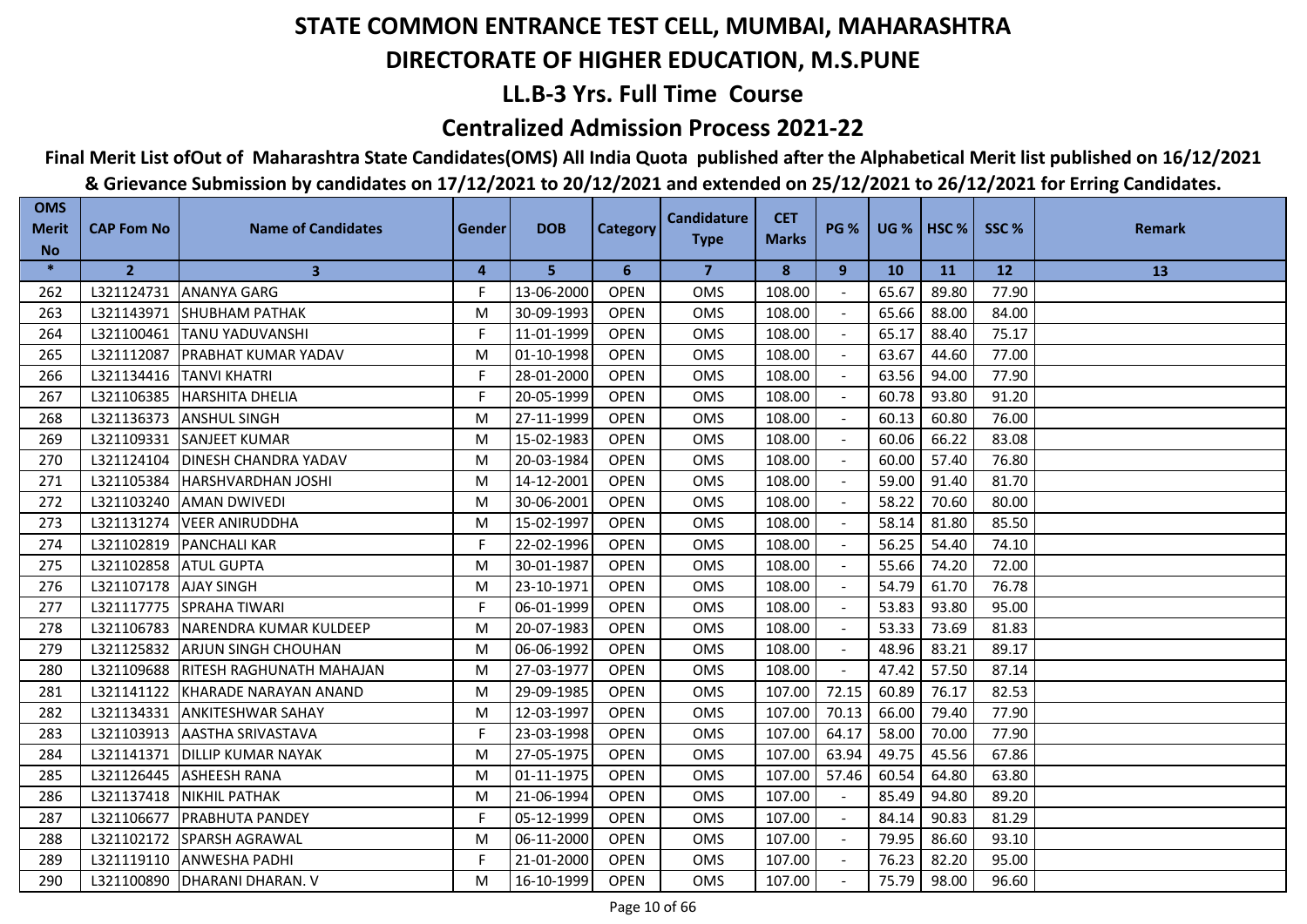## **LL.B-3 Yrs. Full Time Course**

### **Centralized Admission Process 2021-22**

## **Final Merit List ofOut of Maharashtra State Candidates(OMS) All India Quota published after the Alphabetical Merit list published on 16/12/2021**

| <b>OMS</b><br><b>Merit</b> | <b>CAP Fom No</b> | <b>Name of Candidates</b>       | Gender | <b>DOB</b> | <b>Category</b> | <b>Candidature</b> | <b>CET</b>   | <b>PG %</b> |           | <b>UG %   HSC %  </b> | SSC%  | <b>Remark</b> |
|----------------------------|-------------------|---------------------------------|--------|------------|-----------------|--------------------|--------------|-------------|-----------|-----------------------|-------|---------------|
| <b>No</b>                  |                   |                                 |        |            |                 | <b>Type</b>        | <b>Marks</b> |             |           |                       |       |               |
| $\ast$                     | $\overline{2}$    | $\mathbf{3}$                    | 4      | 5          | 6               | $\overline{7}$     | 8            | 9           | <b>10</b> | <b>11</b>             | 12    | 13            |
| 291                        |                   | L321100125 SWATI SHARMA         | F.     | 31-01-2001 | <b>OPEN</b>     | <b>OMS</b>         | 107.00       |             | 75.37     | 94.00                 | 72.20 |               |
| 292                        |                   | L321114195 AMARDIP GAUTAM       | M      | 05-03-1991 | <b>OPEN</b>     | <b>OMS</b>         | 107.00       |             | 74.75     | 64.20                 | 74.00 |               |
| 293                        | L321104920        | YUKTA JINDAL                    | F      | 20-05-2000 | <b>OPEN</b>     | <b>OMS</b>         | 107.00       |             | 73.33     | 91.00                 | 91.00 |               |
| 294                        | L321107717        | <b>MOHIT BARGOTI</b>            | M      | 01-03-1992 | <b>OPEN</b>     | <b>OMS</b>         | 107.00       |             | 72.00     | 79.17                 | 87.60 |               |
| 295                        | L321109184        | <b>SRINIVAS B</b>               | M      | 23-09-1999 | <b>OPEN</b>     | OMS                | 107.00       |             | 71.39     | 72.00                 | 77.90 |               |
| 296                        |                   | L321112875 SHREYA SRIVASTAVA    | F.     | 18-08-2001 | <b>OPEN</b>     | OMS                | 107.00       |             | 70.78     | 86.80                 | 83.67 |               |
| 297                        | L321120279        | <b>DEEPAKSHI HADA</b>           | F      | 05-10-2000 | <b>OPEN</b>     | OMS                | 107.00       |             | 69.95     | 91.00                 | 78.00 |               |
| 298                        | L321119857        | <b>HIMANSHU SHUKLA</b>          | M      | 26-08-1993 | <b>OPEN</b>     | <b>OMS</b>         | 107.00       |             | 65.35     | 52.00                 | 75.33 |               |
| 299                        |                   | L321114322 KARAM VEER SINGH     | M      | 15-08-1988 | <b>OPEN</b>     | <b>OMS</b>         | 107.00       |             | 63.62     | 64.67                 | 75.00 |               |
| 300                        | L321121549        | <b>ADITYA PANWAR</b>            | M      | 22-02-2000 | <b>OPEN</b>     | <b>OMS</b>         | 107.00       |             | 62.07     | 84.40                 | 73.33 |               |
| 301                        | L321119647        | <b>UPENDRA SINGH</b>            | M      | 05-01-1984 | <b>OPEN</b>     | <b>OMS</b>         | 107.00       |             | 60.08     | 69.80                 | 77.38 |               |
| 302                        | L321124914        | <b>SURYA PRATAP SINGH</b>       | M      | 19-07-2001 | <b>OPEN</b>     | OMS                | 107.00       |             | 59.54     | 86.50                 | 81.70 |               |
| 303                        | L321104873        | <b>SHRUTI SINHA</b>             | F      | 05-10-1997 | <b>OPEN</b>     | <b>OMS</b>         | 107.00       |             | 59.33     | 67.40                 | 72.20 |               |
| 304                        |                   | L321104937   DEEPANSHU KHANNA   | M      | 23-01-1999 | <b>OPEN</b>     | <b>OMS</b>         | 107.00       |             | 56.00     | 84.60                 | 78.00 |               |
| 305                        |                   | L321111588 SUBHENDU SINHA       | M      | 09-09-1975 | <b>OPEN</b>     | <b>OMS</b>         | 107.00       |             | 45.11     | 65.30                 | 63.11 |               |
| 306                        |                   | L321115706 SANDEEP SINGH        | M      | 02-09-1988 | <b>OPEN</b>     | OMS                | 106.00       | 62.38       | 64.25     | 79.00                 | 62.17 |               |
| 307                        |                   | L321131542 POOJA MAHESHWARI     | F.     | 08-09-1994 | <b>OPEN</b>     | OMS                | 106.00       | 61.75       | 65.78     | 76.67                 | 87.40 |               |
| 308                        | L321118492        | <b>CHANDRA SEKHAR MISHRA</b>    | M      | 01-03-1980 | <b>OPEN</b>     | <b>OMS</b>         | 106.00       | 58.48       | 51.28     | 40.09                 | 82.93 |               |
| 309                        |                   | L321101830 DEEPAK KARMKAR       | M      | 03-03-1986 | <b>OPEN</b>     | <b>OMS</b>         | 106.00       | 54.25       | 47.42     | 71.56                 | 46.80 |               |
| 310                        |                   | L321136695  HIMANI DHAMIJA      | F      | 05-06-1987 | <b>OPEN</b>     | <b>OMS</b>         | 106.00       | 51.25       | 69.29     | 85.20                 | 76.00 |               |
| 311                        |                   | L321137068 NOORUL HASAN         | M      | 11-07-1986 | <b>OPEN</b>     | <b>OMS</b>         | 106.00       |             | 86.68     | 74.60                 | 67.00 |               |
| 312                        |                   | L321101330 ROHIT GUPTA          | M      | 22-01-1999 | <b>OPEN</b>     | <b>OMS</b>         | 106.00       |             | 82.43     | 87.20                 | 95.00 |               |
| 313                        | L321117894        | <b>AASTHA SHARMA</b>            | F.     | 09-03-1998 | <b>OPEN</b>     | <b>OMS</b>         | 106.00       |             | 81.30     | 87.23                 | 89.30 |               |
| 314                        | L321121163        | <b>ISANSKRITI NAUTIYAL</b>      | F      | 27-02-2000 | <b>OPEN</b>     | <b>OMS</b>         | 106.00       |             | 79.73     | 81.20                 | 85.60 |               |
| 315                        | L321105094        | <b>RACHIT JAIN</b>              | M      | 18-08-1999 | <b>OPEN</b>     | <b>OMS</b>         | 106.00       |             | 76.16     | 76.00                 | 81.70 |               |
| 316                        |                   | L321108550 RUDRA RAJ SINGH      | M      | 18-07-2000 | <b>OPEN</b>     | <b>OMS</b>         | 106.00       |             | 74.62     | 82.80                 | 76.00 |               |
| 317                        |                   | L321100646 MRINMOYEE CHATTERJEE | F.     | 06-10-1999 | <b>OPEN</b>     | <b>OMS</b>         | 106.00       |             | 74.59     | 74.83                 | 88.83 |               |
| 318                        |                   | L321100823 KM SHIKHA VISHNOI    | F      | 07-11-1988 | <b>OPEN</b>     | <b>OMS</b>         | 106.00       |             | 73.55     | 77.20                 | 68.33 |               |
| 319                        |                   | L321113167   DEEPIKA PUROHIT    | F      | 28-05-2000 | <b>OPEN</b>     | <b>OMS</b>         | 106.00       |             | 68.77     | 94.40                 | 94.00 |               |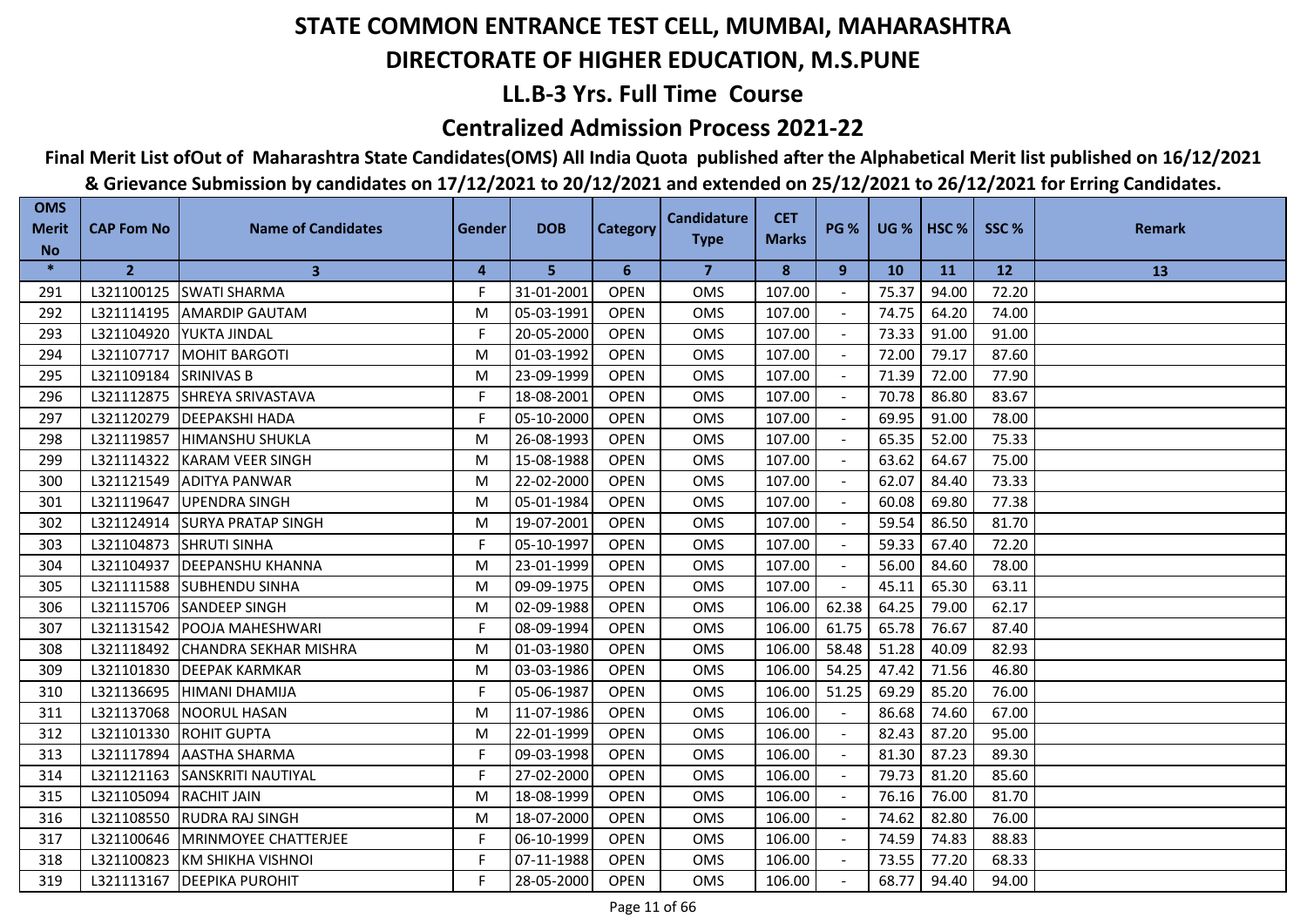## **LL.B-3 Yrs. Full Time Course**

### **Centralized Admission Process 2021-22**

## **Final Merit List ofOut of Maharashtra State Candidates(OMS) All India Quota published after the Alphabetical Merit list published on 16/12/2021**

| <b>OMS</b><br><b>Merit</b> | <b>CAP Fom No</b> | <b>Name of Candidates</b>           | <b>Gender</b> | <b>DOB</b> | <b>Category</b> | <b>Candidature</b> | <b>CET</b>   | <b>PG %</b> | <b>UG %   HSC %</b> |       | SSC%      | <b>Remark</b> |
|----------------------------|-------------------|-------------------------------------|---------------|------------|-----------------|--------------------|--------------|-------------|---------------------|-------|-----------|---------------|
| <b>No</b>                  |                   |                                     |               |            |                 | <b>Type</b>        | <b>Marks</b> |             |                     |       |           |               |
| $\ast$                     | $\overline{2}$    | 3                                   | 4             | 5          | 6               | 7                  | 8            | 9           | <b>10</b>           | 11    | <b>12</b> | 13            |
| 320                        | L321107581        | <b>FAGUNI JAIN</b>                  | F             | 25-02-1992 | <b>OPEN</b>     | OMS                | 106.00       |             | 68.53               | 84.40 | 80.20     |               |
| 321                        | L321144296        | <b>IYUKTA MUNJAL</b>                | F             | 10-08-2000 | <b>OPEN</b>     | <b>OMS</b>         | 106.00       |             | 68.35               | 92.40 | 95.00     |               |
| 322                        | L321119174        | <b>RAKESH RANJAN</b>                | M             | 01-07-1974 | <b>OPEN</b>     | <b>OMS</b>         | 106.00       |             | 68.18               | 81.80 | 74.67     |               |
| 323                        | L321140355        | <b>PRIYA</b>                        | F.            | 02-09-1998 | <b>OPEN</b>     | OMS                | 106.00       |             | 67.33               | 83.00 | 95.00     |               |
| 324                        | L321145540        | <b>IKAVLEEN DAVINDER MARWAH</b>     | F.            | 07-12-1998 | <b>OPEN</b>     | OMS                | 106.00       |             | 67.12               | 74.62 | 85.50     |               |
| 325                        | L321121439        | <b>IYASH VARDHAN MITTAL</b>         | M             | 18-10-1999 | <b>OPEN</b>     | <b>OMS</b>         | 106.00       |             | 67.08               | 76.20 | 64.60     |               |
| 326                        | L321124045        | <b>GURNISH KAUR BINDRA</b>          | F             | 18-08-1998 | <b>OPEN</b>     | <b>OMS</b>         | 106.00       |             | 66.50               | 84.40 | 83.60     |               |
| 327                        | L321120228        | <b>PREETI KOTHARI</b>               | F.            | 03-09-1980 | <b>OPEN</b>     | <b>OMS</b>         | 106.00       |             | 66.20               | 91.33 | 87.20     |               |
| 328                        | L321145884        | KAUSHAL KISHORE AGRAWAL             | M             | 12-08-1977 | <b>OPEN</b>     | OMS                | 106.00       |             | 65.94               | 64.15 | 80.55     |               |
| 329                        | L321118259        | <b>DHARMENDRA KUMAR YADAV</b>       | M             | 05-07-1987 | <b>OPEN</b>     | OMS                | 106.00       |             | 65.07               | 54.67 | 58.71     |               |
| 330                        | L321108938        | IANUSHA SUMAN                       | F.            | 16-11-2000 | <b>OPEN</b>     | <b>OMS</b>         | 106.00       |             | 62.44               | 85.40 | 79.80     |               |
| 331                        | L321106710        | <b>ABHISHEK MODI</b>                | M             | 21-05-1990 | <b>OPEN</b>     | <b>OMS</b>         | 106.00       | $\sim$      | 62.15               | 81.00 | 63.80     |               |
| 332                        | L321113054        | <b>ANANYA MISHRA</b>                | F             | 26-05-1999 | <b>OPEN</b>     | OMS                | 106.00       |             | 59.92               | 95.00 | 79.80     |               |
| 333                        | L321113372        | <b>SHEO SHANKAR RAM</b>             | M             | 20-12-1977 | <b>OPEN</b>     | OMS                | 106.00       |             | 59.00               | 62.00 | 66.89     |               |
| 334                        | L321124603        | <b>AYUSH SHARMA</b>                 | M             | 02-12-2001 | <b>OPEN</b>     | OMS                | 106.00       |             | 58.64               | 72.20 | 83.60     |               |
| 335                        | L321143451        | MADHU MANGALAM                      | M             | 05-02-1983 | <b>OPEN</b>     | <b>OMS</b>         | 106.00       |             | 58.38               | 60.67 | 70.43     |               |
| 336                        | L321112580        | <b>INAIK DESSAI SARGAM ULHASRAO</b> | M             | 19-08-1998 | <b>OPEN</b>     | <b>OMS</b>         | 106.00       |             | 57.13               | 67.33 | 83.50     |               |
| 337                        | L321114407        | <b>MOHAMMAD AQUIB</b>               | M             | 26-02-1992 | <b>OPEN</b>     | <b>OMS</b>         | 106.00       |             | 54.88               | 67.20 | 82.80     |               |
| 338                        | L321103516        | UTKARSH AVIRAL SHARMA               | M             | 07-01-2000 | <b>OPEN</b>     | <b>OMS</b>         | 106.00       |             | 47.56               | 73.83 | 95.00     |               |
| 339                        | L321139283        | <b>SHASHI BHUSHAN SINGH</b>         | M             | 03-09-1980 | <b>OPEN</b>     | OMS                | 106.00       |             | 45.70               | 47.40 | 73.25     |               |
| 340                        | L321100611        | <b>RAKSHITA SHRI</b>                | F             | 25-03-1995 | <b>OPEN</b>     | <b>OMS</b>         | 105.00       | 70.00       | 60.77               | 85.40 | 69.00     |               |
| 341                        | L321100492        | <b>INAMITA NITESH</b>               | F             | 04-03-1979 | <b>OPEN</b>     | <b>OMS</b>         | 105.00       | 67.70       | 69.48               | 74.00 | 77.80     |               |
| 342                        | L321124960        | <b>ANCHAL JINDAL</b>                | F.            | 27-07-1993 | <b>OPEN</b>     | <b>OMS</b>         | 105.00       | 62.82       | 74.07               | 88.83 | 82.40     |               |
| 343                        | L321118881        | MOHITE SANJAY VILASRAO              | M             | 27-10-1963 | <b>OPEN</b>     | OMS                | 105.00       | 57.90       | 66.65               | 66.33 | 75.14     |               |
| 344                        | L321124965        | IVIRALKUMAR B BAGRECHA              | M             | 29-09-1999 | <b>OPEN</b>     | <b>OMS</b>         | 105.00       |             | 88.65               | 94.80 | 92.00     |               |
| 345                        | L321135663        | <b>GAURAV VIKAS</b>                 | M             | 11-12-1986 | <b>OPEN</b>     | <b>OMS</b>         | 105.00       |             | 83.16               | 64.22 | 69.43     |               |
| 346                        | L321103839        | UJJWAL KUMAR JAISWAL                | M             | 17-07-2000 | <b>OPEN</b>     | <b>OMS</b>         | 105.00       |             | 81.55               | 86.77 | 93.60     |               |
| 347                        | L321125891        | <b>SINGH DEEPTI</b>                 | F             | 04-01-2001 | <b>OPEN</b>     | OMS                | 105.00       |             | 80.08               | 94.60 | 93.40     |               |
| 348                        | L321103923        | <b>NAMYA RISHI</b>                  | F             | 29-10-1992 | <b>OPEN</b>     | <b>OMS</b>         | 105.00       |             | 78.69               | 81.40 | 90.20     |               |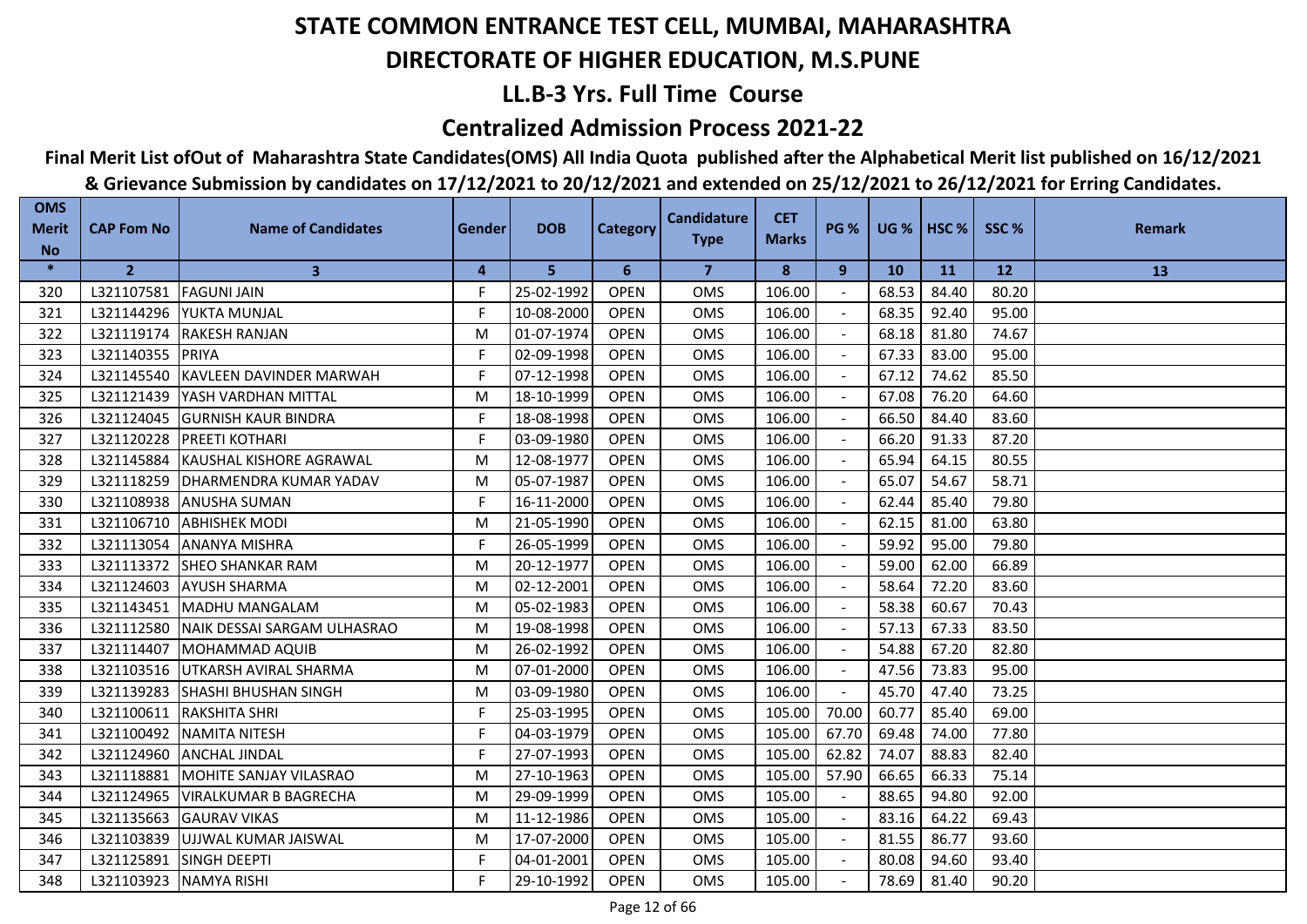## **LL.B-3 Yrs. Full Time Course**

### **Centralized Admission Process 2021-22**

## **Final Merit List ofOut of Maharashtra State Candidates(OMS) All India Quota published after the Alphabetical Merit list published on 16/12/2021**

| <b>OMS</b><br><b>Merit</b> | <b>CAP Fom No</b>       | <b>Name of Candidates</b>             | Gender | <b>DOB</b> | <b>Category</b> | <b>Candidature</b><br><b>Type</b> | <b>CET</b><br><b>Marks</b> | <b>PG %</b> |           | UG %   HSC % | SSC%  | <b>Remark</b> |
|----------------------------|-------------------------|---------------------------------------|--------|------------|-----------------|-----------------------------------|----------------------------|-------------|-----------|--------------|-------|---------------|
| <b>No</b>                  |                         |                                       |        |            |                 |                                   |                            |             |           |              |       |               |
| $\ast$                     | 2 <sup>2</sup>          | $\mathbf{3}$                          | 4      | 5          | 6               | $\overline{7}$                    | 8                          | 9           | <b>10</b> | <b>11</b>    | 12    | 13            |
| 349                        |                         | L321102973 NITYA AJMANI               | F.     | 17-09-2000 | <b>OPEN</b>     | <b>OMS</b>                        | 105.00                     |             | 76.51     | 83.83        | 91.20 |               |
| 350                        |                         | L321130832 VIRESH ANURAG              | M      | 09-02-2000 | <b>OPEN</b>     | <b>OMS</b>                        | 105.00                     |             | 74.53     | 63.40        | 95.00 |               |
| 351                        | L321127444  ISHIKA JAIN |                                       | F      | 19-10-2000 | <b>OPEN</b>     | <b>OMS</b>                        | 105.00                     |             | 73.24     | 96.00        | 95.00 |               |
| 352                        | L321114142              | <b>VISHESHWAR NATH PANDEY</b>         | M      | 07-05-2000 | <b>OPEN</b>     | <b>OMS</b>                        | 105.00                     |             | 72.68     | 72.40        | 89.30 |               |
| 353                        |                         | L321144518   DHARMENDRA KUMAR DHANESH | M      | 23-09-1986 | <b>OPEN</b>     | OMS                               | 105.00                     |             | 71.98     | 62.11        | 81.80 |               |
| 354                        |                         | L321109933 PARTH SARTHY               | M      | 18-11-1999 | <b>OPEN</b>     | <b>OMS</b>                        | 105.00                     |             | 71.52     | 57.80        | 81.50 |               |
| 355                        |                         | L321135148 ANAND PRAKASH BHARDWAJ     | M      | 12-04-2000 | <b>OPEN</b>     | <b>OMS</b>                        | 105.00                     |             | 71.48     | 55.80        | 68.00 |               |
| 356                        |                         | L321132855 BHARAT NAGPAL              | M      | 11-08-2000 | <b>OPEN</b>     | <b>OMS</b>                        | 105.00                     |             | 69.17     | 57.20        | 82.00 |               |
| 357                        |                         | L321113050 MEGHA RAJPAL               | F      | 03-02-1996 | <b>OPEN</b>     | <b>OMS</b>                        | 105.00                     |             | 67.67     | 86.40        | 83.60 |               |
| 358                        | L321106477              | KRITIKA SUMBALLY                      | F      | 12-08-2000 | <b>OPEN</b>     | J & K Migrant                     | 105.00                     |             | 66.73     | 84.80        | 83.60 |               |
| 359                        | L321143142 NEHA GUPTA   |                                       | F.     | 15-12-1987 | <b>OPEN</b>     | <b>OMS</b>                        | 105.00                     |             | 66.58     | 66.60        | 79.60 |               |
| 360                        |                         | L321119971 CHETNA JINDAL              | F.     | 21-11-1999 | <b>OPEN</b>     | <b>OMS</b>                        | 105.00                     |             | 66.46     | 80.50        | 81.70 |               |
| 361                        | L321101406 RISHU RAJ    |                                       | M      | 19-05-1993 | <b>OPEN</b>     | OMS                               | 105.00                     |             | 66.38     | 65.80        | 61.40 |               |
| 362                        |                         | L321128199 MOHIT GABRA                | M      | 17-01-1999 | <b>OPEN</b>     | OMS                               | 105.00                     |             | 64.16     | 67.40        | 72.20 |               |
| 363                        |                         | L321140889 PARTH MAHESHBHAI SHAH      | M      | 08-10-1991 | <b>OPEN</b>     | <b>OMS</b>                        | 105.00                     |             | 63.05     | 81.43        | 80.77 |               |
| 364                        |                         | L321113571 ADITYA CHAKRABORTY         | M      | 16-07-1998 | <b>OPEN</b>     | <b>OMS</b>                        | 105.00                     |             | 61.25     | 65.60        | 57.43 |               |
| 365                        |                         | L321104591 ASHRAF KHAN                | M      | 09-09-1999 | <b>OPEN</b>     | <b>OMS</b>                        | 105.00                     |             | 61.00     | 74.80        | 76.20 |               |
| 366                        | L321116417              | <b>ABINASH KUMAR</b>                  | M      | 05-02-1974 | <b>OPEN</b>     | <b>OMS</b>                        | 105.00                     |             | 60.25     | 69.11        | 67.00 |               |
| 367                        |                         | L321127756 RAJENDRA SINGH             | M      | 30-08-1997 | <b>OPEN</b>     | OMS                               | 105.00                     |             | 58.46     | 70.20        | 81.70 |               |
| 368                        | L321107246 NIMIT JAIN   |                                       | M      | 06-04-2000 | <b>OPEN</b>     | <b>OMS</b>                        | 105.00                     |             | 58.18     | 84.40        | 85.60 |               |
| 369                        |                         | L321114993 AKASH CHANDNA              | M      | 15-10-2000 | <b>OPEN</b>     | <b>OMS</b>                        | 105.00                     |             | 57.73     | 82.40        | 72.20 |               |
| 370                        |                         | L321119668 JAGTIANI SANJAY KISHORE    | M      | 08-08-1992 | <b>OPEN</b>     | <b>OMS</b>                        | 105.00                     |             | 57.60     | 58.50        | 70.62 |               |
| 371                        |                         | L321125798 RAJESH PRAVINKUMAR GANDHI  | M      | 14-09-1980 | <b>OPEN</b>     | OMS                               | 105.00                     |             | 57.59     | 60.00        | 68.71 |               |
| 372                        |                         | L321101228 ANAND SHAW                 | M      | 06-12-1997 | <b>OPEN</b>     | <b>OMS</b>                        | 105.00                     |             | 56.21     | 72.00        | 65.67 |               |
| 373                        |                         | L321130850 AJEET KUMAR GUPTA          | M      | 18-06-1981 | <b>OPEN</b>     | <b>OMS</b>                        | 105.00                     |             | 54.89     | 61.20        | 61.83 |               |
| 374                        | L321100979              | <b>ABHIRAM V GOPAL</b>                | M      | 22-06-1996 | <b>OPEN</b>     | <b>OMS</b>                        | 105.00                     |             | 54.73     | 68.80        | 78.00 |               |
| 375                        | L321111854              | <b>SHOBHIT BISHT</b>                  | M      | 24-02-1977 | <b>OPEN</b>     | OMS                               | 105.00                     |             | 54.56     | 55.40        | 64.00 |               |
| 376                        |                         | L321100489 KARAN UPADHYA              | M      | 07-04-1983 | <b>OPEN</b>     | <b>OMS</b>                        | 105.00                     |             | 47.70     | 50.40        | 44.20 |               |
| 377                        |                         | L321110015   BHUPESH TATER            | M      | 06-04-1969 | <b>OPEN</b>     | <b>OMS</b>                        | 104.00                     | 72.10       | 75.09     | 73.40        | 63.07 |               |
|                            |                         |                                       |        |            |                 |                                   |                            |             |           |              |       |               |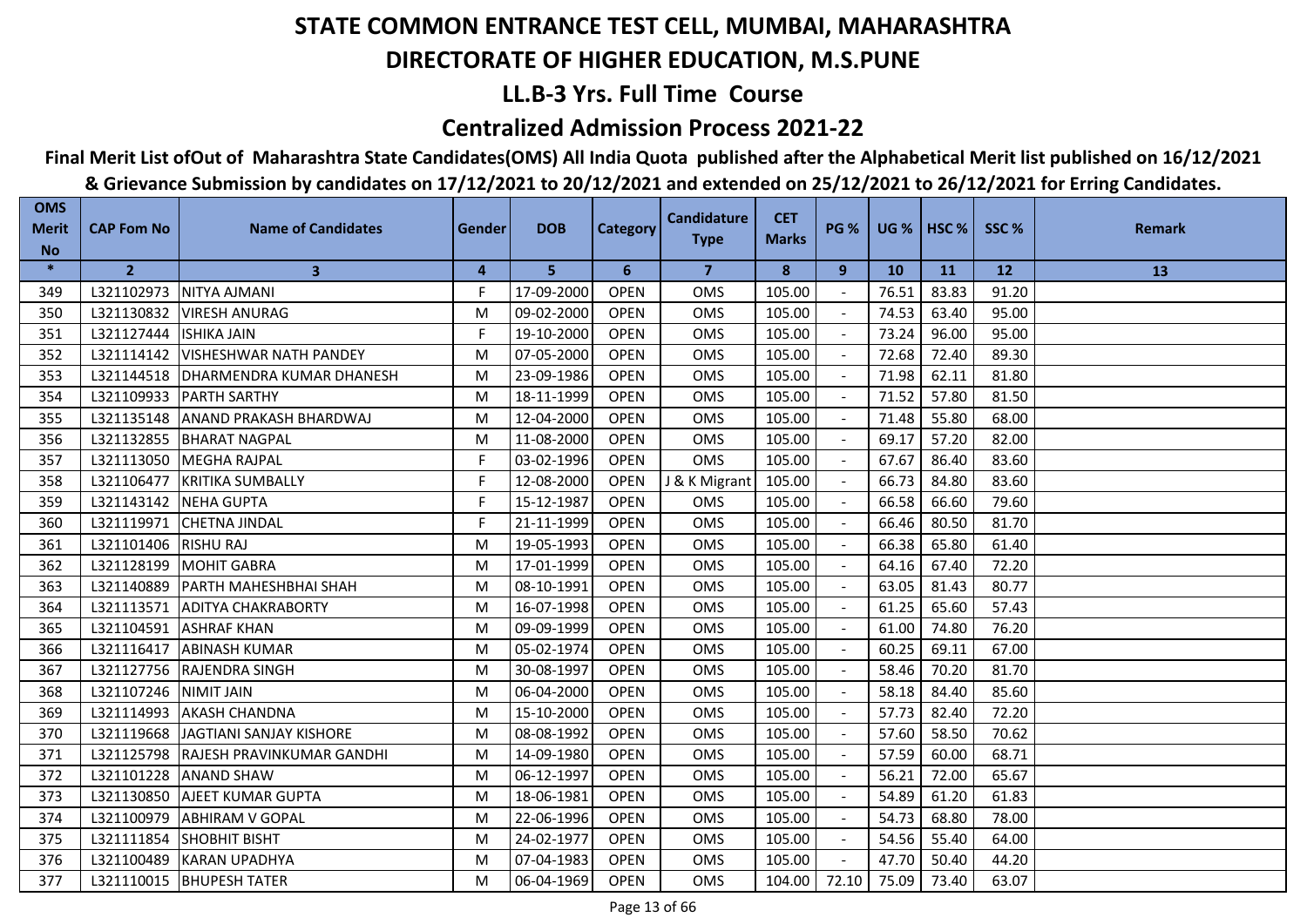## **LL.B-3 Yrs. Full Time Course**

### **Centralized Admission Process 2021-22**

## **Final Merit List ofOut of Maharashtra State Candidates(OMS) All India Quota published after the Alphabetical Merit list published on 16/12/2021**

| <b>OMS</b><br><b>Merit</b> | <b>CAP Fom No</b> | <b>Name of Candidates</b>          | <b>Gender</b> | <b>DOB</b> | <b>Category</b> | <b>Candidature</b><br><b>Type</b> | <b>CET</b><br><b>Marks</b> | <b>PG %</b> |           | $UG %$ HSC % | SSC%      | <b>Remark</b> |
|----------------------------|-------------------|------------------------------------|---------------|------------|-----------------|-----------------------------------|----------------------------|-------------|-----------|--------------|-----------|---------------|
| <b>No</b><br>$\ast$        | 2 <sup>2</sup>    | 3                                  | 4             | 5          | 6               | $\overline{7}$                    | 8                          | 9           | <b>10</b> | <b>11</b>    | <b>12</b> | 13            |
| 378                        | L321132449        | <b>DIVYA KULSHRESTHA</b>           | F             | 26-06-1981 | <b>OPEN</b>     | <b>OMS</b>                        | 104.00                     | 66.71       | 65.11     | 69.54        | 81.82     |               |
| 379                        | L321102556        | <b>VIJAYANT KUMAR VERMA</b>        | M             | 08-03-1971 | <b>OPEN</b>     | <b>OMS</b>                        | 104.00                     | 65.26       | 52.13     | 67.33        | 81.00     |               |
| 380                        | L321130214        | <b>PRANIT RANJAN PAWAN</b>         | M             | 31-12-1978 | <b>OPEN</b>     | <b>OMS</b>                        | 104.00                     | 57.22       | 59.44     | 61.56        | 76.00     |               |
| 381                        | L321115333        | <b>SHAYRA BANTA</b>                | F.            | 20-07-1997 | <b>OPEN</b>     | <b>OMS</b>                        | 104.00                     |             | 88.03     | 93.00        | 92.33     |               |
| 382                        | L321140486        | <b>GAURAV SHARMA</b>               | M             | 05-09-1984 | <b>OPEN</b>     | <b>OMS</b>                        | 104.00                     |             | 85.31     | 84.40        | 82.00     |               |
| 383                        | L321104345        | <b>AYANTIKA MAITRA</b>             | F             | 16-04-1999 | <b>OPEN</b>     | <b>OMS</b>                        | 104.00                     |             | 78.69     | 85.75        | 71.00     |               |
| 384                        | L321132005        | <b>J ROHITH</b>                    | M             | 24-10-1992 | <b>OPEN</b>     | <b>OMS</b>                        | 104.00                     |             | 78.52     | 89.20        | 89.67     |               |
| 385                        | L321133047        | <b>ANIL KUMAR</b>                  | M             | 22-06-1990 | <b>OPEN</b>     | <b>OMS</b>                        | 104.00                     |             | 74.58     | 84.00        | 83.00     |               |
| 386                        | L321125138        | <b>ABHAY PRATAP SINGH</b>          | M             | 25-01-2000 | <b>OPEN</b>     | <b>OMS</b>                        | 104.00                     |             | 72.33     | 79.00        | 96.00     |               |
| 387                        | L321139877        | <b>IKHUSHI RAGHUVANSHI</b>         | F             | 20-06-2000 | <b>OPEN</b>     | <b>OMS</b>                        | 104.00                     |             | 71.85     | 93.80        | 91.20     |               |
| 388                        | L321145230        | <b>PANKAJ THAKUR</b>               | M             | 21-04-1991 | <b>OPEN</b>     | <b>OMS</b>                        | 104.00                     |             | 69.13     | 80.60        | 76.13     |               |
| 389                        | L321140950        | <b>RAM MILAN</b>                   | M             | 12-07-1980 | <b>OPEN</b>     | <b>OMS</b>                        | 104.00                     |             | 68.81     | 70.60        | 67.17     |               |
| 390                        | L321116855        | <b>SHAURYA DHAKATE</b>             | M             | 04-08-2000 | <b>OPEN</b>     | <b>OMS</b>                        | 104.00                     |             | 68.54     | 90.60        | 72.20     |               |
| 391                        | L321121613        | <b>RUPA JAMBHOLKAR</b>             | F             | 27-09-1984 | <b>OPEN</b>     | <b>OMS</b>                        | 104.00                     |             | 68.19     | 71.20        | 74.20     |               |
| 392                        | L321104095        | <b>SACHIDANAND SINGH</b>           | M             | 15-10-1998 | <b>OPEN</b>     | <b>OMS</b>                        | 104.00                     |             | 65.42     | 86.80        | 79.80     |               |
| 393                        | L321106223        | <b>NISHANT RANA</b>                | M             | 10-01-1998 | <b>OPEN</b>     | OMS                               | 104.00                     |             | 64.96     | 71.60        | 62.70     |               |
| 394                        | L321109409        | <b>PRERNA ARORA</b>                | F.            | 12-02-2000 | <b>OPEN</b>     | <b>OMS</b>                        | 104.00                     |             | 64.46     | 94.80        | 77.90     |               |
| 395                        | L321135938        | <b>TANMAY SHUKLA</b>               | M             | 24-01-1998 | <b>OPEN</b>     | <b>OMS</b>                        | 104.00                     |             | 64.38     | 80.20        | 93.10     |               |
| 396                        | L321102212        | <b>KRISHAN KUMAR RAJBHAR</b>       | M             | 25-02-1993 | <b>OPEN</b>     | <b>OMS</b>                        | 104.00                     |             | 58.04     | 89.80        | 84.40     |               |
| 397                        | L321105125        | <b>MANU M</b>                      | M             | 25-03-1992 | <b>OPEN</b>     | <b>OMS</b>                        | 104.00                     |             | 57.90     | 79.20        | 90.00     |               |
| 398                        | L321117370        | <b>VIJAY SINGH RAWAT</b>           | M             | 01-05-1994 | <b>OPEN</b>     | <b>OMS</b>                        | 104.00                     |             | 57.08     | 75.40        | 73.80     |               |
| 399                        | L321134176        | <b>AYUSHI MISHRA</b>               | F             | 21-11-1994 | <b>OPEN</b>     | <b>OMS</b>                        | 104.00                     |             | 56.75     | 65.60        | 58.80     |               |
| 400                        | L321122254        | <b>SANJAY KUMAR</b>                | M             | 15-09-1976 | <b>OPEN</b>     | <b>OMS</b>                        | 104.00                     |             | 56.25     | 57.00        | 65.78     |               |
| 401                        | L321120800        | <b>NITESH KUMAR PATIDAR</b>        | M             | 10-12-1994 | <b>OPEN</b>     | <b>OMS</b>                        | 104.00                     |             | 55.70     | 81.00        | 87.33     |               |
| 402                        | L321118866        | <b>SANJAY GIRIJASHANKAR MISHRA</b> | M             | 13-02-1975 | <b>OPEN</b>     | <b>OMS</b>                        | 104.00                     |             | 53.93     | 59.36        | 84.71     |               |
| 403                        | L321139198        | <b>GURUPDESH SINGH</b>             | M             | 15-08-1986 | <b>OPEN</b>     | <b>OMS</b>                        | 103.00                     | 76.17       | 79.34     | 72.40        | 83.00     |               |
| 404                        | L321129483        | <b>NAWNEET SINGH TOMAR</b>         | M             | 01-01-1983 | <b>OPEN</b>     | <b>OMS</b>                        | 103.00                     | 59.88       | 60.00     | 73.78        | 65.29     |               |
| 405                        | L321100289        | MUNNA KUMAR SINGH                  | M             | 20-02-1990 | <b>OPEN</b>     | <b>OMS</b>                        | 103.00                     | 56.75       | 60.08     | 64.56        | 64.00     |               |
| 406                        | L321124106        | MUKESH KUMAR MISRA                 | M             | 29-04-1982 | <b>OPEN</b>     | <b>OMS</b>                        | 103.00                     | 55.00       | 52.15     | 56.00        | 63.33     |               |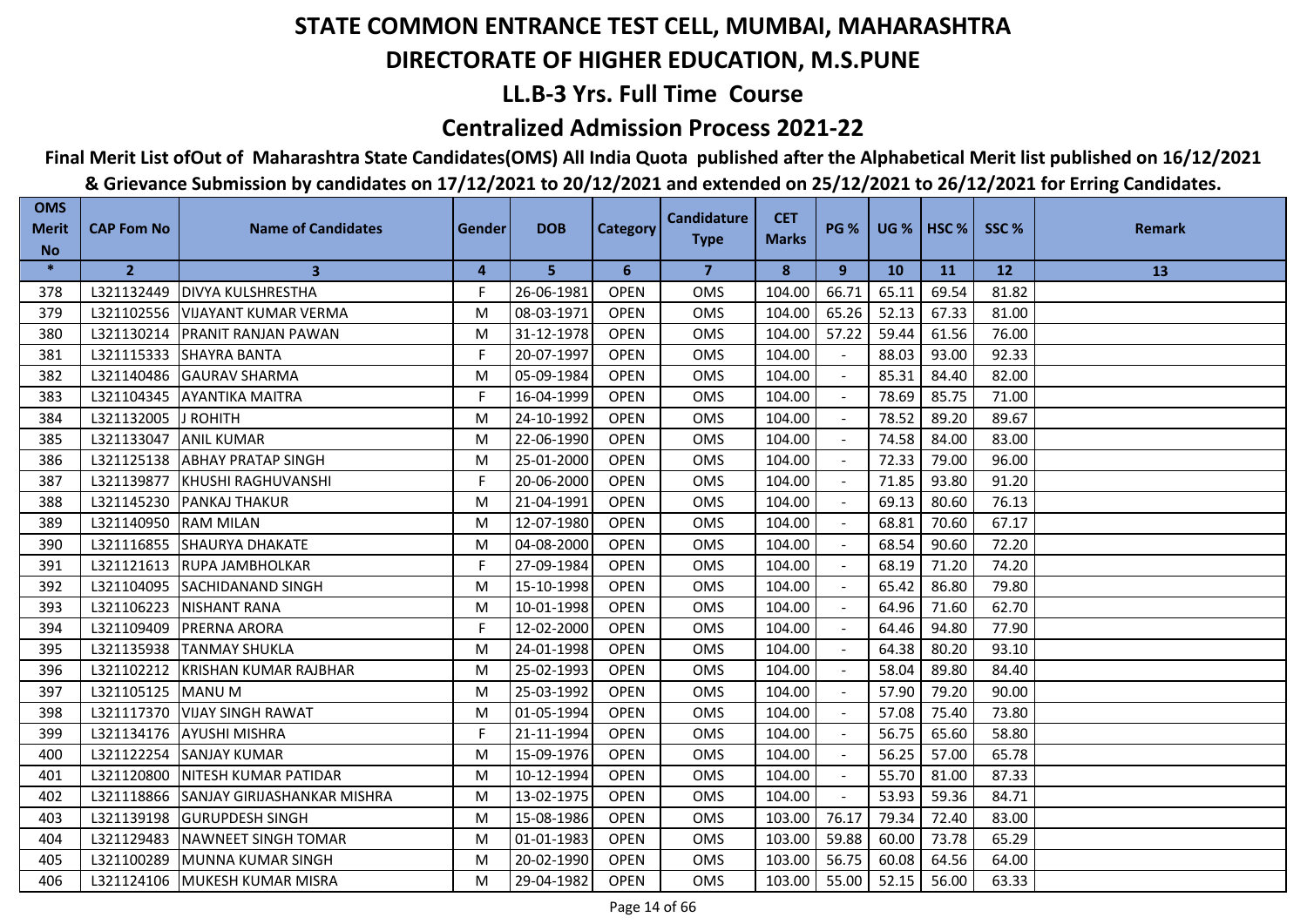## **LL.B-3 Yrs. Full Time Course**

### **Centralized Admission Process 2021-22**

## **Final Merit List ofOut of Maharashtra State Candidates(OMS) All India Quota published after the Alphabetical Merit list published on 16/12/2021**

| <b>OMS</b><br><b>Merit</b> | <b>CAP Fom No</b> | <b>Name of Candidates</b>           | Gender | <b>DOB</b> | <b>Category</b> | <b>Candidature</b> | <b>CET</b>   | <b>PG %</b> | <b>UG %</b> | HSC <sub>%</sub> | SSC%      | <b>Remark</b> |
|----------------------------|-------------------|-------------------------------------|--------|------------|-----------------|--------------------|--------------|-------------|-------------|------------------|-----------|---------------|
| <b>No</b>                  |                   |                                     |        |            |                 | <b>Type</b>        | <b>Marks</b> |             |             |                  |           |               |
| $\ast$                     | $\overline{2}$    | 3                                   | 4      | 5          | 6               | $\overline{7}$     | 8            | 9           | <b>10</b>   | <b>11</b>        | <b>12</b> | 13            |
| 407                        | L321104609        | <b>SHAH VISHAL SNEHAL</b>           | M      | 03-01-1996 | <b>OPEN</b>     | <b>OMS</b>         | 103.00       |             | 87.07       | 92.62            | 98.18     |               |
| 408                        | L321103685        | <b>SANSKRITI SHARMA</b>             | F.     | 10-11-1999 | <b>OPEN</b>     | <b>OMS</b>         | 103.00       |             | 78.42       | 90.00            | 87.40     |               |
| 409                        | L321108395        | <b>SHIVAM SARASWAT</b>              | M      | 11-09-1999 | <b>OPEN</b>     | <b>OMS</b>         | 103.00       |             | 76.72       | 72.60            | 77.90     |               |
| 410                        | L321114056        | <b>SAKSHI RAMAN</b>                 | F.     | 18-08-2000 | <b>OPEN</b>     | <b>OMS</b>         | 103.00       |             | 74.83       | 81.40            | 95.00     |               |
| 411                        | L321126165        | MODITA SAHU                         | F.     | 05-10-1998 | <b>OPEN</b>     | OMS                | 103.00       |             | 73.50       | 89.60            | 87.40     |               |
| 412                        |                   | L321117613 PRANAV PRASHANT KULKARNI | M      | 18-03-1999 | <b>OPEN</b>     | <b>OMS</b>         | 103.00       |             | 72.92       | 90.80            | 95.50     |               |
| 413                        | L321109795        | <b>ABHIJEET SUMAN</b>               | M      | 18-08-1998 | <b>OPEN</b>     | <b>OMS</b>         | 103.00       |             | 72.69       | 50.80            | 70.30     |               |
| 414                        | L321101322        | <b>SHUBHRA GUPTA</b>                | F.     | 13-11-1981 | <b>OPEN</b>     | OMS                | 103.00       |             | 72.34       | 83.11            | 77.60     |               |
| 415                        | L321102474        | <b>PRIYANJANI SINGH</b>             | F.     | 13-12-2000 | <b>OPEN</b>     | <b>OMS</b>         | 103.00       |             | 71.83       | 64.40            | 78.00     |               |
| 416                        | L321127139        | <b>AISHWARYA SINGHI</b>             | F.     | 12-10-1995 | <b>OPEN</b>     | <b>OMS</b>         | 103.00       |             | 71.29       | 93.17            | 89.30     |               |
| 417                        | L321105489        | <b>DIVYESH TAK</b>                  | M      | 19-11-1999 | <b>OPEN</b>     | <b>OMS</b>         | 103.00       |             | 70.05       | 55.00            | 76.00     |               |
| 418                        | L321112358        | <b>RIYA VARGHESE</b>                | F.     | 05-07-2000 | <b>OPEN</b>     | OMS                | 103.00       |             | 69.95       | 81.80            | 68.40     |               |
| 419                        |                   | L321137852 KARAN SINGH              | M      | 10-10-1992 | <b>OPEN</b>     | OMS                | 103.00       |             | 69.80       | 76.80            | 73.33     |               |
| 420                        | L321126788        | <b>PURNIMA CHAUHAN</b>              | F.     | 17-07-1999 | <b>OPEN</b>     | OMS                | 103.00       |             | 68.38       | 81.80            | 74.00     |               |
| 421                        | L321135507        | <b>OJASWI JAIN</b>                  | F      | 19-12-2000 | <b>OPEN</b>     | <b>OMS</b>         | 103.00       |             | 68.25       | 74.20            | 77.90     |               |
| 422                        | L321118449        | <b>ARCHI JAIN</b>                   | F.     | 03-01-2001 | <b>OPEN</b>     | <b>OMS</b>         | 103.00       |             | 68.07       | 83.20            | 77.90     |               |
| 423                        | L321100016        | <b>SANJEEVANI SETHI</b>             | F.     | 03-10-1998 | <b>OPEN</b>     | <b>OMS</b>         | 103.00       |             | 67.82       | 71.40            | 85.50     |               |
| 424                        | L321104637        | IANKITA KUMARI                      | F      | 09-07-2000 | <b>OPEN</b>     | <b>OMS</b>         | 103.00       |             | 67.75       | 75.80            | 76.00     |               |
| 425                        | L321113814        | <b>AKANKKSHA RUSTAGI</b>            | F.     | 10-07-1999 | <b>OPEN</b>     | OMS                | 103.00       |             | 67.46       | 95.80            | 83.60     |               |
| 426                        | L321105154        | <b>VINEET NIGAM</b>                 | M      | 24-08-1999 | <b>OPEN</b>     | <b>OMS</b>         | 103.00       |             | 66.20       | 58.80            | 62.70     |               |
| 427                        | L321110899        | <b>RESHAM SHARMA</b>                | F.     | 02-09-2000 | <b>OPEN</b>     | <b>OMS</b>         | 103.00       |             | 61.67       | 87.00            | 95.00     |               |
| 428                        | L321120466        | <b>ITEJASVI SHUKLA</b>              | F.     | 01-12-2000 | <b>OPEN</b>     | <b>OMS</b>         | 103.00       |             | 61.56       | 84.00            | 78.17     |               |
| 429                        | L321105573        | <b>PARTH BHARDWAJ</b>               | M      | 20-07-1998 | <b>OPEN</b>     | OMS                | 103.00       |             | 61.10       | 74.40            | 74.10     |               |
| 430                        | L321111305        | <b>RAS BIHARI</b>                   | M      | 23-01-1977 | <b>OPEN</b>     | <b>OMS</b>         | 103.00       |             | 60.13       | 67.78            | 62.56     |               |
| 431                        | L321103966        | <b>ISAUMYA MEHROTRA</b>             | F      | 24-06-1999 | <b>OPEN</b>     | <b>OMS</b>         | 103.00       |             | 59.10       | 82.40            | 70.40     |               |
| 432                        | L321116675        | <b>PRAVEEN KUMAR RANJAN</b>         | M      | 08-07-1988 | <b>OPEN</b>     | <b>OMS</b>         | 103.00       |             | 58.82       | 68.89            | 83.00     |               |
| 433                        | L321103060        | <b>ADITYA KUMAR</b>                 | M      | 08-12-1984 | <b>OPEN</b>     | OMS                | 103.00       |             | 55.33       | 61.44            | 48.43     |               |
| 434                        | L321139195        | DARIUS CHRIS RODRIGUES              | M      | 17-08-1998 | <b>OPEN</b>     | <b>OMS</b>         | 103.00       |             | 55.23       | 82.00            | 91.00     |               |
| 435                        |                   | L321106690 RAMESH LAL GUPTA         | M      | 02-08-1983 | <b>OPEN</b>     | <b>OMS</b>         | 103.00       |             | 55.00       | 43.20            | 67.29     |               |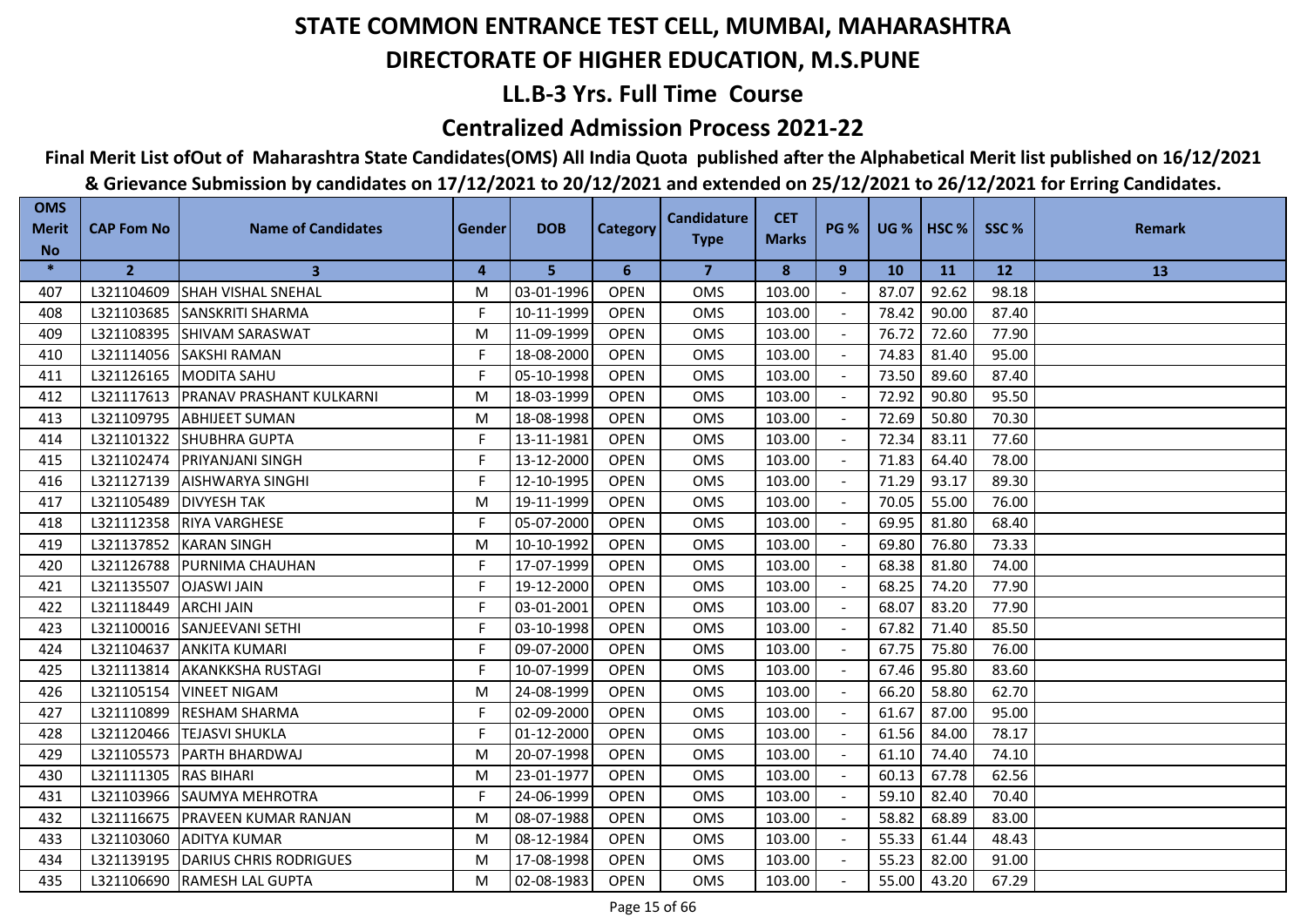## **LL.B-3 Yrs. Full Time Course**

### **Centralized Admission Process 2021-22**

**Final Merit List ofOut of Maharashtra State Candidates(OMS) All India Quota published after the Alphabetical Merit list published on 16/12/2021**

| <b>OMS</b><br><b>Merit</b> | <b>CAP Fom No</b> | <b>Name of Candidates</b>         | <b>Gender</b> | <b>DOB</b> | <b>Category</b> | <b>Candidature</b> | <b>CET</b>   | <b>PG %</b>              | $UG %$ HSC % |       | SSC%  | <b>Remark</b> |
|----------------------------|-------------------|-----------------------------------|---------------|------------|-----------------|--------------------|--------------|--------------------------|--------------|-------|-------|---------------|
| <b>No</b>                  |                   |                                   |               |            |                 | <b>Type</b>        | <b>Marks</b> |                          |              |       |       |               |
| $\ast$                     | $\overline{2}$    | $\mathbf{3}$                      | 4             | 5          | 6               | 7                  | 8            | 9                        | <b>10</b>    | 11    | 12    | 13            |
| 436                        | L321102765        | YASHI GUPTA                       | F             | 30-09-1999 | <b>OPEN</b>     | <b>OMS</b>         | 103.00       |                          | 52.68        | 84.80 | 64.60 |               |
| 437                        | L321105038        | <b>VISHAL GUPTA</b>               | M             | 21-08-1979 | <b>OPEN</b>     | <b>OMS</b>         | 103.00       |                          | 46.11        | 62.60 | 71.80 |               |
| 438                        | L321102023        | <b>VIKRANT BASAVARAJ KEMBHAVI</b> | M             | 07-06-1998 | <b>OPEN</b>     | <b>OMS</b>         | 102.00       | 74.25                    | 66.98        | 79.85 | 86.91 |               |
| 439                        | L321104389        | <b>ROSHAN REJI</b>                | M             | 20-07-1998 | <b>OPEN</b>     | <b>OMS</b>         | 102.00       | 69.24                    | 65.39        | 80.20 | 65.67 |               |
| 440                        | L321102054        | YOGESH CHANDRA                    | M             | 05-07-1971 | <b>OPEN</b>     | OMS                | 102.00       | 62.67                    | 58.37        | 64.00 | 67.50 |               |
| 441                        | L321116564        | VRINDA BHARDWAJ SHARMA            | F.            | 02-02-1985 | <b>OPEN</b>     | <b>OMS</b>         | 102.00       | 57.78                    | 47.33        | 80.40 | 68.40 |               |
| 442                        | L321101650        | <b>HUSAIN BOHRA</b>               | M             | 03-04-1995 | <b>OPEN</b>     | <b>OMS</b>         | 102.00       | 54.75                    | 64.54        | 91.40 | 87.40 |               |
| 443                        | L321126659        | <b>APOORVA SHARMA</b>             | F.            | 26-03-1992 | <b>OPEN</b>     | <b>OMS</b>         | 102.00       | 54.25                    | 59.93        | 82.29 | 71.71 |               |
| 444                        | L321136419        | IPRAMOD KUMAR MEHTA               | M             | 08-11-1990 | <b>OPEN</b>     | <b>OMS</b>         | 102.00       |                          | 76.52        | 74.44 | 76.00 |               |
| 445                        | L321113846        | <b>AKANKSHA SINGH</b>             | F             | 20-09-1999 | <b>OPEN</b>     | <b>OMS</b>         | 102.00       |                          | 74.23        | 72.33 | 83.60 |               |
| 446                        | L321102686        | RAJESHWARI SINGH RATHORE          | F             | 25-01-2001 | <b>OPEN</b>     | OMS                | 102.00       | $\overline{\phantom{a}}$ | 72.38        | 85.60 | 64.80 |               |
| 447                        | L321102374        | YATIN SETH                        | M             | 21-12-1998 | <b>OPEN</b>     | <b>OMS</b>         | 102.00       | $\sim$                   | 70.00        | 79.40 | 83.60 |               |
| 448                        | L321105278        | <b>RAMESH HATHILE</b>             | M             | 03-07-1981 | <b>OPEN</b>     | OMS                | 102.00       | $\sim$                   | 69.88        | 71.60 | 65.20 |               |
| 449                        | L321121346        | PRACHI                            | F.            | 29-12-2000 | <b>OPEN</b>     | <b>OMS</b>         | 102.00       |                          | 69.00        | 92.80 | 93.00 |               |
| 450                        | L321102876        | <b>DIKSHA BELWAL</b>              | F.            | 29-05-2000 | <b>OPEN</b>     | <b>OMS</b>         | 102.00       | $\blacksquare$           | 68.80        | 80.40 | 66.50 |               |
| 451                        | L321122668        | <b>PRATAP SINGH</b>               | M             | 08-03-1990 | <b>OPEN</b>     | <b>OMS</b>         | 102.00       |                          | 67.53        | 63.00 | 71.17 |               |
| 452                        | L321100302        | <b>NAMAN CHATURVEDI</b>           | M             | 08-06-1999 | <b>OPEN</b>     | <b>OMS</b>         | 102.00       |                          | 67.50        | 80.80 | 79.17 |               |
| 453                        | L321143844        | <b>SAUMYA MANI TRIPATHI</b>       | F             | 28-09-2001 | <b>OPEN</b>     | <b>OMS</b>         | 102.00       |                          | 67.22        | 65.00 | 70.83 |               |
| 454                        | L321121247        | <b>BOBBY GUPTA</b>                | M             | 18-03-1992 | <b>OPEN</b>     | <b>OMS</b>         | 102.00       |                          | 65.03        | 58.83 | 65.43 |               |
| 455                        | L321100214        | <b>AKRITI SINHA</b>               | F             | 16-04-2000 | <b>OPEN</b>     | <b>OMS</b>         | 102.00       |                          | 64.92        | 74.67 | 67.83 |               |
| 456                        | L321102967        | <b>ADITYA SHARMA</b>              | M             | 10-06-1999 | <b>OPEN</b>     | <b>OMS</b>         | 102.00       |                          | 62.83        | 76.40 | 76.00 |               |
| 457                        | L321104881        | <b>VANDANA PATHAK</b>             | F             | 06-04-2001 | <b>OPEN</b>     | <b>OMS</b>         | 102.00       | $\sim$                   | 61.94        | 63.40 | 81.70 |               |
| 458                        | L321104123        | <b>AKASH CHAUDHARY</b>            | M             | 18-09-1999 | <b>OPEN</b>     | <b>OMS</b>         | 102.00       |                          | 61.75        | 85.40 | 75.33 |               |
| 459                        | L321107798        | <b>RAJA KUMAR CHAUBEY</b>         | M             | 22-07-1999 | <b>OPEN</b>     | <b>OMS</b>         | 102.00       | $\sim$                   | 61.50        | 80.00 | 85.50 |               |
| 460                        | L321131785        | <b>I</b> SANJEEV KULSHRESHTHA     | M             | 01-05-1965 | <b>OPEN</b>     | <b>OMS</b>         | 102.00       |                          | 61.42        | 75.71 | 63.40 |               |
| 461                        | L321143219        | <b>ARAN TIKU</b>                  | M             | 07-09-1992 | <b>OPEN</b>     | <b>OMS</b>         | 102.00       |                          | 59.58        | 58.83 | 73.83 |               |
| 462                        | L321106396        | NEELANSHU SRIVASTAVA              | M             | 25-04-1999 | <b>OPEN</b>     | <b>OMS</b>         | 102.00       |                          | 57.70        | 83.60 | 77.00 |               |
| 463                        | L321103946        | <b>PRANSHI GARG</b>               | F             | 11-05-1998 | <b>OPEN</b>     | <b>OMS</b>         | 102.00       |                          | 56.86        | 79.40 | 72.20 |               |
| 464                        | L321121645        | <b>ILAKKIYA</b>                   | F.            | 08-10-1986 | <b>OPEN</b>     | <b>OMS</b>         | 101.00       | 70.29                    | 67.97        | 66.00 | 83.40 |               |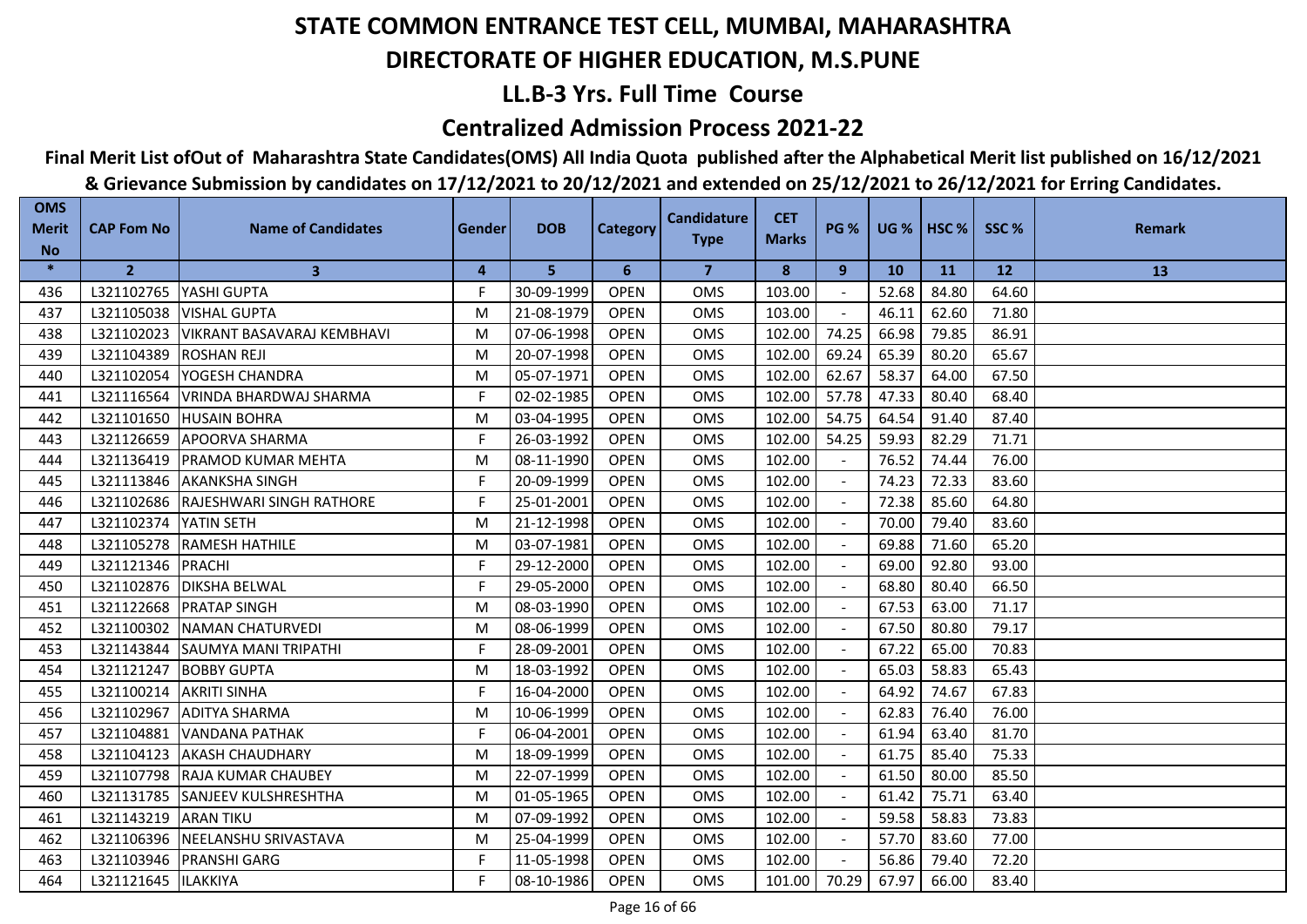## **LL.B-3 Yrs. Full Time Course**

### **Centralized Admission Process 2021-22**

**Final Merit List ofOut of Maharashtra State Candidates(OMS) All India Quota published after the Alphabetical Merit list published on 16/12/2021**

| <b>OMS</b>                | <b>CAP Fom No</b> | <b>Name of Candidates</b>         | <b>Gender</b> | <b>DOB</b> |                 | <b>Candidature</b> | <b>CET</b>   | <b>PG %</b>              | $UG %$ HSC % |       | SSC%  | <b>Remark</b> |
|---------------------------|-------------------|-----------------------------------|---------------|------------|-----------------|--------------------|--------------|--------------------------|--------------|-------|-------|---------------|
| <b>Merit</b><br><b>No</b> |                   |                                   |               |            | <b>Category</b> | <b>Type</b>        | <b>Marks</b> |                          |              |       |       |               |
| $\ast$                    | $\overline{2}$    | 3                                 | 4             | 5          | 6               | 7                  | 8            | 9                        | <b>10</b>    | 11    | 12    | 13            |
| 465                       | L321121628        | <b>IOM PRAKASH THAKUR</b>         | M             | 13-02-1980 | <b>OPEN</b>     | <b>OMS</b>         | 101.00       | 66.82                    | 61.73        | 61.78 | 72.50 |               |
| 466                       | L321142884        | <b>PAYAL GAJIWALA</b>             | F             | 16-09-1993 | <b>OPEN</b>     | <b>OMS</b>         | 101.00       | 63.94                    | 70.45        | 89.33 | 90.31 |               |
| 467                       | L321119384        | <b>MOUSUMI CHATTERJEE</b>         | F             | 23-05-1966 | <b>OPEN</b>     | OMS                | 101.00       | 58.50                    | 60.39        | 50.33 | 54.67 |               |
| 468                       | L321110264        | <b>AMRISH B SUKHADIYA</b>         | M             | 30-06-1978 | <b>OPEN</b>     | <b>OMS</b>         | 101.00       | 48.33                    | 61.87        | 44.38 | 57.29 |               |
| 469                       | L321104042        | <b>SHRISTI PARIHAR</b>            | F.            | 23-11-2000 | <b>OPEN</b>     | <b>OMS</b>         | 101.00       |                          | 76.00        | 96.80 | 89.30 |               |
| 470                       | L321142661        | <b>SHILPI YADAV</b>               | F             | 17-07-1994 | <b>OPEN</b>     | <b>OMS</b>         | 101.00       |                          | 74.24        | 77.80 | 89.20 |               |
| 471                       | L321106992        | <b>DEVENDRA KUMAR</b>             | M             | 28-01-1996 | <b>OPEN</b>     | <b>OMS</b>         | 101.00       |                          | 72.66        | 67.60 | 74.10 |               |
| 472                       | L321110442        | <b>RIYA SADANAND</b>              | F.            | 25-05-1999 | <b>OPEN</b>     | OMS                | 101.00       | $\blacksquare$           | 72.62        | 70.00 | 74.67 |               |
| 473                       | L321124473        | IPAWAN KUMAR RAWAT                | м             | 31-07-1968 | <b>OPEN</b>     | <b>OMS</b>         | 101.00       |                          | 72.09        | 65.00 | 72.13 |               |
| 474                       | L321103315        | <b>TAVLEEN KOUR</b>               | F             | 16-07-1999 | <b>OPEN</b>     | <b>OMS</b>         | 101.00       |                          | 70.28        | 69.60 | 84.00 |               |
| 475                       | L321136043        | <b>CHHAVI JAIN</b>                | F             | 04-09-2001 | <b>OPEN</b>     | <b>OMS</b>         | 101.00       |                          | 70.08        | 80.00 | 81.70 |               |
| 476                       | L321101915        | <b>ENGINEER MURTUZA</b>           | M             | 09-06-1972 | <b>OPEN</b>     | OMS                | 101.00       | $\overline{\phantom{a}}$ | 70.00        | 75.83 | 74.57 |               |
| 477                       | L321131215        | <b>ABHYUDEYA VIKASH SHARMA</b>    | м             | 11-12-1997 | <b>OPEN</b>     | <b>OMS</b>         | 101.00       |                          | 63.33        | 49.20 | 60.80 |               |
| 478                       | L321107404        | <b>ANANNYA SAIKIA</b>             | F.            | 01-11-1997 | <b>OPEN</b>     | <b>OMS</b>         | 101.00       |                          | 59.92        | 93.80 | 89.30 |               |
| 479                       | L321107694        | <b>HARSHIT SINGH</b>              | M             | 11-04-1998 | <b>OPEN</b>     | <b>OMS</b>         | 101.00       |                          | 59.72        | 61.00 | 70.30 |               |
| 480                       | L321105028        | <b>PRINCI AGARWAL</b>             | F.            | 19-10-1997 | <b>OPEN</b>     | <b>OMS</b>         | 101.00       |                          | 59.40        | 66.60 | 69.67 |               |
| 481                       | L321120842        | <b>NIKHIL RAGHAV</b>              | M             | 21-11-1998 | <b>OPEN</b>     | <b>OMS</b>         | 101.00       |                          | 54.74        | 76.00 | 72.00 |               |
| 482                       | L321126256        | S SHANMUGA SUNDARAM               | M             | 27-04-1985 | <b>OPEN</b>     | <b>OMS</b>         | 101.00       |                          | 45.33        | 56.80 | 50.20 |               |
| 483                       | L321124579        | <b>RIA SAXENA</b>                 | F.            | 11-09-1999 | <b>OPEN</b>     | OMS                | 100.00       | 81.22                    | 62.08        | 90.40 | 81.70 |               |
| 484                       | L321114232        | <b>SUBHRADEEP PATHAK</b>          | M             | 14-04-1994 | <b>OPEN</b>     | <b>OMS</b>         | 100.00       | 74.42                    | 70.13        | 71.00 | 83.60 |               |
| 485                       | L321123289        | <b>VIKAS YADAV</b>                | M             | 21-06-1986 | <b>OPEN</b>     | <b>OMS</b>         | 100.00       | 65.37                    | 63.82        | 69.80 | 74.00 |               |
| 486                       | L321101602        | <b>RADHIKA RATHI</b>              | F.            | 30-06-2001 | <b>OPEN</b>     | <b>OMS</b>         | 100.00       | $\sim$                   | 86.72        | 88.20 | 93.10 |               |
| 487                       | L321122317        | <b>CHOUDHARY SONAL SHANKARLAL</b> | F.            | 02-09-1998 | <b>OPEN</b>     | <b>OMS</b>         | 100.00       | $\sim$                   | 75.30        | 77.23 | 77.60 |               |
| 488                       | L321105446        | <b>ASTHA SHUKLA</b>               | F             | 21-12-2000 | <b>OPEN</b>     | <b>OMS</b>         | 100.00       |                          | 74.04        | 82.20 | 83.60 |               |
| 489                       | L321114713        | <b>BADAL MISHRA</b>               | M             | 30-08-1993 | <b>OPEN</b>     | <b>OMS</b>         | 100.00       |                          | 71.25        | 74.20 | 71.00 |               |
| 490                       | L321119401        | <b>PRERNA SUROLIA</b>             | F.            | 05-01-2000 | <b>OPEN</b>     | <b>OMS</b>         | 100.00       |                          | 70.30        | 85.20 | 79.83 |               |
| 491                       | L321141779        | <b>KAUSHAL SINGH</b>              | M             | 10-05-1990 | <b>OPEN</b>     | <b>OMS</b>         | 100.00       | $\sim$                   | 68.95        | 68.40 | 57.17 |               |
| 492                       | L321118541        | <b>B SUNIL KUMAR</b>              | м             | 17-05-1972 | <b>OPEN</b>     | <b>OMS</b>         | 100.00       |                          | 68.42        | 69.80 | 47.20 |               |
| 493                       | L321112589        | <b>ZANJABEEL FATMA</b>            | F             | 04-01-1996 | <b>OPEN</b>     | <b>OMS</b>         | 100.00       |                          | 65.63        | 71.00 | 68.29 |               |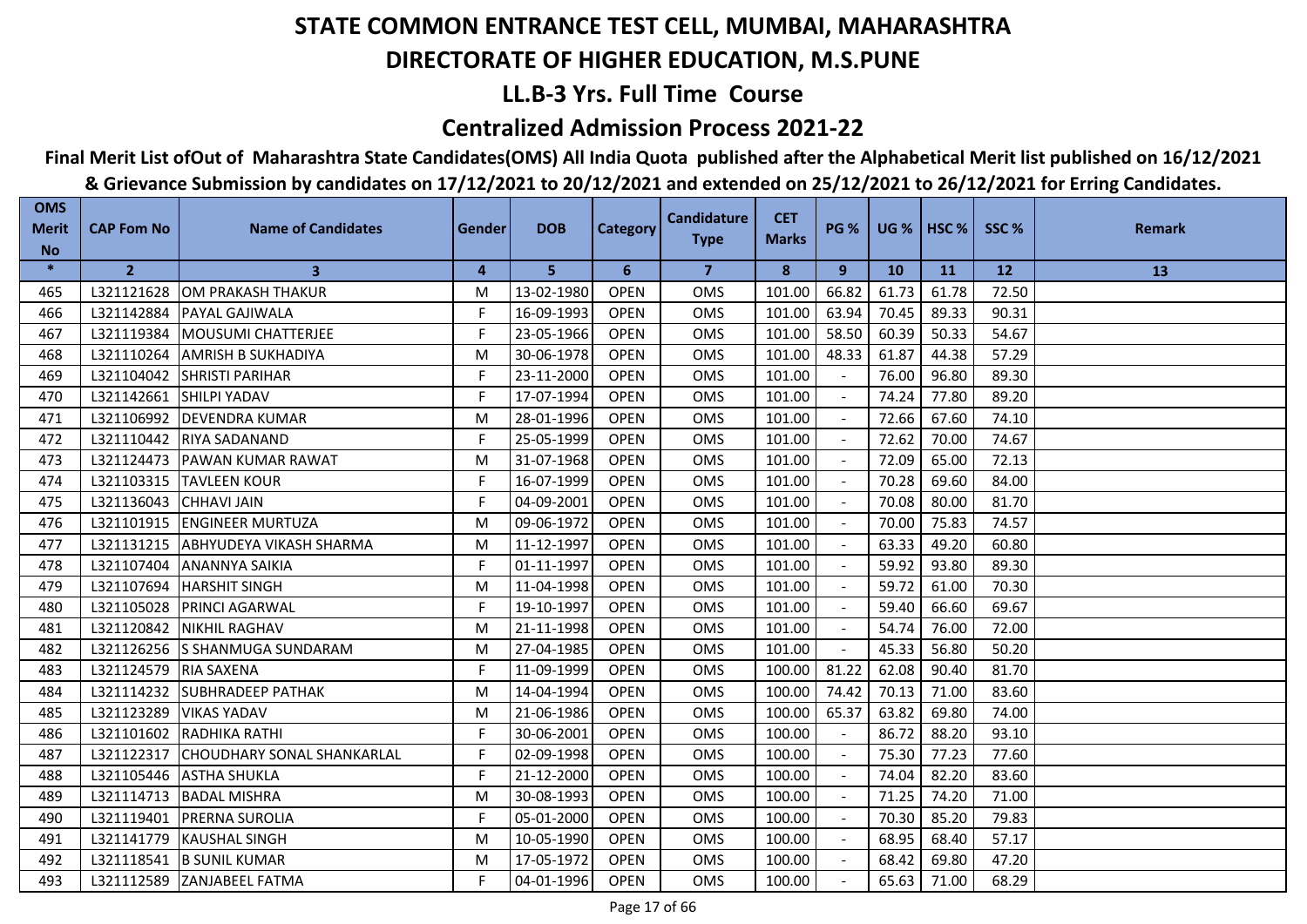## **LL.B-3 Yrs. Full Time Course**

### **Centralized Admission Process 2021-22**

**Final Merit List ofOut of Maharashtra State Candidates(OMS) All India Quota published after the Alphabetical Merit list published on 16/12/2021**

| <b>OMS</b><br><b>Merit</b> | <b>CAP Fom No</b> | <b>Name of Candidates</b>      | <b>Gender</b> | <b>DOB</b> | <b>Category</b> | <b>Candidature</b> | <b>CET</b>   | <b>PG %</b> |       | <b>UG %   HSC %  </b> | SSC%      | <b>Remark</b> |
|----------------------------|-------------------|--------------------------------|---------------|------------|-----------------|--------------------|--------------|-------------|-------|-----------------------|-----------|---------------|
| <b>No</b>                  |                   |                                |               |            |                 | <b>Type</b>        | <b>Marks</b> |             |       |                       |           |               |
| $\ast$                     | $\mathbf{2}$      | 3                              | 4             | 5          | 6               | $\overline{7}$     | 8            | 9           | 10    | 11                    | <b>12</b> | 13            |
| 494                        | L321100246        | <b>AKSHIT PRAJAPATI</b>        | M             | 14-04-2000 | <b>OPEN</b>     | <b>OMS</b>         | 100.00       |             | 64.88 | 71.60                 | 70.40     |               |
| 495                        | L321105210        | <b>SHIWANI KUMARI</b>          | F             | 06-07-1998 | <b>OPEN</b>     | <b>OMS</b>         | 100.00       |             | 64.07 | 69.20                 | 83.60     |               |
| 496                        | L321117298        | <b>DEVADIGA VINITHA RAMESH</b> | F.            | 03-09-1988 | <b>OPEN</b>     | <b>OMS</b>         | 100.00       |             | 62.25 | 78.67                 | 83.60     |               |
| 497                        | L321136420        | <b>SIKANDER KUMAR VERMA</b>    | M             | 06-01-1981 | <b>OPEN</b>     | <b>OMS</b>         | 100.00       |             | 61.33 | 50.80                 | 59.14     |               |
| 498                        | L321140812        | SHREYA YADAV                   | F.            | 26-06-2000 | <b>OPEN</b>     | OMS                | 100.00       |             | 59.45 | 57.80                 | 68.33     |               |
| 499                        | L321113025        | <b>STUTI SACHAN</b>            | F             | 05-01-1999 | <b>OPEN</b>     | <b>OMS</b>         | 100.00       |             | 59.08 | 78.40                 | 79.80     |               |
| 500                        | L321118389        | <b>S M ADNAN HUSSAIN</b>       | M             | 01-01-1998 | <b>OPEN</b>     | <b>OMS</b>         | 100.00       |             | 58.80 | 56.00                 | 63.80     |               |
| 501                        | L321116062        | <b>SHIVAM MISHRA</b>           | M             | 19-08-1997 | <b>OPEN</b>     | OMS                | 100.00       |             | 58.08 | 67.50                 | 56.67     |               |
| 502                        | L321104878        | <b>ANKITA TOM</b>              | F             | 27-02-1994 | <b>OPEN</b>     | <b>OMS</b>         | 100.00       |             | 57.80 | 95.00                 | 93.10     |               |
| 503                        | L321105087        | <b>AJITA AWASTHI</b>           | F             | 15-07-1998 | <b>OPEN</b>     | <b>OMS</b>         | 100.00       |             | 55.00 | 82.40                 | 87.50     |               |
| 504                        | L321101980        | <b>SAKSHI DUTTA</b>            | F             | 03-08-1998 | <b>OPEN</b>     | <b>OMS</b>         | 100.00       | $\sim$      | 47.18 | 76.40                 | 58.90     |               |
| 505                        | L321101860        | <b>SUGANDHA TIWARI</b>         | F.            | 05-10-1992 | <b>OPEN</b>     | OMS                | 99.00        | 82.77       | 72.93 | 78.80                 | 86.17     |               |
| 506                        | L321111077        | <b>PEYUSH JAIN</b>             | M             | 19-02-1981 | <b>OPEN</b>     | OMS                | 99.00        | 73.59       | 60.61 | 62.20                 | 60.00     |               |
| 507                        | L321123568        | A K SHRIVASTAVA                | M             | 06-08-1970 | <b>OPEN</b>     | OMS                | 99.00        | 67.13       | 65.71 | 67.44                 | 70.67     |               |
| 508                        | L321113583        | <b>HARSH PARESH THAKKAR</b>    | M             | 03-05-1998 | <b>OPEN</b>     | <b>OMS</b>         | 99.00        | 65.30       | 66.33 | 74.62                 | 86.33     |               |
| 509                        | L321138270        | <b>MRIDUL RASTOGI</b>          | M             | 15-01-1980 | <b>OPEN</b>     | <b>OMS</b>         | 99.00        | 64.00       | 61.25 | 72.00                 | 62.33     |               |
| 510                        | L321108367        | <b>SHRUTI AGARWAL</b>          | F             | 23-01-1998 | <b>OPEN</b>     | <b>OMS</b>         | 99.00        | 62.67       | 62.06 | 89.00                 | 95.83     |               |
| 511                        | L321101872        | KIRTANE SHEKHAR CHANDRAKANT    | M             | 04-04-1971 | <b>OPEN</b>     | <b>OMS</b>         | 99.00        | 57.25       | 44.61 | 67.83                 | 74.14     |               |
| 512                        | L321106065        | <b>EVA ADHIKARI</b>            | F.            | 28-05-1998 | <b>OPEN</b>     | OMS                | 99.00        |             | 85.17 | 96.00                 | 88.17     |               |
| 513                        | L321114141        | <b>MOHD ARSHAAN</b>            | M             | 20-12-2000 | <b>OPEN</b>     | <b>OMS</b>         | 99.00        | $\sim$      | 84.24 | 90.80                 | 95.00     |               |
| 514                        | L321104538        | <b>SUPRIYA KHANDELWAL</b>      | F             | 11-04-1999 | <b>OPEN</b>     | <b>OMS</b>         | 99.00        |             | 78.35 | 92.00                 | 83.86     |               |
| 515                        | L321113971        | <b>TANU JAIN</b>               | F             | 13-08-2000 | <b>OPEN</b>     | <b>OMS</b>         | 99.00        | $\sim$      | 78.24 | 85.17                 | 79.80     |               |
| 516                        | L321118364        | DAMLE ANAGHA VASUDEV           | F.            | 08-02-2000 | <b>OPEN</b>     | OMS                | 99.00        |             | 78.00 | 80.83                 | 89.00     |               |
| 517                        | L321118561        | <b>MANASI P SHAH</b>           | F             | 02-01-1994 | <b>OPEN</b>     | <b>OMS</b>         | 99.00        |             | 76.44 | 62.67                 | 72.86     |               |
| 518                        | L321111594        | <b>AYUSHI SINGH</b>            | F.            | 16-02-2001 | <b>OPEN</b>     | <b>OMS</b>         | 99.00        |             | 76.29 | 91.80                 | 87.50     |               |
| 519                        | L321117295        | <b>SRISHTI</b>                 | F.            | 02-10-2000 | <b>OPEN</b>     | <b>OMS</b>         | 99.00        |             | 76.08 | 73.80                 | 81.70     |               |
| 520                        | L321114961        | <b>HARIPAL SINGLA</b>          | M             | 10-10-1989 | <b>OPEN</b>     | <b>OMS</b>         | 99.00        |             | 75.37 | 82.33                 | 89.17     |               |
| 521                        | L321121514        | <b>VARUN KUMAR SHUKLA</b>      | M             | 06-12-1980 | <b>OPEN</b>     | <b>OMS</b>         | 99.00        |             | 74.25 | 70.60                 | 75.20     |               |
| 522                        | L321101666        | MADURU VIPIN VISWAS            | M             | 25-06-1998 | <b>OPEN</b>     | <b>OMS</b>         | 99.00        |             | 73.23 | 76.40                 | 88.33     |               |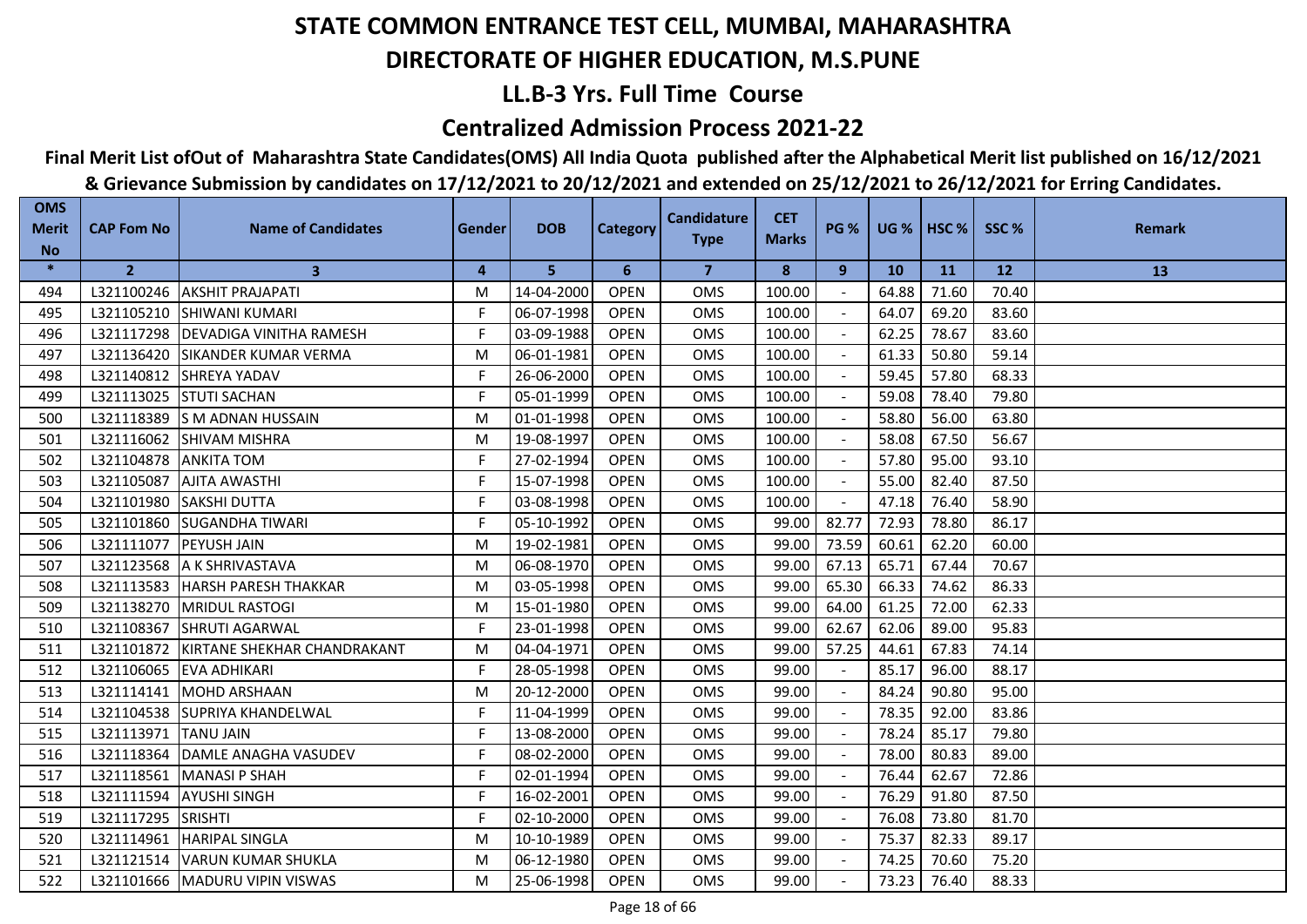## **LL.B-3 Yrs. Full Time Course**

### **Centralized Admission Process 2021-22**

## **Final Merit List ofOut of Maharashtra State Candidates(OMS) All India Quota published after the Alphabetical Merit list published on 16/12/2021**

| <b>OMS</b><br><b>Merit</b> | <b>CAP Fom No</b>     | <b>Name of Candidates</b>               | Gender         | <b>DOB</b> | <b>Category</b> | <b>Candidature</b>      | <b>CET</b><br><b>Marks</b> | <b>PG %</b> |           | UG %   HSC % | SSC%  | <b>Remark</b> |
|----------------------------|-----------------------|-----------------------------------------|----------------|------------|-----------------|-------------------------|----------------------------|-------------|-----------|--------------|-------|---------------|
| <b>No</b>                  |                       |                                         |                |            |                 | <b>Type</b>             |                            |             |           |              |       |               |
| $\ast$                     | $\overline{2}$        | $\mathbf{3}$                            | $\overline{4}$ | 5          | 6               | $\overline{\mathbf{z}}$ | 8                          | 9           | <b>10</b> | <b>11</b>    | 12    | 13            |
| 523                        | L321102846            | <b>LIPIKA KALRA</b>                     | F.             | 25-03-2001 | <b>OPEN</b>     | <b>OMS</b>              | 99.00                      |             | 71.96     | 90.00        | 95.00 |               |
| 524                        | L321118244            | <b>ARYAN SHARMA</b>                     | M              | 23-11-2000 | <b>OPEN</b>     | <b>OMS</b>              | 99.00                      |             | 68.58     | 72.00        | 74.10 |               |
| 525                        | L321117374            | <b>SUJEET KATIYAR</b>                   | M              | 01-05-1974 | <b>OPEN</b>     | <b>OMS</b>              | 99.00                      |             | 68.22     | 70.20        | 74.67 |               |
| 526                        | L321100539            | <b>IMUSKAN TIWARI</b>                   | F.             | 14-07-2000 | <b>OPEN</b>     | <b>OMS</b>              | 99.00                      |             | 68.17     | 91.80        | 79.80 |               |
| 527                        | L321100882            | NIHARIKA SHARMA                         | F.             | 22-04-2000 | <b>OPEN</b>     | <b>OMS</b>              | 99.00                      |             | 66.33     | 80.40        | 76.00 |               |
| 528                        |                       | L321104419 JAWADE SAURABH ASHOK         | M              | 08-07-1991 | <b>OPEN</b>     | <b>OMS</b>              | 99.00                      |             | 66.20     | 77.40        | 78.62 |               |
| 529                        |                       | L321106925 SHAILESH LATKAR              | M              | 04-11-1991 | <b>OPEN</b>     | OMS                     | 99.00                      |             | 64.70     | 62.50        | 76.31 |               |
| 530                        |                       | L321133202 AYUSHI RAGHUVANSHI           | F              | 15-02-2000 | <b>OPEN</b>     | <b>OMS</b>              | 99.00                      |             | 63.58     | 92.40        | 72.67 |               |
| 531                        |                       | L321140748 ABDUL SALEEM                 | M              | 26-05-1976 | <b>OPEN</b>     | <b>OMS</b>              | 99.00                      |             | 61.94     | 51.70        | 57.80 |               |
| 532                        |                       | L321100385 SHABEENA YASMIN              | F.             | 10-06-1999 | <b>OPEN</b>     | <b>OMS</b>              | 99.00                      |             | 61.80     | 71.80        | 68.40 |               |
| 533                        | L321120960            | <b>JJITENDRA KUMAR</b>                  | M              | 26-08-1979 | <b>OPEN</b>     | <b>OMS</b>              | 99.00                      |             | 61.53     | 52.20        | 49.20 |               |
| 534                        |                       | L321128635 MUKESH KUMAR RANJAN          | M              | 05-09-1982 | <b>OPEN</b>     | <b>OMS</b>              | 99.00                      |             | 61.13     | 63.11        | 41.57 |               |
| 535                        |                       | L321105510 AYUSH SHUKLA                 | M              | 23-11-2000 | <b>OPEN</b>     | <b>OMS</b>              | 99.00                      |             | 59.00     | 82.00        | 66.50 |               |
| 536                        |                       | L321119335 ASHWINI PANDEY               | M              | 23-05-1998 | <b>OPEN</b>     | OMS                     | 99.00                      |             | 56.67     | 76.40        | 87.40 |               |
| 537                        | L321100919            | <b>DHRUVI CHAMPANERI</b>                | F              | 22-03-1998 | <b>OPEN</b>     | <b>OMS</b>              | 99.00                      | $\sim$      | 49.50     | 77.60        | 77.90 |               |
| 538                        | L321110839 NIVEA RANA |                                         | F.             | 10-06-1997 | <b>OPEN</b>     | <b>OMS</b>              | 99.00                      | $\sim$      | 49.48     | 71.40        | 70.30 |               |
| 539                        |                       | L321122158   PRAKASH NARAYAN J MISHRA   | M              | 29-05-1978 | <b>OPEN</b>     | <b>OMS</b>              | 98.00                      | 60.00       | 54.59     | 63.22        | 70.33 |               |
| 540                        |                       | L321113530 UMA SANKAR PANDA             | M              | 24-05-1975 | <b>OPEN</b>     | <b>OMS</b>              | 98.00                      | 59.40       | 46.67     | 47.22        | 61.71 |               |
| 541                        | L321114181            | <b>SHAAN JAIN</b>                       | F.             | 24-06-1980 | <b>OPEN</b>     | <b>OMS</b>              | 98.00                      | 52.11       | 57.39     | 68.46        | 75.27 |               |
| 542                        |                       | L321100557 PUROHIT JAY BHARAT           | M              | 11-10-1986 | <b>OPEN</b>     | <b>OMS</b>              | 98.00                      |             | 82.00     | 95.00        | 91.73 |               |
| 543                        |                       | L321105604 SONAL SHUKLA                 | F              | 02-12-1978 | <b>OPEN</b>     | <b>OMS</b>              | 98.00                      |             | 81.90     | 79.00        | 84.40 |               |
| 544                        |                       | L321106934   PRANAM SHANBHOGUE          | M              | 01-11-1993 | <b>OPEN</b>     | <b>OMS</b>              | 98.00                      |             | 79.32     | 84.33        | 86.72 |               |
| 545                        | L321130071            | <b>TARANJEET SINGH</b>                  | M              | 06-07-1998 | <b>OPEN</b>     | <b>OMS</b>              | 98.00                      | $\sim$      | 73.12     | 76.60        | 72.20 |               |
| 546                        |                       | L321135212 RAHUL RAMJI PATEL            | M              | 29-04-1998 | <b>OPEN</b>     | <b>OMS</b>              | 98.00                      |             | 72.53     | 88.62        | 94.55 |               |
| 547                        |                       | L321117311   PAWAN KUMAR                | M              | 05-12-1995 | <b>OPEN</b>     | <b>OMS</b>              | 98.00                      |             | 70.88     | 68.20        | 69.40 |               |
| 548                        | L321130706            | <b>ABHISHEK RAJESH FARIA</b>            | M              | 20-03-1999 | <b>OPEN</b>     | <b>OMS</b>              | 98.00                      |             | 70.75     | 80.67        | 73.38 |               |
| 549                        | L321101222 PRAGATI    |                                         | F.             | 11-09-1999 | <b>OPEN</b>     | OMS                     | 98.00                      |             | 69.67     | 86.80        | 77.90 |               |
| 550                        |                       | L321103938   HANIF HAROON CHIMTHANAWALA | M              | 15-12-1999 | <b>OPEN</b>     | <b>OMS</b>              | 98.00                      |             | 68.73     | 91.40        | 83.80 |               |
| 551                        |                       | L321119199   PRABHAT KUMAR TRIVEDI      | M              | 16-06-1977 | <b>OPEN</b>     | <b>OMS</b>              | 98.00                      |             | 68.38     | 55.60        | 60.80 |               |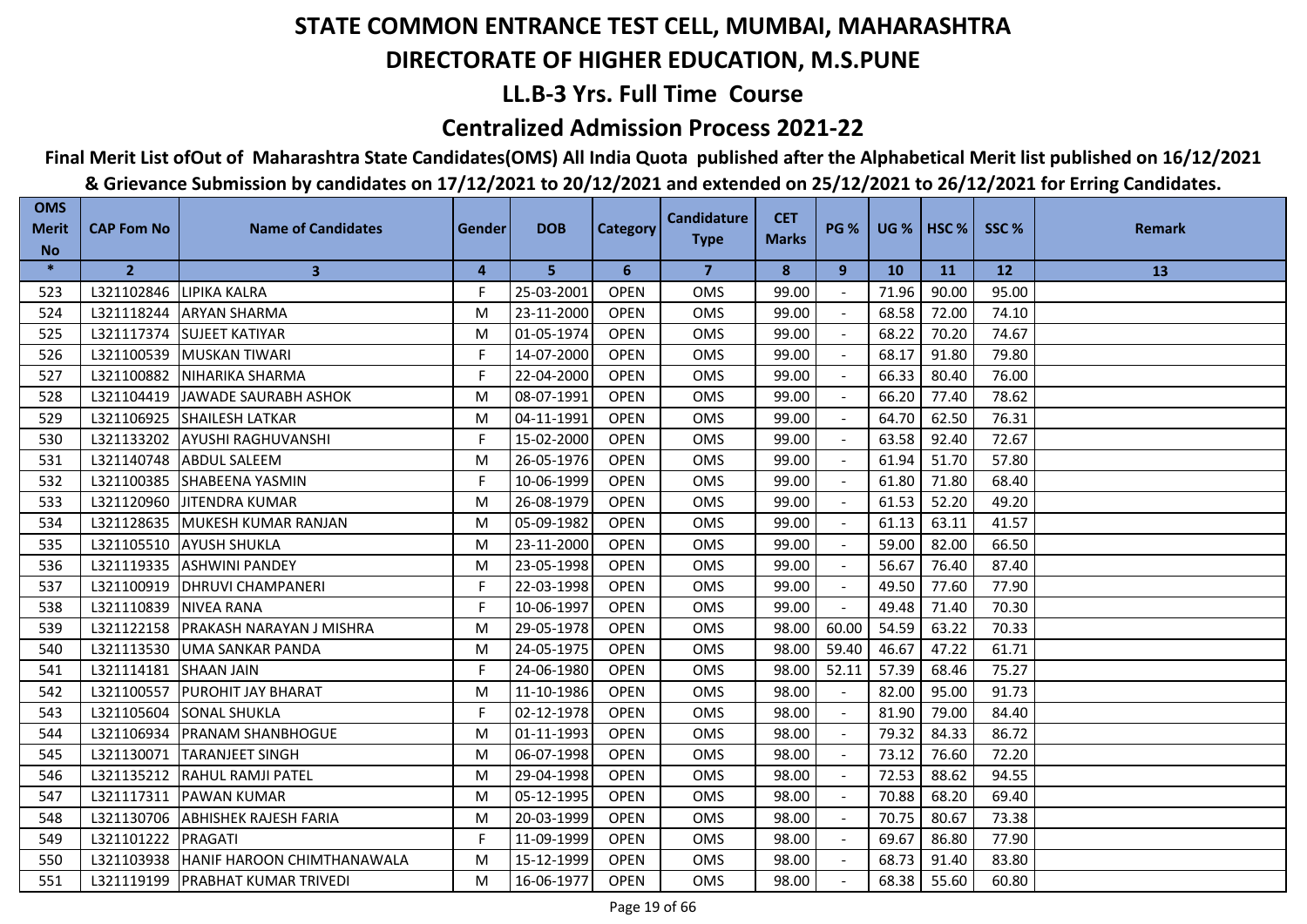## **LL.B-3 Yrs. Full Time Course**

### **Centralized Admission Process 2021-22**

## **Final Merit List ofOut of Maharashtra State Candidates(OMS) All India Quota published after the Alphabetical Merit list published on 16/12/2021**

| <b>OMS</b><br><b>Merit</b> | <b>CAP Fom No</b>      | <b>Name of Candidates</b>         | Gender | <b>DOB</b> | <b>Category</b> | <b>Candidature</b> | <b>CET</b>   | <b>PG %</b> |       | <b>UG %   HSC %  </b> | SSC%  | <b>Remark</b> |
|----------------------------|------------------------|-----------------------------------|--------|------------|-----------------|--------------------|--------------|-------------|-------|-----------------------|-------|---------------|
| <b>No</b>                  |                        |                                   |        |            |                 | <b>Type</b>        | <b>Marks</b> |             |       |                       |       |               |
| $\ast$                     | $\overline{2}$         | $\mathbf{3}$                      | 4      | 5          | 6               | $\overline{7}$     | 8            | 9           | 10    | <b>11</b>             | 12    | 13            |
| 552                        | L321121312             | <b>SHIVANG VYAS</b>               | м      | 26-03-1999 | <b>OPEN</b>     | <b>OMS</b>         | 98.00        |             | 67.92 | 58.60                 | 70.30 |               |
| 553                        | L321100098             | <b>SARWAR ALAM</b>                | м      | 05-01-2000 | <b>OPEN</b>     | <b>OMS</b>         | 98.00        |             | 67.88 | 67.20                 | 79.80 |               |
| 554                        | L321103014             | <b>KRUPA DIAMOND DAND</b>         | F.     | 19-10-1981 | <b>OPEN</b>     | <b>OMS</b>         | 98.00        |             | 67.79 | 62.20                 | 59.00 |               |
| 555                        | L321128960             | <b>NIMISH ARORA</b>               | м      | 12-10-1980 | <b>OPEN</b>     | <b>OMS</b>         | 98.00        |             | 65.90 | 67.78                 | 72.00 |               |
| 556                        | L321100793             | <b>ABHISHEK KUMAR</b>             | M      | 30-01-2001 | <b>OPEN</b>     | OMS                | 98.00        |             | 65.80 | 74.40                 | 76.50 |               |
| 557                        | L321117516 AYUSH RAI   |                                   | М      | 30-05-2000 | <b>OPEN</b>     | <b>OMS</b>         | 98.00        |             | 64.98 | 54.20                 | 83.60 |               |
| 558                        | L321127249             | <b>NISHANT KUMAR</b>              | М      | 12-08-2000 | <b>OPEN</b>     | <b>OMS</b>         | 98.00        |             | 63.53 | 67.40                 | 76.00 |               |
| 559                        | L321108608             | <b>GIRISH MEHNDIRATTA</b>         | м      | 02-07-1999 | <b>OPEN</b>     | <b>OMS</b>         | 98.00        |             | 60.65 | 76.60                 | 76.00 |               |
| 560                        | L321124122             | BIRENDRA KUMAR CHOUDHARY          | м      | 14-04-1981 | <b>OPEN</b>     | <b>OMS</b>         | 98.00        |             | 60.07 | 55.67                 | 62.86 |               |
| 561                        | L321106707             | <b>MAHI PAWAR</b>                 | F.     | 24-09-2000 | <b>OPEN</b>     | <b>OMS</b>         | 98.00        |             | 60.00 | 87.20                 | 94.00 |               |
| 562                        | L321100802             | İCHANDRAKANT BRIJLAL GUPTA        | М      | 02-05-1966 | <b>OPEN</b>     | <b>OMS</b>         | 98.00        |             | 58.20 | 57.00                 | 85.43 |               |
| 563                        | L321135701             | MOHD AFZAL ANSARI                 | М      | 10-01-2001 | <b>OPEN</b>     | OMS                | 98.00        |             | 57.26 | 59.20                 | 62.70 |               |
| 564                        | L321105897             | <b>IDEEPAK SINGH</b>              | М      | 19-03-1996 | <b>OPEN</b>     | <b>OMS</b>         | 98.00        |             | 53.85 | 76.67                 | 63.67 |               |
| 565                        | L321114335             | <b>AMBIKA SETHI</b>               | F.     | 24-03-1982 | <b>OPEN</b>     | <b>OMS</b>         | 98.00        |             | 53.72 | 63.23                 | 54.91 |               |
| 566                        | L321101102             | <b>ARUNABH</b>                    | м      | 10-09-1998 | <b>OPEN</b>     | <b>OMS</b>         | 98.00        |             | 52.56 | 60.00                 | 45.50 |               |
| 567                        | L321120469             | <b>PRADEEP K SATAPATHY</b>        | М      | 07-10-1965 | <b>OPEN</b>     | OMS                | 98.00        |             | 52.07 | 54.30                 | 56.88 |               |
| 568                        | L321100344             | MOHAMMED RAFI                     | М      | 27-04-1997 | <b>OPEN</b>     | <b>OMS</b>         | 98.00        |             | 48.47 | 53.23                 | 60.00 |               |
| 569                        | L321137868             | LUNALISA POTSANGBAM               | F      | 01-02-1978 | <b>OPEN</b>     | <b>OMS</b>         | 97.00        | 78.90       | 68.28 | 69.00                 | 69.83 |               |
| 570                        | L321136130             | <b>AVINASH MISHRA</b>             | М      | 03-07-1995 | <b>OPEN</b>     | <b>OMS</b>         | 97.00        | 71.25       | 63.87 | 63.60                 | 57.00 |               |
| 571                        | L321106170             | <b>RASHI SHARMA</b>               | F      | 11-09-1996 | <b>OPEN</b>     | <b>OMS</b>         | 97.00        | 65.00       | 71.91 | 87.40                 | 87.40 |               |
| 572                        | L321100041             | <b>KIRTI MISHRA</b>               | F.     | 04-04-1997 | <b>OPEN</b>     | <b>OMS</b>         | 97.00        | 61.67       | 65.46 | 77.00                 | 83.60 |               |
| 573                        | L321109200             | <b>IDESHPANDE PRAJWAL GAJANAN</b> | М      | 14-09-1997 | <b>OPEN</b>     | <b>OMS</b>         | 97.00        |             | 83.39 | 76.31                 | 92.18 |               |
| 574                        | L321137630             | <b>ABHISHEK SHEKHAR</b>           | М      | 15-03-1999 | <b>OPEN</b>     | OMS                | 97.00        |             | 80.58 | 62.80                 | 79.67 |               |
| 575                        | L321103032             | <b>IRIDHIMA SINGH</b>             | F      | 06-10-2000 | <b>OPEN</b>     | <b>OMS</b>         | 97.00        |             | 78.54 | 91.40                 | 81.17 |               |
| 576                        | L321100834             | SHUBHENDU KAMLESH BHUTA           | M      | 28-10-1982 | <b>OPEN</b>     | <b>OMS</b>         | 97.00        |             | 77.17 | 68.96                 | 79.17 |               |
| 577                        | L321101565             | <b>IKRAM UL HAQUE</b>             | м      | 25-06-1999 | <b>OPEN</b>     | <b>OMS</b>         | 97.00        |             | 74.33 | 66.20                 | 60.80 |               |
| 578                        | L321100312             | <b>ASHISH SHARMA</b>              | M      | 30-04-1984 | <b>OPEN</b>     | OMS                | 97.00        |             | 72.00 | 48.00                 | 59.60 |               |
| 579                        | L321131503             | YAMITI KUMARI SHARMA              | F.     | 23-01-1990 | <b>OPEN</b>     | <b>OMS</b>         | 97.00        |             | 70.13 | 77.20                 | 88.00 |               |
| 580                        | L321114339   DOYAL JHA |                                   | F      | 11-08-1999 | <b>OPEN</b>     | <b>OMS</b>         | 97.00        |             | 70.08 | 95.20                 | 89.33 |               |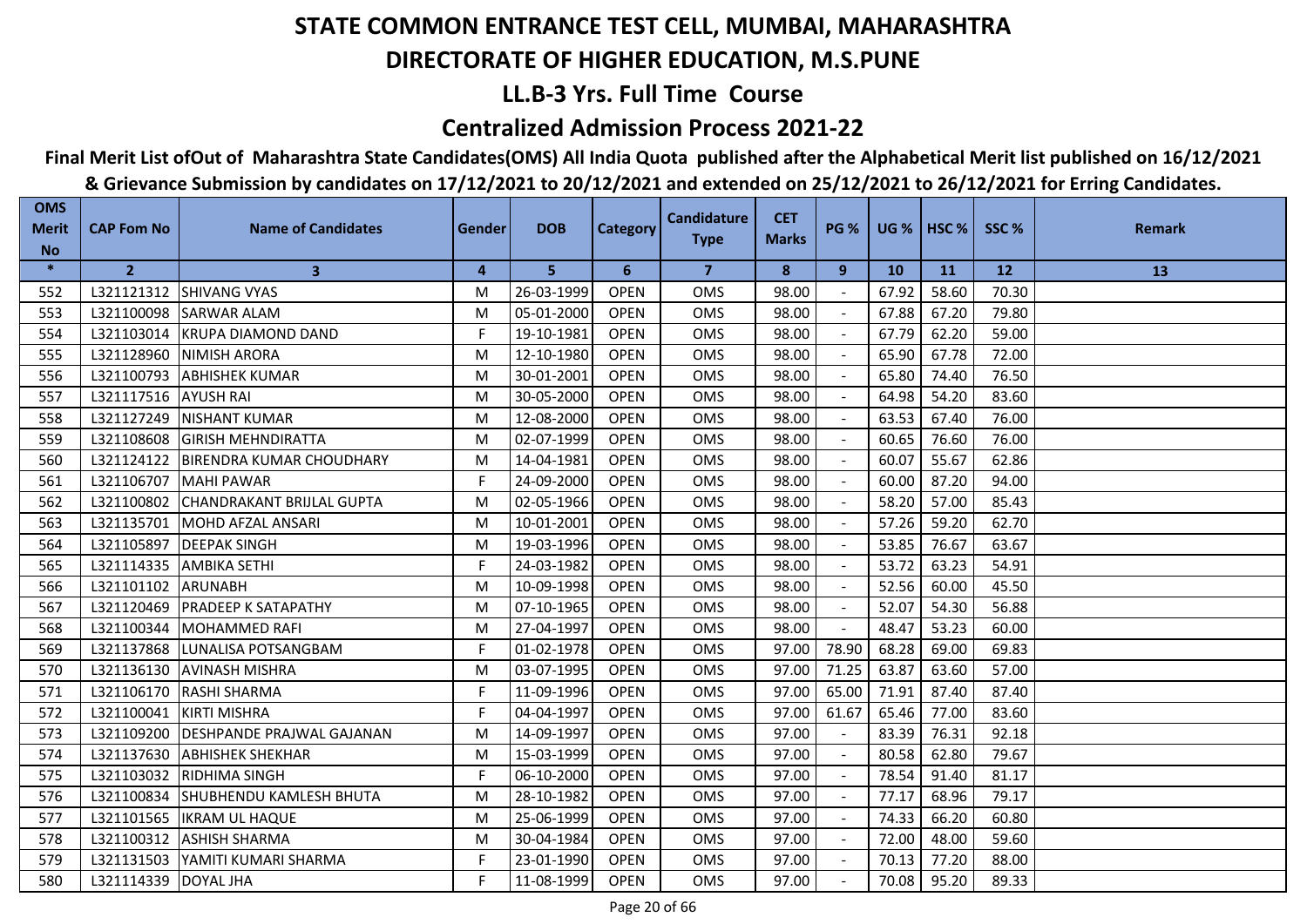## **LL.B-3 Yrs. Full Time Course**

### **Centralized Admission Process 2021-22**

**Final Merit List ofOut of Maharashtra State Candidates(OMS) All India Quota published after the Alphabetical Merit list published on 16/12/2021**

| <b>OMS</b><br><b>Merit</b> | <b>CAP Fom No</b> | <b>Name of Candidates</b>         | Gender | <b>DOB</b> | <b>Category</b> | <b>Candidature</b> | <b>CET</b>   | <b>PG %</b>              | $UG %$ HSC % |       | SSC%  | <b>Remark</b> |
|----------------------------|-------------------|-----------------------------------|--------|------------|-----------------|--------------------|--------------|--------------------------|--------------|-------|-------|---------------|
| <b>No</b>                  |                   |                                   |        |            |                 | <b>Type</b>        | <b>Marks</b> |                          |              |       |       |               |
| $\ast$                     | $\overline{2}$    | $\mathbf{3}$                      | 4      | 5          | 6               | 7                  | 8            | 9                        | <b>10</b>    | 11    | 12    | 13            |
| 581                        | L321103349        | JAYESH TALREJA                    | M      | 05-12-1992 | <b>OPEN</b>     | <b>OMS</b>         | 97.00        |                          | 68.33        | 65.20 | 69.40 |               |
| 582                        | L321143858        | <b>SATYAM GAUTAM</b>              | M      | 26-01-2000 | <b>OPEN</b>     | <b>OMS</b>         | 97.00        |                          | 66.36        | 76.80 | 87.40 |               |
| 583                        | L321116716        | <b>MOHAMMED HADI</b>              | M      | 12-12-1999 | <b>OPEN</b>     | <b>OMS</b>         | 97.00        |                          | 65.92        | 77.40 | 85.60 |               |
| 584                        | L321136343        | HIMANSHU KUMAR GUPTA              | M      | 02-06-1986 | <b>OPEN</b>     | <b>OMS</b>         | 97.00        | $\blacksquare$           | 64.65        | 54.20 | 65.80 |               |
| 585                        | L321111178        | <b>DEEPAK KUMAR GUPTA</b>         | M      | 08-01-1974 | <b>OPEN</b>     | OMS                | 97.00        |                          | 63.38        | 52.11 | 58.11 |               |
| 586                        | L321130537        | <b>ANKIT KUMAR</b>                | м      | 19-08-1999 | <b>OPEN</b>     | <b>OMS</b>         | 97.00        |                          | 61.00        | 66.40 | 93.10 |               |
| 587                        | L321109006        | <b>VIRENDRA KUMAR PANDEY</b>      | М      | 01-07-1999 | <b>OPEN</b>     | <b>OMS</b>         | 97.00        |                          | 60.88        | 79.67 | 66.67 |               |
| 588                        | L321102646        | <b>RAJESH SINGH</b>               | M      | 20-08-1987 | <b>OPEN</b>     | <b>OMS</b>         | 97.00        | $\overline{\phantom{a}}$ | 59.81        | 57.80 | 67.80 |               |
| 589                        | L321112938        | <b>AKASH RAUNIYAR</b>             | M      | 25-11-2000 | <b>OPEN</b>     | <b>OMS</b>         | 97.00        |                          | 59.78        | 71.60 | 89.33 |               |
| 590                        | L321131476        | <b>SHREY WALIA</b>                | M      | 17-12-1999 | <b>OPEN</b>     | <b>OMS</b>         | 97.00        |                          | 59.52        | 59.80 | 74.42 |               |
| 591                        | L321106675        | <b>SHIVANI SINGH</b>              | F      | 07-10-1999 | <b>OPEN</b>     | <b>OMS</b>         | 97.00        |                          | 59.28        | 83.20 | 79.80 |               |
| 592                        | L321129795        | <b>GUPTA HIMANSHU PREMNARAYAN</b> | M      | 07-03-1995 | <b>OPEN</b>     | <b>OMS</b>         | 97.00        | $\overline{\phantom{a}}$ | 58.20        | 82.17 | 93.45 |               |
| 593                        | L321112329        | <b>KANCHAN SINGH</b>              | F      | 30-04-1998 | <b>OPEN</b>     | <b>OMS</b>         | 97.00        | $\sim$                   | 56.37        | 73.40 | 74.42 |               |
| 594                        | L321108859        | <b>RAO VIVEK VYASRAJ</b>          | M      | 21-08-1993 | <b>OPEN</b>     | <b>OMS</b>         | 97.00        |                          | 52.00        | 73.50 | 78.77 |               |
| 595                        | L321100062        | <b>UTKARSH CHAUDHARY</b>          | M      | 23-05-1999 | <b>OPEN</b>     | <b>OMS</b>         | 97.00        | $\overline{\phantom{a}}$ | 47.91        | 53.40 | 60.00 |               |
| 596                        | L321107785        | <b>KRISHNA TIWARI</b>             | M      | 03-02-1992 | <b>OPEN</b>     | <b>OMS</b>         | 96.00        | 76.81                    | 65.68        | 63.80 | 61.00 |               |
| 597                        | L321109619        | <b>KRISHNA LAXMAN GAWAS</b>       | M      | 21-08-1986 | <b>OPEN</b>     | <b>OMS</b>         | 96.00        | 66.59                    | 63.32        | 68.33 | 54.80 |               |
| 598                        | L321101098        | <b>RAMANAND DIXIT</b>             | М      | 09-04-1967 | <b>OPEN</b>     | <b>OMS</b>         | 96.00        | 65.75                    | 37.50        | 46.50 | 50.17 |               |
| 599                        | L321115729        | <b>SHAILENDRA SINGH PAWAR</b>     | M      | 11-07-1972 | <b>OPEN</b>     | <b>OMS</b>         | 96.00        | 65.46                    | 65.94        | 69.25 | 65.85 |               |
| 600                        | L321131095        | <b>SANDEEP KUMAR</b>              | М      | 27-11-1987 | <b>OPEN</b>     | <b>OMS</b>         | 96.00        | 63.05                    | 55.10        | 62.00 | 62.83 |               |
| 601                        | L321142932        | SHEIKH PARVEJ                     | M      | 19-07-1989 | <b>OPEN</b>     | <b>OMS</b>         | 96.00        |                          | 86.16        | 67.38 | 82.17 |               |
| 602                        | L321104647        | <b>AKANKSHA</b>                   | F.     | 08-12-1998 | <b>OPEN</b>     | <b>OMS</b>         | 96.00        | $\blacksquare$           | 84.98        | 62.00 | 68.40 |               |
| 603                        | L321105174        | <b>SURANJANA DASGUPTA</b>         | F.     | 31-08-1999 | <b>OPEN</b>     | <b>OMS</b>         | 96.00        |                          | 80.84        | 80.20 | 95.00 |               |
| 604                        | L321102891        | <b>ADITI PANDEY</b>               | F      | 03-07-2000 | <b>OPEN</b>     | <b>OMS</b>         | 96.00        | $\sim$                   | 79.33        | 88.20 | 92.00 |               |
| 605                        | L321125142        | <b>HARINI MURALI</b>              | F.     | 25-02-2000 | <b>OPEN</b>     | <b>OMS</b>         | 96.00        |                          | 79.23        | 87.00 | 79.60 |               |
| 606                        | L321108328        | NILAKSHI TRIPATHI                 | F.     | 03-05-2000 | <b>OPEN</b>     | <b>OMS</b>         | 96.00        | $\blacksquare$           | 79.21        | 87.20 | 91.20 |               |
| 607                        | L321111599        | <b>SREEJITH PS</b>                | M      | 31-05-1981 | <b>OPEN</b>     | <b>OMS</b>         | 96.00        |                          | 74.35        | 60.80 | 60.40 |               |
| 608                        | L321109755        | <b>MAHIMA PANDEY</b>              | F.     | 04-07-2000 | <b>OPEN</b>     | <b>OMS</b>         | 96.00        |                          | 73.25        | 79.40 | 79.80 |               |
| 609                        | L321104051        | <b>MUSKAN HIRANI</b>              | F      | 29-03-2000 | <b>OPEN</b>     | <b>OMS</b>         | 96.00        |                          | 72.96        | 69.40 | 67.17 |               |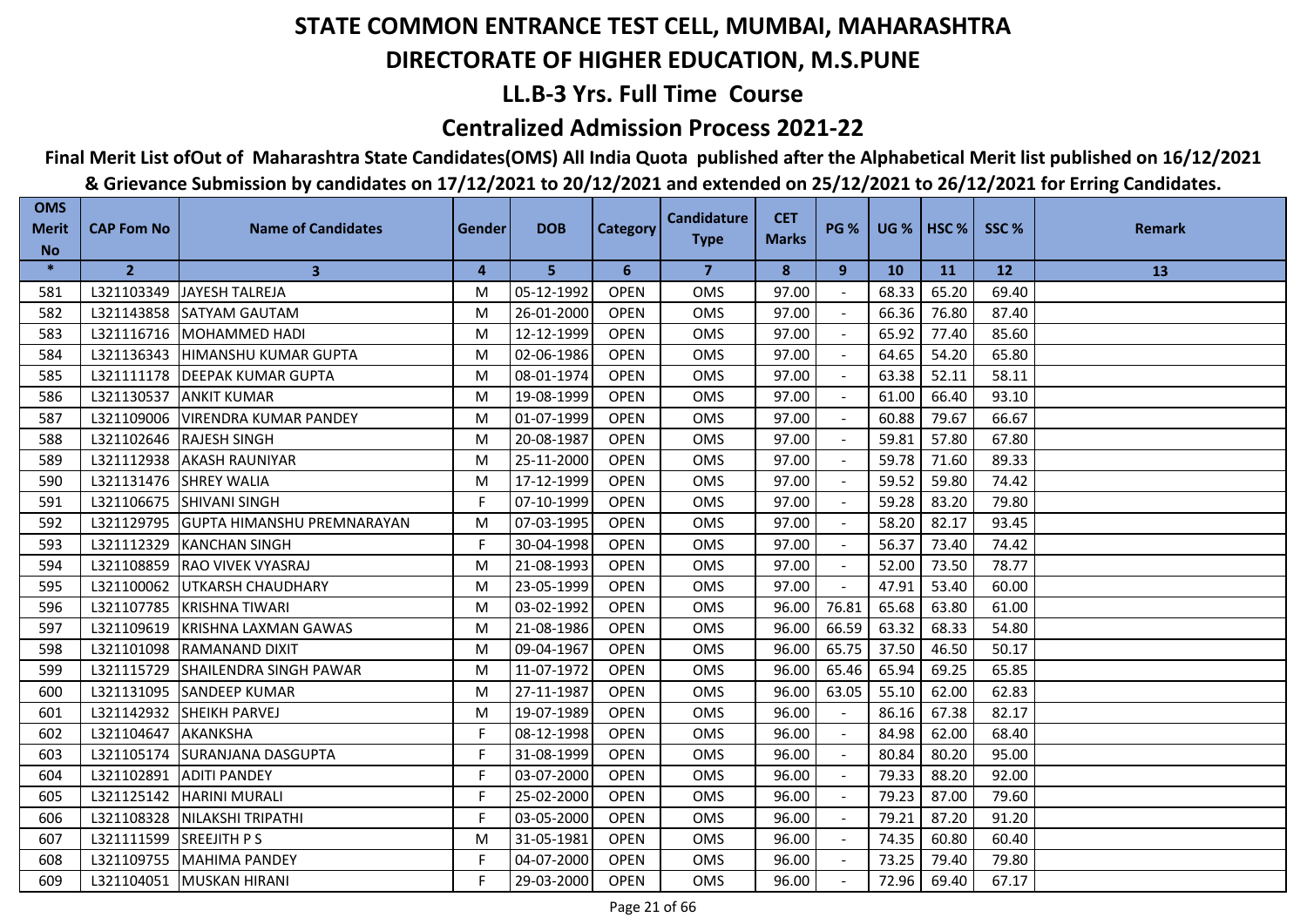## **LL.B-3 Yrs. Full Time Course**

### **Centralized Admission Process 2021-22**

**Final Merit List ofOut of Maharashtra State Candidates(OMS) All India Quota published after the Alphabetical Merit list published on 16/12/2021**

| <b>OMS</b><br><b>Merit</b> | <b>CAP Fom No</b> | <b>Name of Candidates</b>         | Gender | <b>DOB</b> | <b>Category</b> | <b>Candidature</b> | <b>CET</b>   | <b>PG %</b>              | $UG %$ HSC % |       | SSC%  | <b>Remark</b> |
|----------------------------|-------------------|-----------------------------------|--------|------------|-----------------|--------------------|--------------|--------------------------|--------------|-------|-------|---------------|
| <b>No</b>                  |                   |                                   |        |            |                 | <b>Type</b>        | <b>Marks</b> |                          |              |       |       |               |
| $\ast$                     | 2 <sup>1</sup>    | $\mathbf{3}$                      | 4      | 5          | 6               | 7                  | 8            | 9                        | <b>10</b>    | 11    | 12    | 13            |
| 610                        | L321127368        | <b>ASHISH SODHI</b>               | M      | 10-11-1986 | <b>OPEN</b>     | <b>OMS</b>         | 96.00        | $\sim$                   | 71.17        | 60.80 | 58.17 |               |
| 611                        | L321127168        | <b>INDRAJIT GANGULY</b>           | M      | 07-08-1977 | <b>OPEN</b>     | <b>OMS</b>         | 96.00        |                          | 71.13        | 69.30 | 81.89 |               |
| 612                        | L321143204        | <b>VIVEK KUMAR</b>                | M      | 06-08-1987 | <b>OPEN</b>     | <b>OMS</b>         | 96.00        |                          | 70.96        | 75.20 | 87.80 |               |
| 613                        | L321103701        | <b>HARSH NAIN</b>                 | M      | 24-11-1999 | <b>OPEN</b>     | <b>OMS</b>         | 96.00        | $\blacksquare$           | 67.67        | 90.60 | 79.80 |               |
| 614                        | L321132409        | <b>DEVANI CHIRAG CHETANKUMAR</b>  | M      | 18-08-2000 | <b>OPEN</b>     | OMS                | 96.00        |                          | 67.55        | 76.86 | 75.00 |               |
| 615                        | L321112435        | <b>PALAK PANDEY</b>               | F.     | 29-03-2001 | <b>OPEN</b>     | <b>OMS</b>         | 96.00        |                          | 66.48        | 95.00 | 92.40 |               |
| 616                        | L321117254        | <b>MRITUNJAI KUMAR</b>            | M      | 14-09-1978 | <b>OPEN</b>     | <b>OMS</b>         | 96.00        |                          | 65.25        | 69.11 | 61.11 |               |
| 617                        | L321101893        | <b>ADITYA VIDHU SHARMA</b>        | M      | 19-12-1999 | <b>OPEN</b>     | <b>OMS</b>         | 96.00        | $\overline{\phantom{a}}$ | 64.33        | 73.40 | 68.40 |               |
| 618                        | L321119799        | <b>HASTIMAL SUTHAR</b>            | M      | 06-12-1990 | <b>OPEN</b>     | <b>OMS</b>         | 96.00        |                          | 64.11        | 58.15 | 66.17 |               |
| 619                        | L321100342        | <b>RASHI SRIVASTAVA</b>           | F.     | 15-09-1999 | <b>OPEN</b>     | <b>OMS</b>         | 96.00        |                          | 63.67        | 90.40 | 77.90 |               |
| 620                        | L321100592        | <b>CYRIL MASSEY</b>               | M      | 24-08-1995 | <b>OPEN</b>     | <b>OMS</b>         | 96.00        |                          | 63.25        | 69.33 | 66.50 |               |
| 621                        | L321141184        | <b>ANAND PRAKASHA MASCARENHAS</b> | M      | 09-01-1976 | <b>OPEN</b>     | <b>OMS</b>         | 96.00        | $\sim$                   | 63.17        | 69.67 | 66.50 |               |
| 622                        | L321107376        | <b>RAHUL AMRATLAL JAIN</b>        | M      | 09-12-1991 | <b>OPEN</b>     | <b>OMS</b>         | 96.00        | $\overline{\phantom{a}}$ | 61.50        | 81.67 | 82.62 |               |
| 623                        | L321143201        | <b>SACHIN YADAV</b>               | M      | 09-04-1992 | <b>OPEN</b>     | <b>OMS</b>         | 96.00        |                          | 61.12        | 63.80 | 72.00 |               |
| 624                        | L321126937        | <b>INDRAJEET SINGH</b>            | M      | 17-03-1998 | <b>OPEN</b>     | <b>OMS</b>         | 96.00        | $\sim$                   | 61.04        | 67.40 | 85.50 |               |
| 625                        | L321132054        | <b>NIKITA AGARWAL</b>             | F.     | 20-01-2001 | <b>OPEN</b>     | OMS                | 96.00        |                          | 60.00        | 81.00 | 77.90 |               |
| 626                        | L321101549        | <b>PANKAJ</b>                     | M      | 24-12-1988 | <b>OPEN</b>     | <b>OMS</b>         | 96.00        |                          | 58.83        | 54.80 | 71.17 |               |
| 627                        | L321136891        | <b>ROHIT TREHAN</b>               | M      | 03-08-1984 | <b>OPEN</b>     | <b>OMS</b>         | 96.00        |                          | 58.67        | 64.89 | 57.80 |               |
| 628                        | L321112360        | IBIRGUNDA LAKINDRA MALKAPPA       | M      | 17-01-1988 | <b>OPEN</b>     | <b>OMS</b>         | 96.00        |                          | 57.74        | 76.00 | 78.80 |               |
| 629                        | L321127471        | <b>DRISHTI VISHWAKARMA</b>        | F.     | 21-11-1997 | <b>OPEN</b>     | <b>OMS</b>         | 96.00        |                          | 56.95        | 88.67 | 79.83 |               |
| 630                        | L321132188        | <b>ASHISH</b>                     | M      | 15-11-1999 | <b>OPEN</b>     | <b>OMS</b>         | 96.00        |                          | 55.69        | 69.50 | 77.58 |               |
| 631                        | L321136728        | <b>AVINASH PRAJAPATI</b>          | M      | 04-06-1999 | <b>OPEN</b>     | <b>OMS</b>         | 96.00        | $\blacksquare$           | 50.22        | 86.00 | 82.83 |               |
| 632                        | L321108733        | <b>KULDEEP SINGH RATHORE</b>      | M      | 01-07-1992 | <b>OPEN</b>     | OMS                | 96.00        | $\sim$                   | 49.00        | 60.92 | 55.50 |               |
| 633                        | L321121232        | <b>ANMOL BAIJAL</b>               | M      | 26-03-1996 | <b>OPEN</b>     | <b>OMS</b>         | 95.00        | 78.75                    | 60.14        | 81.40 | 87.40 |               |
| 634                        | L321110568        | <b>ROHIT PARASHAR</b>             | M      | 03-05-1983 | <b>OPEN</b>     | <b>OMS</b>         | 95.00        | 67.88                    | 67.74        | 62.67 | 65.17 |               |
| 635                        | L321100667        | <b>TRIDEEP MITRA</b>              | M      | 19-03-1998 | <b>OPEN</b>     | <b>OMS</b>         | 95.00        | 67.55                    | 50.93        | 81.80 | 65.14 |               |
| 636                        | L321137802        | <b>GORI YOGESH PARSHOTTAM</b>     | M      | 22-04-1984 | <b>OPEN</b>     | OMS                | 95.00        | 65.88                    | 68.15        | 72.33 | 68.40 |               |
| 637                        | L321128180        | <b>AMIT KUMAR SINGH</b>           | М      | 23-09-1983 | <b>OPEN</b>     | <b>OMS</b>         | 95.00        | 64.14                    | 57.67        | 65.20 | 76.00 |               |
| 638                        | L321101497        | <b>PATIL JEEVAN PRAKASH</b>       | М      | 30-01-1976 | <b>OPEN</b>     | <b>OMS</b>         | 95.00        | 57.71                    | 60.00        | 62.33 | 73.57 |               |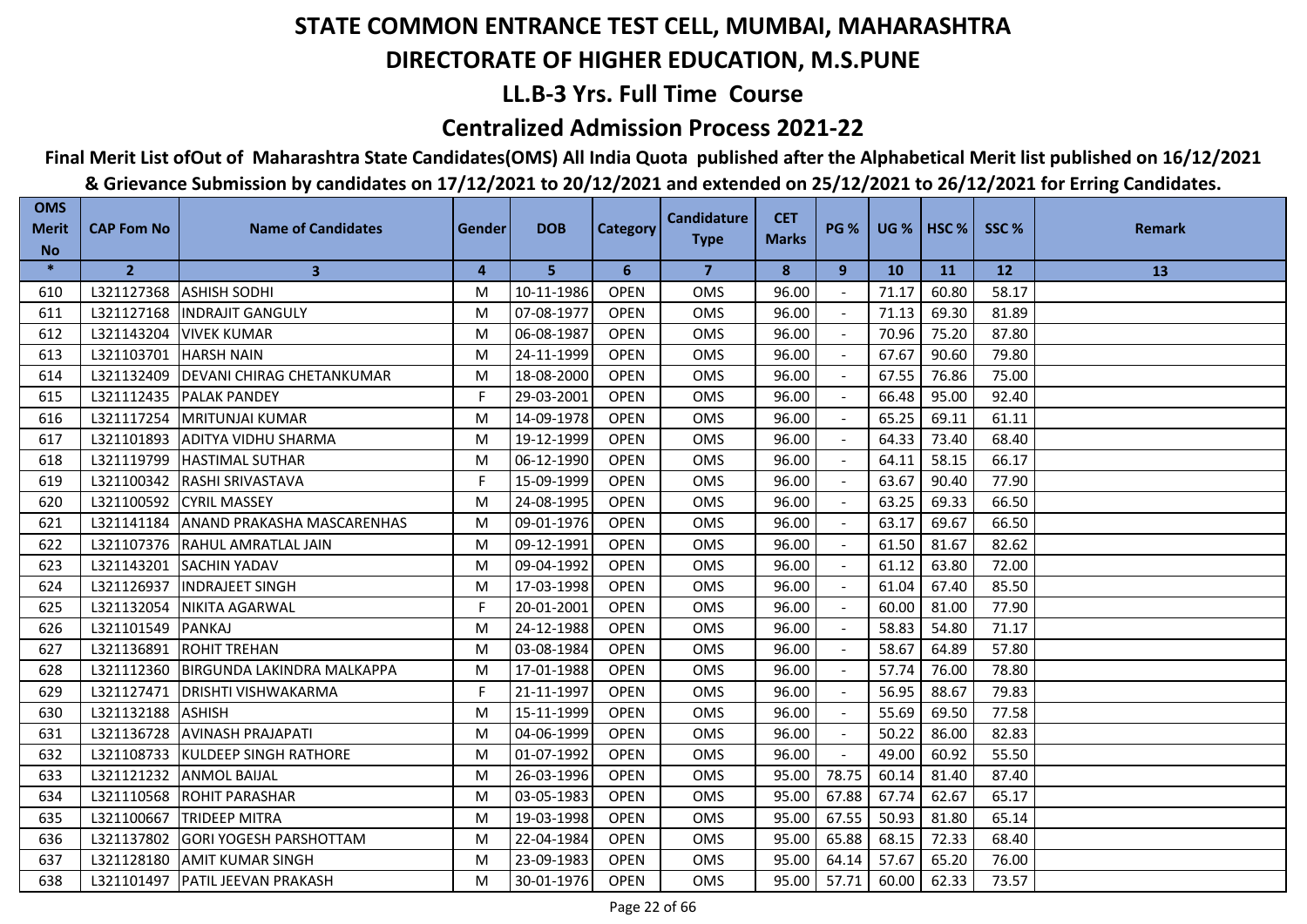## **LL.B-3 Yrs. Full Time Course**

### **Centralized Admission Process 2021-22**

**Final Merit List ofOut of Maharashtra State Candidates(OMS) All India Quota published after the Alphabetical Merit list published on 16/12/2021**

| <b>OMS</b><br><b>Merit</b> | <b>CAP Fom No</b> | <b>Name of Candidates</b>        | <b>Gender</b> | <b>DOB</b> | <b>Category</b> | <b>Candidature</b> | <b>CET</b>   | <b>PG %</b>              | $UG %$ HSC % |       | SSC%  | <b>Remark</b> |
|----------------------------|-------------------|----------------------------------|---------------|------------|-----------------|--------------------|--------------|--------------------------|--------------|-------|-------|---------------|
| <b>No</b>                  |                   |                                  |               |            |                 | <b>Type</b>        | <b>Marks</b> |                          |              |       |       |               |
| $\ast$                     | $\overline{2}$    | 3                                | 4             | 5          | 6               | 7                  | 8            | 9                        | <b>10</b>    | 11    | 12    | 13            |
| 639                        | L321128388        | <b>MAMTA GHISULAL KUMAWAT</b>    | F             | 01-04-1994 | <b>OPEN</b>     | <b>OMS</b>         | 95.00        | 56.75                    | 71.33        | 71.83 | 70.33 |               |
| 640                        | L321104588        | IADITYA PRASANNA HEGDE           | M             | 12-01-1999 | <b>OPEN</b>     | <b>OMS</b>         | 95.00        |                          | 90.00        | 81.85 | 86.40 |               |
| 641                        | L321108951        | <b>SAMEER JOSHI</b>              | M             | 07-11-2000 | <b>OPEN</b>     | <b>OMS</b>         | 95.00        |                          | 75.75        | 58.00 | 64.40 |               |
| 642                        | L321118785        | NARAYANA PRASAD VALAVALA         | M             | 15-06-1973 | <b>OPEN</b>     | <b>OMS</b>         | 95.00        | $\blacksquare$           | 72.92        | 79.10 | 66.33 |               |
| 643                        | L321101492        | <b>MANSHI SINGH</b>              | F.            | 29-01-1999 | <b>OPEN</b>     | OMS                | 95.00        |                          | 72.42        | 91.60 | 83.60 |               |
| 644                        | L321127337        | lvatsa manojkumar vyas           | F             | 23-08-2000 | <b>OPEN</b>     | <b>OMS</b>         | 95.00        |                          | 71.43        | 71.08 | 89.33 |               |
| 645                        | L321141062        | <b>CHHAVI SHARMA</b>             | F             | 31-03-1991 | <b>OPEN</b>     | <b>OMS</b>         | 95.00        |                          | 68.78        | 66.80 | 87.17 |               |
| 646                        | L321110516        | <b>BHAWYA MISHRA</b>             | F             | 19-01-2000 | <b>OPEN</b>     | <b>OMS</b>         | 95.00        | $\sim$                   | 68.33        | 84.00 | 81.70 |               |
| 647                        | L321121113        | <b>DSOUZA DIANA ROBERT</b>       | F             | 07-03-1982 | <b>OPEN</b>     | <b>OMS</b>         | 95.00        |                          | 68.32        | 74.00 | 73.20 |               |
| 648                        | L321134014        | <b>VINAY KUMAR</b>               | M             | 30-08-1987 | <b>OPEN</b>     | <b>OMS</b>         | 95.00        |                          | 65.96        | 62.00 | 78.80 |               |
| 649                        | L321123842        | <b>JAI KUMAR</b>                 | M             | 29-11-1999 | <b>OPEN</b>     | <b>OMS</b>         | 95.00        |                          | 65.20        | 64.60 | 68.40 |               |
| 650                        | L321134935        | <b>AMAN KUMAR SONI</b>           | M             | 31-12-1999 | <b>OPEN</b>     | <b>OMS</b>         | 95.00        | $\overline{\phantom{a}}$ | 65.13        | 57.80 | 85.60 |               |
| 651                        | L321134995        | <b>KESHAV GOSWAMI</b>            | M             | 01-08-1995 | <b>OPEN</b>     | OMS                | 95.00        | $\sim$                   | 64.58        | 70.07 | 88.17 |               |
| 652                        | L321102060        | <b>SALONI NIGAM</b>              | F             | 29-04-2000 | <b>OPEN</b>     | <b>OMS</b>         | 95.00        |                          | 63.98        | 73.75 | 74.10 |               |
| 653                        | L321122072        | PRIYA MIDDHA                     | F.            | 24-09-1992 | <b>OPEN</b>     | <b>OMS</b>         | 95.00        | $\blacksquare$           | 63.81        | 76.20 | 81.60 |               |
| 654                        | L321111850        | <b>ARYAN VISHWAKARMA</b>         | M             | 18-07-2000 | <b>OPEN</b>     | <b>OMS</b>         | 95.00        |                          | 63.47        | 77.67 | 83.60 |               |
| 655                        | L321103319        | <b>NEHA TIWARI</b>               | F.            | 18-03-2000 | <b>OPEN</b>     | <b>OMS</b>         | 95.00        |                          | 63.33        | 88.60 | 70.20 |               |
| 656                        | L321144418        | MOHD JAFERIBNE NASEEMASGAR SAYED | M             | 10-08-1988 | <b>OPEN</b>     | <b>OMS</b>         | 95.00        |                          | 60.80        | 77.17 | 70.93 |               |
| 657                        | L321121190        | <b>S SUNITHA SUNDERRAO</b>       | F.            | 10-11-1968 | <b>OPEN</b>     | <b>OMS</b>         | 95.00        |                          | 60.15        | 61.17 | 56.00 |               |
| 658                        | L321113644        | <b>NUPUR SHAH</b>                | F             | 05-10-1997 | <b>OPEN</b>     | <b>OMS</b>         | 95.00        |                          | 60.02        | 78.00 | 70.30 |               |
| 659                        | L321132501        | <b>AJAY PRAKASH KARN</b>         | M             | 02-07-1982 | <b>OPEN</b>     | <b>OMS</b>         | 95.00        |                          | 59.07        | 60.90 | 59.86 |               |
| 660                        | L321100131        | <b>KSHITIJ MAYANK</b>            | M             | 20-12-1996 | <b>OPEN</b>     | <b>OMS</b>         | 95.00        | $\sim$                   | 57.67        | 82.20 | 74.10 |               |
| 661                        | L321102666        | <b>KARMENDRA NARAIN</b>          | M             | 26-11-1999 | <b>OPEN</b>     | <b>OMS</b>         | 95.00        |                          | 56.33        | 78.60 | 60.80 |               |
| 662                        | L321100102        | <b>PRADUMN RAJESHWAR GUPTA</b>   | M             | 23-02-2001 | <b>OPEN</b>     | <b>OMS</b>         | 95.00        | $\sim$                   | 54.27        | 70.20 | 88.50 |               |
| 663                        | L321138240        | <b>NICY PANCHOLI</b>             | F.            | 04-03-1995 | <b>OPEN</b>     | <b>OMS</b>         | 94.00        | 81.34                    | 77.55        | 88.00 | 89.30 |               |
| 664                        | L321110664        | AJIT.                            | M             | 05-06-1997 | <b>OPEN</b>     | <b>OMS</b>         | 94.00        | 72.38                    | 68.33        | 82.80 | 74.00 |               |
| 665                        | L321104746        | <b>ANIMESH KUMAR</b>             | M             | 19-06-1973 | <b>OPEN</b>     | <b>OMS</b>         | 94.00        | 72.10                    | 60.60        | 63.44 | 72.22 |               |
| 666                        | L321134717        | <b>AVINASH KUMAR</b>             | M             | 30-06-1987 | <b>OPEN</b>     | <b>OMS</b>         | 94.00        | 70.38                    | 52.25        | 57.20 | 68.80 |               |
| 667                        | L321142767        | YOGESH CHANDRA CHAUBEY           | м             | 10-07-1976 | <b>OPEN</b>     | <b>OMS</b>         | 94.00        | 66.85                    | 58.56        | 67.60 | 58.40 |               |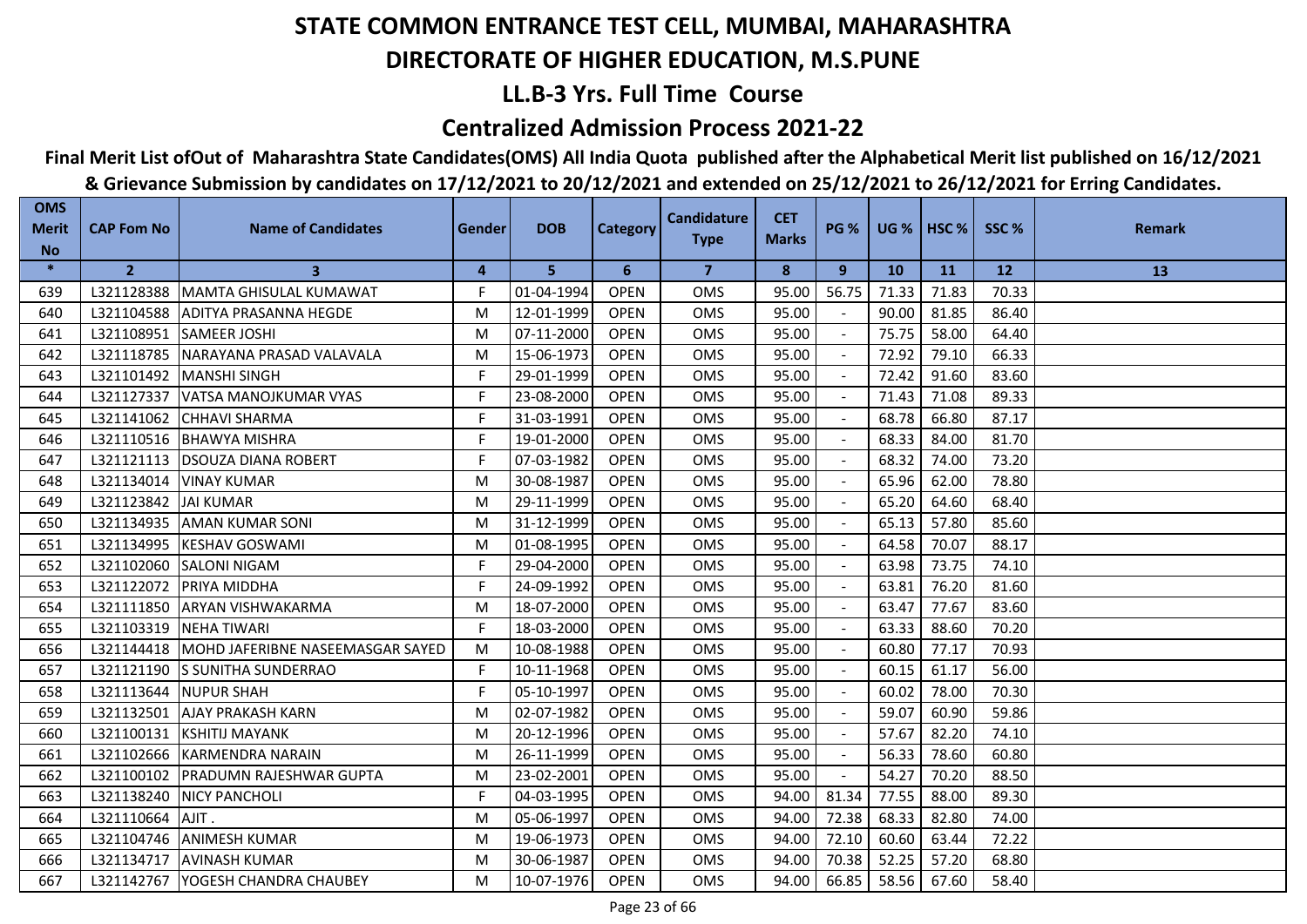## **LL.B-3 Yrs. Full Time Course**

### **Centralized Admission Process 2021-22**

## **Final Merit List ofOut of Maharashtra State Candidates(OMS) All India Quota published after the Alphabetical Merit list published on 16/12/2021**

| <b>OMS</b><br><b>Merit</b> | <b>CAP Fom No</b>    | <b>Name of Candidates</b>        | Gender | <b>DOB</b> | <b>Category</b> | <b>Candidature</b>      | <b>CET</b>   | <b>PG %</b> | <b>UG %</b> | HSC <sub>%</sub> | SSC%      | <b>Remark</b> |
|----------------------------|----------------------|----------------------------------|--------|------------|-----------------|-------------------------|--------------|-------------|-------------|------------------|-----------|---------------|
| <b>No</b>                  |                      |                                  |        |            |                 | <b>Type</b>             | <b>Marks</b> |             |             |                  |           |               |
| $\ast$                     | $\overline{2}$       | 3                                | 4      | 5          | 6               | $\overline{\mathbf{z}}$ | 8            | 9           | <b>10</b>   | <b>11</b>        | <b>12</b> | 13            |
| 668                        | L321141254           | LALIT SHREENIWAS TARTE           | M      | 09-09-1990 | <b>OPEN</b>     | <b>OMS</b>              | 94.00        | 55.71       | 58.57       | 66.33            | 63.87     |               |
| 669                        | L321100018 APOORVA S |                                  | F.     | 22-05-2000 | <b>OPEN</b>     | <b>OMS</b>              | 94.00        |             | 81.52       | 91.33            | 94.60     |               |
| 670                        | L321135517           | <b>PUTHRAN PUSHPA RAMA</b>       | F.     | 24-03-1995 | <b>OPEN</b>     | <b>OMS</b>              | 94.00        |             | 77.95       | 88.50            | 96.73     |               |
| 671                        | L321107303           | <b>HARI DAYAL YADAV</b>          | M      | 11-09-1989 | <b>OPEN</b>     | <b>OMS</b>              | 94.00        |             | 76.39       | 89.00            | 86.40     |               |
| 672                        | L321142098           | <b>VIKAS BASAVARAJ GUDADINNI</b> | M      | 25-02-1986 | <b>OPEN</b>     | OMS                     | 94.00        |             | 72.32       | 72.17            | 64.80     |               |
| 673                        |                      | L321125132   DHRUV KUMAR SINGH   | M      | 10-10-1999 | <b>OPEN</b>     | <b>OMS</b>              | 94.00        |             | 68.25       | 54.00            | 77.90     |               |
| 674                        | L321112503           | <b>SANGITA DAS</b>               | F.     | 06-05-1998 | <b>OPEN</b>     | <b>OMS</b>              | 94.00        |             | 68.13       | 63.60            | 77.50     |               |
| 675                        | L321129070           | <b>BHAWNA SINGH</b>              | F.     | 16-10-1998 | <b>OPEN</b>     | <b>OMS</b>              | 94.00        |             | 66.90       | 84.20            | 74.00     |               |
| 676                        | L321100050           | VANSHIKA SOMANI                  | F.     | 15-07-1999 | <b>OPEN</b>     | <b>OMS</b>              | 94.00        |             | 65.33       | 88.00            | 87.83     |               |
| 677                        | L321105800           | CHANDAN JAI PRAKAHS SINGH        | M      | 28-06-1987 | <b>OPEN</b>     | <b>OMS</b>              | 94.00        |             | 65.16       | 74.92            | 62.14     |               |
| 678                        | L321135523           | <b>IMONIKA MANGTANI</b>          | F.     | 18-06-1999 | <b>OPEN</b>     | <b>OMS</b>              | 94.00        |             | 64.80       | 66.40            | 72.20     |               |
| 679                        | L321107155           | <b>POOJA MANWANI</b>             | F.     | 18-02-1995 | <b>OPEN</b>     | <b>OMS</b>              | 94.00        |             | 64.54       | 77.60            | 81.60     |               |
| 680                        | L321119092           | <b>IPRAMOD KUMAR DOKANIA</b>     | M      | 19-06-1979 | <b>OPEN</b>     | <b>OMS</b>              | 94.00        |             | 62.93       | 69.89            | 82.67     |               |
| 681                        | L321104526           | <b>DEEPAK KUMAR</b>              | M      | 20-01-1984 | <b>OPEN</b>     | OMS                     | 94.00        |             | 62.67       | 62.33            | 72.57     |               |
| 682                        | L321108433           | <b>AMIT KUMAR CHOUDHARY</b>      | M      | 01-03-1979 | <b>OPEN</b>     | <b>OMS</b>              | 94.00        |             | 62.63       | 77.33            | 60.78     |               |
| 683                        | L321100432           | <b>SANJEEV KUMAR SHAHI</b>       | M      | 10-06-1973 | <b>OPEN</b>     | <b>OMS</b>              | 94.00        |             | 61.50       | 50.89            | 58.78     |               |
| 684                        | L321121313           | MANSI KARTIK AGARWAL             | F.     | 10-03-1992 | <b>OPEN</b>     | <b>OMS</b>              | 94.00        |             | 61.33       | 89.80            | 87.00     |               |
| 685                        | L321106997           | <b>SAKSHI DAGA</b>               | F      | 24-09-1999 | <b>OPEN</b>     | <b>OMS</b>              | 94.00        |             | 60.75       | 55.40            | 77.67     |               |
| 686                        | L321132711           | <b>FALGUNI ASHUTOSH JAPE</b>     | F.     | 20-12-1972 | <b>OPEN</b>     | OMS                     | 94.00        |             | 60.44       | 78.80            | 73.00     |               |
| 687                        | L321142937           | <b>DEVPAL KUMAR</b>              | M      | 08-10-1984 | <b>OPEN</b>     | <b>OMS</b>              | 94.00        |             | 60.21       | 61.20            | 57.50     |               |
| 688                        | L321115177           | <b>SAHIR KHAN</b>                | M      | 20-04-1996 | <b>OPEN</b>     | <b>OMS</b>              | 94.00        |             | 58.88       | 67.40            | 72.29     |               |
| 689                        | L321100120           | <b>IKIRAN VISHWAKARMA</b>        | F      | 15-06-1994 | <b>OPEN</b>     | <b>OMS</b>              | 94.00        |             | 58.28       | 78.80            | 75.83     |               |
| 690                        | L321133100           | <b>CHANDRAKANT SINGH</b>         | M      | 29-01-1989 | <b>OPEN</b>     | OMS                     | 94.00        |             | 57.59       | 64.00            | 72.00     |               |
| 691                        | L321134770           | <b>ANIL KUMAR</b>                | M      | 27-11-1988 | <b>OPEN</b>     | <b>OMS</b>              | 94.00        |             | 54.07       | 58.89            | 76.43     |               |
| 692                        | L321124178           | <b>ITUSHAR JAGANNATH PANDIT</b>  | M      | 23-08-1974 | <b>OPEN</b>     | <b>OMS</b>              | 94.00        |             | 48.00       | 43.33            | 53.43     |               |
| 693                        | L321132340           | <b>RAJ KUMAR</b>                 | M      | 24-11-1984 | <b>OPEN</b>     | <b>OMS</b>              | 94.00        |             | 47.72       | 69.54            | 75.83     |               |
| 694                        | L321135352           | <b>ABHAY NAITHANI</b>            | M      | 24-12-1974 | <b>OPEN</b>     | <b>OMS</b>              | 93.00        | 72.90       | 67.15       | 62.40            | 65.33     |               |
| 695                        | L321103571           | <b>BHAWANI PHER DUBEY</b>        | M      | 10-08-1953 | <b>OPEN</b>     | <b>OMS</b>              | 93.00        | 72.87       | 74.00       |                  |           |               |
| 696                        |                      | L321135920 GOVIND SINGH          | M      | 14-02-1992 | <b>OPEN</b>     | <b>OMS</b>              | 93.00        | 68.93       | 66.93       | 78.00            | 87.00     |               |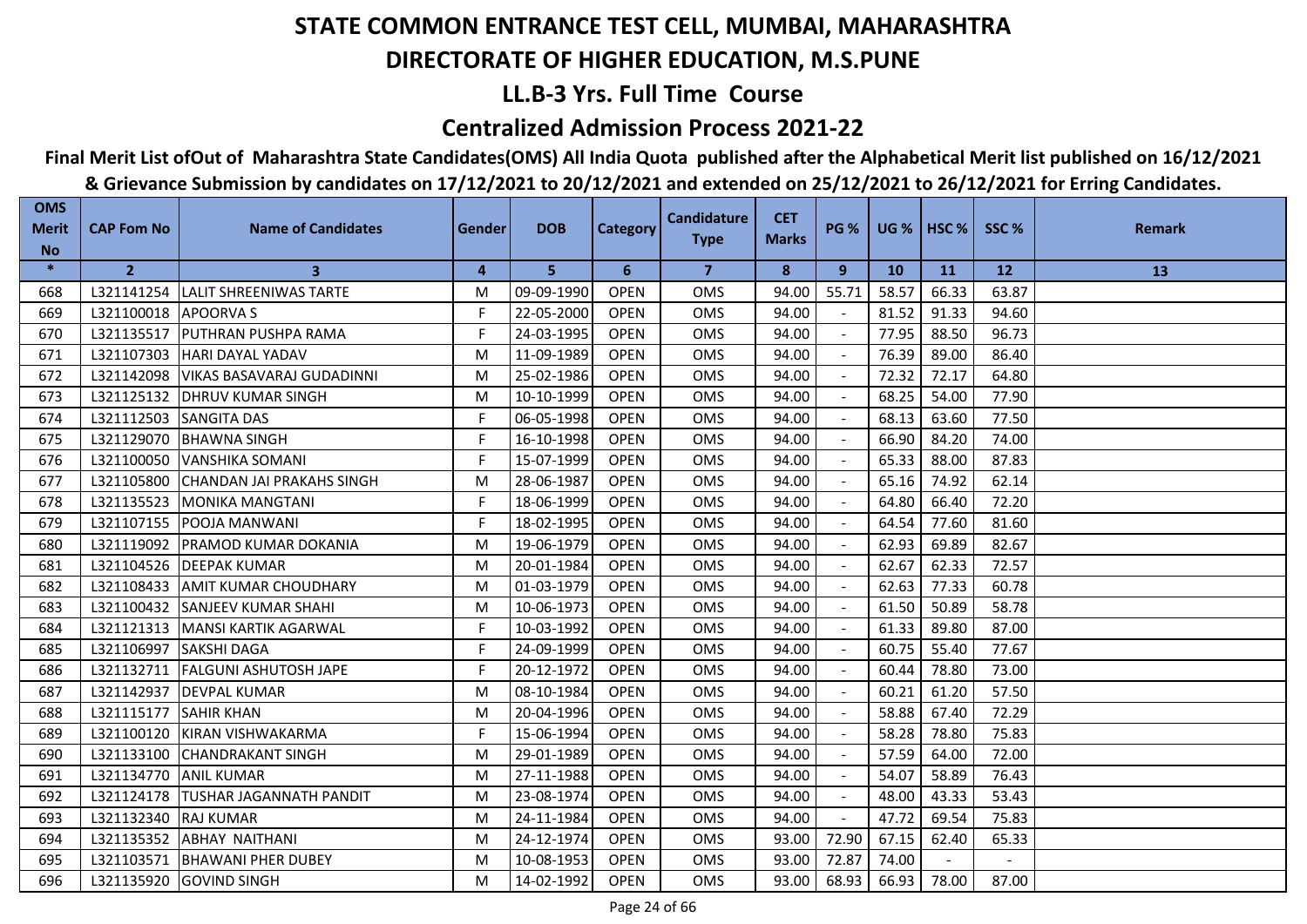## **LL.B-3 Yrs. Full Time Course**

### **Centralized Admission Process 2021-22**

## **Final Merit List ofOut of Maharashtra State Candidates(OMS) All India Quota published after the Alphabetical Merit list published on 16/12/2021**

| <b>OMS</b><br><b>Merit</b> | <b>CAP Fom No</b>      | <b>Name of Candidates</b>               | Gender         | <b>DOB</b> | <b>Category</b> | <b>Candidature</b> | <b>CET</b><br><b>Marks</b> | <b>PG %</b> |           | UG %   HSC % | SSC%  | <b>Remark</b> |
|----------------------------|------------------------|-----------------------------------------|----------------|------------|-----------------|--------------------|----------------------------|-------------|-----------|--------------|-------|---------------|
| <b>No</b>                  |                        |                                         |                |            |                 | <b>Type</b>        |                            |             |           |              |       |               |
| $\ast$                     | $\overline{2}$         | $\mathbf{3}$                            | $\overline{4}$ | 5          | 6               | $\overline{7}$     | 8                          | 9           | <b>10</b> | <b>11</b>    | 12    | 13            |
| 697                        |                        | L321106417 SRINIVASAN T                 | M              | 21-09-1978 | <b>OPEN</b>     | <b>OMS</b>         | 93.00                      | 67.67       | 62.40     | 69.92        | 58.55 |               |
| 698                        |                        | L321106516 SHASHANK KUMAR SINGH         | M              | 12-04-1995 | <b>OPEN</b>     | <b>OMS</b>         | 93.00                      | 66.00       | 64.39     | 54.00        | 60.00 |               |
| 699                        |                        | L321129855 LOHIT MOHANTY                | M              | 05-12-1982 | <b>OPEN</b>     | <b>OMS</b>         | 93.00                      | 62.74       | 66.39     | 73.00        | 81.60 |               |
| 700                        | L321136484             | <b>PRIYANKA GILL</b>                    | F.             | 12-01-1990 | <b>OPEN</b>     | <b>OMS</b>         | 93.00                      | 60.00       | 68.83     | 80.60        | 70.80 |               |
| 701                        |                        | L321140721 SUNIL SATYANARAYANARAO KADAM | M              | 16-07-1976 | <b>OPEN</b>     | OMS                | 93.00                      | 58.14       | 64.86     | 75.50        | 80.50 |               |
| 702                        |                        | L321121154   BUARIA SANJAY CHANDULAL    | M              | 23-06-1963 | <b>OPEN</b>     | <b>OMS</b>         | 93.00                      | 46.50       | 49.36     | 60.00        | 63.33 |               |
| 703                        |                        | L321122256 AKSHAY SIROYA                | M              | 20-11-1992 | <b>OPEN</b>     | OMS                | 93.00                      |             | 82.88     | 73.33        | 89.00 |               |
| 704                        | L321124920 RISHIKA SAO |                                         | F              | 13-07-1998 | <b>OPEN</b>     | <b>OMS</b>         | 93.00                      |             | 78.20     | 57.00        | 58.90 |               |
| 705                        |                        | L321107546 RINKY TOMAR                  | F              | 01-01-2000 | <b>OPEN</b>     | <b>OMS</b>         | 93.00                      |             | 77.08     | 83.60        | 93.10 |               |
| 706                        | L321141667             | <b>IKASHISH ASIZA</b>                   | F.             | 13-07-2000 | <b>OPEN</b>     | <b>OMS</b>         | 93.00                      |             | 76.38     | 89.40        | 87.40 |               |
| 707                        | L321118943             | <b>SHIVAM AGGARWAL</b>                  | M              | 23-07-1998 | <b>OPEN</b>     | <b>OMS</b>         | 93.00                      |             | 76.27     | 87.67        | 95.00 |               |
| 708                        | L321127192             | <b>SNEHA BHAGWAT</b>                    | F.             | 16-07-1995 | <b>OPEN</b>     | <b>OMS</b>         | 93.00                      |             | 76.18     | 84.60        | 93.00 |               |
| 709                        | L321133917             | YASHU YADAV                             | M              | 30-08-1990 | <b>OPEN</b>     | <b>OMS</b>         | 93.00                      |             | 73.22     | 76.20        | 89.40 |               |
| 710                        | L321104007             | <b>ANJALI DAHIYA</b>                    | F.             | 15-07-2000 | <b>OPEN</b>     | OMS                | 93.00                      |             | 69.42     | 91.20        | 93.10 |               |
| 711                        | L321140845             | <b>BAGRECHA YASH SUDHIR</b>             | M              | 15-05-1999 | <b>OPEN</b>     | <b>OMS</b>         | 93.00                      | $\sim$      | 67.79     | 83.38        | 85.50 |               |
| 712                        | L321100228  ISHA JAIN  |                                         | F.             | 08-02-2001 | <b>OPEN</b>     | <b>OMS</b>         | 93.00                      | $\sim$      | 67.38     | 84.33        | 79.80 |               |
| 713                        | L321104307             | <b>SOMUL SINGH</b>                      | F              | 11-08-2000 | <b>OPEN</b>     | <b>OMS</b>         | 93.00                      |             | 67.14     | 92.60        | 93.10 |               |
| 714                        | L321136119             | <b>PRANAY KUMAR</b>                     | M              | 02-07-2000 | <b>OPEN</b>     | <b>OMS</b>         | 93.00                      |             | 67.12     | 69.00        | 95.00 |               |
| 715                        | L321110691             | <b>ANKUR SHETH</b>                      | M              | 14-01-2000 | <b>OPEN</b>     | <b>OMS</b>         | 93.00                      |             | 65.03     | 85.23        | 90.20 |               |
| 716                        |                        | L321124645 UTSAV KUMAR HEDA             | M              | 14-02-2000 | <b>OPEN</b>     | <b>OMS</b>         | 93.00                      |             | 64.42     | 88.40        | 82.33 |               |
| 717                        | L321108059 SANJANA M   |                                         | F              | 16-06-1999 | <b>OPEN</b>     | OMS                | 93.00                      |             | 64.13     | 85.50        | 87.40 |               |
| 718                        | L321106205             | <b>SOHAM BHATTACHARYA</b>               | M              | 29-09-2000 | <b>OPEN</b>     | <b>OMS</b>         | 93.00                      |             | 59.73     | 69.80        | 70.30 |               |
| 719                        | L321108939             | <b>SILKY JANGIRA</b>                    | F.             | 01-03-1988 | <b>OPEN</b>     | <b>OMS</b>         | 93.00                      |             | 58.11     | 75.60        | 72.83 |               |
| 720                        |                        | L321103626 PRAGATI TRIVEDI              | F              | 28-04-1999 | <b>OPEN</b>     | <b>OMS</b>         | 93.00                      |             | 57.00     | 70.00        | 72.20 |               |
| 721                        | L321117424             | <b>RITIK CHAUHAN</b>                    | M              | 09-02-1998 | <b>OPEN</b>     | <b>OMS</b>         | 93.00                      |             | 55.93     | 42.80        | 62.70 |               |
| 722                        | L321100089             | <b>DITI VERMA</b>                       | F              | 22-01-1999 | <b>OPEN</b>     | <b>OMS</b>         | 93.00                      |             | 53.48     | 79.20        | 79.80 |               |
| 723                        | L321100422             | <b>SHIKHA DIXIT</b>                     | F.             | 30-09-1998 | <b>OPEN</b>     | OMS                | 93.00                      |             | 53.11     | 72.00        | 74.00 |               |
| 724                        |                        | L321113454  T K RITIKA RAJEEVE          | F              | 23-10-1999 | <b>OPEN</b>     | <b>OMS</b>         | 93.00                      |             | 53.10     | 60.92        | 73.60 |               |
| 725                        |                        | L321104140 JITENDRA KUMAR SINGH         | M              | 01-12-1970 | <b>OPEN</b>     | <b>OMS</b>         | 93.00                      |             | 52.75     | 59.11        | 67.00 |               |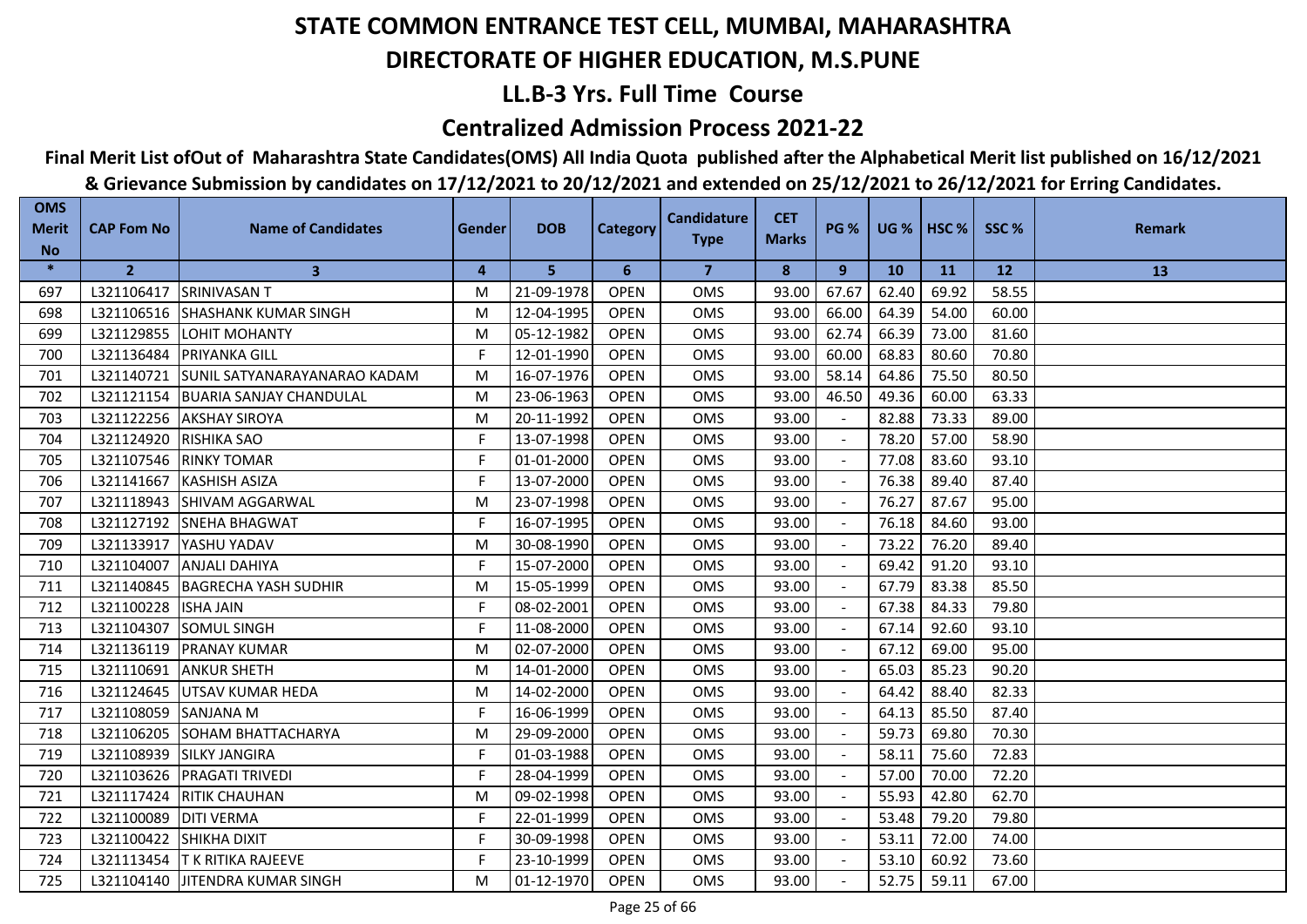## **LL.B-3 Yrs. Full Time Course**

### **Centralized Admission Process 2021-22**

**Final Merit List ofOut of Maharashtra State Candidates(OMS) All India Quota published after the Alphabetical Merit list published on 16/12/2021**

| <b>OMS</b><br><b>Merit</b> | <b>CAP Fom No</b>     | <b>Name of Candidates</b>         | <b>Gender</b> | <b>DOB</b> | <b>Category</b> | <b>Candidature</b> | <b>CET</b>   | <b>PG %</b>    | $UG %$ HSC % |       | SSC%  | <b>Remark</b> |
|----------------------------|-----------------------|-----------------------------------|---------------|------------|-----------------|--------------------|--------------|----------------|--------------|-------|-------|---------------|
| <b>No</b>                  |                       |                                   |               |            |                 | <b>Type</b>        | <b>Marks</b> |                |              |       |       |               |
| $\ast$                     | $\overline{2}$        | 3                                 | 4             | 5          | 6               | 7                  | 8            | 9              | <b>10</b>    | 11    | 12    | 13            |
| 726                        | L321124740            | <b>IBRAHIM BADUSHA V P</b>        | M             | 06-02-1999 | <b>OPEN</b>     | <b>OMS</b>         | 93.00        |                | 52.73        | 72.00 | 89.00 |               |
| 727                        | L321107737            | <b>PRABHAKAR SHANKARRAO PATIL</b> | M             | 03-10-1959 | <b>OPEN</b>     | <b>OMS</b>         | 93.00        |                | 48.83        |       |       |               |
| 728                        | L321103520            | <b>TEJASVI SINGH</b>              | F             | 22-07-2000 | <b>OPEN</b>     | <b>OMS</b>         | 93.00        |                | 46.44        | 71.00 | 91.20 |               |
| 729                        | L321108827            | <b>SHIVPRAKASH RATHORE</b>        | M             | 19-12-1986 | <b>OPEN</b>     | OMS                | 92.00        | 87.98          | 80.17        | 80.00 | 83.17 |               |
| 730                        | L321100766            | VARSHA TRIPATHI                   | F             | 09-06-1993 | <b>OPEN</b>     | <b>OMS</b>         | 92.00        | 65.84          | 46.89        | 56.33 | 58.60 |               |
| 731                        | L321119269            | <b>SUMIT PAUL</b>                 | M             | 26-11-1976 | <b>OPEN</b>     | <b>OMS</b>         | 92.00        | 64.58          | 54.00        | 67.10 | 84.11 |               |
| 732                        | L321129716            | lakSHARA JATINKUMAR VASAVADA      | F             | 14-12-1983 | <b>OPEN</b>     | <b>OMS</b>         | 92.00        | 60.00          | 60.66        | 67.17 | 73.33 |               |
| 733                        | L321107757            | JASMEEN.                          | F.            | 02-12-2001 | <b>OPEN</b>     | <b>OMS</b>         | 92.00        |                | 79.77        | 76.22 | 95.00 |               |
| 734                        | L321140991            | <b>PRITI BAJAJ</b>                | F             | 03-10-1991 | <b>OPEN</b>     | <b>OMS</b>         | 92.00        | $\sim$         | 78.04        | 76.40 | 87.40 |               |
| 735                        | L321144306            | PATIL TEJAS SHYAMSUNDAR           | M             | 24-04-1997 | <b>OPEN</b>     | <b>OMS</b>         | 92.00        |                | 75.14        | 81.20 | 85.17 |               |
| 736                        | L321133019            | RENU AGRAWAL                      | F             | 17-12-1973 | <b>OPEN</b>     | <b>OMS</b>         | 92.00        | $\blacksquare$ | 67.47        | 70.00 | 77.80 |               |
| 737                        | L321118667            | <b>SMITA DATTA</b>                | F.            | 18-12-1977 | <b>OPEN</b>     | <b>OMS</b>         | 92.00        |                | 64.56        | 73.56 | 80.31 |               |
| 738                        | L321106472            | <b>RAHUL KUMAR</b>                | M             | 31-01-1999 | <b>OPEN</b>     | <b>OMS</b>         | 92.00        |                | 64.50        | 64.60 | 89.30 |               |
| 739                        | L321102880            | <b>AAKASH YADAV</b>               | M             | 21-08-2000 | <b>OPEN</b>     | <b>OMS</b>         | 92.00        |                | 63.77        | 67.20 | 78.00 |               |
| 740                        | L321102713            | <b>AGNIBHA MUKHERJEE</b>          | F.            | 21-03-2000 | <b>OPEN</b>     | <b>OMS</b>         | 92.00        |                | 62.59        | 79.67 | 80.17 |               |
| 741                        | L321112038            | <b>GUNJAN KUMAR</b>               | M             | 10-02-1984 | <b>OPEN</b>     | <b>OMS</b>         | 92.00        |                | 62.53        | 64.44 | 55.29 |               |
| 742                        | L321116529            | JAVED NOOR MOHAMMED MANSOORI      | M             | 10-06-1989 | <b>OPEN</b>     | <b>OMS</b>         | 92.00        |                | 62.20        | 57.33 | 69.47 |               |
| 743                        | L321142718            | <b>AMIT RANJAN</b>                | M             | 05-02-1986 | <b>OPEN</b>     | <b>OMS</b>         | 92.00        |                | 62.00        | 68.56 | 65.57 |               |
| 744                        | L321117813            | <b>SAHIB RAJPUT</b>               | M             | 09-05-1998 | <b>OPEN</b>     | OMS                | 92.00        |                | 61.74        | 73.54 | 63.80 |               |
| 745                        | L321114176            | <b>KAMLESHWAR KUMAR SINGH</b>     | M             | 20-10-1978 | <b>OPEN</b>     | <b>OMS</b>         | 92.00        | $\sim$         | 61.38        | 79.22 | 60.89 |               |
| 746                        | L321124013            | RASHMI KUSHAWAHA                  | F             | 13-11-1996 | <b>OPEN</b>     | <b>OMS</b>         | 92.00        |                | 60.83        | 88.20 | 81.60 |               |
| 747                        | L321100552            | <b>B KAMALA NARAYANA</b>          | M             | 28-06-1999 | <b>OPEN</b>     | <b>OMS</b>         | 92.00        | $\sim$         | 60.75        | 71.20 | 68.40 |               |
| 748                        | L321133181            | KURUVILLA MATHEW POLACHIRKAL      | M             | 06-05-1982 | <b>OPEN</b>     | <b>OMS</b>         | 92.00        |                | 60.37        | 72.17 | 70.64 |               |
| 749                        | L321105179            | <b>PRIYANKA BHATT</b>             | F.            | 13-05-2000 | <b>OPEN</b>     | <b>OMS</b>         | 92.00        |                | 60.00        | 78.00 | 74.10 |               |
| 750                        | L321142258            | <b>VIVEK VIBHUTI SAURABH</b>      | M             | 15-02-1986 | <b>OPEN</b>     | <b>OMS</b>         | 92.00        |                | 56.88        | 48.33 | 61.29 |               |
| 751                        | L321110163            | <b>SALMAN FARIS M</b>             | M             | 17-03-1999 | <b>OPEN</b>     | <b>OMS</b>         | 92.00        |                | 56.60        | 69.92 | 78.40 |               |
| 752                        | L321130758            | <b>MRITYUNJAY KUMAR</b>           | M             | 11-02-1998 | <b>OPEN</b>     | <b>OMS</b>         | 92.00        |                | 56.07        | 57.40 | 59.80 |               |
| 753                        | L321107166            | <b>ANANT BAJAJ</b>                | м             | 01-06-1997 | <b>OPEN</b>     | <b>OMS</b>         | 92.00        |                | 55.72        | 83.60 | 77.90 |               |
| 754                        | L321100382 AJAY KUMAR |                                   | M             | 28-08-1994 | <b>OPEN</b>     | <b>OMS</b>         | 92.00        |                | 54.92        | 66.00 | 67.80 |               |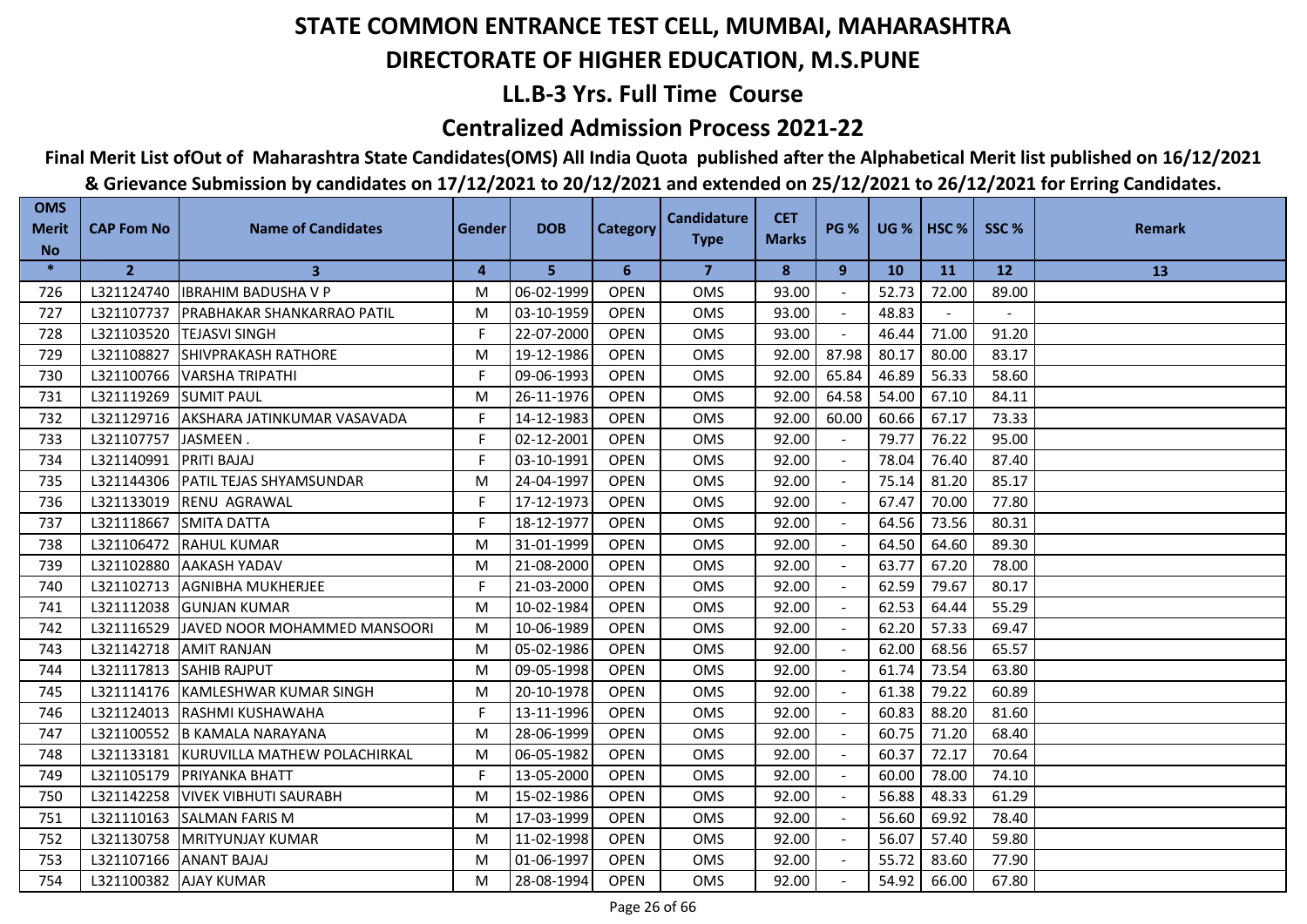## **LL.B-3 Yrs. Full Time Course**

### **Centralized Admission Process 2021-22**

## **Final Merit List ofOut of Maharashtra State Candidates(OMS) All India Quota published after the Alphabetical Merit list published on 16/12/2021**

| <b>OMS</b><br><b>Merit</b> | <b>CAP Fom No</b> | <b>Name of Candidates</b>         | <b>Gender</b> | <b>DOB</b> | <b>Category</b> | <b>Candidature</b> | <b>CET</b>   | <b>PG %</b> |       | $UG %$ HSC % | SSC%  | <b>Remark</b> |
|----------------------------|-------------------|-----------------------------------|---------------|------------|-----------------|--------------------|--------------|-------------|-------|--------------|-------|---------------|
| <b>No</b>                  |                   |                                   |               |            |                 | <b>Type</b>        | <b>Marks</b> |             |       |              |       |               |
| $\ast$                     | $\overline{2}$    | 3                                 | 4             | 5          | 6               | 7                  | 8            | 9           | 10    | 11           | 12    | 13            |
| 755                        | L321115839        | <b>HARSH RAJ KUJUR</b>            | M             | 29-12-1975 | <b>OPEN</b>     | <b>OMS</b>         | 92.00        |             | 54.64 | 57.60        | 60.80 |               |
| 756                        | L321118495        | <b>SHARDUL SINGH BARWAL</b>       | M             | 31-01-2000 | <b>OPEN</b>     | <b>OMS</b>         | 92.00        |             | 53.17 | 56.00        | 55.10 |               |
| 757                        | L321108836        | <b>IWANEKAR RAHUL NARAYANRAO</b>  | M             | 08-06-1987 | <b>OPEN</b>     | OMS                | 92.00        |             | 52.50 | 50.33        | 68.00 |               |
| 758                        | L321138557        | PREMAL PRAVINCHANDRA DAGLI        | M             | 19-05-1970 | <b>OPEN</b>     | <b>OMS</b>         | 92.00        |             | 50.89 | 57.67        | 68.71 |               |
| 759                        | L321135879        | <b>PREETI KUMARI JUGRAJ TATER</b> | F.            | 13-01-1993 | <b>OPEN</b>     | <b>OMS</b>         | 92.00        |             | 50.62 | 87.00        | 78.00 |               |
| 760                        | L321102832        | <b>SANJEEV SINGH</b>              | M             | 25-08-1991 | <b>OPEN</b>     | <b>OMS</b>         | 92.00        |             | 47.55 | 59.20        | 59.50 |               |
| 761                        | L321102066        | <b>BENEDICT ANTHONY DAVID</b>     | M             | 09-06-1969 | <b>OPEN</b>     | <b>OMS</b>         | 92.00        |             | 46.20 | 50.50        | 71.33 |               |
| 762                        | L321120256        | <b>JAYA TIWARI</b>                | F.            | 20-06-1990 | <b>OPEN</b>     | OMS                | 91.00        | 71.06       | 76.63 | 76.44        | 55.60 |               |
| 763                        | L321117193        | MAYURESH SHIVARAM GOKHALE         | M             | 07-09-1974 | <b>OPEN</b>     | <b>OMS</b>         | 91.00        | 65.29       | 64.44 | 63.83        | 66.67 |               |
| 764                        | L321130957        | <b>HARSH KESHARWANI</b>           | M             | 17-05-2000 | <b>OPEN</b>     | <b>OMS</b>         | 91.00        |             | 84.05 | 77.90        | 60.20 |               |
| 765                        | L321123567        | POORVIKA BADLANI                  | F             | 08-10-1999 | <b>OPEN</b>     | <b>OMS</b>         | 91.00        |             | 80.50 | 74.60        | 85.50 |               |
| 766                        | L321110647        | <b>MOHD FAIZ</b>                  | M             | 15-01-1999 | <b>OPEN</b>     | <b>OMS</b>         | 91.00        |             | 77.90 | 53.60        | 53.20 |               |
| 767                        | L321103562        | <b>IKEDAR V GODSE</b>             | M             | 28-08-2000 | <b>OPEN</b>     | <b>OMS</b>         | 91.00        |             | 76.72 | 80.33        | 91.36 |               |
| 768                        | L321102949        | <b>NANDINI VERMA</b>              | F.            | 11-10-1999 | <b>OPEN</b>     | <b>OMS</b>         | 91.00        |             | 71.35 | 83.40        | 79.80 |               |
| 769                        | L321118668        | YUSUF KHAN MOHIUDDIN KHAN         | M             | 05-04-1987 | <b>OPEN</b>     | <b>OMS</b>         | 91.00        |             | 71.00 | 72.50        | 70.67 |               |
| 770                        | L321113921        | <b>HARSHIKA ARYA</b>              | F.            | 13-06-1998 | <b>OPEN</b>     | <b>OMS</b>         | 91.00        |             | 70.60 | 63.20        | 66.17 |               |
| 771                        | L321120616        | <b>VISHAL JAIN</b>                | M             | 11-08-1997 | <b>OPEN</b>     | <b>OMS</b>         | 91.00        |             | 69.50 | 91.20        | 76.00 |               |
| 772                        | L321110680        | <b>HIMANSHU SHEKHAR</b>           | M             | 27-12-2000 | <b>OPEN</b>     | <b>OMS</b>         | 91.00        |             | 66.45 | 59.00        | 81.70 |               |
| 773                        | L321111965        | <b>SARANSH SINGH</b>              | M             | 14-12-2000 | <b>OPEN</b>     | OMS                | 91.00        |             | 66.30 | 90.00        | 91.33 |               |
| 774                        | L321108191        | SHREYA YOGESH KADAM               | F             | 25-12-1988 | <b>OPEN</b>     | <b>OMS</b>         | 91.00        | $\sim$      | 65.71 | 74.50        | 90.83 |               |
| 775                        | L321118612        | <b>AGRIM CHAHAL</b>               | M             | 14-05-2000 | <b>OPEN</b>     | <b>OMS</b>         | 91.00        |             | 64.17 | 62.20        | 66.50 |               |
| 776                        | L321117146        | <b>DEVANSHI YADAV</b>             | F.            | 23-09-2000 | <b>OPEN</b>     | <b>OMS</b>         | 91.00        |             | 64.07 | 88.20        | 88.67 |               |
| 777                        | L321114660        | <b>SANTOSH KUMAR SINGH</b>        | M             | 05-06-1980 | <b>OPEN</b>     | <b>OMS</b>         | 91.00        |             | 63.72 | 71.62        | 72.20 |               |
| 778                        | L321126940        | <b>UMAIR AHMAD</b>                | M             | 05-08-1998 | <b>OPEN</b>     | <b>OMS</b>         | 91.00        |             | 63.38 | 56.60        | 81.67 |               |
| 779                        | L321137286        | <b>INDRAJITH BS</b>               | M             | 21-03-1997 | <b>OPEN</b>     | <b>OMS</b>         | 91.00        |             | 60.14 | 74.80        | 81.70 |               |
| 780                        | L321123965        | <b>ADITYA NARENDRANATH</b>        | M             | 11-10-1999 | <b>OPEN</b>     | <b>OMS</b>         | 91.00        |             | 59.67 | 87.80        | 68.20 |               |
| 781                        | L321108866        | <b>RASHI BORKAR</b>               | F             | 12-12-1998 | <b>OPEN</b>     | <b>OMS</b>         | 91.00        |             | 59.50 | 79.60        | 79.80 |               |
| 782                        | L321104583        | <b>NARESH GOEL</b>                | M             | 26-03-1969 | <b>OPEN</b>     | <b>OMS</b>         | 91.00        |             | 56.56 | 51.50        | 44.80 |               |
| 783                        | L321122025        | <b>SAURABH DIXIT</b>              | M             | 24-09-1976 | <b>OPEN</b>     | <b>OMS</b>         | 91.00        |             | 54.21 | 47.17        | 60.83 |               |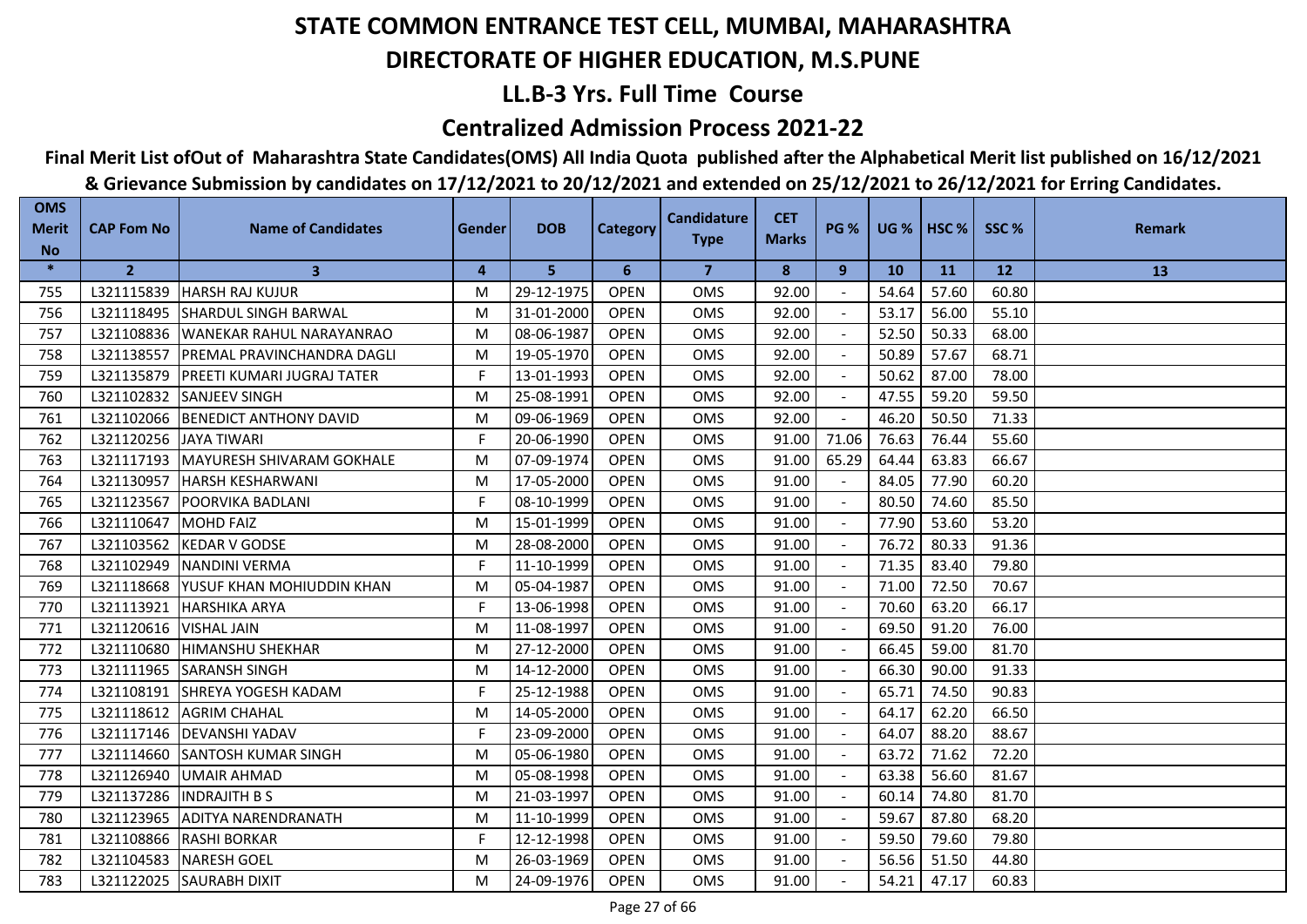## **LL.B-3 Yrs. Full Time Course**

### **Centralized Admission Process 2021-22**

## **Final Merit List ofOut of Maharashtra State Candidates(OMS) All India Quota published after the Alphabetical Merit list published on 16/12/2021**

| <b>OMS</b><br><b>Merit</b> | <b>CAP Fom No</b> | <b>Name of Candidates</b>          | Gender | <b>DOB</b> | <b>Category</b> | <b>Candidature</b> | <b>CET</b>   | <b>PG %</b> |       | $UG %$ HSC % | SSC%  | <b>Remark</b> |
|----------------------------|-------------------|------------------------------------|--------|------------|-----------------|--------------------|--------------|-------------|-------|--------------|-------|---------------|
| <b>No</b>                  |                   |                                    |        |            |                 | <b>Type</b>        | <b>Marks</b> |             |       |              |       |               |
| $\ast$                     | $\overline{2}$    | $\mathbf{3}$                       | 4      | 5          | 6               | $\overline{7}$     | 8            | 9           | 10    | <b>11</b>    | 12    | 13            |
| 784                        | L321137642        | <b>AMAN DEEP SINGH</b>             | М      | 26-12-1999 | <b>OPEN</b>     | <b>OMS</b>         | 91.00        |             | 52.31 | 72.20        | 70.40 |               |
| 785                        | L321113579        | <b>PASI MUKESHKUMAR GHURAHURAM</b> | м      | 16-10-1990 | <b>OPEN</b>     | <b>OMS</b>         | 91.00        |             | 48.30 | 61.83        | 57.69 |               |
| 786                        | L321107856        | SHITESH RAJKARAN VISHWAKARMA       | M      | 02-05-1991 | <b>OPEN</b>     | <b>OMS</b>         | 90.00        | 68.50       | 60.45 | 62.50        | 67.33 |               |
| 787                        |                   | L321139730   MEENAKSHI LAL         | F.     | 29-09-1984 | <b>OPEN</b>     | <b>OMS</b>         | 90.00        | 60.50       | 70.46 | 60.60        | 63.60 |               |
| 788                        | L321105778        | <b>DEVENDRA SHRIMAL</b>            | M      | 12-08-1968 | <b>OPEN</b>     | <b>OMS</b>         | 90.00        | 55.88       | 50.17 | 42.00        | 54.00 |               |
| 789                        | L321105284        | <b>OZAL BUDHIA</b>                 | F.     | 13-10-1997 | <b>OPEN</b>     | <b>OMS</b>         | 90.00        |             | 77.79 | 87.00        | 93.10 |               |
| 790                        | L321126017        | <b>ALLEN ARAVINDAN</b>             | м      | 06-11-1989 | <b>OPEN</b>     | OMS                | 90.00        |             | 75.92 | 70.80        | 79.20 |               |
| 791                        | L321115534        | KAMNA JINESH MEHTA                 | F.     | 17-10-1984 | <b>OPEN</b>     | <b>OMS</b>         | 90.00        |             | 75.67 | 76.46        | 71.50 |               |
| 792                        |                   | L321136242 MANDAR SALVI            | м      | 05-12-1990 | <b>OPEN</b>     | <b>OMS</b>         | 90.00        |             | 74.78 | 59.33        | 80.40 |               |
| 793                        | L321103700        | <b>JAVINASH SINGH BAGHEL</b>       | м      | 10-12-1999 | <b>OPEN</b>     | <b>OMS</b>         | 90.00        |             | 72.83 | 59.40        | 74.10 |               |
| 794                        | L321137302        | <b>I</b> SURAKSHA SUMAN            | F      | 20-03-2000 | <b>OPEN</b>     | <b>OMS</b>         | 90.00        |             | 71.38 | 69.40        | 91.20 |               |
| 795                        | L321118251        | <b>RAKSHIT KALAL</b>               | M      | 28-07-1999 | <b>OPEN</b>     | <b>OMS</b>         | 90.00        |             | 70.61 | 76.00        | 87.40 |               |
| 796                        | L321112192        | <b>JAYUSHMAAN BHATT</b>            | м      | 20-03-2001 | <b>OPEN</b>     | <b>OMS</b>         | 90.00        |             | 70.04 | 79.80        | 66.50 |               |
| 797                        | L321108839        | JAYESH KHANDELWAL                  | м      | 27-04-2000 | <b>OPEN</b>     | OMS                | 90.00        |             | 69.92 | 71.80        | 79.80 |               |
| 798                        | L321130737        | KRISHNACHURA CHAKRABORTY           | F      | 18-11-1982 | <b>OPEN</b>     | <b>OMS</b>         | 90.00        | $\sim$      | 69.45 | 50.90        | 64.38 |               |
| 799                        | L321129924        | <b>ARYA SHUKLA</b>                 | F.     | 19-07-1999 | <b>OPEN</b>     | <b>OMS</b>         | 90.00        | $\sim$      | 69.11 | 69.20        | 81.40 |               |
| 800                        | L321109333        | <b>HIMANSHU</b>                    | M      | 17-02-2001 | <b>OPEN</b>     | <b>OMS</b>         | 90.00        |             | 66.60 | 69.60        | 70.00 |               |
| 801                        | L321114393        | <b>SOURABH WADHWANI</b>            | м      | 21-04-1990 | <b>OPEN</b>     | <b>OMS</b>         | 90.00        |             | 64.33 | 62.80        | 62.00 |               |
| 802                        | L321100974        | <b>SHUBHANGI SINGH</b>             | F.     | 03-10-1999 | <b>OPEN</b>     | <b>OMS</b>         | 90.00        |             | 64.33 | 58.60        | 72.20 |               |
| 803                        | L321111908        | <b>ADITI SHUKLA</b>                | F.     | 16-08-2000 | <b>OPEN</b>     | <b>OMS</b>         | 90.00        |             | 64.22 | 71.60        | 91.00 |               |
| 804                        | L321108970        | <b>ANAND KULKARNI</b>              | М      | 29-12-1973 | <b>OPEN</b>     | <b>OMS</b>         | 90.00        |             | 63.94 | 66.80        | 56.40 |               |
| 805                        | L321120575        | NIDHI KULWAL                       | F      | 29-11-1997 | <b>OPEN</b>     | <b>OMS</b>         | 90.00        |             | 63.06 | 81.60        | 85.50 |               |
| 806                        | L321136986        | <b>ANKUR TRIPATHI</b>              | м      | 30-09-1999 | <b>OPEN</b>     | <b>OMS</b>         | 90.00        |             | 62.72 | 72.60        | 55.10 |               |
| 807                        | L321140690        | <b>NISHI YADAV</b>                 | F.     | 31-01-2000 | <b>OPEN</b>     | <b>OMS</b>         | 90.00        |             | 61.88 | 79.20        | 77.90 |               |
| 808                        | L321105425        | <b>WANKHADE YATHARTH RAJVILAS</b>  | м      | 25-07-1995 | <b>OPEN</b>     | <b>OMS</b>         | 90.00        |             | 61.05 | 58.46        | 52.00 |               |
| 809                        | L321132871        | <b>CHOUBEY KIRTI SUBASH</b>        | F      | 21-09-2000 | <b>OPEN</b>     | <b>OMS</b>         | 90.00        |             | 60.70 | 67.80        | 82.40 |               |
| 810                        | L321104636        | <b>TANIYA BISWAS</b>               | F.     | 25-12-1998 | <b>OPEN</b>     | OMS                | 90.00        |             | 60.68 | 77.00        | 60.80 |               |
| 811                        | L321104863        | <b>SIMRAN</b>                      | F      | 02-09-2000 | <b>OPEN</b>     | <b>OMS</b>         | 90.00        |             | 59.62 | 67.00        | 68.40 |               |
| 812                        |                   | L321136738   MANJEET SINGH         | м      | 01-01-1985 | <b>OPEN</b>     | <b>OMS</b>         | 90.00        |             | 58.05 | 67.40        | 67.20 |               |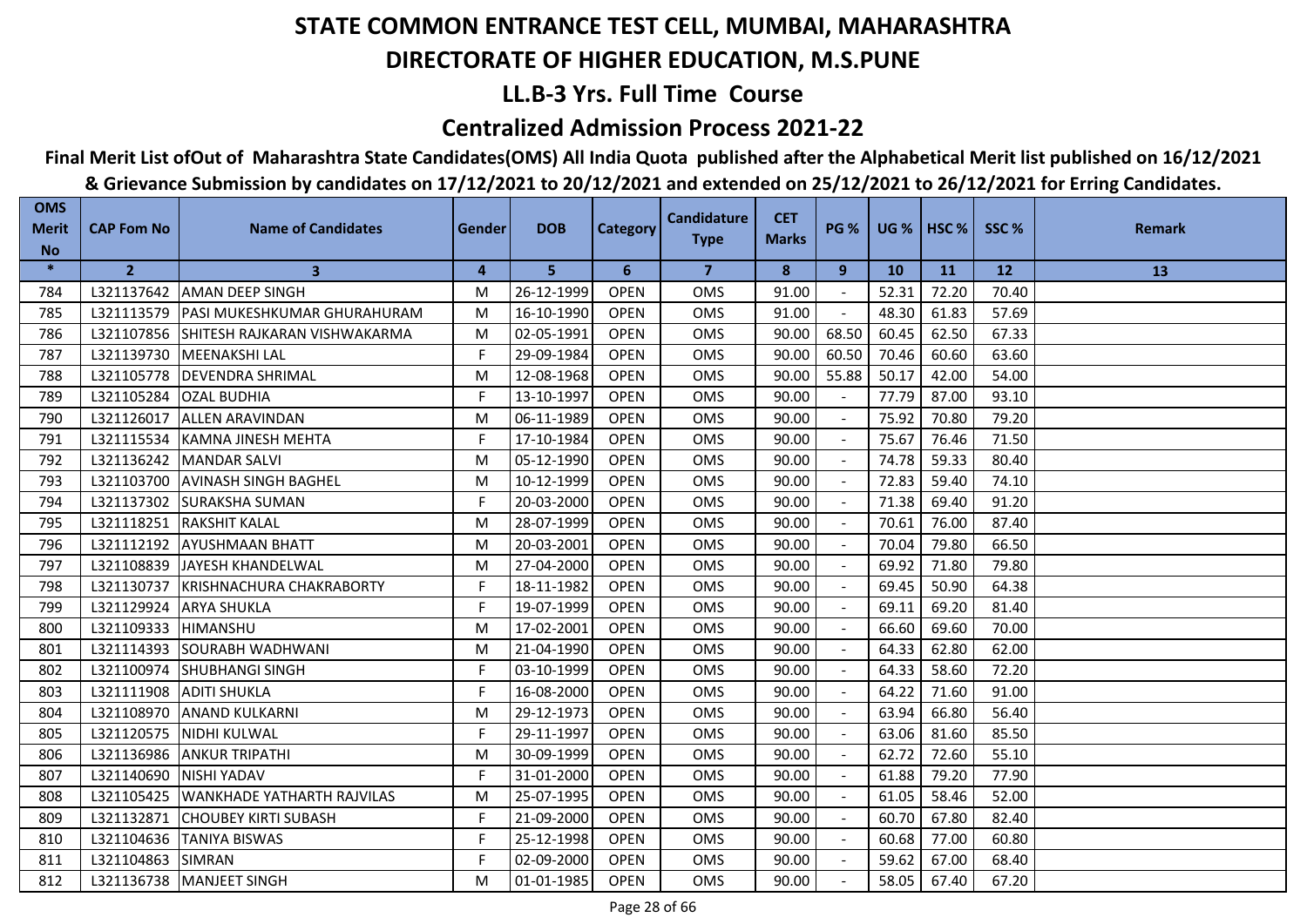## **LL.B-3 Yrs. Full Time Course**

### **Centralized Admission Process 2021-22**

# **Final Merit List ofOut of Maharashtra State Candidates(OMS) All India Quota published after the Alphabetical Merit list published on 16/12/2021**

| <b>OMS</b><br><b>Merit</b> | <b>CAP Fom No</b> | <b>Name of Candidates</b>     | <b>Gender</b> | <b>DOB</b> | <b>Category</b> | <b>Candidature</b> | <b>CET</b>   | <b>PG %</b>              |       | <b>UG %   HSC %  </b> | SSC%      | <b>Remark</b> |
|----------------------------|-------------------|-------------------------------|---------------|------------|-----------------|--------------------|--------------|--------------------------|-------|-----------------------|-----------|---------------|
| <b>No</b>                  |                   |                               |               |            |                 | <b>Type</b>        | <b>Marks</b> |                          |       |                       |           |               |
| $\ast$                     | $\overline{2}$    | 3                             | 4             | 5          | 6               | 7                  | 8            | 9                        | 10    | 11                    | <b>12</b> | 13            |
| 813                        | L321119350        | <b>DEVENDRA PRASAD SINHA</b>  | M             | 26-02-1973 | <b>OPEN</b>     | <b>OMS</b>         | 90.00        |                          | 56.50 | 61.60                 | 69.40     |               |
| 814                        | L321100370        | <b>BHUPESH SHARMA</b>         | M             | 06-06-2001 | <b>OPEN</b>     | <b>OMS</b>         | 90.00        |                          | 55.11 | 78.20                 | 74.00     |               |
| 815                        | L321119564        | <b>SHUBHAM CHATURVEDI</b>     | M             | 07-03-1997 | <b>OPEN</b>     | OMS                | 90.00        |                          | 53.22 | 72.00                 | 72.20     |               |
| 816                        | L321115414        | <b>SANDEEP SINGH SISODIA</b>  | M             | 15-05-1978 | <b>OPEN</b>     | <b>OMS</b>         | 90.00        |                          | 51.33 | 61.60                 | 60.60     |               |
| 817                        | L321137311        | <b>KURUP SOWMYA AJOY</b>      | F.            | 03-04-1978 | <b>OPEN</b>     | <b>OMS</b>         | 90.00        |                          | 51.28 | 71.40                 | 62.60     |               |
| 818                        | L321118723        | <b>IMANMOHAN KUMAR JINDAL</b> | M             | 25-07-1960 | <b>OPEN</b>     | <b>OMS</b>         | 90.00        |                          | 51.21 | 55.40                 | 54.78     |               |
| 819                        | L321129523        | <b>SAURABH SUMAN</b>          | M             | 03-01-1995 | <b>OPEN</b>     | <b>OMS</b>         | 90.00        |                          | 49.40 | 79.20                 | 89.30     |               |
| 820                        | L321124513        | <b>MOHD DANISH KHAN</b>       | M             | 23-06-1995 | <b>OPEN</b>     | OMS                | 90.00        |                          | 48.45 | 88.20                 | 83.50     |               |
| 821                        | L321140890        | <b>SANJEEV KUMAR TIWARY</b>   | M             | 01-01-1965 | <b>OPEN</b>     | <b>OMS</b>         | 89.00        | 75.57                    | 50.47 | 45.91                 | 55.20     |               |
| 822                        | L321130742        | OMKAR SUBRAMANIAN IYER        | M             | 22-07-1982 | <b>OPEN</b>     | OMS                | 89.00        | 71.75                    | 43.00 | 61.33                 | 58.13     |               |
| 823                        | L321100707        | <b>KIRTI VARDHAN</b>          | F             | 28-10-2000 | <b>OPEN</b>     | <b>OMS</b>         | 89.00        |                          | 91.67 | 61.20                 | 83.60     |               |
| 824                        | L321105434        | <b>SHWETA PANDEY</b>          | F.            | 31-08-1999 | <b>OPEN</b>     | OMS                | 89.00        | $\overline{\phantom{a}}$ | 83.83 | 60.40                 | 81.60     |               |
| 825                        | L321125873        | <b>ISWEENI SALUJA</b>         | F             | 14-11-1999 | <b>OPEN</b>     | <b>OMS</b>         | 89.00        |                          | 76.20 | 91.20                 | 91.43     |               |
| 826                        | L321124906        | <b>AKANSHA KONDINYA</b>       | F             | 30-03-2001 | <b>OPEN</b>     | <b>OMS</b>         | 89.00        |                          | 75.87 | 87.00                 | 83.60     |               |
| 827                        | L321119891        | <b>AKSHAY JAIN</b>            | M             | 24-11-1993 | <b>OPEN</b>     | <b>OMS</b>         | 89.00        |                          | 73.65 | 80.20                 | 85.60     |               |
| 828                        | L321121216        | <b>SANTOSH KUMAR JHA</b>      | M             | 11-02-1980 | <b>OPEN</b>     | <b>OMS</b>         | 89.00        |                          | 72.75 | 57.33                 | 59.75     |               |
| 829                        | L321140964        | <b>SONU ANAND</b>             | M             | 29-04-1999 | <b>OPEN</b>     | <b>OMS</b>         | 89.00        |                          | 72.38 | 71.80                 | 79.80     |               |
| 830                        | L321113359        | <b>NEETU YADAV</b>            | F             | 20-10-2001 | <b>OPEN</b>     | <b>OMS</b>         | 89.00        |                          | 70.02 | 80.80                 | 93.33     |               |
| 831                        | L321105493        | <b>NIVEDITA</b>               | F.            | 08-03-1997 | <b>OPEN</b>     | OMS                | 89.00        |                          | 69.60 | 77.20                 | 81.70     |               |
| 832                        | L321133491        | <b>NAINA SINGH</b>            | F             | 21-09-1998 | <b>OPEN</b>     | <b>OMS</b>         | 89.00        | $\sim$                   | 69.06 | 58.80                 | 76.00     |               |
| 833                        | L321100178        | <b>MALLIKA AGRAWAL</b>        | F             | 27-12-1999 | <b>OPEN</b>     | OMS                | 89.00        |                          | 68.30 | 81.80                 | 78.00     |               |
| 834                        | L321106339        | <b>ANURADHA TRIPATHI</b>      | F.            | 05-03-1999 | <b>OPEN</b>     | <b>OMS</b>         | 89.00        |                          | 68.17 | 50.40                 | 68.40     |               |
| 835                        | L321100486        | <b>JAYESH PUNGALIA</b>        | M             | 01-07-1999 | <b>OPEN</b>     | OMS                | 89.00        |                          | 67.33 | 63.80                 | 62.80     |               |
| 836                        | L321124550        | <b>ADITA TALREJA</b>          | F             | 23-04-1989 | <b>OPEN</b>     | <b>OMS</b>         | 89.00        |                          | 65.11 | 76.50                 | 71.00     |               |
| 837                        | L321113509        | DAMINI RAJESH MEHTA           | F             | 28-10-1993 | <b>OPEN</b>     | <b>OMS</b>         | 89.00        |                          | 65.11 | 74.00                 | 84.92     |               |
| 838                        | L321121205        | <b>SMITA TIWARI</b>           | F.            | 25-10-1997 | <b>OPEN</b>     | <b>OMS</b>         | 89.00        |                          | 63.11 | 64.20                 | 70.00     |               |
| 839                        | L321107203        | <b>HIMANK PURU</b>            | M             | 15-12-1997 | <b>OPEN</b>     | <b>OMS</b>         | 89.00        |                          | 62.88 | 61.80                 | 68.40     |               |
| 840                        | L321139284        | <b>NAGENDRA KUMAR L</b>       | M             | 13-07-1984 | <b>OPEN</b>     | OMS                | 89.00        |                          | 62.53 | 69.10                 | 66.83     |               |
| 841                        | L321140141        | SHAILJA SAKLANI               | F.            | 17-10-1992 | <b>OPEN</b>     | <b>OMS</b>         | 89.00        |                          | 61.80 | 56.50                 | 59.20     |               |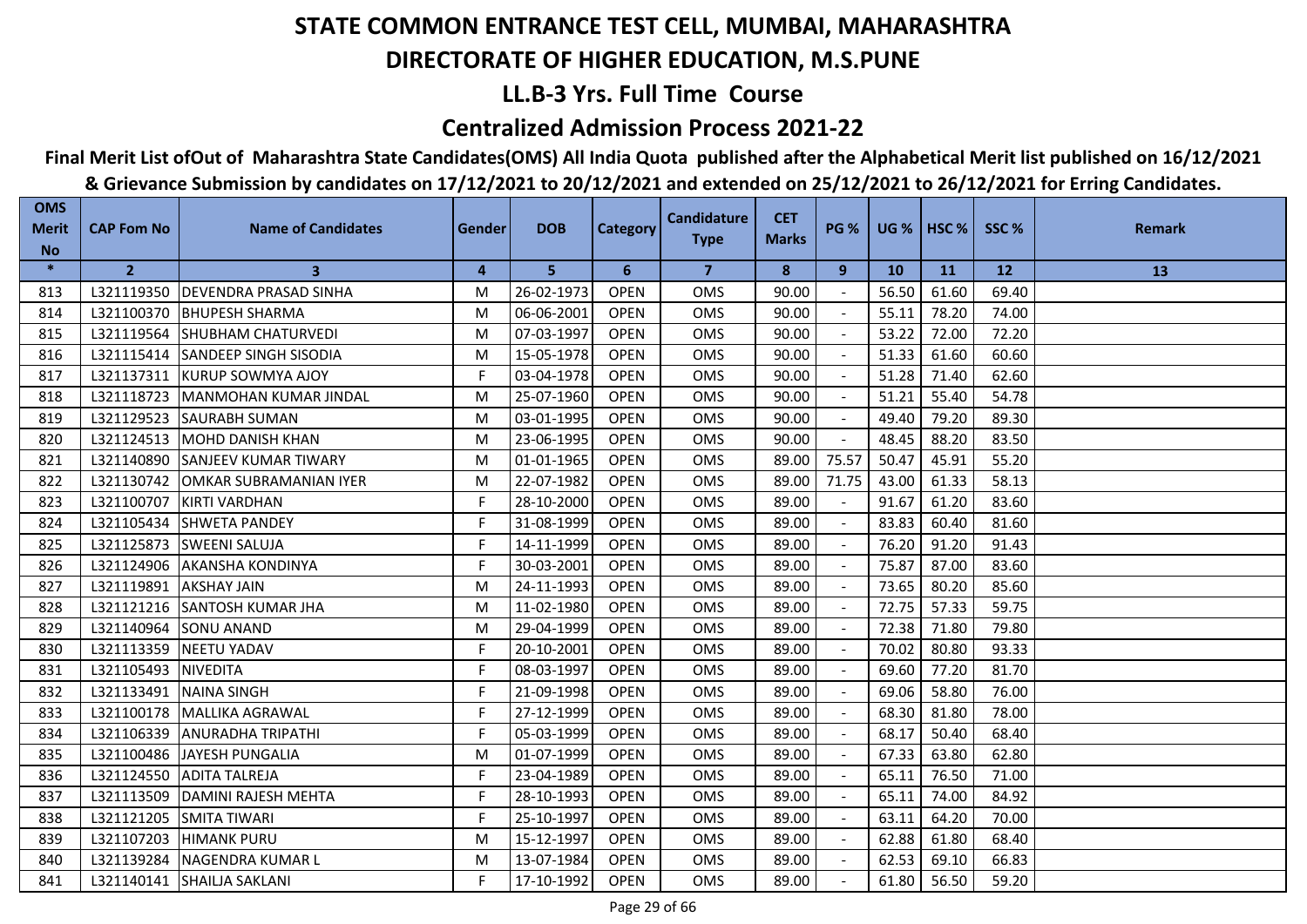## **LL.B-3 Yrs. Full Time Course**

### **Centralized Admission Process 2021-22**

**Final Merit List ofOut of Maharashtra State Candidates(OMS) All India Quota published after the Alphabetical Merit list published on 16/12/2021**

| <b>OMS</b><br><b>Merit</b> | <b>CAP Fom No</b> | <b>Name of Candidates</b>         | Gender | <b>DOB</b> | <b>Category</b> | <b>Candidature</b> | <b>CET</b>   | <b>PG %</b>              | $UG %$ HSC % |       | SSC%  | <b>Remark</b> |
|----------------------------|-------------------|-----------------------------------|--------|------------|-----------------|--------------------|--------------|--------------------------|--------------|-------|-------|---------------|
| <b>No</b>                  |                   |                                   |        |            |                 | <b>Type</b>        | <b>Marks</b> |                          |              |       |       |               |
| $\ast$                     | $\overline{2}$    | 3                                 | 4      | 5.         | 6               | 7                  | 8            | 9                        | <b>10</b>    | 11    | 12    | 13            |
| 842                        | L321101291        | ASSARI KAVYA RADHAKRISHNAN        | F      | 24-09-1999 | <b>OPEN</b>     | <b>OMS</b>         | 89.00        |                          | 61.09        | 89.60 | 78.67 |               |
| 843                        | L321106647        | <b>PUSHPRAJ SINGH</b>             | M      | 25-01-1998 | <b>OPEN</b>     | <b>OMS</b>         | 89.00        |                          | 60.89        | 64.00 | 89.30 |               |
| 844                        | L321115308        | <b>ANGELA AKHTER</b>              | F      | 12-04-2000 | <b>OPEN</b>     | <b>OMS</b>         | 89.00        |                          | 60.12        | 73.40 | 61.00 |               |
| 845                        | L321124140        | <b>BENNY KANGIRATH BABY</b>       | M      | 02-11-1979 | <b>OPEN</b>     | <b>OMS</b>         | 89.00        | $\blacksquare$           | 58.50        | 68.22 | 71.14 |               |
| 846                        | L321109603        | <b>SURAANGNA PRAMOD NIGAM</b>     | F.     | 16-09-2000 | <b>OPEN</b>     | OMS                | 89.00        |                          | 58.00        | 70.20 | 59.67 |               |
| 847                        | L321120092        | <b>MOHAMMAD HASAN</b>             | м      | 17-02-1996 | <b>OPEN</b>     | <b>OMS</b>         | 89.00        |                          | 57.28        | 53.60 | 49.40 |               |
| 848                        | L321107356        | SAJJAN.                           | м      | 01-12-1992 | <b>OPEN</b>     | <b>OMS</b>         | 89.00        |                          | 57.06        | 81.85 | 67.83 |               |
| 849                        | L321100532        | <b>AMIT RAWAT</b>                 | M      | 10-11-1989 | <b>OPEN</b>     | <b>OMS</b>         | 89.00        | $\overline{\phantom{a}}$ | 56.88        | 55.20 | 50.00 |               |
| 850                        | L321104072        | <b>GUPTA PRADEEPKUMAR RAMNATH</b> | M      | 18-03-1989 | <b>OPEN</b>     | <b>OMS</b>         | 89.00        |                          | 56.60        | 62.00 | 64.93 |               |
| 851                        | L321128130        | <b>KALPANA SINGH</b>              | F.     | 22-12-1999 | <b>OPEN</b>     | <b>OMS</b>         | 89.00        |                          | 55.79        | 68.80 | 79.17 |               |
| 852                        | L321146020        | <b>ANIL SAINI</b>                 | M      | 17-02-1985 | <b>OPEN</b>     | <b>OMS</b>         | 89.00        |                          | 51.56        | 71.20 | 87.17 |               |
| 853                        | L321109994        | SHEETAL SINGH                     | F.     | 17-03-1985 | <b>OPEN</b>     | <b>OMS</b>         | 89.00        | $\overline{\phantom{a}}$ | 50.74        | 72.44 | 51.40 |               |
| 854                        | L321100438        | <b>ANIL KUMAR</b>                 | M      | 10-07-1986 | <b>OPEN</b>     | <b>OMS</b>         | 89.00        | $\sim$                   | 49.11        | 54.40 | 64.00 |               |
| 855                        | L321143326        | <b>NANDINI SINGHAL</b>            | F.     | 12-03-1999 | <b>OPEN</b>     | <b>OMS</b>         | 89.00        |                          | 48.10        | 72.20 | 66.50 |               |
| 856                        | L321121695        | <b>NISHA MORYA</b>                | F.     | 26-09-1998 | <b>OPEN</b>     | <b>OMS</b>         | 89.00        | $\blacksquare$           | 46.75        | 71.00 | 60.80 |               |
| 857                        | L321117825        | <b>AMITKUMAR SOMNATH VERMA</b>    | M      | 27-07-1978 | <b>OPEN</b>     | <b>OMS</b>         | 89.00        | $\overline{\phantom{a}}$ | 45.44        | 66.60 | 73.82 |               |
| 858                        | L321118424        | <b>PREM SHANKER VERMA</b>         | M      | 02-04-1971 | <b>OPEN</b>     | <b>OMS</b>         | 88.00        | 77.13                    | 74.89        | 72.60 | 66.17 |               |
| 859                        | L321110807        | <b>SUNEEL KUMAR MAURYA</b>        | М      | 05-03-1986 | <b>OPEN</b>     | <b>OMS</b>         | 88.00        | 71.60                    | 49.56        | 56.20 | 61.33 |               |
| 860                        | L321141890        | <b>BHUMIKA KANOJIA</b>            | F.     | 07-11-1986 | <b>OPEN</b>     | <b>OMS</b>         | 88.00        | 66.70                    | 76.29        | 86.60 | 72.00 |               |
| 861                        | L321104966        | <b>AJAY SRIVASTAVA</b>            | м      | 25-04-1981 | <b>OPEN</b>     | <b>OMS</b>         | 88.00        | 66.23                    | 48.87        | 60.00 | 62.17 |               |
| 862                        | L321123753        | <b>KOHROO RATNESH</b>             | M      | 29-06-1974 | <b>OPEN</b>     | <b>OMS</b>         | 88.00        | 66.16                    | 59.08        | 70.38 | 70.46 |               |
| 863                        | L321105178        | <b>NIDHI SHUKLA</b>               | F      | 23-03-1980 | <b>OPEN</b>     | <b>OMS</b>         | 88.00        | 58.98                    | 74.41        | 53.60 | 52.33 |               |
| 864                        | L321106684        | <b>ASHISH MALHOTRA</b>            | M      | 24-11-1980 | <b>OPEN</b>     | <b>OMS</b>         | 88.00        | 58.00                    | 50.28        | 69.60 | 61.00 |               |
| 865                        | L321107470        | <b>VALLIAMANNIL FRANCO THOMAS</b> | M      | 23-04-1982 | <b>OPEN</b>     | <b>OMS</b>         | 88.00        | 51.68                    | 39.47        | 50.50 | 50.27 |               |
| 866                        | L321104781        | NIKHILESH PRATAP SINGH            | M      | 30-03-2001 | <b>OPEN</b>     | <b>OMS</b>         | 88.00        |                          | 90.00        | 89.40 | 73.00 |               |
| 867                        | L321107864        | <b>SURAJ MAHAPATRO</b>            | M      | 08-07-1988 | <b>OPEN</b>     | <b>OMS</b>         | 88.00        | $\blacksquare$           | 81.40        | 76.22 | 92.80 |               |
| 868                        | L321108934        | <b>NANDINI SHARMA</b>             | F.     | 04-01-2000 | <b>OPEN</b>     | <b>OMS</b>         | 88.00        |                          | 79.19        | 72.80 | 77.90 |               |
| 869                        | L321110304        | <b>SHAIK HUMAYUN</b>              | M      | 05-05-1999 | <b>OPEN</b>     | <b>OMS</b>         | 88.00        |                          | 78.70        | 84.26 | 90.25 |               |
| 870                        | L321103727        | <b>NANCY JAIN</b>                 | F      | 17-02-1999 | <b>OPEN</b>     | <b>OMS</b>         | 88.00        |                          | 76.33        | 93.40 | 93.10 |               |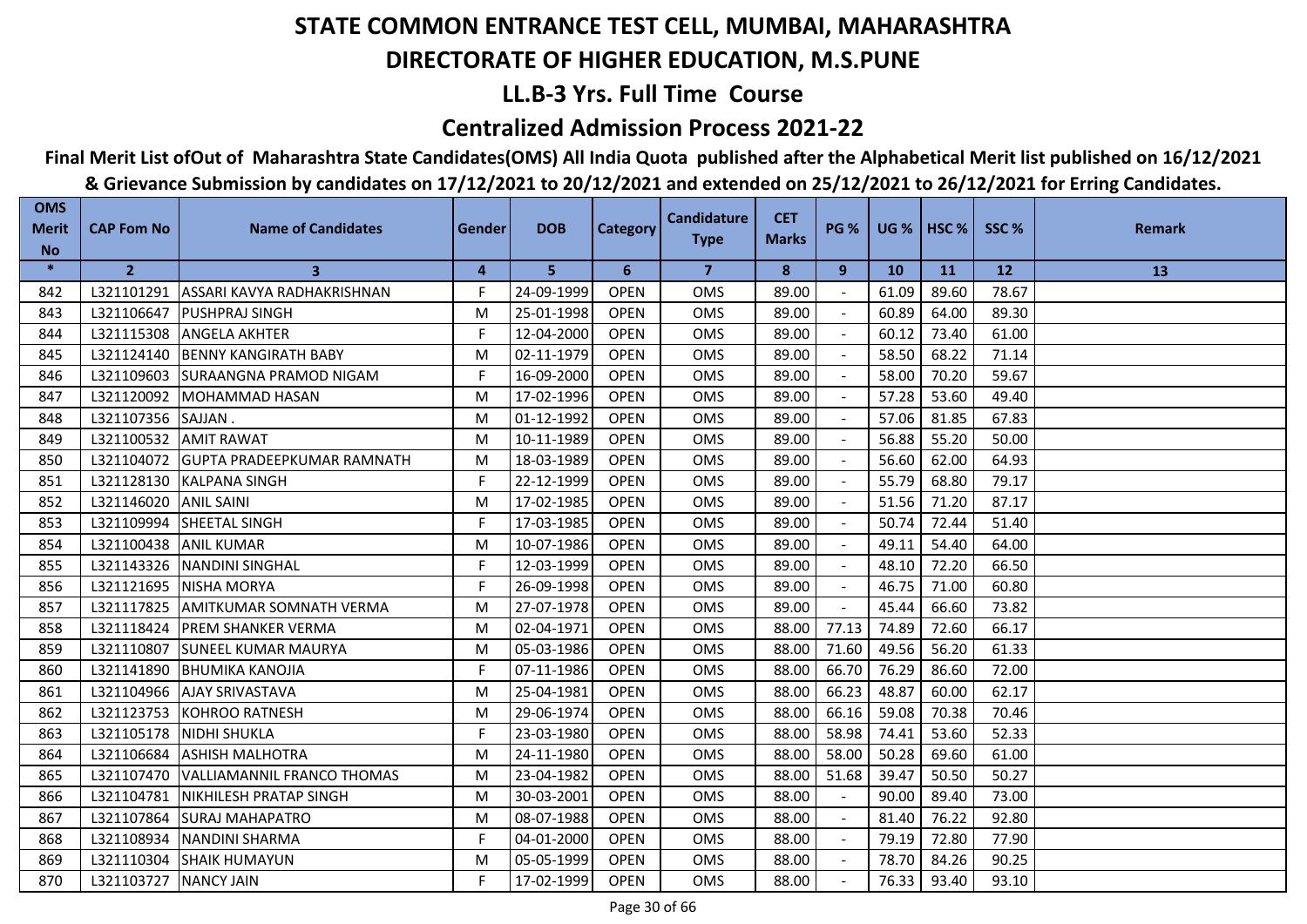## **LL.B-3 Yrs. Full Time Course**

### **Centralized Admission Process 2021-22**

## **Final Merit List ofOut of Maharashtra State Candidates(OMS) All India Quota published after the Alphabetical Merit list published on 16/12/2021**

| <b>OMS</b><br><b>Merit</b> | <b>CAP Fom No</b> | <b>Name of Candidates</b>        | Gender | <b>DOB</b> | <b>Category</b> | <b>Candidature</b> | <b>CET</b>   | <b>PG %</b> |           | $UG %$ HSC % | SSC%  | <b>Remark</b> |
|----------------------------|-------------------|----------------------------------|--------|------------|-----------------|--------------------|--------------|-------------|-----------|--------------|-------|---------------|
| <b>No</b>                  |                   |                                  |        |            |                 | <b>Type</b>        | <b>Marks</b> |             |           |              |       |               |
| $\ast$                     | $\overline{2}$    | 3                                | 4      | 5          | 6               | $\overline{7}$     | 8            | 9           | <b>10</b> | <b>11</b>    | 12    | 13            |
| 871                        | L321127411        | <b>PATIL PRAJWAL SANJAY</b>      | м      | 02-04-2000 | <b>OPEN</b>     | <b>OMS</b>         | 88.00        |             | 72.89     | 85.38        | 85.00 |               |
| 872                        | L321133752        | <b>NISHANT SINGH</b>             | м      | 15-08-1994 | <b>OPEN</b>     | <b>OMS</b>         | 88.00        |             | 70.72     | 78.00        | 70.17 |               |
| 873                        | L321139275        | BHAGYAWAN NANURAM KUMAWAT        | M      | 18-12-1996 | <b>OPEN</b>     | <b>OMS</b>         | 88.00        |             | 68.83     | 85.17        | 91.09 |               |
| 874                        | L321127642        | <b>IRAKESH KUMAR</b>             | м      | 18-11-1990 | <b>OPEN</b>     | <b>OMS</b>         | 88.00        |             | 67.34     | 54.80        | 65.00 |               |
| 875                        | L321113458        | NAIMA NAZ                        | F.     | 16-01-1998 | <b>OPEN</b>     | <b>OMS</b>         | 88.00        |             | 66.63     | 75.25        | 76.00 |               |
| 876                        | L321128303        | <b>SURMEET KAUR</b>              | F.     | 19-07-1990 | <b>OPEN</b>     | <b>OMS</b>         | 88.00        |             | 65.02     | 75.11        | 78.00 |               |
| 877                        | L321100225        | <b>NANDINI AGGARWAL</b>          | F.     | 31-01-2000 | <b>OPEN</b>     | OMS                | 88.00        |             | 61.85     | 87.00        | 77.90 |               |
| 878                        | L321126235        | <b>SHANTANU N KUCHYA</b>         | М      | 26-03-1994 | <b>OPEN</b>     | <b>OMS</b>         | 88.00        |             | 61.04     | 89.80        | 83.60 |               |
| 879                        | L321129328        | <b>DESHPANDE NIRANJAN GOPAL</b>  | м      | 22-12-1972 | <b>OPEN</b>     | <b>OMS</b>         | 88.00        |             | 57.75     | 61.60        | 63.29 |               |
| 880                        | L321103429        | <b>SAMEEKSHA SINGH</b>           | F      | 18-06-1999 | <b>OPEN</b>     | <b>OMS</b>         | 88.00        |             | 56.56     | 74.40        | 79.80 |               |
| 881                        | L321119727        | <b>RAVI CHANDRA</b>              | м      | 05-11-1982 | <b>OPEN</b>     | <b>OMS</b>         | 88.00        |             | 56.00     | 56.67        | 67.83 |               |
| 882                        | L321127434        | <b>MANISHA SAHU</b>              | F.     | 22-09-1987 | <b>OPEN</b>     | <b>OMS</b>         | 88.00        |             | 55.28     | 52.40        | 46.40 |               |
| 883                        | L321109826        | <b>ASHWANI KUMAR</b>             | м      | 15-11-1976 | <b>OPEN</b>     | <b>OMS</b>         | 88.00        |             | 54.25     | 53.11        | 61.40 |               |
| 884                        | L321102133        | <b>SACHCHIDANAND SINGH</b>       | м      | 11-12-1975 | <b>OPEN</b>     | OMS                | 88.00        |             | 52.87     | 48.11        | 71.67 |               |
| 885                        | L321119902        | <b>LAXMAN SUTHAR</b>             | м      | 01-07-1987 | <b>OPEN</b>     | <b>OMS</b>         | 88.00        | $\sim$      | 52.72     | 60.62        | 64.33 |               |
| 886                        | L321104793        | <b>AKASH PAL</b>                 | М      | 23-10-1998 | <b>OPEN</b>     | <b>OMS</b>         | 88.00        | $\sim$      | 52.67     | 63.80        | 70.40 |               |
| 887                        | L321108486        | <b>ABHA PANDEY</b>               | F.     | 21-07-2001 | <b>OPEN</b>     | <b>OMS</b>         | 88.00        |             | 52.42     | 72.60        | 84.50 |               |
| 888                        | L321110438        | <b>DEVVRAT PANDEY</b>            | M      | 13-04-2000 | <b>OPEN</b>     | <b>OMS</b>         | 88.00        |             | 48.94     | 50.20        | 74.10 |               |
| 889                        | L321137350        | <b>ISINGH SUDHANSHU AKHILESH</b> | м      | 04-04-1997 | <b>OPEN</b>     | <b>OMS</b>         | 88.00        |             | 48.16     | 62.00        | 82.83 |               |
| 890                        | L321106956        | <b>UTTAM KUMAR</b>               | м      | 01-06-1984 | <b>OPEN</b>     | <b>OMS</b>         | 88.00        |             | 46.38     | 68.56        | 60.71 |               |
| 891                        | L321134259        | <b>IPRIYANKA PRASAD</b>          | F.     | 29-06-1984 | <b>OPEN</b>     | <b>OMS</b>         | 87.00        | 77.55       | 64.27     | 67.40        | 67.60 |               |
| 892                        | L321133550        | KUMAWAT YOGESH RAMESH            | м      | 09-09-1991 | <b>OPEN</b>     | <b>OMS</b>         | 87.00        | 70.30       | 68.00     | 63.33        | 47.54 |               |
| 893                        | L321143239        | <b>IROHIT MATHUR</b>             | м      | 04-10-1997 | <b>OPEN</b>     | <b>OMS</b>         | 87.00        | 67.44       | 60.11     | 85.80        | 83.50 |               |
| 894                        | L321113497        | <b>IRENU DUWESH</b>              | F.     | 02-06-1990 | <b>OPEN</b>     | <b>OMS</b>         | 87.00        | 65.56       | 75.17     | 77.60        | 62.17 |               |
| 895                        | L321116477        | NIMMANA SIVAPRASAD KRISHNARAO    | M      | 20-11-1995 | <b>OPEN</b>     | <b>OMS</b>         | 87.00        | 59.69       | 64.58     | 58.46        | 56.91 |               |
| 896                        | L321136091        | <b>SUNITA LAXMAN SHETTY</b>      | F      | 08-01-1978 | <b>OPEN</b>     | <b>OMS</b>         | 87.00        | 58.38       | 69.76     | 70.67        | 65.00 |               |
| 897                        | L321102345        | PADMAJA INJETI                   | F.     | 23-07-1974 | <b>OPEN</b>     | OMS                | 87.00        | 57.50       | 60.81     | 51.40        | 65.50 |               |
| 898                        |                   | L321118418 MONIKA NEMANI         | F      | 01-12-1985 | <b>OPEN</b>     | <b>OMS</b>         | 87.00        | 54.00       | 67.71     | 69.00        | 64.00 |               |
| 899                        | L321103045        | ANURADHA MANIKANDAN IYER         | F.     | 14-09-1972 | <b>OPEN</b>     | <b>OMS</b>         | 87.00        | 51.50       | 54.76     | 65.44        | 64.50 |               |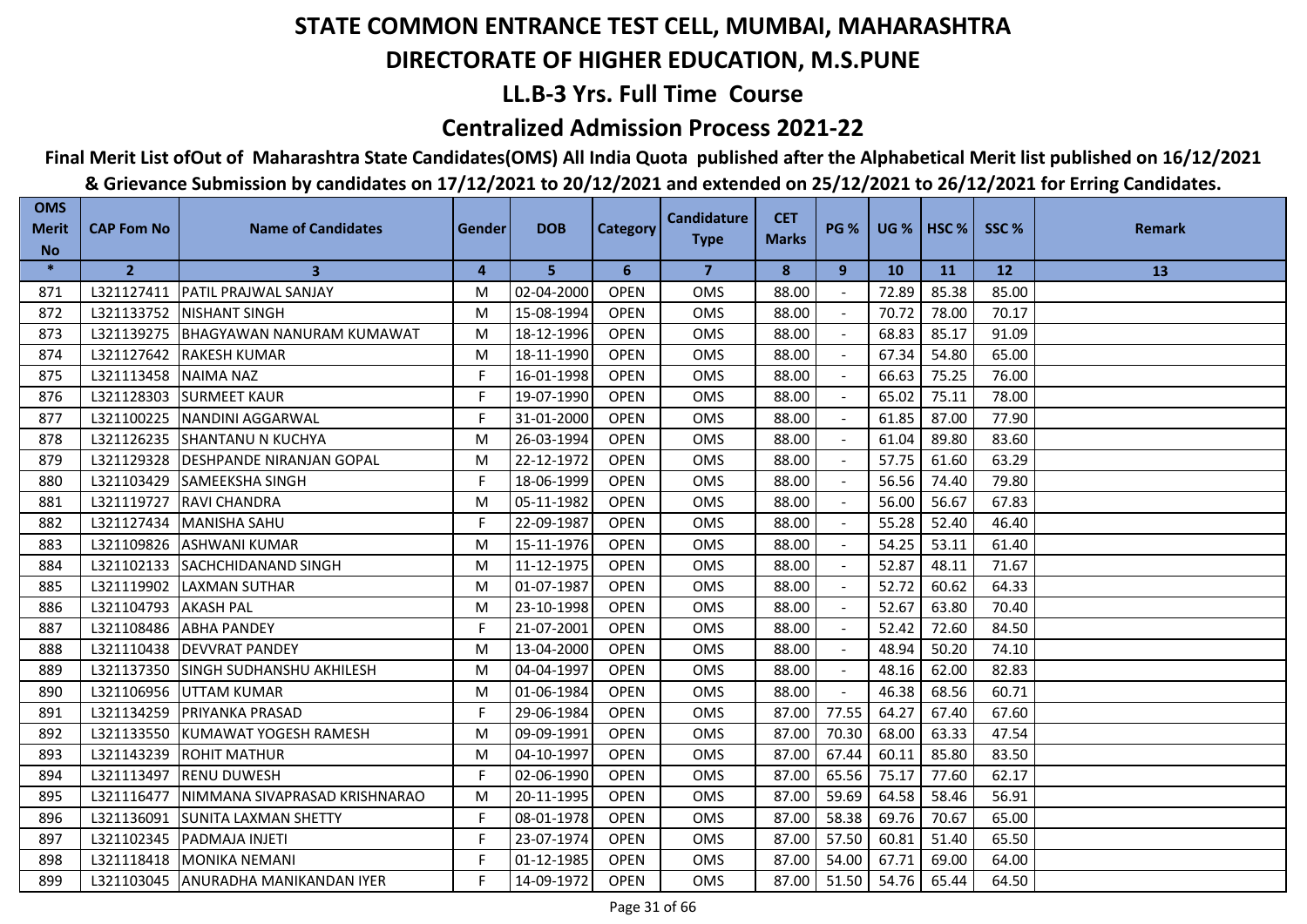## **LL.B-3 Yrs. Full Time Course**

### **Centralized Admission Process 2021-22**

## **Final Merit List ofOut of Maharashtra State Candidates(OMS) All India Quota published after the Alphabetical Merit list published on 16/12/2021**

| <b>OMS</b><br><b>Merit</b> | <b>CAP Fom No</b> | <b>Name of Candidates</b>                 | Gender | <b>DOB</b> | <b>Category</b> | <b>Candidature</b><br><b>Type</b> | <b>CET</b><br><b>Marks</b> | <b>PG %</b> |           | UG %   HSC % | SSC%  | <b>Remark</b> |
|----------------------------|-------------------|-------------------------------------------|--------|------------|-----------------|-----------------------------------|----------------------------|-------------|-----------|--------------|-------|---------------|
| <b>No</b>                  |                   |                                           |        |            |                 |                                   |                            |             |           |              |       |               |
| $\ast$                     | $\overline{2}$    | $\mathbf{3}$                              | 4      | 5          | 6               | $\overline{7}$                    | 8                          | 9           | <b>10</b> | <b>11</b>    | 12    | 13            |
| 900                        |                   | L321126514 MAHENDRA JAIN                  | M      | 26-03-1969 | <b>OPEN</b>     | <b>OMS</b>                        | 87.00                      | 48.88       | 52.50     |              |       |               |
| 901                        | L321131437        | <b>BIRENDRA SINGH</b>                     | M      | 25-11-1966 | <b>OPEN</b>     | <b>OMS</b>                        | 87.00                      | 47.00       | 49.76     | 49.60        | 53.20 |               |
| 902                        | L321105586        | MAYANK SINHAL                             | M      | 17-07-1978 | <b>OPEN</b>     | <b>OMS</b>                        | 87.00                      | 45.25       | 50.89     | 62.00        | 62.36 |               |
| 903                        | L321136904        | AMATULLA AKIL CHUNAWALA                   | F.     | 02-09-2000 | <b>OPEN</b>     | <b>OMS</b>                        | 87.00                      |             | 88.85     | 93.40        | 80.75 |               |
| 904                        |                   | L321139210 YOGITA GOSWAMI                 | F.     | 10-10-1995 | <b>OPEN</b>     | OMS                               | 87.00                      |             | 77.53     | 74.40        | 74.60 |               |
| 905                        | L321117306        | <b>TAIYYAB KHAN SALMANI</b>               | M      | 13-05-1999 | <b>OPEN</b>     | <b>OMS</b>                        | 87.00                      |             | 72.42     | 80.83        | 72.20 |               |
| 906                        | L321105160        | <b>ADITI PANDEY</b>                       | F      | 10-03-2001 | <b>OPEN</b>     | <b>OMS</b>                        | 87.00                      |             | 71.00     | 71.20        | 53.57 |               |
| 907                        | L321118017        | <b>CHARU ROOPCHANDANI</b>                 | F      | 19-02-1999 | <b>OPEN</b>     | <b>OMS</b>                        | 87.00                      |             | 67.72     | 77.20        | 85.50 |               |
| 908                        |                   | L321101131 SHUBHAM SOMNATH PHULE          | M      | 15-08-1993 | <b>OPEN</b>     | <b>OMS</b>                        | 87.00                      |             | 67.24     | 72.60        | 63.40 |               |
| 909                        |                   | L321114742   BHANDARI SHREYAS ULHAS       | M      | 13-05-1979 | <b>OPEN</b>     | <b>OMS</b>                        | 87.00                      |             | 65.85     | 53.43        | 75.43 |               |
| 910                        | L321111822        | <b>MANU TYAGI</b>                         | F.     | 11-06-2000 | <b>OPEN</b>     | <b>OMS</b>                        | 87.00                      |             | 65.70     | 84.80        | 85.50 |               |
| 911                        | L321104604        | <b>ANKITA SHRIWASTVA</b>                  | F.     | 19-04-1998 | <b>OPEN</b>     | <b>OMS</b>                        | 87.00                      |             | 64.94     | 64.40        | 72.67 |               |
| 912                        | L321102996        | <b>JHAVERI AMAN PRASHANT</b>              | M      | 18-09-2000 | <b>OPEN</b>     | <b>OMS</b>                        | 87.00                      |             | 64.90     | 76.92        | 87.00 |               |
| 913                        |                   | L321100496   MANIKANT SHAHI               | M      | 12-01-1999 | <b>OPEN</b>     | OMS                               | 87.00                      |             | 64.75     | 60.20        | 70.40 |               |
| 914                        | L321132773        | <b>VIJAY KUMAR SONI</b>                   | M      | 03-06-1976 | <b>OPEN</b>     | <b>OMS</b>                        | 87.00                      |             | 63.72     | 71.88        | 53.38 |               |
| 915                        |                   | L321138931 AANCHAL RAJORIA                | F.     | 23-09-1996 | <b>OPEN</b>     | <b>OMS</b>                        | 87.00                      |             | 63.20     | 75.00        | 76.00 |               |
| 916                        | L321124326        | <b>VIDYA SAGAR SINGH</b>                  | M      | 07-05-1998 | <b>OPEN</b>     | <b>OMS</b>                        | 87.00                      |             | 62.52     | 81.80        | 81.50 |               |
| 917                        | L321115639        | <b>CHOUDHARI SNEHAL BALAJI</b>            | F      | 13-06-1993 | <b>OPEN</b>     | <b>OMS</b>                        | 87.00                      |             | 61.89     | 51.67        | 85.23 |               |
| 918                        | L321113893        | <b>MAYANK JAIN</b>                        | M      | 12-02-1998 | <b>OPEN</b>     | <b>OMS</b>                        | 87.00                      |             | 61.17     | 75.60        | 59.17 |               |
| 919                        | L321135467        | <b>IKAILASH NATH TRIPATHI</b>             | M      | 08-08-1971 | <b>OPEN</b>     | <b>OMS</b>                        | 87.00                      |             | 60.68     | 67.60        | 60.67 |               |
| 920                        |                   | L321137368   PATIL KASHYAP JAYESH         | M      | 16-06-1988 | <b>OPEN</b>     | <b>OMS</b>                        | 87.00                      |             | 60.00     | 75.20        | 79.14 |               |
| 921                        | L321108317        | <b>BHARAT.</b>                            | M      | 01-11-2000 | <b>OPEN</b>     | <b>OMS</b>                        | 87.00                      |             | 58.68     | 71.40        | 60.80 |               |
| 922                        | L321103461        | ANIMESH.                                  | M      | 09-09-1999 | <b>OPEN</b>     | OMS                               | 87.00                      |             | 58.20     | 68.80        | 74.83 |               |
| 923                        | L321107459        | <b>SHILPI VARMA</b>                       | F      | 06-02-1980 | <b>OPEN</b>     | <b>OMS</b>                        | 87.00                      |             | 56.89     | 48.40        | 54.00 |               |
| 924                        | L321100780        | <b>AKANKSHA</b>                           | F      | 12-06-1997 | <b>OPEN</b>     | <b>OMS</b>                        | 87.00                      |             | 56.27     | 69.80        | 70.00 |               |
| 925                        | L321110184        | <b>AROKIA RONALD LINCOLN</b>              | M      | 27-04-1998 | <b>OPEN</b>     | <b>OMS</b>                        | 87.00                      |             | 56.06     | 59.50        | 63.33 |               |
| 926                        |                   | L321118951 NEERAJ YADAV                   | M      | 13-01-1999 | <b>OPEN</b>     | <b>OMS</b>                        | 87.00                      |             | 46.06     | 55.80        | 62.00 |               |
| 927                        |                   | L321132400 AJAYKUMAR MADHUSUDAN BHADKAMKA | M      | 27-08-1975 | <b>OPEN</b>     | <b>OMS</b>                        | 86.00                      | 79.79       | 43.60     | 43.50        | 68.86 |               |
| 928                        |                   | L321110450 MURUGESH R                     | M      | 18-02-1982 | <b>OPEN</b>     | <b>OMS</b>                        | 86.00                      | 69.50       | 63.40     | 62.67        | 63.00 |               |
|                            |                   |                                           |        |            |                 |                                   |                            |             |           |              |       |               |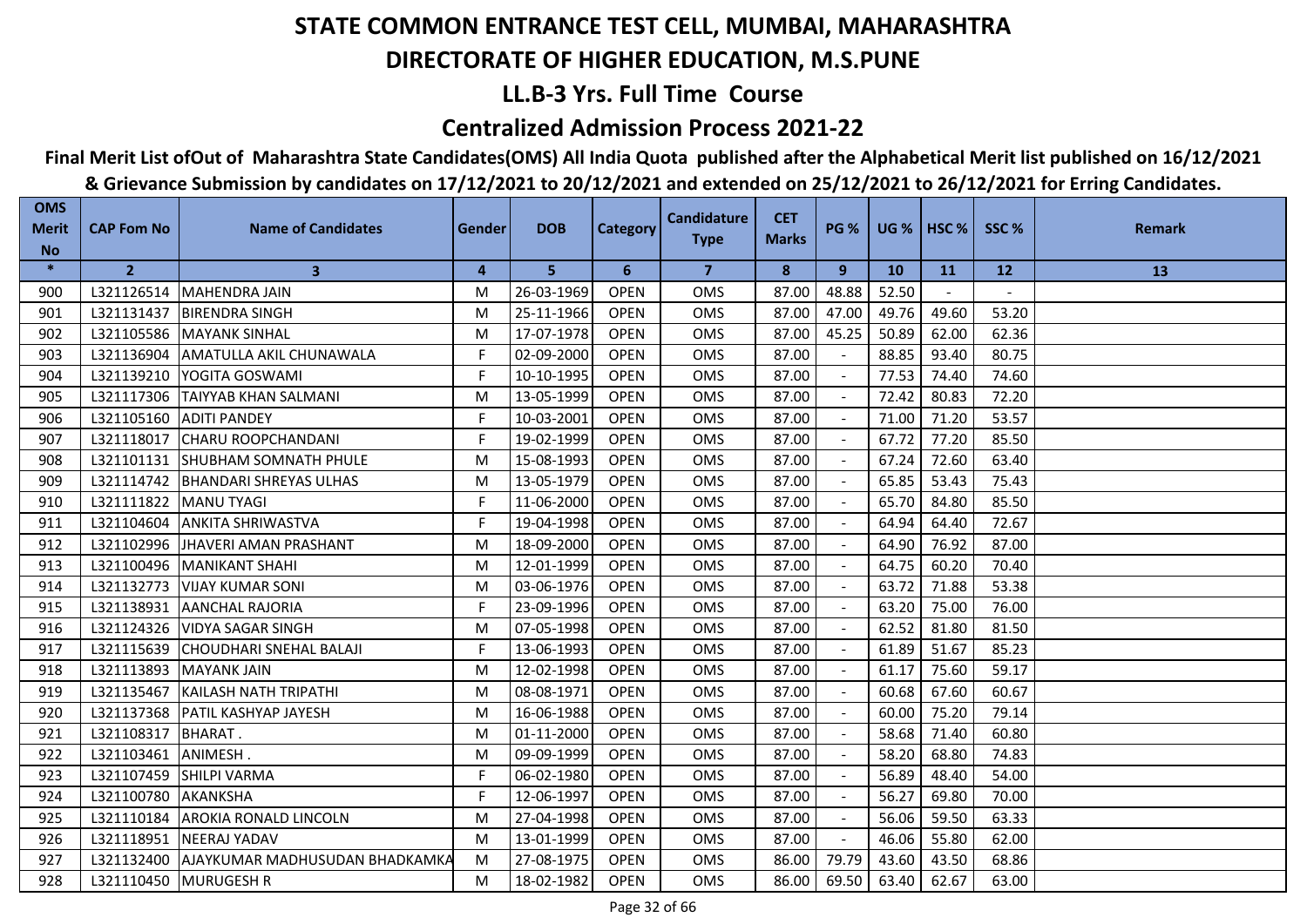## **LL.B-3 Yrs. Full Time Course**

### **Centralized Admission Process 2021-22**

## **Final Merit List ofOut of Maharashtra State Candidates(OMS) All India Quota published after the Alphabetical Merit list published on 16/12/2021**

| <b>OMS</b><br><b>Merit</b><br><b>No</b> | <b>CAP Fom No</b>       | <b>Name of Candidates</b>                      | Gender | <b>DOB</b> | <b>Category</b> | <b>Candidature</b><br><b>Type</b> | <b>CET</b><br><b>Marks</b> | <b>PG %</b>    |           | UG %   HSC % | SSC%  | <b>Remark</b> |
|-----------------------------------------|-------------------------|------------------------------------------------|--------|------------|-----------------|-----------------------------------|----------------------------|----------------|-----------|--------------|-------|---------------|
| $\ast$                                  | $\overline{2}$          | $\mathbf{3}$                                   | 4      | 5          | 6               | $\overline{7}$                    | 8                          | 9              | <b>10</b> | <b>11</b>    | 12    | 13            |
| 929                                     |                         | L321111513   NIDHI PRAKASH RAI                 | F.     | 06-08-1993 | <b>OPEN</b>     | <b>OMS</b>                        | 86.00                      | 68.10          | 59.40     | 68.00        | 60.80 |               |
| 930                                     | L321108188 J RAMULU     |                                                | M      | 10-10-1968 | <b>OPEN</b>     | <b>OMS</b>                        | 86.00                      | 67.70          | 63.56     | 46.70        | 55.40 |               |
| 931                                     |                         | L321108101 CHAUDHARI RAJESH TUKARAM            | M      | 08-03-1984 | <b>OPEN</b>     | <b>OMS</b>                        | 86.00                      | 66.14          | 57.20     | 57.67        | 59.20 |               |
| 932                                     |                         | L321123236 GUPTA BHARAT PAWAN                  | M      | 24-03-1984 | <b>OPEN</b>     | <b>OMS</b>                        | 86.00                      | 64.77          | 52.75     | 68.50        | 64.40 |               |
| 933                                     |                         | L321122617 CHAUDHARI PARBATBHAI VANABHAI       | M      | 12-02-1994 | <b>OPEN</b>     | OMS                               | 86.00                      | 54.35          | 54.35     | 74.14        | 60.00 |               |
| 934                                     | L321104292 ARUL RAJIV J |                                                | M      | 16-04-1986 | <b>OPEN</b>     | <b>OMS</b>                        | 86.00                      | 54.30          | 49.83     | 67.92        | 77.00 |               |
| 935                                     | L321138517              | <b>MRIDULA GUPTA</b>                           | F      | 06-08-1997 | <b>OPEN</b>     | <b>OMS</b>                        | 86.00                      | 53.94          | 75.93     | 94.20        | 83.60 |               |
| 936                                     |                         | L321112884 R.K. JAYALAKSHMI                    | F.     | 22-08-2000 | <b>OPEN</b>     | <b>OMS</b>                        | 86.00                      |                | 76.55     | 93.42        | 79.80 |               |
| 937                                     |                         | L321145727   MD SHAHED KHAN MD KHADER ALI KHAN | M      | 23-08-1992 | <b>OPEN</b>     | <b>OMS</b>                        | 86.00                      |                | 76.39     | 42.83        | 67.85 |               |
| 938                                     |                         | L321119641 ANURADHA VISHAL DUBEY               | F      | 14-03-1991 | <b>OPEN</b>     | <b>OMS</b>                        | 86.00                      |                | 76.21     | 90.20        | 76.40 |               |
| 939                                     | L321119472              | <b>ISHAILIA SHUKLA</b>                         | F.     | 20-12-1993 | <b>OPEN</b>     | <b>OMS</b>                        | 86.00                      |                | 75.94     | 61.40        | 90.00 |               |
| 940                                     |                         | L321114698 FENA TEJAS BALSARA                  | F.     | 23-03-1987 | <b>OPEN</b>     | <b>OMS</b>                        | 86.00                      |                | 74.38     | 82.50        | 76.86 |               |
| 941                                     |                         | L321128400 JYOTI SAWANT                        | F      | 03-09-1997 | <b>OPEN</b>     | <b>OMS</b>                        | 86.00                      |                | 67.33     | 62.00        | 86.00 |               |
| 942                                     |                         | L321115303 NIRAJ KUMAR SINGH                   | M      | 15-07-1992 | <b>OPEN</b>     | OMS                               | 86.00                      |                | 64.67     | 66.40        | 70.80 |               |
| 943                                     | L321122149              | <b>SAHIL KUMAR</b>                             | M      | 17-06-1999 | <b>OPEN</b>     | OMS                               | 86.00                      |                | 64.52     | 56.60        | 53.20 |               |
| 944                                     |                         | L321100970 RIDDHIMA ARORA                      | F.     | 04-09-1998 | <b>OPEN</b>     | <b>OMS</b>                        | 86.00                      |                | 63.70     | 69.40        | 72.20 |               |
| 945                                     |                         | L321137435 SHABNAM ULLAH                       | F      | 24-11-1998 | <b>OPEN</b>     | <b>OMS</b>                        | 86.00                      |                | 62.50     | 68.60        | 73.83 |               |
| 946                                     |                         | L321114133   DEEKSHA VIJAY                     | F      | 30-08-1997 | <b>OPEN</b>     | <b>OMS</b>                        | 86.00                      |                | 60.07     | 60.00        | 85.50 |               |
| 947                                     |                         | L321101531 MOHAMMAD MANZOOR AHAMAD             | M      | 15-11-1990 | <b>OPEN</b>     | <b>OMS</b>                        | 86.00                      |                | 60.00     | 57.20        | 71.33 |               |
| 948                                     |                         | L321137554 KANIKA KAUSHIK                      | F      | 01-08-1993 | <b>OPEN</b>     | <b>OMS</b>                        | 86.00                      |                | 59.94     | 63.20        | 61.17 |               |
| 949                                     | L321125990 JAI S        |                                                | M      | 16-02-1996 | <b>OPEN</b>     | <b>OMS</b>                        | 86.00                      |                | 59.14     | 47.17        | 59.00 |               |
| 950                                     | L321104001              | <b>AYUSH SHUKLA</b>                            | M      | 15-08-1993 | <b>OPEN</b>     | <b>OMS</b>                        | 86.00                      |                | 58.38     | 66.20        | 69.17 |               |
| 951                                     | L321138155              | <b>TRILOK CHAND MEENA</b>                      | M      | 12-11-1985 | <b>OPEN</b>     | OMS                               | 86.00                      |                | 53.63     | 63.54        | 66.00 |               |
| 952                                     | L321102049              | <b>KANHA SINGH</b>                             | M      | 18-07-1999 | <b>OPEN</b>     | OMS                               | 86.00                      | $\blacksquare$ | 53.19     | 77.80        | 77.80 |               |
| 953                                     | L321102168              | <b>BANAY SINGH</b>                             | M      | 20-07-1982 | <b>OPEN</b>     | <b>OMS</b>                        | 86.00                      |                | 52.78     | 67.69        | 77.64 |               |
| 954                                     |                         | L321102663 P MUTHU KUTTI                       | M      | 19-05-1995 | <b>OPEN</b>     | J & K Migrant                     | 85.00                      | 77.92          | 58.13     | 59.42        | 58.90 |               |
| 955                                     |                         | L321121858   PATIL SOURABH SHIVKUMAR           | M      | 11-12-1994 | <b>OPEN</b>     | <b>OMS</b>                        | 85.00                      | 70.00          | 65.67     | 76.17        | 97.09 |               |
| 956                                     | L321103294              | <b>KRITI RAJ</b>                               | F      | 08-06-1998 | <b>OPEN</b>     | OMS                               | 85.00                      | 66.69          | 66.42     | 71.83        | 70.00 |               |
| 957                                     | L321101158 SWATI RAI    |                                                | F      | 17-12-1986 | <b>OPEN</b>     | <b>OMS</b>                        | 85.00                      | 59.00          | 60.00     | 62.20        | 50.17 |               |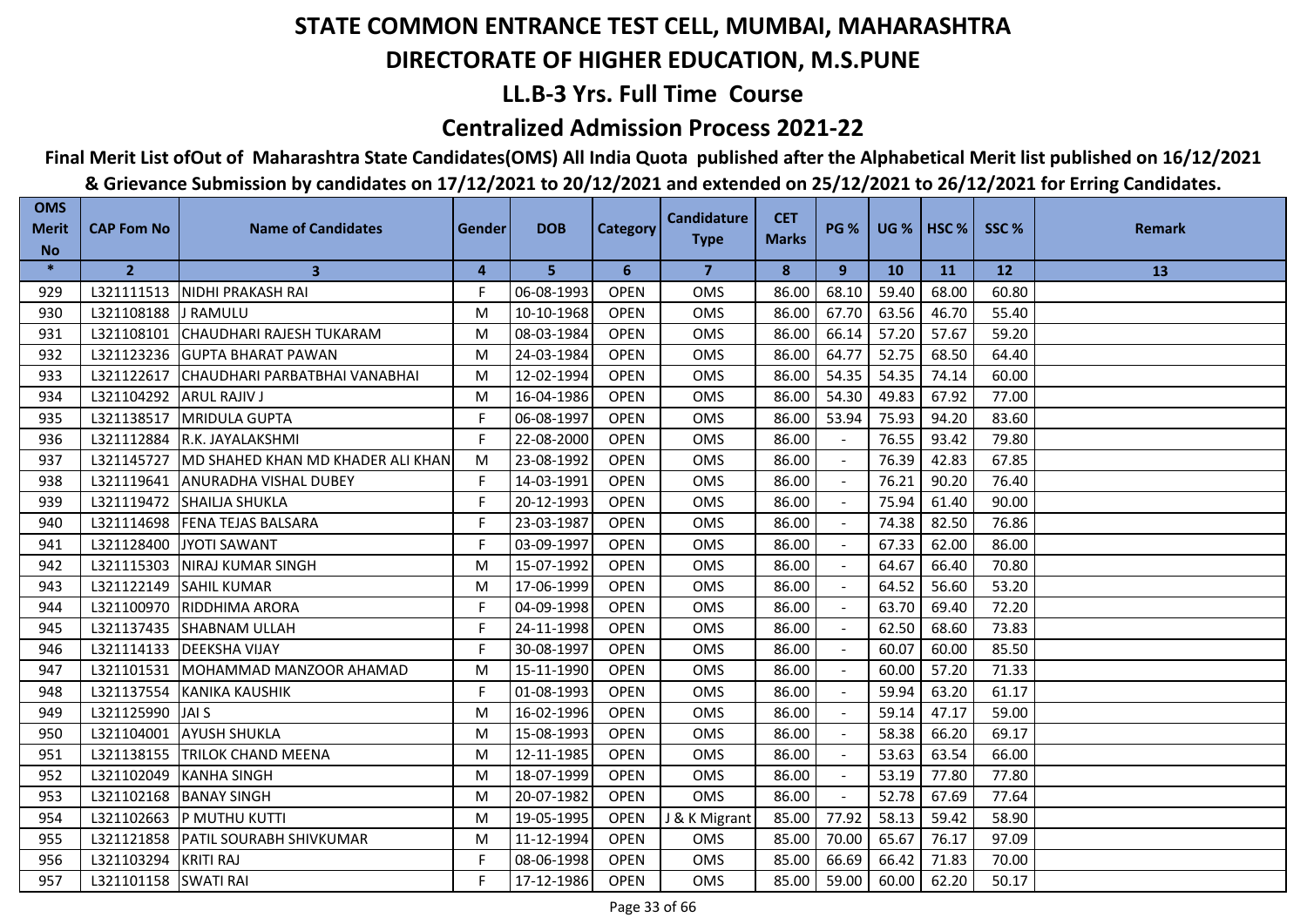## **LL.B-3 Yrs. Full Time Course**

### **Centralized Admission Process 2021-22**

## **Final Merit List ofOut of Maharashtra State Candidates(OMS) All India Quota published after the Alphabetical Merit list published on 16/12/2021**

| <b>OMS</b><br><b>Merit</b> | <b>CAP Fom No</b>       | <b>Name of Candidates</b>             | Gender | <b>DOB</b> | <b>Category</b> | <b>Candidature</b> | <b>CET</b>   | <b>PG %</b> |           | UG %   HSC % | SSC%  | <b>Remark</b> |
|----------------------------|-------------------------|---------------------------------------|--------|------------|-----------------|--------------------|--------------|-------------|-----------|--------------|-------|---------------|
| <b>No</b>                  |                         |                                       |        |            |                 | <b>Type</b>        | <b>Marks</b> |             |           |              |       |               |
| $\ast$                     | $\overline{2}$          | $\mathbf{3}$                          | 4      | 5          | 6               | $\overline{7}$     | 8            | 9           | <b>10</b> | <b>11</b>    | 12    | 13            |
| 958                        | L321121229              | <b>ANUJ DASHORA</b>                   | M      | 21-01-1993 | <b>OPEN</b>     | <b>OMS</b>         | 85.00        | 58.33       | 57.94     | 81.40        | 67.80 |               |
| 959                        |                         | L321120320 SALUNKE PALLAVI MANOHAR    | F      | 03-02-1985 | <b>OPEN</b>     | <b>OMS</b>         | 85.00        | 57.80       | 71.68     | 58.33        | 80.13 |               |
| 960                        | L321101419              | <b>JONSY HARDIK THAKKAR</b>           | F      | 15-07-1992 | <b>OPEN</b>     | <b>OMS</b>         | 85.00        | 54.45       | 69.41     | 82.57        | 82.14 |               |
| 961                        | L321138805              | <b>IKANHOPATRA MAHESH GHODKE</b>      | F.     | 27-12-1988 | <b>OPEN</b>     | <b>OMS</b>         | 85.00        | 53.66       | 38.55     | 48.50        | 50.40 |               |
| 962                        |                         | L321121753 SAURABH NEHRU SATPUTE      | M      | 24-01-1993 | <b>OPEN</b>     | <b>OMS</b>         | 85.00        |             | 90.28     | 82.80        | 89.40 |               |
| 963                        |                         | L321118311   THOTA KANAKA DURGA DEVI  | F.     | 27-01-1992 | <b>OPEN</b>     | <b>OMS</b>         | 85.00        |             | 73.56     | 79.00        | 81.67 |               |
| 964                        | L321100733              | <b>AMBIKA SHARMA</b>                  | F      | 10-07-1998 | <b>OPEN</b>     | OMS                | 85.00        |             | 70.10     | 75.40        | 74.50 |               |
| 965                        | L321138340 AYUSHI SIKKA |                                       | F      | 13-11-1997 | <b>OPEN</b>     | <b>OMS</b>         | 85.00        |             | 67.49     | 86.50        | 74.20 |               |
| 966                        |                         | L321121861 SHUBHI JINDAL              | F      | 30-11-1992 | <b>OPEN</b>     | OMS                | 85.00        |             | 66.77     | 66.00        | 81.00 |               |
| 967                        |                         | L321110159 SHAESTA PARWEEN            | F.     | 02-04-1999 | <b>OPEN</b>     | <b>OMS</b>         | 85.00        |             | 66.22     | 61.80        | 64.60 |               |
| 968                        | L321100101              | <b>GULISTAN NAZ TABASSUM</b>          | F      | 05-03-1997 | <b>OPEN</b>     | <b>OMS</b>         | 85.00        |             | 65.80     | 61.60        | 68.60 |               |
| 969                        |                         | L321113216   PANDYA ABHISHEK HARSHAD  | M      | 20-01-1994 | <b>OPEN</b>     | <b>OMS</b>         | 85.00        |             | 64.87     | 62.17        | 58.46 |               |
| 970                        |                         | L321125170 RANE DEVENDRAKUMAR KHEMRAJ | M      | 13-05-1996 | <b>OPEN</b>     | <b>OMS</b>         | 85.00        |             | 64.71     | 52.77        | 56.60 |               |
| 971                        | L321108494              | <b>GINNI PRIYA</b>                    | F.     | 25-03-2000 | <b>OPEN</b>     | OMS                | 85.00        |             | 64.08     | 87.40        | 72.20 |               |
| 972                        | L321121953              | <b>OJHA KARAN MANOJ</b>               | M      | 29-10-1984 | <b>OPEN</b>     | <b>OMS</b>         | 85.00        | $\sim$      | 63.30     | 57.00        | 55.07 |               |
| 973                        | L321109344              | <b>SHASHANK SINGH</b>                 | M      | 09-11-1993 | <b>OPEN</b>     | <b>OMS</b>         | 85.00        | $\sim$      | 63.28     | 58.20        | 70.60 |               |
| 974                        | L321126337              | <b>SHIVANGI PATERIYA</b>              | F      | 19-09-1989 | <b>OPEN</b>     | <b>OMS</b>         | 85.00        |             | 62.51     | 57.11        | 53.20 |               |
| 975                        | L321101220              | <b>IKUMAR CHANDAN</b>                 | M      | 05-11-2000 | <b>OPEN</b>     | <b>OMS</b>         | 85.00        |             | 61.72     | 60.00        | 79.80 |               |
| 976                        | L321134457              | NAGANE SUDARSHAN DATTATRAYA           | M      | 25-06-1988 | <b>OPEN</b>     | <b>OMS</b>         | 85.00        |             | 60.92     | 49.33        | 66.67 |               |
| 977                        | L321106037              | <b>VIKRANT SUDHAKARRAO DAHAKE</b>     | M      | 22-06-1988 | <b>OPEN</b>     | <b>OMS</b>         | 85.00        |             | 60.00     | 60.33        | 54.67 |               |
| 978                        | L321146009              | <b>TOMPE GAJANAN BALASAHEB</b>        | M      | 29-06-1986 | <b>OPEN</b>     | <b>OMS</b>         | 85.00        |             | 59.62     | 69.00        | 60.40 |               |
| 979                        | L321117844              | <b>DRISHTI BOKARIA</b>                | F      | 21-07-2000 | <b>OPEN</b>     | <b>OMS</b>         | 85.00        |             | 59.58     | 79.50        | 64.60 |               |
| 980                        | L321117584              | <b>MS KIRTI</b>                       | F.     | 21-08-2000 | <b>OPEN</b>     | <b>OMS</b>         | 85.00        |             | 59.56     | 55.50        | 68.08 |               |
| 981                        | L321121181              | <b>VARUN KUMAR</b>                    | M      | 05-01-1989 | <b>OPEN</b>     | <b>OMS</b>         | 85.00        |             | 58.63     | 61.11        | 69.00 |               |
| 982                        | L321102627              | <b>SACHIN BALWANT PATEL</b>           | M      | 22-05-1976 | <b>OPEN</b>     | <b>OMS</b>         | 85.00        |             | 51.13     | 41.00        | 49.14 |               |
| 983                        | L321104231              | <b>HITESH KUMAR</b>                   | M      | 20-09-1987 | <b>OPEN</b>     | <b>OMS</b>         | 85.00        |             | 49.06     | 80.92        | 83.33 |               |
| 984                        |                         | L321122848  RANJEET SHARMA            | M      | 02-05-1994 | <b>OPEN</b>     | OMS                | 85.00        | $\sim$      | 48.41     | 56.40        | 56.00 |               |
| 985                        |                         | L321122852 ANITA MACHADO              | F      | 29-05-1973 | <b>OPEN</b>     | OMS                | 84.00        | 72.89       | 66.26     | 73.17        | 66.80 |               |
| 986                        |                         | L321122924 LANKAPALLI KARUNAKARA RAO  | M      | 16-04-1958 | <b>OPEN</b>     | <b>OMS</b>         | 84.00        | 67.72       | 46.83     | 45.25        | 42.80 |               |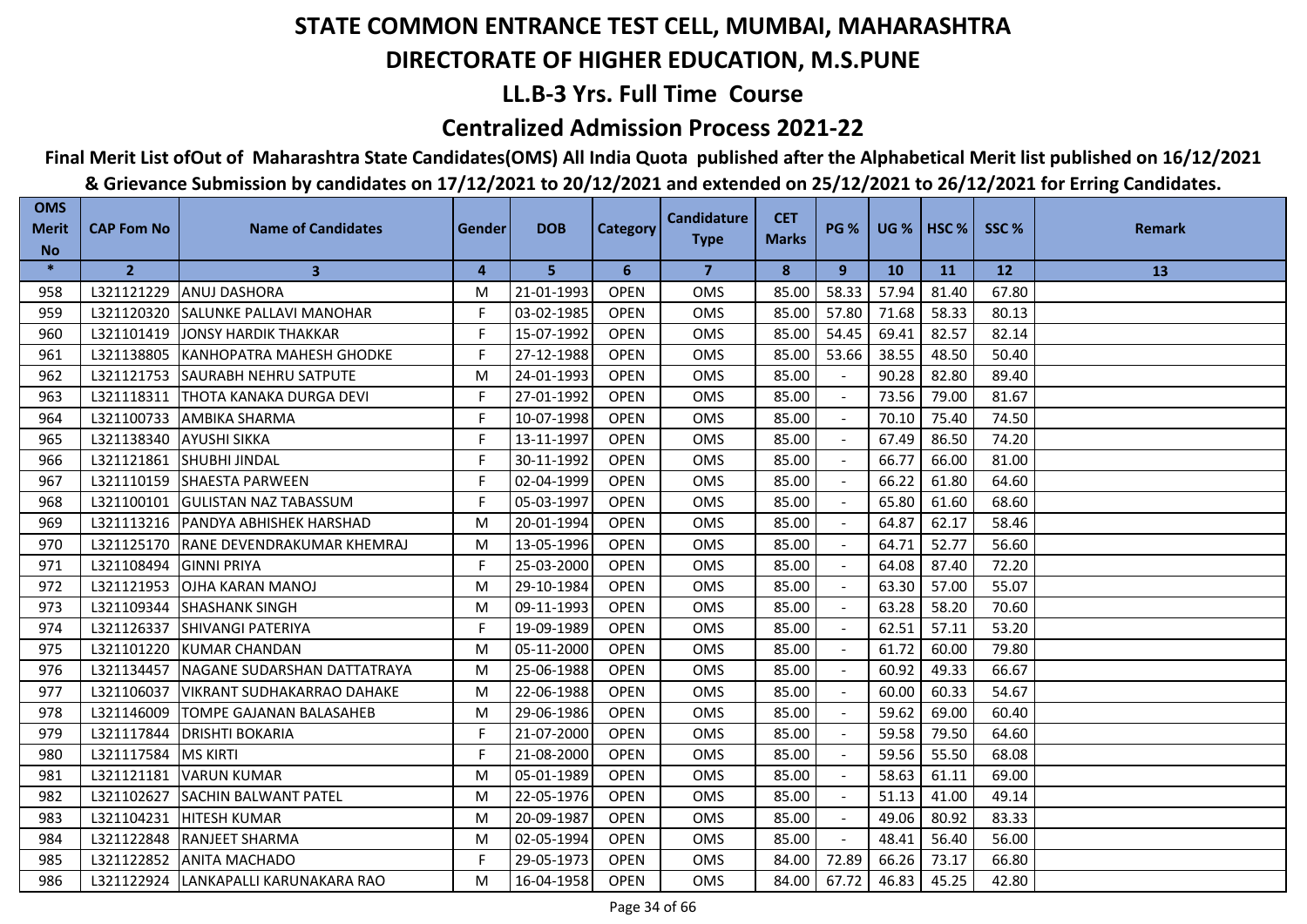## **LL.B-3 Yrs. Full Time Course**

### **Centralized Admission Process 2021-22**

## **Final Merit List ofOut of Maharashtra State Candidates(OMS) All India Quota published after the Alphabetical Merit list published on 16/12/2021**

| <b>OMS</b><br><b>Merit</b> | <b>CAP Fom No</b>      | <b>Name of Candidates</b>               | Gender | <b>DOB</b> | Category    | <b>Candidature</b> | <b>CET</b>   | <b>PG %</b> |           | UG %   HSC % | SSC%  | <b>Remark</b> |
|----------------------------|------------------------|-----------------------------------------|--------|------------|-------------|--------------------|--------------|-------------|-----------|--------------|-------|---------------|
| <b>No</b>                  |                        |                                         |        |            |             | <b>Type</b>        | <b>Marks</b> |             |           |              |       |               |
| $\ast$                     | $\overline{2}$         | $\mathbf{3}$                            | 4      | 5          | 6           | $\overline{7}$     | 8            | 9           | <b>10</b> | <b>11</b>    | 12    | 13            |
| 987                        |                        | L321100304 R RADHAKRISHNAN              | M      | 15-05-1975 | <b>OPEN</b> | <b>OMS</b>         | 84.00        | 63.70       | 53.06     | 58.83        | 64.20 |               |
| 988                        |                        | L321120282 PATHAK SHUBHAM BHARATBHUSHAN | M      | 15-08-1997 | <b>OPEN</b> | <b>OMS</b>         | 84.00        | 59.35       | 66.08     | 73.23        | 77.27 |               |
| 989                        | L321111443             | <b>HETAL JANAK PATEL</b>                | F.     | 03-03-1996 | <b>OPEN</b> | <b>OMS</b>         | 84.00        | 58.75       | 59.75     | 70.50        | 67.00 |               |
| 990                        | L321104740             | <b>INEHA TIWARI BIDUA</b>               | F.     | 20-01-1981 | <b>OPEN</b> | <b>OMS</b>         | 84.00        | 58.48       | 46.78     | 50.20        | 58.83 |               |
| 991                        |                        | L321104159 RAVI SHANKAR                 | M      | 02-11-1978 | <b>OPEN</b> | OMS                | 84.00        | 51.32       | 54.87     | 66.00        | 71.78 |               |
| 992                        | L321100663             | <b>AKSHAYA SAURABH PALANDE</b>          | F.     | 05-05-1992 | <b>OPEN</b> | <b>OMS</b>         | 84.00        |             | 82.40     | 84.33        | 88.48 |               |
| 993                        | L321108441             | <b>TANISHKA MEHROTRA</b>                | F      | 22-12-2000 | <b>OPEN</b> | OMS                | 84.00        |             | 76.70     | 80.60        | 81.70 |               |
| 994                        | L321108446             | <b>SOURABH MAHESH AGRAWAL</b>           | M      | 28-06-1979 | <b>OPEN</b> | <b>OMS</b>         | 84.00        |             | 70.62     | 70.22        | 78.77 |               |
| 995                        | L321101760             | <b>SINGH NANDINI GANGESH PRATAP</b>     | F      | 03-01-2000 | <b>OPEN</b> | <b>OMS</b>         | 84.00        |             | 69.23     | 77.85        | 89.00 |               |
| 996                        | L321109394             | <b>RAVIKANT GUPTA</b>                   | M      | 25-03-1999 | <b>OPEN</b> | <b>OMS</b>         | 84.00        |             | 69.11     | 66.20        | 82.67 |               |
| 997                        | L321134274             | <b>IDIVYANSH JAIN</b>                   | M      | 03-04-2000 | <b>OPEN</b> | <b>OMS</b>         | 84.00        |             | 68.75     | 56.60        | 66.50 |               |
| 998                        | L321122836             | YOGESH KUMAR PATHAK                     | M      | 16-03-2000 | <b>OPEN</b> | OMS                | 84.00        |             | 68.64     | 56.80        | 63.33 |               |
| 999                        | L321131867             | INDRAJ.                                 | M      | 04-01-1993 | <b>OPEN</b> | <b>OMS</b>         | 84.00        |             | 67.43     | 64.40        | 71.83 |               |
| 1000                       | L321101726             | VISHWAKARMA RAJNARAYAN LALBAHADL        | M      | 15-04-1989 | <b>OPEN</b> | <b>OMS</b>         | 84.00        |             | 67.05     | 57.50        | 56.13 |               |
| 1001                       | L321124567             | <b>JJAYESH SHAMJIBHAI NANDA</b>         | M      | 16-10-1988 | <b>OPEN</b> | <b>OMS</b>         | 84.00        |             | 65.21     | 74.00        | 66.71 |               |
| 1002                       | L321102756             | LIMBANI HENILKUMAR MAHESHBHAI           | M      | 31-07-2000 | <b>OPEN</b> | OMS                | 84.00        |             | 64.97     | 78.00        | 63.17 |               |
| 1003                       | L321107539             | <b>SANKET LALIT SHAH</b>                | M      | 08-10-1992 | <b>OPEN</b> | <b>OMS</b>         | 84.00        |             | 64.95     | 92.40        | 80.40 |               |
| 1004                       | L321127459             | <b>SUMIT RAJ</b>                        | M      | 22-02-1985 | <b>OPEN</b> | <b>OMS</b>         | 84.00        |             | 64.67     | 53.33        | 54.14 |               |
| 1005                       | L321100513             | <b>IMUHAMMED YASEEN A K</b>             | M      | 01-06-2000 | <b>OPEN</b> | <b>OMS</b>         | 84.00        |             | 63.90     | 89.33        | 79.17 |               |
| 1006                       |                        | L321120390 PRERNA KUMARI                | F      | 08-05-1988 | <b>OPEN</b> | <b>OMS</b>         | 84.00        |             | 63.25     | 64.44        | 58.60 |               |
| 1007                       |                        | L321105738 SHELAR SACHIN ANANT          | M      | 17-12-1976 | <b>OPEN</b> | <b>OMS</b>         | 84.00        |             | 62.98     | 65.50        | 75.57 |               |
| 1008                       | L321140707             | <b>IDIKSHA KUMARI</b>                   | F      | 29-09-2000 | <b>OPEN</b> | <b>OMS</b>         | 84.00        |             | 60.01     | 87.80        | 89.30 |               |
| 1009                       | L321108522             | CHAUHAN JANVI DEVENDRASINH              | F.     | 18-07-2000 | <b>OPEN</b> | <b>OMS</b>         | 84.00        |             | 59.93     | 49.57        | 64.50 |               |
| 1010                       |                        | L321135570 PATIL SIDDHARTH SHEETAL      | M      | 25-07-1992 | <b>OPEN</b> | <b>OMS</b>         | 84.00        |             | 59.88     | 64.33        | 76.62 |               |
| 1011                       | L321100280             | <b>SUSHIL SINGH</b>                     | M      | 09-08-1998 | <b>OPEN</b> | <b>OMS</b>         | 84.00        |             | 56.03     | 54.60        | 46.17 |               |
| 1012                       | L321109514             | KUNAL KUMAR                             | M      | 30-10-1984 | <b>OPEN</b> | <b>OMS</b>         | 84.00        |             | 55.81     | 60.30        | 72.00 |               |
| 1013                       | L321105251 PANKAJ SETH |                                         | M      | 08-09-1965 | <b>OPEN</b> | <b>OMS</b>         | 84.00        | $\sim$      | 54.76     | 57.50        | 53.47 |               |
| 1014                       |                        | L321102091 YASHWANT SINGH               | M      | 17-09-1999 | <b>OPEN</b> | <b>OMS</b>         | 84.00        |             | 54.47     | 68.80        | 74.10 |               |
| 1015                       |                        | L321112665 SHRUTI VERMANI               | F      | 15-06-1999 | <b>OPEN</b> | <b>OMS</b>         | 84.00        |             | 54.45     | 68.40        | 72.50 |               |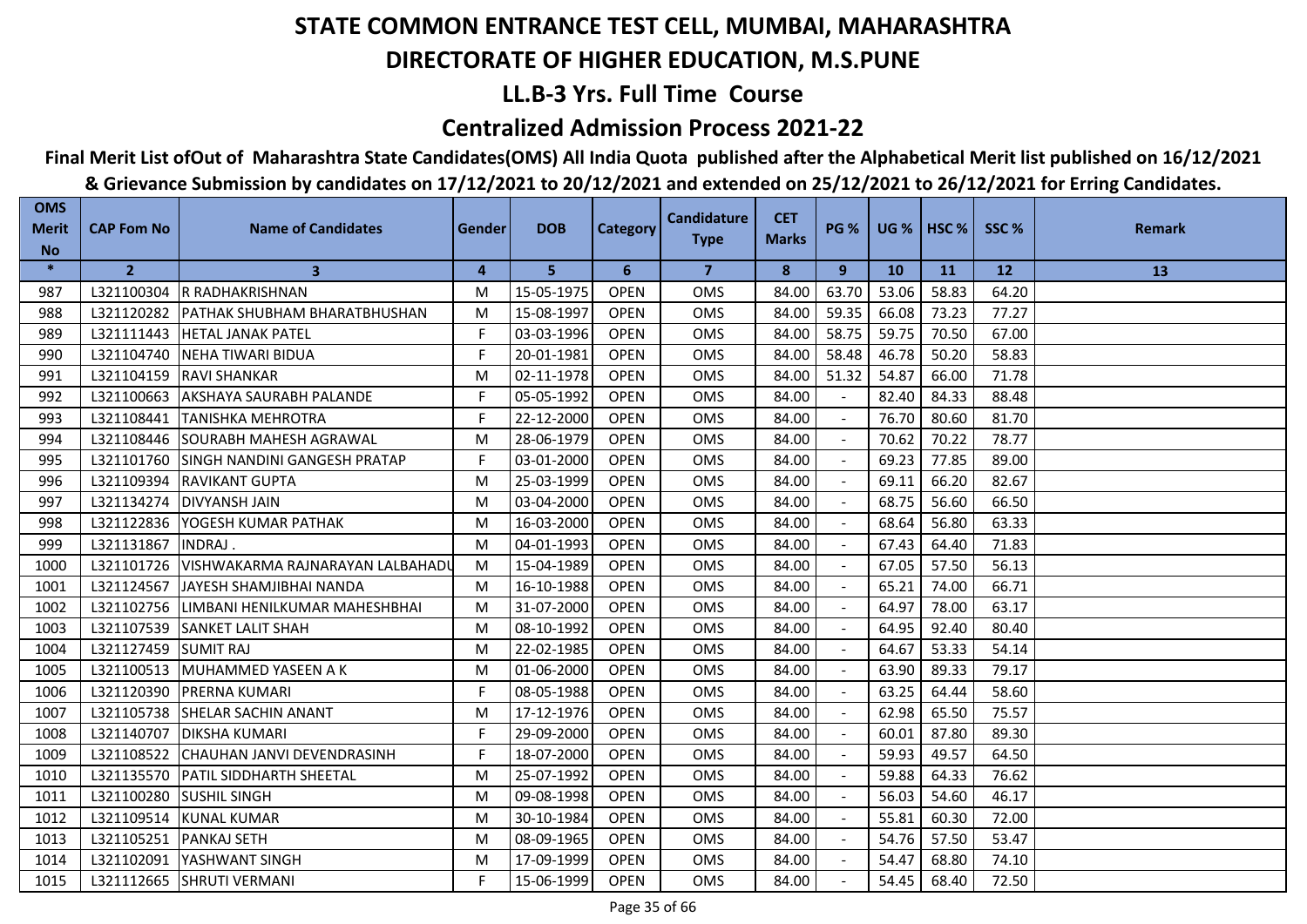## **LL.B-3 Yrs. Full Time Course**

### **Centralized Admission Process 2021-22**

## **Final Merit List ofOut of Maharashtra State Candidates(OMS) All India Quota published after the Alphabetical Merit list published on 16/12/2021**

| <b>OMS</b><br><b>Merit</b> | <b>CAP Fom No</b>        | <b>Name of Candidates</b>          | Gender | <b>DOB</b> | <b>Category</b> | <b>Candidature</b> | <b>CET</b>   | <b>PG %</b> |           | <b>UG %   HSC %  </b> | SSC%  | <b>Remark</b> |
|----------------------------|--------------------------|------------------------------------|--------|------------|-----------------|--------------------|--------------|-------------|-----------|-----------------------|-------|---------------|
| <b>No</b>                  |                          |                                    |        |            |                 | <b>Type</b>        | <b>Marks</b> |             |           |                       |       |               |
| $\ast$                     | $\overline{2}$           | $\mathbf{3}$                       | 4      | 5          | 6               | $\overline{7}$     | 8            | 9           | <b>10</b> | <b>11</b>             | 12    | 13            |
| 1016                       | L321100282               | <b>POOJA SINGH</b>                 | F.     | 06-12-1997 | <b>OPEN</b>     | <b>OMS</b>         | 84.00        |             | 53.29     | 77.33                 | 77.58 |               |
| 1017                       | L321128594               | <b>JAANCHAL BISEN</b>              | F      | 02-10-1996 | <b>OPEN</b>     | <b>OMS</b>         | 84.00        |             | 52.35     | 86.60                 | 83.00 |               |
| 1018                       | L321124477               | <b>AMAN B S GOHARIA</b>            | M      | 16-04-1995 | <b>OPEN</b>     | <b>OMS</b>         | 83.00        | 77.14       | 73.30     | 83.60                 | 68.40 |               |
| 1019                       | L321102867               | <b>CH MADHAVI</b>                  | F.     | 10-09-1987 | <b>OPEN</b>     | <b>OMS</b>         | 83.00        | 76.78       | 63.77     | 80.50                 | 77.67 |               |
| 1020                       | L321113798               | <b>ATIKUR RAHMAN ANSARI</b>        | M      | 15-05-1985 | <b>OPEN</b>     | OMS                | 83.00        | 72.50       | 55.37     | 71.20                 | 84.00 |               |
| 1021                       |                          | L321100520 SASWATA CHAKRABORTY     | M      | 05-05-1986 | <b>OPEN</b>     | <b>OMS</b>         | 83.00        | 70.37       | 50.83     | 68.50                 | 60.80 |               |
| 1022                       | L321112943               | <b>BRAJ MOHAN VERMA</b>            | M      | 01-08-1980 | <b>OPEN</b>     | <b>OMS</b>         | 83.00        | 64.50       | 61.70     | 49.60                 | 57.17 |               |
| 1023                       | L321128404               | <b>SMARJEET DAS</b>                | M      | 01-07-1981 | <b>OPEN</b>     | <b>OMS</b>         | 83.00        | 61.18       | 50.07     | 40.33                 | 60.00 |               |
| 1024                       | L321132799               | <b>SWATI SONI</b>                  | F      | 10-01-1983 | <b>OPEN</b>     | <b>OMS</b>         | 83.00        |             | 76.94     | 72.89                 | 73.60 |               |
| 1025                       | L321142732               | <b>JINESH PRAFUL PAREKH</b>        | M      | 08-04-1983 | <b>OPEN</b>     | <b>OMS</b>         | 83.00        |             | 75.69     | 55.33                 | 56.53 |               |
| 1026                       | L321113139               | IMD SHAMSHER ALI                   | М      | 05-04-2000 | <b>OPEN</b>     | <b>OMS</b>         | 83.00        |             | 75.22     | 80.20                 | 60.14 |               |
| 1027                       | L321100233               | <b>ROSHINI NAAZ</b>                | F.     | 29-04-1997 | <b>OPEN</b>     | <b>OMS</b>         | 83.00        |             | 72.12     | 83.20                 | 85.40 |               |
| 1028                       | L321114124               | <b>SRIKRISHNA SANISETTY</b>        | M      | 31-05-1977 | <b>OPEN</b>     | <b>OMS</b>         | 83.00        |             | 69.50     | 68.20                 | 78.00 |               |
| 1029                       |                          | L321145263 CHORGHE FASABAI SHIVRAM | F      | 05-09-1993 | <b>OPEN</b>     | OMS                | 83.00        |             | 69.36     | 73.67                 | 69.82 |               |
| 1030                       | L321104790               | <b>VIDHEE MISHRA</b>               | F      | 30-06-2000 | <b>OPEN</b>     | <b>OMS</b>         | 83.00        |             | 66.60     | 76.00                 | 74.10 |               |
| 1031                       | L321104757               | <b>AMIT KUMAR YADAV</b>            | M      | 14-04-1998 | <b>OPEN</b>     | <b>OMS</b>         | 83.00        |             | 66.38     | 61.20                 | 46.29 |               |
| 1032                       | L321109323               | <b>VIVEK KUMAR</b>                 | M      | 11-03-1979 | <b>OPEN</b>     | <b>OMS</b>         | 83.00        |             | 65.00     | 52.89                 | 60.00 |               |
| 1033                       | L321103481               | <b>TUBA IMAM</b>                   | F      | 27-02-2001 | <b>OPEN</b>     | <b>OMS</b>         | 83.00        |             | 64.92     | 64.67                 | 91.20 |               |
| 1034                       | L321105539               | <b>TANNU GUPTA</b>                 | F.     | 09-05-1996 | <b>OPEN</b>     | <b>OMS</b>         | 83.00        |             | 63.76     | 52.00                 | 59.00 |               |
| 1035                       | L321115662               | VARSHA BHAGWANI                    | F.     | 07-12-1995 | <b>OPEN</b>     | <b>OMS</b>         | 83.00        |             | 63.43     | 84.20                 | 75.29 |               |
| 1036                       | L321118772               | <b>VIPIN KUMAR</b>                 | M      | 12-08-1994 | <b>OPEN</b>     | <b>OMS</b>         | 83.00        |             | 63.27     | 74.92                 | 77.50 |               |
| 1037                       | L321134167               | MATHAI TIJO CHERIYAN               | M      | 19-05-1995 | <b>OPEN</b>     | <b>OMS</b>         | 83.00        |             | 61.78     | 71.17                 | 67.27 |               |
| 1038                       | L321122980               | PATEL UMANG PRAKASHCHANDRA         | M      | 16-05-1988 | <b>OPEN</b>     | OMS                | 83.00        |             | 61.39     | 85.00                 | 90.43 |               |
| 1039                       | L321106844               | NIDHI MAHENDRA JAIN                | F      | 04-05-1999 | <b>OPEN</b>     | <b>OMS</b>         | 83.00        |             | 61.33     | 78.00                 | 84.40 |               |
| 1040                       | L321117983               | <b>IKINJAL SHANTILAL SHAH</b>      | F.     | 27-05-1990 | <b>OPEN</b>     | <b>OMS</b>         | 83.00        |             | 60.70     | 67.20                 | 64.20 |               |
| 1041                       | L321129835               | <b>AMRENDER KUMAR</b>              | M      | 03-08-1986 | <b>OPEN</b>     | <b>OMS</b>         | 83.00        |             | 60.17     | 64.80                 | 55.80 |               |
| 1042                       | L321138733               | <b>AKHILENDRA PRATAP SINGH</b>     | M      | 05-04-1994 | <b>OPEN</b>     | <b>OMS</b>         | 83.00        |             | 60.11     | 74.17                 | 82.00 |               |
| 1043                       | L321137037   KARTIK LATA |                                    | M      | 01-03-1995 | <b>OPEN</b>     | OMS                | 83.00        |             | 59.11     | 86.60                 | 85.50 |               |
| 1044                       | L321100297               | <b>ANUSHKA SRIVASTAVA</b>          | F      | 23-04-2000 | <b>OPEN</b>     | <b>OMS</b>         | 83.00        |             | 57.61     | 68.80                 | 77.90 |               |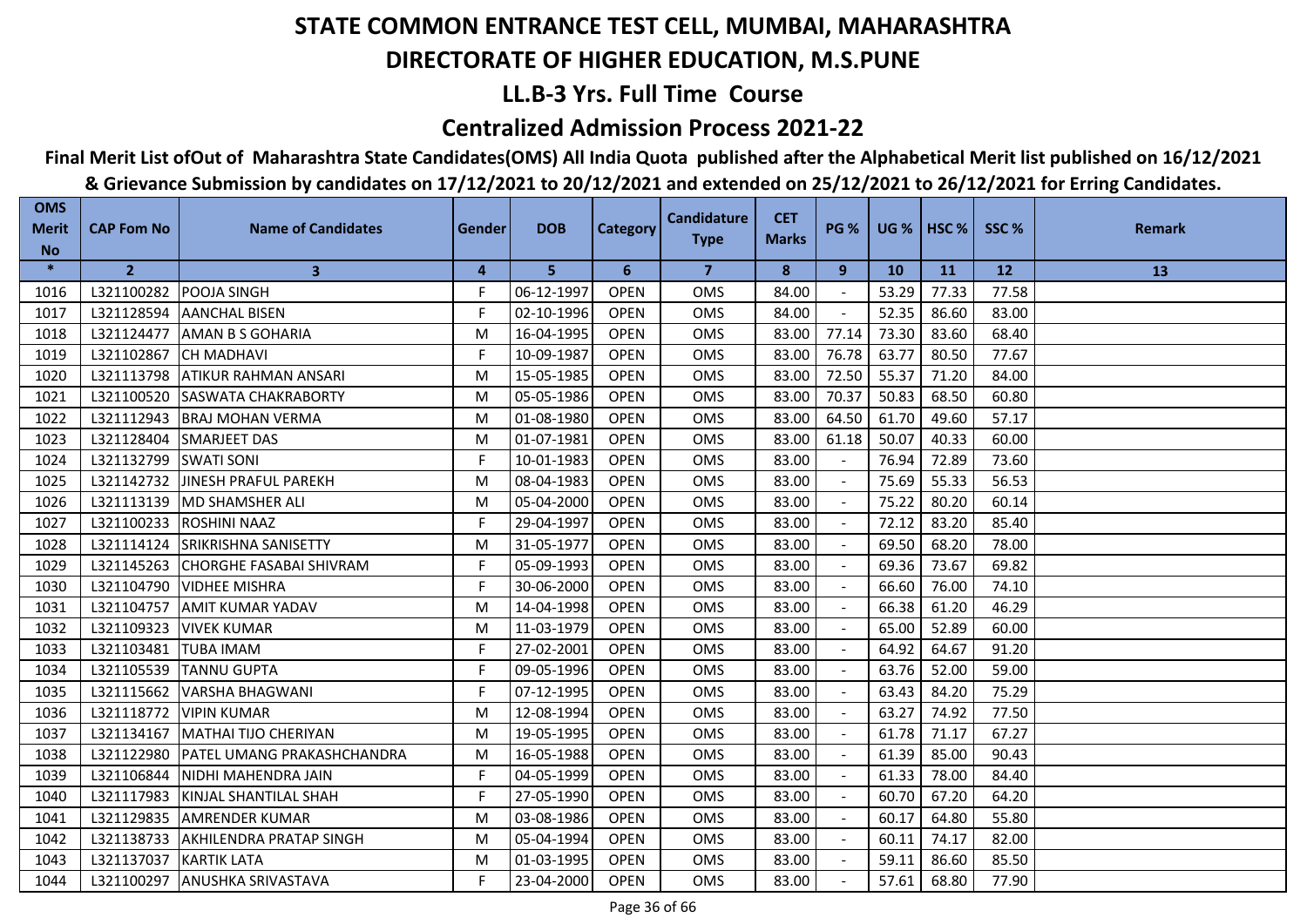## **LL.B-3 Yrs. Full Time Course**

### **Centralized Admission Process 2021-22**

## **Final Merit List ofOut of Maharashtra State Candidates(OMS) All India Quota published after the Alphabetical Merit list published on 16/12/2021**

| <b>OMS</b><br><b>Merit</b> | <b>CAP Fom No</b> | <b>Name of Candidates</b>             | Gender | <b>DOB</b> | <b>Category</b> | <b>Candidature</b>      | <b>CET</b>   | <b>PG %</b> | <b>UG %</b> | HSC <sub>%</sub> | SSC%      | <b>Remark</b> |
|----------------------------|-------------------|---------------------------------------|--------|------------|-----------------|-------------------------|--------------|-------------|-------------|------------------|-----------|---------------|
| <b>No</b>                  |                   |                                       |        |            |                 | <b>Type</b>             | <b>Marks</b> |             |             |                  |           |               |
| $\ast$                     | $\overline{2}$    | $\mathbf{3}$                          | 4      | 5          | 6               | $\overline{\mathbf{z}}$ | 8            | 9           | <b>10</b>   | <b>11</b>        | <b>12</b> | 13            |
| 1045                       |                   | L321119596 NEELESH GUPTA              | M      | 28-10-1982 | <b>OPEN</b>     | <b>OMS</b>              | 83.00        |             | 56.67       | 59.20            | 67.16     |               |
| 1046                       | L321110509        | MISHRA ASHISH KRISHNAMOHAN            | M      | 21-07-1986 | <b>OPEN</b>     | <b>OMS</b>              | 83.00        |             | 56.47       | 58.50            | 44.93     |               |
| 1047                       |                   | L321124576 RAJEEV KUMAR MEHRA         | M      | 08-02-1985 | <b>OPEN</b>     | <b>OMS</b>              | 83.00        |             | 53.13       | 65.33            | 49.86     |               |
| 1048                       | L321115018        | <b>SANJAY KUMAR SINGH</b>             | M      | 12-12-1968 | <b>OPEN</b>     | <b>OMS</b>              | 83.00        |             | 52.17       | 56.00            | 71.22     |               |
| 1049                       | L321132150        | <b>DEEPAK KUMAR</b>                   | M      | 07-11-1976 | <b>OPEN</b>     | OMS                     | 83.00        |             | 50.00       | 66.44            | 70.11     |               |
| 1050                       | L321116430        | <b>IMANISH MOHAN</b>                  | M      | 05-02-1990 | <b>OPEN</b>     | <b>OMS</b>              | 82.00        | 72.50       | 74.25       | 66.00            | 72.14     |               |
| 1051                       | L321105104        | <b>VIDUSHI LAWANIYA</b>               | F.     | 05-06-1997 | <b>OPEN</b>     | <b>OMS</b>              | 82.00        | 65.44       | 54.89       | 85.80            | 80.17     |               |
| 1052                       | L321129711        | <b>SUBHASH KUMAR</b>                  | M      | 01-03-1979 | <b>OPEN</b>     | OMS                     | 82.00        | 63.14       | 52.13       | 60.00            | 76.78     |               |
| 1053                       | L321115774        | <b>HABEEB KHAN</b>                    | M      | 19-10-1993 | <b>OPEN</b>     | <b>OMS</b>              | 82.00        |             | 78.68       | 68.00            | 67.00     |               |
| 1054                       | L321100247        | JAGRUTI KULKARNI                      | F.     | 22-02-2001 | <b>OPEN</b>     | <b>OMS</b>              | 82.00        |             | 77.54       | 82.00            | 78.00     |               |
| 1055                       | L321127836        | <b>ISANTRAJ MANI</b>                  | M      | 28-01-1987 | <b>OPEN</b>     | <b>OMS</b>              | 82.00        |             | 76.59       | 56.44            | 80.00     |               |
| 1056                       | L321101067        | <b>RAI PRAGATI SURESH</b>             | F      | 12-10-1996 | <b>OPEN</b>     | <b>OMS</b>              | 82.00        |             | 76.24       | 84.62            | 86.73     |               |
| 1057                       | L321132042        | <b>CHINNI THRIVENI</b>                | F.     | 02-06-1993 | <b>OPEN</b>     | OMS                     | 82.00        |             | 75.00       | 91.60            | 85.50     |               |
| 1058                       | L321109122        | <b>BHOSALE SHIVAJI BABAN</b>          | M      | 24-12-1993 | <b>OPEN</b>     | OMS                     | 82.00        |             | 72.24       | 80.83            | 91.38     |               |
| 1059                       | L321123607        | <b>PRASAD ANKUSH ABHANG</b>           | M      | 23-09-1996 | <b>OPEN</b>     | OMS                     | 82.00        |             | 71.04       | 67.85            | 86.55     |               |
| 1060                       | L321108510        | <b>TANVI SHARMA</b>                   | F.     | 25-11-2000 | <b>OPEN</b>     | <b>OMS</b>              | 82.00        |             | 70.95       | 80.20            | 70.30     |               |
| 1061                       | L321118430        | <b>APOORVA PRAKASH BASAPURE</b>       | F.     | 01-06-1996 | <b>OPEN</b>     | <b>OMS</b>              | 82.00        |             | 70.90       | 73.00            | 75.36     |               |
| 1062                       | L321109879        | <b>PRACHI MALVIYA</b>                 | F      | 25-05-1999 | <b>OPEN</b>     | <b>OMS</b>              | 82.00        |             | 70.58       | 81.60            | 89.20     |               |
| 1063                       | L321104961        | <b>SEN SMRUTI MANOJ</b>               | F.     | 01-09-1998 | <b>OPEN</b>     | OMS                     | 82.00        |             | 67.96       | 68.92            | 75.60     |               |
| 1064                       |                   | L321104876 KENI OMKAR MAHESH          | M      | 04-01-1995 | <b>OPEN</b>     | <b>OMS</b>              | 82.00        |             | 67.84       | 51.67            | 78.73     |               |
| 1065                       | L321121322        | <b>PAWAN BHARTI</b>                   | M      | 01-09-1986 | <b>OPEN</b>     | <b>OMS</b>              | 82.00        |             | 65.92       | 55.80            | 56.50     |               |
| 1066                       | L321131438        | <b>DHARANI.</b>                       | F.     | 19-09-1999 | <b>OPEN</b>     | <b>OMS</b>              | 82.00        |             | 65.89       | 65.00            | 64.67     |               |
| 1067                       | L321104260        | <b>HARIOM</b>                         | M      | 23-04-1998 | <b>OPEN</b>     | OMS                     | 82.00        |             | 65.82       | 59.67            | 74.17     |               |
| 1068                       | L321112942        | MOHD ABDULLAH                         | M      | 24-07-1998 | <b>OPEN</b>     | OMS                     | 82.00        |             | 61.81       | 72.17            | 77.00     |               |
| 1069                       | L321132573        | <b>TANYA SHANDILYA</b>                | F.     | 20-01-1999 | <b>OPEN</b>     | <b>OMS</b>              | 82.00        |             | 61.32       | 81.40            | 68.40     |               |
| 1070                       | L321100281        | <b>AGNELO JOHN DIAS</b>               | M      | 07-11-1959 | <b>OPEN</b>     | <b>OMS</b>              | 82.00        |             | 59.00       | 61.83            | 55.00     |               |
| 1071                       | L321113547        | MANKANI RAJESH BAKHATMAL              | M      | 03-01-1973 | <b>OPEN</b>     | <b>OMS</b>              | 82.00        |             | 58.80       | 50.83            | 53.38     |               |
| 1072                       | L321141772        | JAIN MANALI LALIT                     | F.     | 05-01-2000 | <b>OPEN</b>     | OMS                     | 82.00        |             | 58.23       | 75.85            | 82.80     |               |
| 1073                       |                   | L321108440   BHUMANYU SINGH CHAMPAWAT | M      | 12-08-1999 | <b>OPEN</b>     | <b>OMS</b>              | 82.00        |             | 57.72       | 73.20            | 68.40     |               |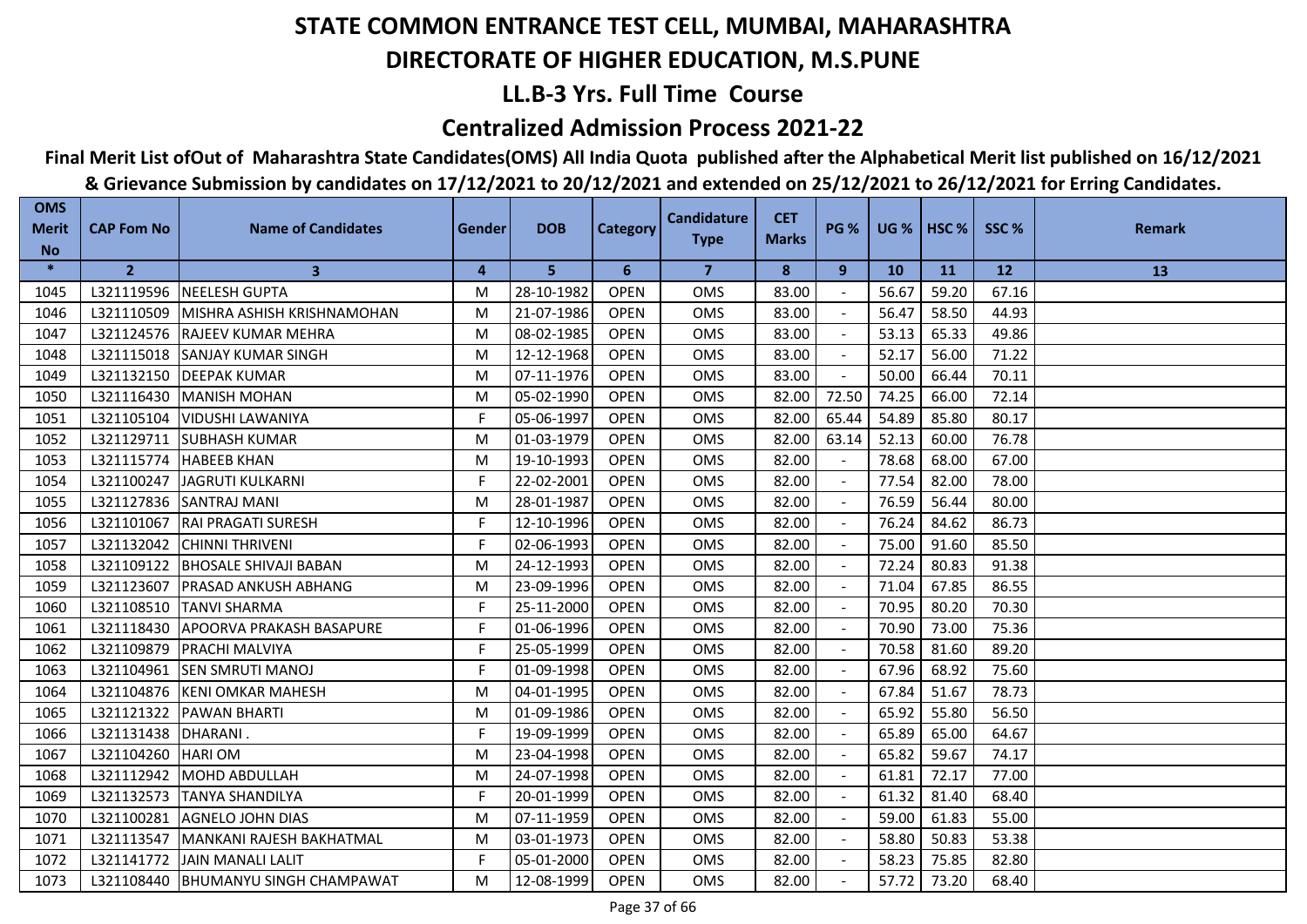## **LL.B-3 Yrs. Full Time Course**

### **Centralized Admission Process 2021-22**

# **Final Merit List ofOut of Maharashtra State Candidates(OMS) All India Quota published after the Alphabetical Merit list published on 16/12/2021**

| <b>OMS</b><br><b>Merit</b> | <b>CAP Fom No</b> | <b>Name of Candidates</b>        | <b>Gender</b> | <b>DOB</b> | <b>Category</b> | <b>Candidature</b> | <b>CET</b>   | <b>PG %</b>              | <b>UG %   HSC %</b> |       | SSC%      | <b>Remark</b> |
|----------------------------|-------------------|----------------------------------|---------------|------------|-----------------|--------------------|--------------|--------------------------|---------------------|-------|-----------|---------------|
| <b>No</b>                  |                   |                                  |               |            |                 | <b>Type</b>        | <b>Marks</b> |                          |                     |       |           |               |
| $\ast$                     | $\overline{2}$    | 3                                | 4             | 5          | 6               | 7                  | 8            | 9                        | <b>10</b>           | 11    | <b>12</b> | 13            |
| 1074                       | L321101272        | <b>DHIRENDRA AMARESH SINGH</b>   | M             | 01-07-1990 | <b>OPEN</b>     | OMS                | 82.00        |                          | 57.50               | 58.67 | 49.07     |               |
| 1075                       | L321103142        | <b>KETAN BANKA</b>               | M             | 14-11-1997 | <b>OPEN</b>     | <b>OMS</b>         | 82.00        |                          | 53.25               | 65.00 | 49.50     |               |
| 1076                       | L321126318        | <b>VINOD KUMAR MEENA</b>         | M             | 24-08-1991 | <b>OPEN</b>     | OMS                | 82.00        |                          | 53.22               | 74.92 | 63.83     |               |
| 1077                       | L321117757        | <b>IKHAN RUBEENA SHAMSUDDIN</b>  | F.            | 01-01-1986 | <b>OPEN</b>     | OMS                | 82.00        | $\blacksquare$           | 51.80               | 58.17 | 67.73     |               |
| 1078                       | L321130398        | ALLEN JACOB THADALIPARAMBIL      | M             | 20-01-1998 | <b>OPEN</b>     | OMS                | 82.00        |                          | 49.95               | 65.08 | 62.40     |               |
| 1079                       | L321137632        | <b>IG DAYANAND REDDY</b>         | M             | 17-04-1985 | <b>OPEN</b>     | <b>OMS</b>         | 81.00        | 73.18                    | 72.36               | 81.70 | 76.17     |               |
| 1080                       | L321101047        | <b>ARUN KUMAR SHARMA</b>         | M             | 27-07-1978 | <b>OPEN</b>     | <b>OMS</b>         | 81.00        | 71.67                    | 55.47               | 59.60 | 43.20     |               |
| 1081                       | L321133161        | <b>KUMAR ABHISHEK</b>            | M             | 07-12-1983 | <b>OPEN</b>     | <b>OMS</b>         | 81.00        | 67.21                    | 77.13               | 80.11 | 75.86     |               |
| 1082                       | L321135966        | <b>PRIYANKA ROHANI</b>           | F             | 13-01-1993 | <b>OPEN</b>     | <b>OMS</b>         | 81.00        | 64.31                    | 63.89               | 64.00 | 65.17     |               |
| 1083                       | L321122606        | INAVINCHANDRA TRIPATHI           | M             | 29-01-1994 | <b>OPEN</b>     | <b>OMS</b>         | 81.00        | 58.50                    | 65.00               | 75.00 | 72.83     |               |
| 1084                       | L321102683        | <b>PRIYA GARG</b>                | F             | 24-05-1988 | <b>OPEN</b>     | <b>OMS</b>         | 81.00        | 58.10                    | 60.67               | 62.80 | 48.83     |               |
| 1085                       | L321129636        | <b>ANIL KUMAR</b>                | M             | 30-09-1976 | <b>OPEN</b>     | <b>OMS</b>         | 81.00        | 57.61                    | 56.00               | 59.80 | 59.20     |               |
| 1086                       | L321132444        | ROOHINAAZ RIAZAHMAD JAMADAR      | F             | 05-03-1987 | <b>OPEN</b>     | OMS                | 81.00        | $\sim$                   | 76.92               | 67.67 | 76.64     |               |
| 1087                       | L321101982        | <b>AKANKSHA MEHTA</b>            | F.            | 08-11-2000 | <b>OPEN</b>     | OMS                | 81.00        |                          | 76.72               | 76.00 | 70.30     |               |
| 1088                       | L321122872        | <b>SHANTANU SINGH PARIHAR</b>    | M             | 14-04-2000 | <b>OPEN</b>     | OMS                | 81.00        | $\overline{\phantom{a}}$ | 71.67               | 71.20 | 66.50     |               |
| 1089                       | L321114762        | <b>MOHAN DAS KJ</b>              | M             | 10-02-1991 | <b>OPEN</b>     | <b>OMS</b>         | 81.00        |                          | 68.97               | 82.25 | 61.80     |               |
| 1090                       | L321115419        | <b>SINGH SIDDHARTH NITYANAND</b> | M             | 11-03-2000 | <b>OPEN</b>     | <b>OMS</b>         | 81.00        |                          | 68.95               | 47.87 | 54.50     |               |
| 1091                       | L321108781        | <b>IGUMBER DEEPAK SUBHASH</b>    | M             | 20-08-1989 | <b>OPEN</b>     | <b>OMS</b>         | 81.00        |                          | 67.95               | 68.00 | 78.00     |               |
| 1092                       | L321106002        | <b>NIKKI MUKHI</b>               | F.            | 17-04-1998 | <b>OPEN</b>     | OMS                | 81.00        |                          | 67.73               | 62.80 | 62.67     |               |
| 1093                       | L321130919        | <b>KANIKA</b>                    | F             | 09-01-2001 | <b>OPEN</b>     | OMS                | 81.00        |                          | 67.61               | 84.80 | 85.40     |               |
| 1094                       | L321105393        | <b>ANKITA SINGH</b>              | F             | 20-03-1999 | <b>OPEN</b>     | <b>OMS</b>         | 81.00        |                          | 67.07               | 91.00 | 87.40     |               |
| 1095                       | L321141741        | <b>AMAN GANGRADE</b>             | M             | 23-11-1998 | <b>OPEN</b>     | <b>OMS</b>         | 81.00        | $\sim$                   | 66.83               | 75.20 | 74.50     |               |
| 1096                       | L321129215        | <b>LOKNATH SAHA</b>              | M             | 03-07-2000 | <b>OPEN</b>     | OMS                | 81.00        |                          | 65.29               | 79.00 | 60.00     |               |
| 1097                       | L321118250        | <b>SARIKA AGGARWAL</b>           | F             | 18-09-1982 | <b>OPEN</b>     | OMS                | 81.00        |                          | 64.00               | 74.60 | 67.67     |               |
| 1098                       | L321104774        | <b>IPRATIBHA SHARMA</b>          | F.            | 04-02-1997 | <b>OPEN</b>     | <b>OMS</b>         | 81.00        |                          | 63.46               | 88.80 | 78.33     |               |
| 1099                       | L321123165        | <b>PIYUSH KUMAR</b>              | M             | 15-12-1998 | <b>OPEN</b>     | <b>OMS</b>         | 81.00        |                          | 62.88               | 46.40 | 46.80     |               |
| 1100                       | L321114313        | <b>SATYAM BHUSHAN</b>            | M             | 01-01-2001 | <b>OPEN</b>     | <b>OMS</b>         | 81.00        |                          | 62.53               | 60.40 | 74.10     |               |
| 1101                       | L321123684        | MAYUR CHATURVEDI                 | M             | 01-07-1987 | <b>OPEN</b>     | OMS                | 81.00        |                          | 62.33               | 63.00 | 68.60     |               |
| 1102                       |                   | L321116636 PRAGYA TIWARI         | F             | 24-11-2001 | <b>OPEN</b>     | <b>OMS</b>         | 81.00        |                          | 61.79               | 88.60 | 95.00     |               |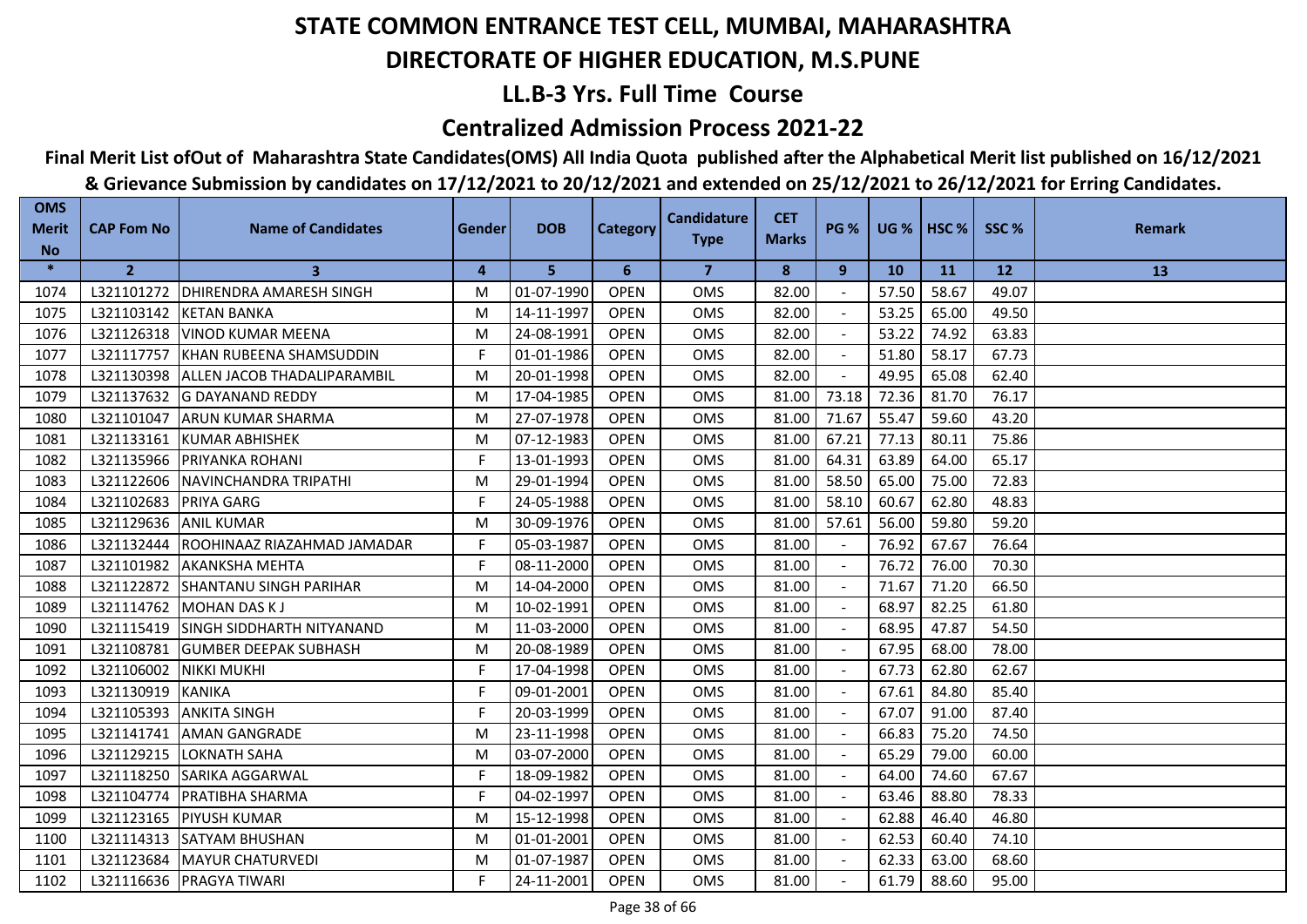## **LL.B-3 Yrs. Full Time Course**

### **Centralized Admission Process 2021-22**

## **Final Merit List ofOut of Maharashtra State Candidates(OMS) All India Quota published after the Alphabetical Merit list published on 16/12/2021**

| <b>OMS</b><br><b>Merit</b> | <b>CAP Fom No</b>         | <b>Name of Candidates</b>                  | Gender | <b>DOB</b> | <b>Category</b> | <b>Candidature</b>      | <b>CET</b>   | <b>PG %</b> |           | <b>UG %   HSC %  </b> | SSC%  | <b>Remark</b> |
|----------------------------|---------------------------|--------------------------------------------|--------|------------|-----------------|-------------------------|--------------|-------------|-----------|-----------------------|-------|---------------|
| <b>No</b>                  |                           |                                            |        |            |                 | <b>Type</b>             | <b>Marks</b> |             |           |                       |       |               |
| $\ast$                     | $\overline{2}$            | $\mathbf{3}$                               | 4      | 5          | 6               | $\overline{\mathbf{z}}$ | 8            | 9           | <b>10</b> | <b>11</b>             | 12    | 13            |
| 1103                       |                           | L321133533 MILIND GAUTAM                   | M      | 31-08-1986 | <b>OPEN</b>     | <b>OMS</b>              | 81.00        |             | 60.80     | 61.20                 | 59.60 |               |
| 1104                       |                           | L321107510 SHREYA MAHESHWARI               | F      | 03-10-1998 | <b>OPEN</b>     | <b>OMS</b>              | 81.00        |             | 58.17     | 70.00                 | 72.00 |               |
| 1105                       |                           | L321107551 MADHAV KUMAR                    | M      | 22-11-1996 | <b>OPEN</b>     | <b>OMS</b>              | 81.00        |             | 57.27     | 56.00                 | 76.00 |               |
| 1106                       | L321132491                | <b>MANSI CHAUHAN</b>                       | F.     | 21-08-1999 | <b>OPEN</b>     | <b>OMS</b>              | 81.00        |             | 56.14     | 85.75                 | 69.60 |               |
| 1107                       | L321140795                | <b>ANURAG VERMA</b>                        | M      | 15-07-2000 | <b>OPEN</b>     | <b>OMS</b>              | 81.00        |             | 55.44     | 76.80                 | 86.33 |               |
| 1108                       |                           | L321100556 MUSKAN MOONDRA                  | F.     | 19-05-1999 | <b>OPEN</b>     | <b>OMS</b>              | 81.00        |             | 52.50     | 72.60                 | 70.17 |               |
| 1109                       | L321107620                | <b>SHIVAM CHAUHAN</b>                      | M      | 21-11-1997 | <b>OPEN</b>     | <b>OMS</b>              | 81.00        |             | 52.07     | 65.50                 | 74.10 |               |
| 1110                       |                           | L321134137 SHAMBHU SARAN PRASAD            | M      | 24-02-1985 | <b>OPEN</b>     | <b>OMS</b>              | 81.00        |             | 50.89     | 61.00                 | 57.67 |               |
| 1111                       |                           | L321136943 KULDEEP YADAV                   | M      | 19-10-1998 | <b>OPEN</b>     | OMS                     | 81.00        |             | 49.19     | 67.33                 | 66.50 |               |
| 1112                       |                           | L321140010 BILORIYA VIJAY MAHADEO          | M      | 28-02-1985 | <b>OPEN</b>     | <b>OMS</b>              | 80.00        | 79.81       | 58.82     | 72.00                 | 66.80 |               |
| 1113                       | L321135164                | <b>IYUVRAJ MANOHAR KUMBHAR</b>             | M      | 02-02-1998 | <b>OPEN</b>     | <b>OMS</b>              | 80.00        | 64.13       | 69.68     | 56.46                 | 81.60 |               |
| 1114                       |                           | L321124621   PRIYESHA CHOURASIA            | F.     | 15-05-1988 | <b>OPEN</b>     | <b>OMS</b>              | 80.00        | 63.32       | 73.88     | 75.11                 | 68.40 |               |
| 1115                       |                           | L321127565 JJANANI SAILESH SHARMA          | F      | 01-08-1993 | <b>OPEN</b>     | <b>OMS</b>              | 80.00        | 60.28       | 63.26     | 80.42                 | 68.00 |               |
| 1116                       |                           | L321137727   P N RAVI KUMAR                | M      | 19-10-1977 | <b>OPEN</b>     | <b>OMS</b>              | 80.00        | 52.50       | 61.67     | 53.40                 | 66.83 |               |
| 1117                       | L321113508                | <b>INAVNEET KAUR BATHLA</b>                | F.     | 25-04-1991 | <b>OPEN</b>     | <b>OMS</b>              | 80.00        | $\sim$      | 82.56     | 87.00                 | 83.17 |               |
| 1118                       |                           | L321114672 SHUKLA VIVEKKUMAR KAUSHALKISHOR | M      | 15-03-2001 | <b>OPEN</b>     | <b>OMS</b>              | 80.00        | $\omega$    | 81.15     | 57.23                 | 84.60 |               |
| 1119                       |                           | L321135560 JANGID MONIKA RAJESH            | F      | 13-10-1999 | <b>OPEN</b>     | <b>OMS</b>              | 80.00        |             | 75.63     | 90.46                 | 88.00 |               |
| 1120                       | L321121155                | <b>MRS PRIYANKA SAMEER DALVI</b>           | F      | 01-07-1984 | <b>OPEN</b>     | <b>OMS</b>              | 80.00        |             | 74.58     | 67.60                 | 64.00 |               |
| 1121                       | L321108323                | <b>TANVI PRIYA</b>                         | F.     | 05-12-2000 | <b>OPEN</b>     | <b>OMS</b>              | 80.00        |             | 73.70     | 65.80                 | 72.20 |               |
| 1122                       | L321100639                | <b>RACHERLA LASYASRI</b>                   | F      | 16-10-1995 | <b>OPEN</b>     | <b>OMS</b>              | 80.00        |             | 72.94     | 74.60                 | 89.30 |               |
| 1123                       |                           | L321136453 ZANWAR PARTH KIRAN              | M      | 05-12-1998 | <b>OPEN</b>     | <b>OMS</b>              | 80.00        |             | 66.49     | 59.08                 | 68.20 |               |
| 1124                       | L321136793                | <b>IMOHAMMED NADEEM</b>                    | M      | 14-12-1984 | <b>OPEN</b>     | <b>OMS</b>              | 80.00        |             | 66.40     | 59.23                 | 73.00 |               |
| 1125                       | L321109044                | LAKSHITA BAJAJ                             | F.     | 16-01-2000 | <b>OPEN</b>     | <b>OMS</b>              | 80.00        |             | 64.04     | 75.00                 | 78.00 |               |
| 1126                       | L321126387                | NIDHI JHUNJHUNWALA                         | F      | 07-07-1993 | <b>OPEN</b>     | <b>OMS</b>              | 80.00        |             | 63.75     | 65.00                 | 62.20 |               |
| 1127                       | L321126135                | <b>UWAYADANDE SANTOSH SUDHAKAR</b>         | M      | 16-07-1986 | <b>OPEN</b>     | <b>OMS</b>              | 80.00        |             | 63.51     | 58.33                 | 76.27 |               |
| 1128                       | L321108989                | <b>PANDEY ANKITA UPENDRA</b>               | F      | 21-11-1999 | <b>OPEN</b>     | <b>OMS</b>              | 80.00        |             | 63.20     | 79.23                 | 58.80 |               |
| 1129                       |                           | L321129366   PRAGYA BHANDARI               | F.     | 12-02-1996 | <b>OPEN</b>     | <b>OMS</b>              | 80.00        | $\sim$      | 62.62     | 57.60                 | 60.80 |               |
| 1130                       |                           | L321138069 LALITA KUMARI                   | F      | 03-11-1997 | <b>OPEN</b>     | OMS                     | 80.00        |             | 62.17     | 68.80                 | 74.10 |               |
| 1131                       | L321109940   NIKITA SINGH |                                            | F.     | 18-12-1997 | <b>OPEN</b>     | <b>OMS</b>              | 80.00        |             | 61.60     | 70.60                 | 91.20 |               |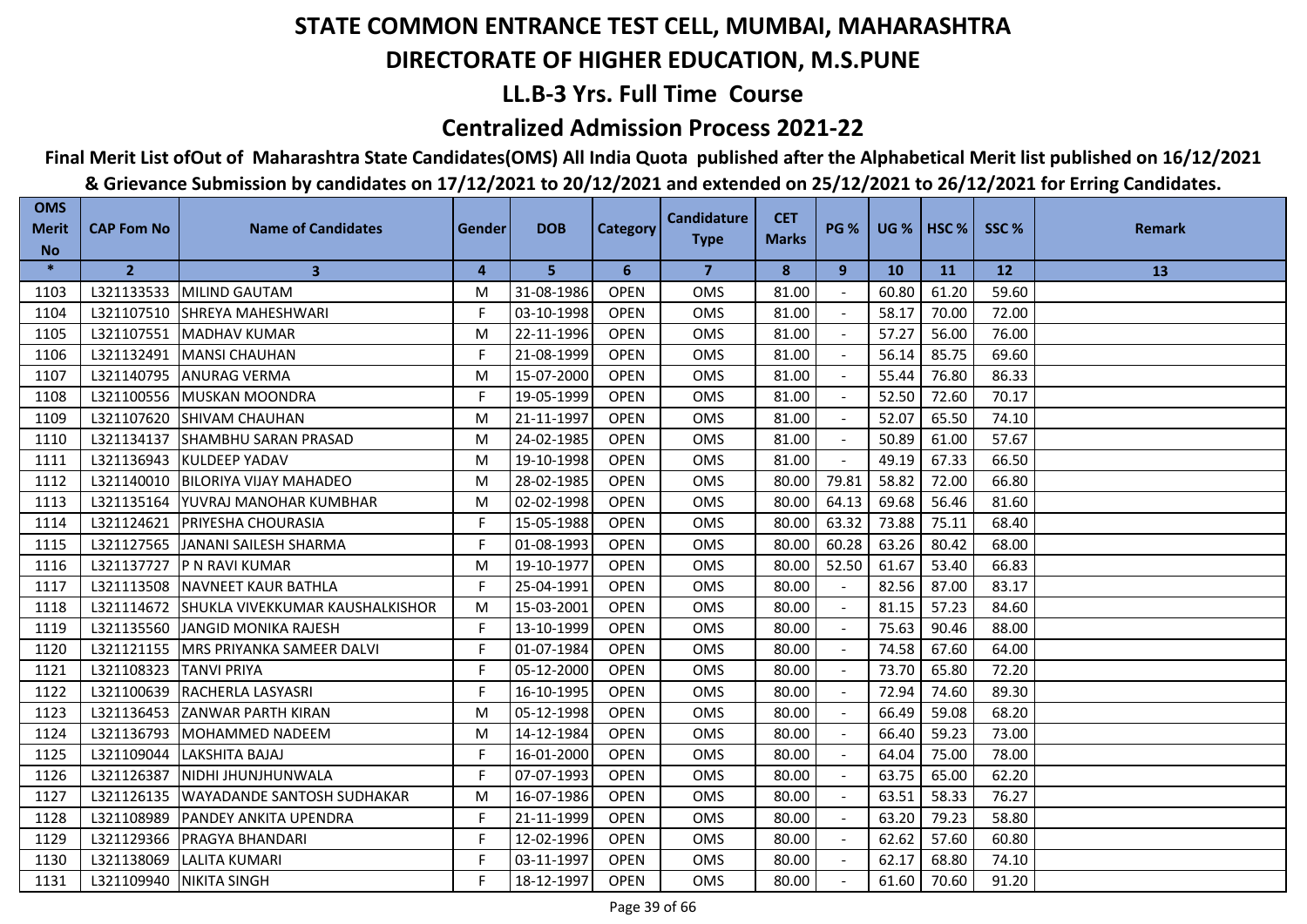## **LL.B-3 Yrs. Full Time Course**

### **Centralized Admission Process 2021-22**

## **Final Merit List ofOut of Maharashtra State Candidates(OMS) All India Quota published after the Alphabetical Merit list published on 16/12/2021**

| <b>OMS</b><br><b>Merit</b> | <b>CAP Fom No</b>      | <b>Name of Candidates</b>          | Gender | <b>DOB</b> | <b>Category</b> | <b>Candidature</b> | <b>CET</b>   | <b>PG %</b>    |           | UG %   HSC % | SSC%  | <b>Remark</b> |
|----------------------------|------------------------|------------------------------------|--------|------------|-----------------|--------------------|--------------|----------------|-----------|--------------|-------|---------------|
| <b>No</b>                  |                        |                                    |        |            |                 | <b>Type</b>        | <b>Marks</b> |                |           |              |       |               |
| $\ast$                     | $\overline{2}$         | 3                                  | 4      | 5          | 6               | $\overline{7}$     | 8            | 9              | <b>10</b> | 11           | 12    | 13            |
| 1132                       |                        | L321100266 KHANDEKAR SANDESH VILAS | M      | 17-02-1980 | <b>OPEN</b>     | <b>OMS</b>         | 80.00        |                | 60.58     | 41.50        | 50.43 |               |
| 1133                       | L321138107             | <b>MANISH SARDE</b>                | M      | 24-09-1975 | <b>OPEN</b>     | <b>OMS</b>         | 80.00        |                | 59.14     | 52.17        | 62.00 |               |
| 1134                       | L321122305             | <b>AMAR NATH</b>                   | M      | 01-03-1969 | <b>OPEN</b>     | <b>OMS</b>         | 80.00        |                | 58.52     | 63.40        | 63.67 |               |
| 1135                       | L321102807             | <b>SUBODH KUMAR RINKU</b>          | M      | 22-01-1983 | <b>OPEN</b>     | <b>OMS</b>         | 80.00        |                | 58.38     | 53.33        | 47.86 |               |
| 1136                       | L321143049             | <b>VEERENDRA SINGH</b>             | M      | 15-11-1996 | <b>OPEN</b>     | OMS                | 80.00        |                | 58.07     | 77.60        | 78.17 |               |
| 1137                       | L321121999             | <b>NEHA NAZ</b>                    | F.     | 10-08-1997 | <b>OPEN</b>     | <b>OMS</b>         | 80.00        |                | 56.27     | 83.33        | 63.33 |               |
| 1138                       | L321123612             | <b>PRIYANKA JAIN</b>               | F      | 21-11-1988 | <b>OPEN</b>     | <b>OMS</b>         | 80.00        |                | 56.22     | 70.00        | 70.20 |               |
| 1139                       | L321137674             | <b>ARYA JHA</b>                    | F.     | 13-11-1999 | <b>OPEN</b>     | <b>OMS</b>         | 80.00        |                | 55.70     | 69.40        | 64.60 |               |
| 1140                       |                        | L321110862 GALA MEHUL VALLABHJI    | M      | 06-04-1989 | <b>OPEN</b>     | <b>OMS</b>         | 80.00        |                | 55.70     | 60.00        | 61.47 |               |
| 1141                       | L321100923             | <b>SHUBHAM SRIVASTAVA</b>          | M      | 05-08-1996 | <b>OPEN</b>     | <b>OMS</b>         | 80.00        |                | 55.70     | 54.80        | 59.00 |               |
| 1142                       |                        | L321115158 KUNAL SURESH KARSIA     | М      | 09-09-1985 | <b>OPEN</b>     | <b>OMS</b>         | 80.00        |                | 54.60     | 69.17        | 62.40 |               |
| 1143                       | L321102182             | <b>SAGAR AGRAWAL</b>               | M      | 22-08-1995 | <b>OPEN</b>     | <b>OMS</b>         | 80.00        |                | 54.50     | 82.80        | 80.83 |               |
| 1144                       | L321100734 KRATI PATNI |                                    | F      | 10-03-2000 | <b>OPEN</b>     | <b>OMS</b>         | 80.00        |                | 54.28     | 77.20        | 83.60 |               |
| 1145                       |                        | L321121450 SHYAM RATNAKAR SAWANT   | M      | 20-07-1979 | <b>OPEN</b>     | OMS                | 80.00        |                | 54.06     | 66.17        | 53.92 |               |
| 1146                       |                        | L321116612 RAJIB RATAN MISHRA      | M      | 03-06-1988 | <b>OPEN</b>     | OMS                | 80.00        |                | 53.28     | 70.44        | 60.53 |               |
| 1147                       | L321100488             | <b>AKANKSHA SONI</b>               | F.     | 07-09-2001 | <b>OPEN</b>     | <b>OMS</b>         | 80.00        |                | 51.41     | 75.80        | 85.67 |               |
| 1148                       |                        | L321115942   POONAM BANSAL         | F      | 09-02-1985 | <b>OPEN</b>     | <b>OMS</b>         | 80.00        |                | 51.30     | 45.40        | 51.17 |               |
| 1149                       |                        | L321114130 SAHINUR HASSAN MOZUMDER | M      | 01-01-1982 | <b>OPEN</b>     | <b>OMS</b>         | 80.00        |                | 51.21     | 43.20        | 34.11 |               |
| 1150                       |                        | L321119755   DEEPAK MAKWANA        | M      | 19-08-1962 | <b>OPEN</b>     | <b>OMS</b>         | 80.00        |                | 46.38     | 47.83        | 64.29 |               |
| 1151                       |                        | L321100693 RADHIKA BAHETI          | F.     | 20-11-1995 | <b>OPEN</b>     | <b>OMS</b>         | 80.00        | $\blacksquare$ | 45.54     | 63.80        | 71.20 |               |
| 1152                       | L321125924             | <b>CHAUDHARI SUKRUT PRADIP</b>     | M      | 09-09-1996 | <b>OPEN</b>     | <b>OMS</b>         | 79.00        | 77.61          | 67.93     | 66.92        | 85.09 |               |
| 1153                       | L321135603             | VARMA ASHA MADANKUMAR              | F      | 10-06-1996 | <b>OPEN</b>     | <b>OMS</b>         | 79.00        | 65.63          | 77.43     | 80.17        | 87.82 |               |
| 1154                       | L321142096             | MUGUL NIVRUTTI DEVIDAS             | M      | 27-08-1985 | <b>OPEN</b>     | OMS                | 79.00        | 63.25          | 53.61     | 64.17        | 50.40 |               |
| 1155                       | L321145915             | VARSHA KAMATH                      | F      | 12-11-1992 | <b>OPEN</b>     | OMS                | 79.00        | 54.00          | 77.94     | 81.67        | 87.84 |               |
| 1156                       | L321124862             | <b>SUNAINA JAIN</b>                | F.     | 30-06-1991 | <b>OPEN</b>     | <b>OMS</b>         | 79.00        |                | 78.42     | 64.20        | 70.40 |               |
| 1157                       | L321115384             | <b>CHULER YOGITA PAWAN</b>         | F      | 14-02-1996 | <b>OPEN</b>     | <b>OMS</b>         | 79.00        |                | 75.53     | 69.43        | 62.00 |               |
| 1158                       | L321102087             | JAYVRAT DWIVEDI                    | M      | 30-09-2000 | <b>OPEN</b>     | <b>OMS</b>         | 79.00        |                | 75.13     | 60.60        | 82.67 |               |
| 1159                       |                        | L321144999 SALONI KUMARI           | F      | 11-03-2000 | <b>OPEN</b>     | OMS                | 79.00        |                | 73.69     | 86.83        | 76.00 |               |
| 1160                       |                        | L321121515   VISANJI GANGJI GAJORA | M      | 28-12-1993 | <b>OPEN</b>     | <b>OMS</b>         | 79.00        |                | 71.24     | 81.43        | 67.69 |               |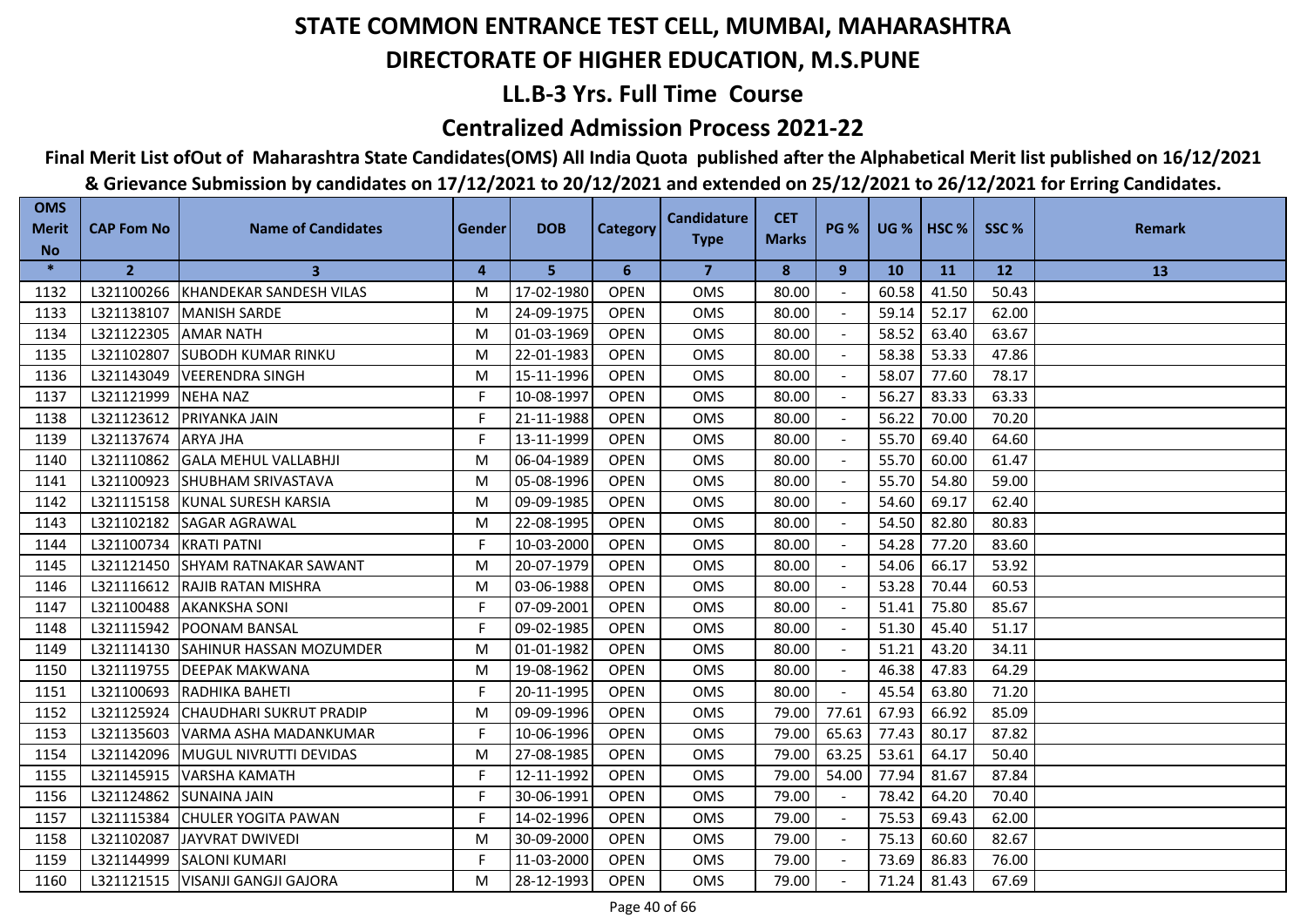## **LL.B-3 Yrs. Full Time Course**

### **Centralized Admission Process 2021-22**

## **Final Merit List ofOut of Maharashtra State Candidates(OMS) All India Quota published after the Alphabetical Merit list published on 16/12/2021**

| <b>OMS</b><br><b>Merit</b> | <b>CAP Fom No</b> | <b>Name of Candidates</b>          | <b>Gender</b> | <b>DOB</b> | <b>Category</b> | <b>Candidature</b> | <b>CET</b>   | <b>PG %</b> | <b>UG %   HSC %</b> |       | SSC%  | <b>Remark</b> |
|----------------------------|-------------------|------------------------------------|---------------|------------|-----------------|--------------------|--------------|-------------|---------------------|-------|-------|---------------|
| <b>No</b>                  |                   |                                    |               |            |                 | <b>Type</b>        | <b>Marks</b> |             |                     |       |       |               |
| $\ast$                     | $\overline{2}$    | 3                                  | 4             | 5          | 6               | $\overline{7}$     | 8            | 9           | <b>10</b>           | 11    | 12    | 13            |
| 1161                       | L321112797        | <b>SHAURYA ARORA</b>               | M             | 21-07-1998 | <b>OPEN</b>     | OMS                | 79.00        |             | 69.14               | 75.33 | 68.40 |               |
| 1162                       | L321104524        | SHIRODKAR GHANASHAM PADMANABH      | M             | 13-06-1983 | <b>OPEN</b>     | OMS                | 79.00        |             | 68.34               | 53.66 | 75.73 |               |
| 1163                       | L321138260        | <b>SHAIKH SHAMIM ASMAT</b>         | M             | 04-12-1996 | <b>OPEN</b>     | OMS                | 79.00        |             | 66.18               | 80.62 | 83.82 |               |
| 1164                       | L321133655        | <b>ALOK PRAJAPATI</b>              | M             | 10-06-1999 | <b>OPEN</b>     | <b>OMS</b>         | 79.00        |             | 65.94               | 75.20 | 82.00 |               |
| 1165                       | L321126725        | RAJESHKUMAR SHRIVASTAVA            | M             | 13-07-1970 | <b>OPEN</b>     | OMS                | 79.00        |             | 65.44               | 40.83 | 50.14 |               |
| 1166                       | L321128738        | <b>RAJKUMAR GHORE</b>              | M             | 18-04-1988 | <b>OPEN</b>     | <b>OMS</b>         | 79.00        |             | 65.00               | 60.60 | 64.40 |               |
| 1167                       | L321114039        | <b>TANVI SRIVASTAVA</b>            | F             | 06-07-2001 | <b>OPEN</b>     | OMS                | 79.00        |             | 64.16               | 77.80 | 79.60 |               |
| 1168                       | L321139259        | <b>MD KAIF</b>                     | M             | 10-09-1999 | <b>OPEN</b>     | OMS                | 79.00        |             | 63.87               | 60.00 | 58.80 |               |
| 1169                       | L321107401        | NISHI SETH                         | F             | 12-06-1991 | <b>OPEN</b>     | OMS                | 79.00        |             | 62.00               | 80.60 | 70.50 |               |
| 1170                       | L321116348        | ISHREENARAYAN RAMAVATAR MODANI     | M             | 01-06-1999 | <b>OPEN</b>     | <b>OMS</b>         | 79.00        |             | 61.85               | 84.46 | 80.60 |               |
| 1171                       | L321105640        | <b>BABUL PYARE</b>                 | M             | 25-03-1999 | <b>OPEN</b>     | <b>OMS</b>         | 79.00        |             | 61.53               | 61.80 | 91.20 |               |
| 1172                       | L321104957        | <b>KUMAR SHUBHANKAR</b>            | M             | 03-12-1999 | <b>OPEN</b>     | <b>OMS</b>         | 79.00        |             | 60.92               | 66.80 | 83.60 |               |
| 1173                       | L321101393        | <b>JESHAAN BHATIA</b>              | M             | 24-05-2000 | <b>OPEN</b>     | OMS                | 79.00        |             | 60.17               | 76.20 | 80.33 |               |
| 1174                       | L321114114        | <b>RANULAL CHANDAK</b>             | M             | 16-01-1995 | <b>OPEN</b>     | OMS                | 79.00        |             | 60.17               | 69.80 | 82.33 |               |
| 1175                       | L321118872        | <b>AGARWAAL ROUCHI GOBIIND</b>     | F.            | 20-06-1995 | <b>OPEN</b>     | OMS                | 79.00        | $\sim$      | 59.79               | 73.67 | 85.82 |               |
| 1176                       | L321121137        | JYOTHIBALA KARUMURI                | F.            | 04-08-1978 | <b>OPEN</b>     | OMS                | 79.00        | $\sim$      | 59.52               | 53.19 | 68.50 |               |
| 1177                       | L321103229        | <b>TARUN KUMAR DUBEY</b>           | M             | 05-04-1996 | <b>OPEN</b>     | <b>OMS</b>         | 79.00        |             | 56.73               | 63.00 | 62.67 |               |
| 1178                       | L321100863        | <b>PRASHANT PUNJ MISHRA</b>        | M             | 22-12-2002 | <b>OPEN</b>     | <b>OMS</b>         | 79.00        |             | 56.50               | 80.40 | 75.67 |               |
| 1179                       | L321123270        | <b>RAINA KATIYAR</b>               | F.            | 28-12-1998 | <b>OPEN</b>     | <b>OMS</b>         | 79.00        |             | 56.20               | 75.20 | 60.80 |               |
| 1180                       | L321105170        | <b>HARSH JOGANI</b>                | M             | 03-09-1994 | <b>OPEN</b>     | <b>OMS</b>         | 79.00        |             | 53.78               | 83.60 | 84.18 |               |
| 1181                       | L321103133        | <b>INANDA KISHORE MEKAP</b>        | M             | 20-06-1968 | <b>OPEN</b>     | OMS                | 79.00        |             | 49.81               | 35.67 | 55.71 |               |
| 1182                       | L321133625        | <b>DIVYAKUMARI MADANLAL SUTHAR</b> | F             | 10-03-1997 | <b>OPEN</b>     | <b>OMS</b>         | 79.00        |             | 48.03               | 68.15 | 65.82 |               |
| 1183                       | L321104882        | <b>JOSHI ROHIT VIVEK</b>           | M             | 21-01-1995 | <b>OPEN</b>     | <b>OMS</b>         | 78.00        | 84.35       | 66.35               | 57.83 | 84.91 |               |
| 1184                       | L321123439        | SAYYED QAMRUNNISA YASEEN           | F             | 06-01-1985 | <b>OPEN</b>     | <b>OMS</b>         | 78.00        | 72.50       | 69.75               | 67.83 | 65.07 |               |
| 1185                       | L321138203        | <b>POOJA VEDPRAKASH VYAS</b>       | F             | 02-09-1991 | <b>OPEN</b>     | <b>OMS</b>         | 78.00        | 69.86       | 65.68               | 54.67 | 51.69 |               |
| 1186                       | L321131965        | <b>MAHESH ASHOK TORGAL</b>         | M             | 27-02-1986 | <b>OPEN</b>     | <b>OMS</b>         | 78.00        | 69.72       | 54.60               | 56.83 | 73.20 |               |
| 1187                       | L321104560        | <b>NARAYAN PUJAR</b>               | M             | 08-11-1995 | <b>OPEN</b>     | OMS                | 78.00        | 63.50       | 60.63               | 80.50 | 87.64 |               |
| 1188                       | L321116954        | DARPAN SRIVASTAVA                  | F             | 03-11-1978 | <b>OPEN</b>     | OMS                | 78.00        | 59.56       | 62.75               | 46.22 | 61.89 |               |
| 1189                       | L321113639        | <b>ANIRUDDH TIWARI</b>             | M             | 15-02-1986 | <b>OPEN</b>     | <b>OMS</b>         | 78.00        | 55.42       | 47.17               | 57.17 | 55.40 |               |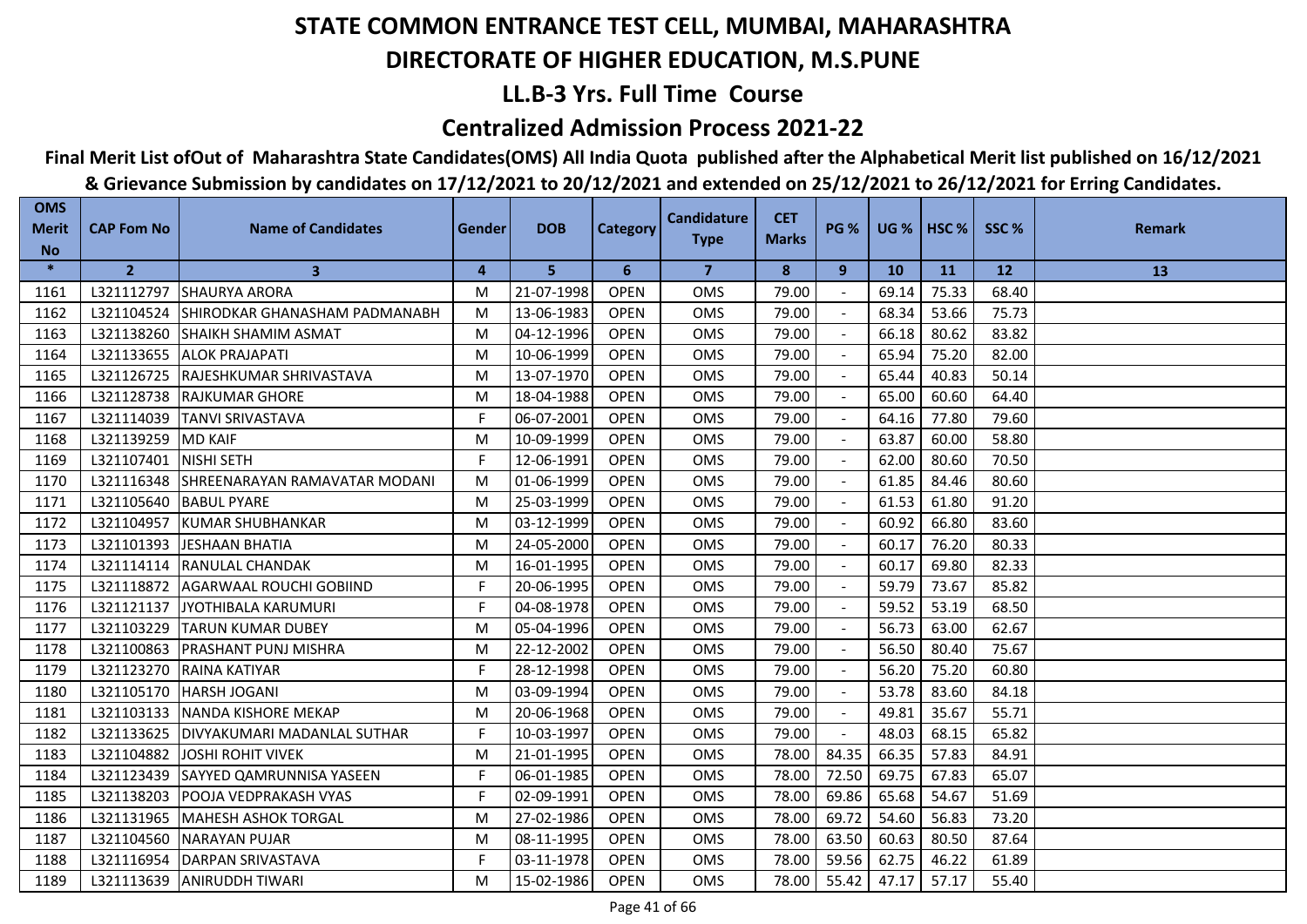## **LL.B-3 Yrs. Full Time Course**

### **Centralized Admission Process 2021-22**

## **Final Merit List ofOut of Maharashtra State Candidates(OMS) All India Quota published after the Alphabetical Merit list published on 16/12/2021**

| <b>OMS</b><br><b>Merit</b> | <b>CAP Fom No</b> | <b>Name of Candidates</b>                 | Gender | <b>DOB</b> | <b>Category</b> | <b>Candidature</b> | <b>CET</b>   | <b>PG %</b>              |           | <b>UG %   HSC %  </b> | SSC%      | <b>Remark</b> |
|----------------------------|-------------------|-------------------------------------------|--------|------------|-----------------|--------------------|--------------|--------------------------|-----------|-----------------------|-----------|---------------|
| <b>No</b>                  |                   |                                           |        |            |                 | <b>Type</b>        | <b>Marks</b> |                          |           |                       |           |               |
| $\ast$                     | $\overline{2}$    | 3                                         | 4      | 5          | 6               | 7                  | 8            | 9                        | <b>10</b> | <b>11</b>             | <b>12</b> | 13            |
| 1190                       | L321136640        | PILLAI AJAYKUMAR AYAPPAN                  | м      | 22-01-1979 | <b>OPEN</b>     | <b>OMS</b>         | 78.00        | 55.00                    | 42.50     | 54.00                 | 51.73     |               |
| 1191                       | L321115730        | <b>SAMEER SHABBIR GHALWADE</b>            | м      | 02-07-1986 | <b>OPEN</b>     | <b>OMS</b>         | 78.00        | 47.13                    | 66.11     | 61.67                 | 72.48     |               |
| 1192                       | L321143498        | <b>PANKAJ PRAJAPATI</b>                   | M      | 28-10-1997 | <b>OPEN</b>     | <b>OMS</b>         | 78.00        |                          | 71.33     | 83.20                 | 87.40     |               |
| 1193                       | L321103925        | JAYDEEP JOTIBA PATL                       | м      | 06-07-1993 | <b>OPEN</b>     | <b>OMS</b>         | 78.00        |                          | 65.20     | 65.33                 | 71.54     |               |
| 1194                       | L321104858        | <b>ANIMESH KASHYAP</b>                    | м      | 29-09-1999 | <b>OPEN</b>     | OMS                | 78.00        |                          | 61.75     | 72.60                 | 79.80     |               |
| 1195                       | L321106556        | <b>JAYA</b>                               | F.     | 14-11-1999 | <b>OPEN</b>     | <b>OMS</b>         | 78.00        |                          | 61.42     | 57.60                 | 62.33     |               |
| 1196                       | L321126918        | <b>NITIN ULHAS CHOUGULE</b>               | м      | 02-07-1985 | <b>OPEN</b>     | <b>OMS</b>         | 78.00        |                          | 61.26     | 56.50                 | 58.53     |               |
| 1197                       | L321116732        | <b>SURBHI KUMBHARE</b>                    | F.     | 18-09-1999 | <b>OPEN</b>     | <b>OMS</b>         | 78.00        |                          | 60.00     | 59.00                 | 77.90     |               |
| 1198                       | L321104274        | <b>IPRIYESH KUMAR MISHRA</b>              | м      | 29-06-1996 | <b>OPEN</b>     | <b>OMS</b>         | 78.00        |                          | 59.31     | 71.60                 | 79.80     |               |
| 1199                       | L321110953        | <b>IRAJENDRA PRASAD YADAV</b>             | м      | 08-04-1985 | <b>OPEN</b>     | <b>OMS</b>         | 78.00        |                          | 58.25     | 75.38                 | 81.33     |               |
| 1200                       | L321102196        | <b>IMISHKAT ALEMIN</b>                    | F      | 18-11-1996 | <b>OPEN</b>     | <b>OMS</b>         | 78.00        |                          | 50.93     | 59.80                 | 68.00     |               |
| 1201                       | L321101633        | KAUSHAL KUMAR SINGH                       | M      | 05-04-1980 | <b>OPEN</b>     | <b>OMS</b>         | 78.00        | $\overline{\phantom{a}}$ | 45.04     | 37.20                 | 43.83     |               |
| 1202                       | L321104942        | <b>RAMRAJ T</b>                           | M      | 15-05-1968 | <b>OPEN</b>     | OMS                | 77.00        | 70.13                    | 53.94     | 71.25                 | 58.40     |               |
| 1203                       | L321119500        | SHUDDHODAN SAMADHAN GAWAI                 | м      | 09-12-1984 | <b>OPEN</b>     | OMS                | 77.00        | 67.77                    | 37.00     | 50.67                 | 50.80     |               |
| 1204                       | L321100141        | <b>SARFRAZ ALAM</b>                       | M      | 01-10-1983 | <b>OPEN</b>     | <b>OMS</b>         | 77.00        | 65.74                    | 46.72     | 58.20                 | 65.17     |               |
| 1205                       | L321125374        | <b>CHOUBEY SURESHKUMAR RAMKRIPAL</b>      | M      | 28-10-1975 | <b>OPEN</b>     | <b>OMS</b>         | 77.00        | 62.00                    | 43.48     | 55.67                 | 78.14     |               |
| 1206                       | L321105794        | <b>ANVITA ROSE</b>                        | F.     | 29-01-2001 | <b>OPEN</b>     | <b>OMS</b>         | 77.00        |                          | 74.61     | 82.60                 | 87.40     |               |
| 1207                       | L321114386        | INAMASIVAYAM S                            | м      | 04-05-2001 | <b>OPEN</b>     | <b>OMS</b>         | 77.00        |                          | 74.04     | 95.92                 | 90.80     |               |
| 1208                       | L321112019        | <b>AAKASH RASTOGI</b>                     | M      | 25-09-2000 | <b>OPEN</b>     | OMS                | 77.00        |                          | 67.26     | 74.00                 | 77.90     |               |
| 1209                       |                   | L321110226 BHADANE HEMANTKUMAR SUBHASHRAO | м      | 28-02-1985 | <b>OPEN</b>     | <b>OMS</b>         | 77.00        |                          | 66.26     | 58.15                 | 62.67     |               |
| 1210                       | L321114012        | <b>SAUMYA SINGH</b>                       | F.     | 23-01-2001 | <b>OPEN</b>     | <b>OMS</b>         | 77.00        |                          | 65.83     | 73.00                 | 91.20     |               |
| 1211                       | L321116492        | DANISH HUSHAID BIN AALAM                  | м      | 17-10-1997 | <b>OPEN</b>     | <b>OMS</b>         | 77.00        | $\sim$                   | 65.37     | 68.00                 | 69.60     |               |
| 1212                       | L321139834        | <b>FIZA JAVED BIJ</b>                     | F.     | 02-05-1999 | <b>OPEN</b>     | OMS                | 77.00        |                          | 64.74     | 61.38                 | 85.40     |               |
| 1213                       | L321126071        | <b>AMAN KUMAR PANDEY</b>                  | м      | 18-08-2000 | <b>OPEN</b>     | <b>OMS</b>         | 77.00        |                          | 64.67     | 60.80                 | 63.50     |               |
| 1214                       | L321121801        | <b>IPRASHANT MORE</b>                     | м      | 24-08-1988 | <b>OPEN</b>     | <b>OMS</b>         | 77.00        |                          | 64.00     | 49.33                 | 66.53     |               |
| 1215                       | L321116827        | <b>BISHNU KANT PRASAD</b>                 | м      | 22-11-1980 | <b>OPEN</b>     | <b>OMS</b>         | 77.00        |                          | 62.50     | 63.56                 | 54.43     |               |
| 1216                       | L321143108        | <b>GANDHI VAIBHAVI HARSHAD</b>            | F.     | 22-02-1991 | <b>OPEN</b>     | <b>OMS</b>         | 77.00        |                          | 61.60     | 68.67                 | 73.73     |               |
| 1217                       | L321101779        | <b>PREM SHANKAR SINGH</b>                 | м      | 08-08-1998 | <b>OPEN</b>     | <b>OMS</b>         | 77.00        |                          | 61.33     | 65.60                 | 66.40     |               |
| 1218                       | L321103323        | <b>ABHISHEK KUMAR GIRI</b>                | м      | 03-02-1998 | <b>OPEN</b>     | <b>OMS</b>         | 77.00        |                          | 60.35     | 60.80                 | 78.67     |               |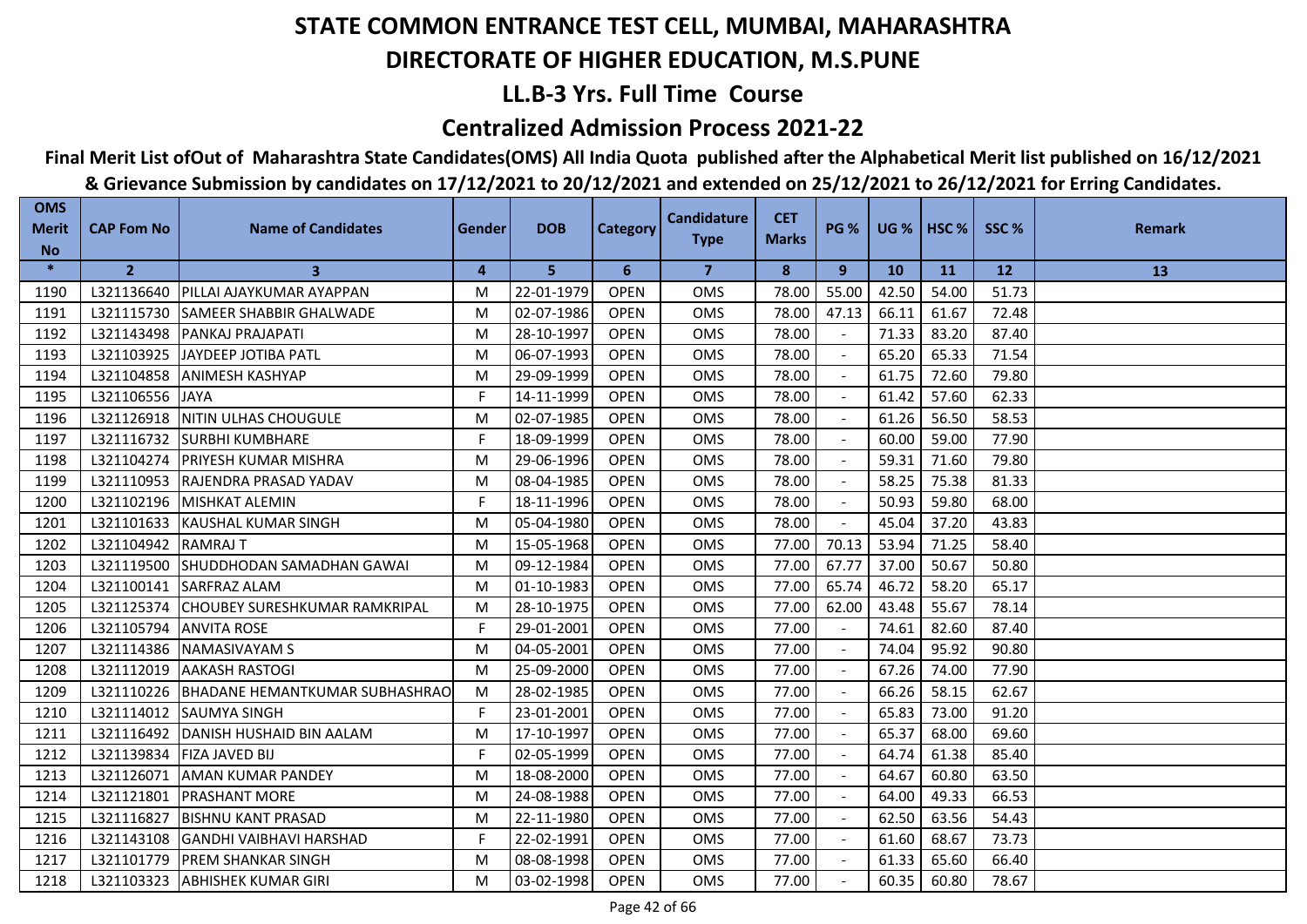## **LL.B-3 Yrs. Full Time Course**

### **Centralized Admission Process 2021-22**

## **Final Merit List ofOut of Maharashtra State Candidates(OMS) All India Quota published after the Alphabetical Merit list published on 16/12/2021**

| <b>OMS</b><br><b>Merit</b> | <b>CAP Fom No</b>       | <b>Name of Candidates</b>          | Gender | <b>DOB</b> | <b>Category</b> | <b>Candidature</b> | <b>CET</b>   | <b>PG %</b> |       | $UG %$ HSC % | SSC%  | <b>Remark</b> |
|----------------------------|-------------------------|------------------------------------|--------|------------|-----------------|--------------------|--------------|-------------|-------|--------------|-------|---------------|
| <b>No</b>                  |                         |                                    |        |            |                 | <b>Type</b>        | <b>Marks</b> |             |       |              |       |               |
| $\ast$                     | $\overline{2}$          | $\mathbf{3}$                       | 4      | 5          | 6               | 7                  | 8            | 9           | 10    | <b>11</b>    | 12    | 13            |
| 1219                       | L321104711              | <b>SATYAM KESH</b>                 | м      | 07-07-2000 | <b>OPEN</b>     | <b>OMS</b>         | 77.00        |             | 59.08 | 58.40        | 79.80 |               |
| 1220                       | L321106880              | <b>SONAM KAPOOR</b>                | F      | 22-10-1989 | <b>OPEN</b>     | <b>OMS</b>         | 77.00        |             | 58.50 | 66.33        | 56.00 |               |
| 1221                       | L321104629              | MISHRA PANKAJ HARILAL              | M      | 11-09-1986 | <b>OPEN</b>     | <b>OMS</b>         | 77.00        |             | 56.67 | 73.50        | 76.80 |               |
| 1222                       | L321120262              | <b>GUMAN SINGH LAKH SINGH</b>      | м      | 06-09-1996 | <b>OPEN</b>     | <b>OMS</b>         | 77.00        |             | 55.95 | 62.17        | 73.64 |               |
| 1223                       | L321139124              | <b>VAIDEHI SHENDE</b>              | F      | 13-06-1999 | <b>OPEN</b>     | OMS                | 77.00        |             | 54.80 | 68.80        | 64.60 |               |
| 1224                       | L321141479              | <b>KAUSHIKI</b>                    | F.     | 22-08-1998 | <b>OPEN</b>     | <b>OMS</b>         | 77.00        |             | 54.13 | 62.20        | 68.40 |               |
| 1225                       | L321103908              | <b>SUDHIR KUMAR</b>                | м      | 20-07-1999 | <b>OPEN</b>     | <b>OMS</b>         | 77.00        |             | 50.33 | 57.00        | 60.00 |               |
| 1226                       | L321122083              | RICHA CHOUDHARY                    | F.     | 16-04-1994 | <b>OPEN</b>     | <b>OMS</b>         | 77.00        |             | 49.60 | 69.20        | 70.60 |               |
| 1227                       | L321102033              | <b>IPRADEEP KUMAR TAYADE</b>       | м      | 25-10-1972 | <b>OPEN</b>     | <b>OMS</b>         | 77.00        |             | 47.44 | 53.40        | 46.80 |               |
| 1228                       | L321128563              | <b>LALIT KUMAR YADAV</b>           | м      | 15-07-1987 | <b>OPEN</b>     | <b>OMS</b>         | 76.00        | 68.83       | 61.78 | 56.67        | 49.33 |               |
| 1229                       | L321123976              | <b>ISHAIKH GAZI SHAIKH HUSSAIN</b> | м      | 08-07-1975 | <b>OPEN</b>     | <b>OMS</b>         | 76.00        | 67.36       | 62.52 | 66.17        | 52.14 |               |
| 1230                       | L321113510              | PRAVEEN                            | M      | 06-05-1977 | <b>OPEN</b>     | <b>OMS</b>         | 76.00        | 63.00       | 64.44 | 65.20        | 72.83 |               |
| 1231                       | L321108383              | <b>MONIKA DAWANI</b>               | F.     | 13-11-1986 | <b>OPEN</b>     | OMS                | 76.00        | 56.70       | 62.00 | 78.44        | 73.40 |               |
| 1232                       | L321110526              | <b>SUJEEV P.ABRAHAM</b>            | М      | 29-05-1982 | <b>OPEN</b>     | OMS                | 76.00        | 48.32       | 53.00 | 47.20        | 65.83 |               |
| 1233                       | L321113313              | <b>LEENA RAJAT SOLANKI</b>         | F.     | 14-02-1997 | <b>OPEN</b>     | <b>OMS</b>         | 76.00        |             | 74.62 | 67.83        | 89.12 |               |
| 1234                       | L321111629              | YADAV MUKESH RAMMURAT              | M      | 15-04-1981 | <b>OPEN</b>     | <b>OMS</b>         | 76.00        |             | 73.00 | 47.00        | 68.93 |               |
| 1235                       | L321140774              | <b>ISHAH VAISHNAVI RAHUL</b>       | F.     | 06-01-2001 | <b>OPEN</b>     | <b>OMS</b>         | 76.00        |             | 72.84 | 77.23        | 90.00 |               |
| 1236                       | L321105818              | <b>GOUTAM SHARMA</b>               | м      | 06-07-2000 | <b>OPEN</b>     | <b>OMS</b>         | 76.00        |             | 72.59 | 52.80        | 62.70 |               |
| 1237                       | L321127494              | YOGESH DNYANESHWAR POTE            | М      | 26-08-1978 | <b>OPEN</b>     | OMS                | 76.00        |             | 71.24 | 50.50        | 58.29 |               |
| 1238                       | L321131537              | KHAN RAZIK RAUF                    | М      | 31-03-1996 | <b>OPEN</b>     | <b>OMS</b>         | 76.00        |             | 70.58 | 63.54        | 76.00 |               |
| 1239                       | L321122701              | <b>SHWETA BANSAL</b>               | F.     | 09-04-1980 | <b>OPEN</b>     | <b>OMS</b>         | 76.00        |             | 69.85 | 71.69        | 78.00 |               |
| 1240                       | L321140194              | NIMBALKAR SANTOSH ATMARAM          | м      | 25-06-1973 | <b>OPEN</b>     | <b>OMS</b>         | 76.00        | $\sim$      | 69.80 | 37.67        | 44.14 |               |
| 1241                       | L321125561              | SHREE.                             | F.     | 01-06-1999 | <b>OPEN</b>     | OMS                | 76.00        |             | 69.50 | 73.50        | 83.60 |               |
| 1242                       | L321126272              | <b>VISHNU MISHRA</b>               | М      | 05-02-2001 | <b>OPEN</b>     | <b>OMS</b>         | 76.00        |             | 67.38 | 58.00        | 64.60 |               |
| 1243                       | L321116377              | <b>VISHAKHA RAWAL</b>              | F      | 23-12-1996 | <b>OPEN</b>     | <b>OMS</b>         | 76.00        |             | 65.57 | 74.80        | 60.00 |               |
| 1244                       | L321108806              | <b>SHRIKANT BHASKAR KIRATKAR</b>   | M      | 22-01-1987 | <b>OPEN</b>     | <b>OMS</b>         | 76.00        |             | 65.36 | 71.27        | 74.13 |               |
| 1245                       | L321103879              | <b>RAJA UJJWAL</b>                 | M      | 02-09-1998 | <b>OPEN</b>     | <b>OMS</b>         | 76.00        |             | 62.88 | 54.40        | 58.80 |               |
| 1246                       | L321116075              | <b>AKSHAD KUMAR</b>                | М      | 22-02-1988 | <b>OPEN</b>     | <b>OMS</b>         | 76.00        |             | 62.61 | 75.20        | 51.80 |               |
| 1247                       | L321132092   AJIT KUMAR |                                    | м      | 12-09-1990 | <b>OPEN</b>     | <b>OMS</b>         | 76.00        |             | 61.75 | 71.80        | 80.33 |               |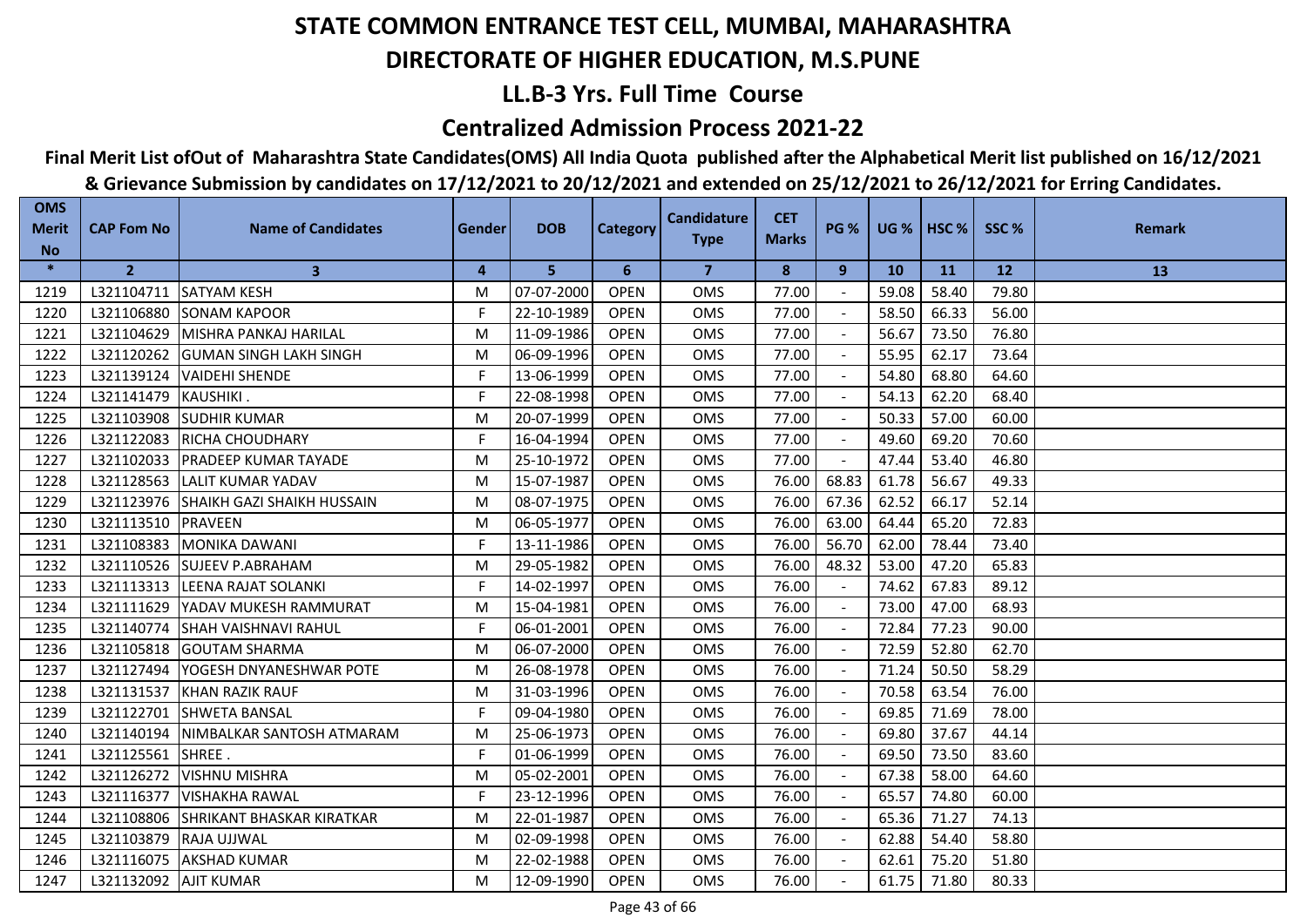## **LL.B-3 Yrs. Full Time Course**

### **Centralized Admission Process 2021-22**

## **Final Merit List ofOut of Maharashtra State Candidates(OMS) All India Quota published after the Alphabetical Merit list published on 16/12/2021**

| <b>OMS</b><br><b>Merit</b> | <b>CAP Fom No</b> | <b>Name of Candidates</b>            | Gender | <b>DOB</b> | <b>Category</b> | <b>Candidature</b>      | <b>CET</b>   | <b>PG %</b> | <b>UG %</b> | HSC <sub>%</sub> | SSC%      | <b>Remark</b> |
|----------------------------|-------------------|--------------------------------------|--------|------------|-----------------|-------------------------|--------------|-------------|-------------|------------------|-----------|---------------|
| <b>No</b>                  |                   |                                      |        |            |                 | <b>Type</b>             | <b>Marks</b> |             |             |                  |           |               |
| $\ast$                     | $\overline{2}$    | $\mathbf{3}$                         | 4      | 5          | 6               | $\overline{\mathbf{z}}$ | 8            | 9           | <b>10</b>   | <b>11</b>        | <b>12</b> | 13            |
| 1248                       |                   | L321119706 RANDHIR KUMAR             | M      | 08-06-1970 | <b>OPEN</b>     | <b>OMS</b>              | 76.00        |             | 60.50       | 56.00            | 70.33     |               |
| 1249                       | L321111041        | IMEMON MOHAMMED MADNI ASHFAQUE       | M      | 04-05-1999 | <b>OPEN</b>     | <b>OMS</b>              | 76.00        |             | 58.71       | 68.00            | 87.20     |               |
| 1250                       | L321130652        | <b>IKADUM TAPOK SHIVA</b>            | M      | 22-07-1999 | <b>OPEN</b>     | <b>OMS</b>              | 76.00        |             | 54.22       | 45.67            | 68.40     |               |
| 1251                       | L321132531        | <b>MADHAV S JOSHI</b>                | M      | 01-12-1999 | <b>OPEN</b>     | <b>OMS</b>              | 76.00        |             | 52.43       | 65.75            | 62.70     |               |
| 1252                       | L321110747        | <b>SONAM KINJAL GANDHI</b>           | F.     | 05-10-1987 | <b>OPEN</b>     | OMS                     | 76.00        |             | 52.41       | 59.83            | 69.33     |               |
| 1253                       | L321101555        | <b>DINESHKUMAR KAMALAKSHA SHETTY</b> | M      | 03-08-1977 | <b>OPEN</b>     | <b>OMS</b>              | 76.00        |             | 51.31       | 64.17            | 55.52     |               |
| 1254                       | L321123545        | <b>BAIJUN</b>                        | M      | 02-11-1979 | <b>OPEN</b>     | <b>OMS</b>              | 76.00        |             | 50.00       | 50.00            | 57.00     |               |
| 1255                       | L321129642        | <b>PRAVAT KUMAR MAHALI</b>           | M      | 05-06-1991 | <b>OPEN</b>     | <b>OMS</b>              | 76.00        |             | 48.60       | 60.33            | 53.20     |               |
| 1256                       | L321133999        | <b>WALAVALKAR MANDAR DIVAKAR</b>     | M      | 05-10-1983 | <b>OPEN</b>     | <b>OMS</b>              | 76.00        |             | 46.82       | 40.17            | 42.93     |               |
| 1257                       | L321132159        | <b>IRANVIR SINGH NEGI</b>            | M      | 30-06-1971 | <b>OPEN</b>     | <b>OMS</b>              | 76.00        |             | 46.39       | 57.50            | 38.83     |               |
| 1258                       | L321112949        | <b>IMAHADEV PARMESHWAR HAKE</b>      | M      | 17-06-1984 | <b>OPEN</b>     | <b>OMS</b>              | 76.00        |             | 46.06       | 67.50            | 77.60     |               |
| 1259                       | L321107353        | <b>VIVEKA NAND JHA</b>               | M      | 11-07-1981 | <b>OPEN</b>     | <b>OMS</b>              | 75.00        | 82.94       | 59.60       | 61.00            | 50.40     |               |
| 1260                       | L321105674        | <b>KIRTI SINGH</b>                   | F      | 23-02-1997 | <b>OPEN</b>     | <b>OMS</b>              | 75.00        | 67.31       | 61.70       | 72.40            | 64.60     |               |
| 1261                       | L321103924        | <b>DINESH VENKATESAN</b>             | M      | 08-12-1995 | <b>OPEN</b>     | <b>OMS</b>              | 75.00        | 59.46       | 77.43       | 79.67            | 56.00     |               |
| 1262                       | L321128857        | MALI RAVIKUMAR BABULAL               | M      | 15-07-1999 | <b>OPEN</b>     | <b>OMS</b>              | 75.00        |             | 81.23       | 86.31            | 87.20     |               |
| 1263                       | L321117683        | <b>RITESH KUMAR</b>                  | M      | 20-10-1999 | <b>OPEN</b>     | <b>OMS</b>              | 75.00        |             | 68.88       | 57.80            | 64.00     |               |
| 1264                       | L321125816        | SANGAMESH SOMANATH BADGE             | M      | 09-05-1988 | <b>OPEN</b>     | <b>OMS</b>              | 75.00        |             | 66.99       | 50.50            | 68.32     |               |
| 1265                       | L321124647        | <b>TARUN UPENDRA DUBEY</b>           | M      | 16-12-1998 | <b>OPEN</b>     | <b>OMS</b>              | 75.00        |             | 65.63       | 47.20            | 50.60     |               |
| 1266                       | L321114708        | <b>IDEEKSHA SATIJA</b>               | F.     | 09-08-2001 | <b>OPEN</b>     | <b>OMS</b>              | 75.00        |             | 64.94       | 83.20            | 83.00     |               |
| 1267                       | L321100771        | <b>ANAMIKA CHOWDHURY</b>             | F      | 10-06-2000 | <b>OPEN</b>     | <b>OMS</b>              | 75.00        |             | 64.04       | 70.20            | 42.43     |               |
| 1268                       | L321111590        | JAIN RUSHABH PRAKASH                 | M      | 20-08-1998 | <b>OPEN</b>     | <b>OMS</b>              | 75.00        |             | 62.43       | 54.46            | 66.00     |               |
| 1269                       | L321100262        | ANAND KALLAPA KAMBLE                 | M      | 10-07-1976 | <b>OPEN</b>     | <b>OMS</b>              | 75.00        |             | 62.28       | 60.00            | 36.00     |               |
| 1270                       | L321132055        | MAHENDRA KUMAR PAGARIA               | M      | 26-11-1959 | <b>OPEN</b>     | <b>OMS</b>              | 75.00        |             | 61.50       | 50.00            | 50.00     |               |
| 1271                       | L321126206        | <b>IKHUSHBOO RUPANI</b>              | F      | 11-06-1999 | <b>OPEN</b>     | <b>OMS</b>              | 75.00        |             | 60.64       | 56.20            | 53.20     |               |
| 1272                       | L321134180        | VAMSI KRISHNA ALAPARTHI              | M      | 19-03-1986 | <b>OPEN</b>     | <b>OMS</b>              | 75.00        |             | 59.55       | 68.86            | 69.33     |               |
| 1273                       | L321121257        | <b>IRAMAWATAR MEENA</b>              | M      | 05-05-1962 | <b>OPEN</b>     | <b>OMS</b>              | 75.00        |             | 57.30       | 40.25            | 49.07     |               |
| 1274                       | L321132196        | <b>REKHA RAJESH KUMAR</b>            | F.     | 20-10-1985 | <b>OPEN</b>     | <b>OMS</b>              | 75.00        | $\sim$      | 53.75       | 50.00            | 77.20     |               |
| 1275                       | L321111367        | <b>SHILPI RANI</b>                   | F.     | 19-08-1982 | <b>OPEN</b>     | <b>OMS</b>              | 75.00        |             | 53.40       | 43.20            | 59.71     |               |
| 1276                       | L321107700        | VERMA ABHISHEK RAJKUMAR              | M      | 13-12-1999 | <b>OPEN</b>     | <b>OMS</b>              | 75.00        |             | 51.83       | 62.31            | 87.60     |               |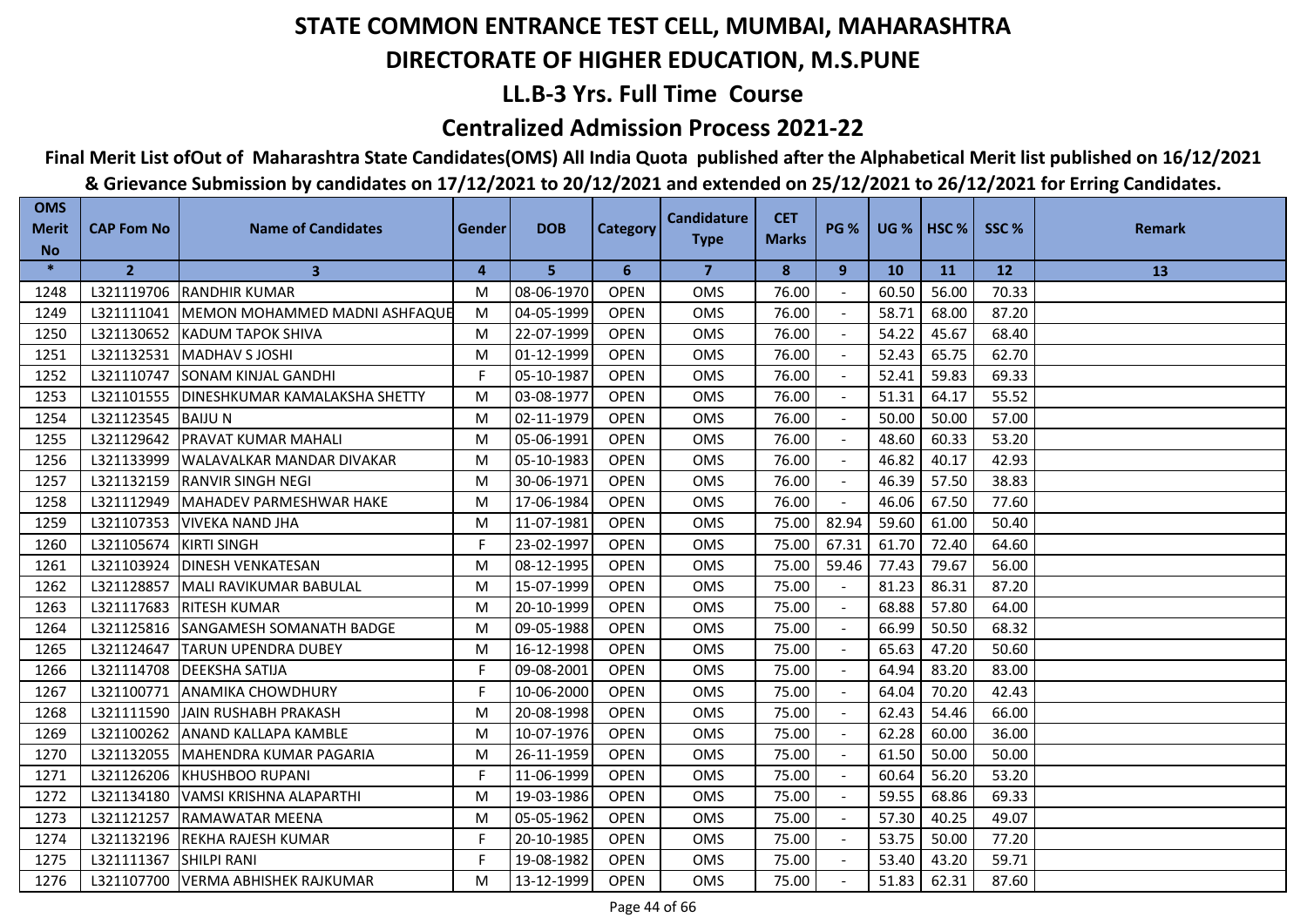## **LL.B-3 Yrs. Full Time Course**

### **Centralized Admission Process 2021-22**

## **Final Merit List ofOut of Maharashtra State Candidates(OMS) All India Quota published after the Alphabetical Merit list published on 16/12/2021**

| <b>OMS</b><br><b>Merit</b> | <b>CAP Fom No</b>       | <b>Name of Candidates</b>           | Gender | <b>DOB</b> | <b>Category</b> | <b>Candidature</b>      | <b>CET</b><br><b>Marks</b> | <b>PG %</b>    |           | <b>UG %   HSC %  </b> | SSC%  | <b>Remark</b> |
|----------------------------|-------------------------|-------------------------------------|--------|------------|-----------------|-------------------------|----------------------------|----------------|-----------|-----------------------|-------|---------------|
| <b>No</b>                  |                         |                                     |        |            |                 | <b>Type</b>             |                            |                |           |                       |       |               |
| $\ast$                     | $\overline{2}$          | $\mathbf{3}$                        | 4      | 5          | 6               | $\overline{\mathbf{z}}$ | 8                          | 9              | <b>10</b> | <b>11</b>             | 12    | 13            |
| 1277                       |                         | L321123392   PIYUSH KEDIA           | M      | 03-02-1987 | <b>OPEN</b>     | <b>OMS</b>              | 75.00                      |                | 50.75     | 56.50                 | 59.33 |               |
| 1278                       | L321117665              | YASHVARDHAN SINGH                   | M      | 07-09-2001 | <b>OPEN</b>     | <b>OMS</b>              | 75.00                      |                | 48.83     | 66.20                 | 78.17 |               |
| 1279                       | L321104210              | <b>SANTOSH KUMAR GOSWAMI</b>        | M      | 15-01-1982 | <b>OPEN</b>     | <b>OMS</b>              | 74.00                      | 80.71          | 56.87     | 55.44                 | 57.14 |               |
| 1280                       | L321106620              | <b>SWAPNIL HANUMANT KHANDAGALE</b>  | M      | 15-07-1985 | <b>OPEN</b>     | <b>OMS</b>              | 74.00                      | 69.76          | 61.93     | 46.00                 | 54.13 |               |
| 1281                       | L321105688              | MANISH KUMAR                        | M      | 18-02-1981 | <b>OPEN</b>     | OMS                     | 74.00                      | 65.46          | 55.60     | 58.89                 | 55.29 |               |
| 1282                       |                         | L321114040 AMBRISH SHARMA           | M      | 05-06-1982 | <b>OPEN</b>     | <b>OMS</b>              | 74.00                      | 63.16          | 64.69     | 52.22                 | 49.80 |               |
| 1283                       | L321122493              | <b>IGOVIND KUMAR GOYAL</b>          | M      | 23-09-1979 | <b>OPEN</b>     | <b>OMS</b>              | 74.00                      | 62.56          | 57.83     | 70.92                 | 66.55 |               |
| 1284                       |                         | L321126663 UDAY MUGUTRAO GAIKWAD    | M      | 03-10-1969 | <b>OPEN</b>     | OMS                     | 74.00                      | 57.58          | 54.72     | 53.50                 | 71.29 |               |
| 1285                       | L321124769              | <b>BHAVNA MAHESHWARI</b>            | F      | 31-12-1986 | <b>OPEN</b>     | <b>OMS</b>              | 74.00                      | 53.28          | 58.25     | 75.00                 | 66.00 |               |
| 1286                       | L321126838              | <b>CHINTAPALLY SRAVAN GOUD</b>      | M      | 08-05-2000 | <b>OPEN</b>     | OMS                     | 74.00                      |                | 76.38     | 97.30                 | 90.00 |               |
| 1287                       | L321110406              | <b>IPRAJJWAL KAUL</b>               | M      | 15-12-1999 | <b>OPEN</b>     | J & K Migrant           | 74.00                      | $\blacksquare$ | 72.67     | 86.20                 | 81.70 |               |
| 1288                       |                         | L321143950 RITIK KUMARCHAND GOKLANI | M      | 08-11-2001 | <b>OPEN</b>     | <b>OMS</b>              | 74.00                      | $\sim$         | 71.44     | 76.77                 | 75.60 |               |
| 1289                       |                         | L321120226   PATEL KALPESH NAGIN    | M      | 11-05-1981 | <b>OPEN</b>     | OMS                     | 74.00                      | $\sim$         | 69.07     | 52.83                 | 51.20 |               |
| 1290                       | L321135755              | JAYESH PARIHAR                      | M      | 17-05-1998 | <b>OPEN</b>     | OMS                     | 74.00                      |                | 67.17     | 42.92                 | 58.20 |               |
| 1291                       | L321100189              | <b>ANUJ PRATAP SINGH</b>            | M      | 02-08-1999 | <b>OPEN</b>     | OMS                     | 74.00                      |                | 66.38     | 56.80                 | 77.90 |               |
| 1292                       | L321120409              | <b>DEORA RUCHIKA RANJIT SINGH</b>   | F.     | 21-09-1999 | <b>OPEN</b>     | <b>OMS</b>              | 74.00                      |                | 64.11     | 65.08                 | 65.40 |               |
| 1293                       | L321100240   BHAR. TESH |                                     | M      | 29-02-2000 | <b>OPEN</b>     | <b>OMS</b>              | 74.00                      |                | 63.89     | 76.00                 | 80.00 |               |
| 1294                       | L321130167              | <b>SONAR ANISH NARSINHA</b>         | M      | 31-10-1997 | <b>OPEN</b>     | <b>OMS</b>              | 74.00                      |                | 63.84     | 76.80                 | 70.40 |               |
| 1295                       | L321110864              | <b>AMISHA VAIBHAV JOSHI</b>         | F.     | 11-05-2000 | <b>OPEN</b>     | OMS                     | 74.00                      |                | 61.65     | 64.60                 | 68.40 |               |
| 1296                       | L321101403              | V AAKARSHANA                        | F      | 17-02-2001 | <b>OPEN</b>     | OMS                     | 74.00                      |                | 60.92     | 82.80                 | 79.80 |               |
| 1297                       |                         | L321143157   DEY SUSHMITA SWAPAN    | F      | 01-04-2000 | <b>OPEN</b>     | <b>OMS</b>              | 74.00                      |                | 60.40     | 62.00                 | 53.00 |               |
| 1298                       | L321106043              | <b>SANDEEP KUMAR BARNWAL</b>        | M      | 09-08-2000 | <b>OPEN</b>     | <b>OMS</b>              | 74.00                      |                | 59.87     | 57.60                 | 74.10 |               |
| 1299                       | L321112414              | LOBO MATHAIS JOCHIM                 | M      | 01-08-1981 | <b>OPEN</b>     | OMS                     | 74.00                      |                | 59.55     | 63.17                 | 58.88 |               |
| 1300                       | L321121965              | <b>SHIVI PURSHOTTAM GUPTA</b>       | F      | 23-10-1999 | <b>OPEN</b>     | OMS                     | 74.00                      |                | 59.00     | 71.38                 | 71.80 |               |
| 1301                       | L321102514              | <b>IDEEPENDRA KATHOLIYA</b>         | M      | 10-11-1997 | <b>OPEN</b>     | <b>OMS</b>              | 74.00                      |                | 58.62     | 77.83                 | 83.60 |               |
| 1302                       | L321103753              | <b>AKARSHI SINGH</b>                | F.     | 30-11-1999 | <b>OPEN</b>     | <b>OMS</b>              | 74.00                      |                | 57.05     | 67.40                 | 76.00 |               |
| 1303                       | L321111363              | <b>SHIVAM SHUKLA</b>                | M      | 01-04-1997 | <b>OPEN</b>     | <b>OMS</b>              | 74.00                      |                | 56.53     | 62.20                 | 68.40 |               |
| 1304                       |                         | L321120432 SHUBHAM KUMAR            | M      | 21-08-1998 | <b>OPEN</b>     | <b>OMS</b>              | 74.00                      |                | 55.92     | 52.80                 | 70.30 |               |
| 1305                       |                         | L321121263   MAHAK AGRAWAL          | F      | 08-06-1998 | <b>OPEN</b>     | <b>OMS</b>              | 74.00                      |                | 55.69     | 68.80                 | 72.20 |               |
|                            |                         |                                     |        |            |                 |                         |                            |                |           |                       |       |               |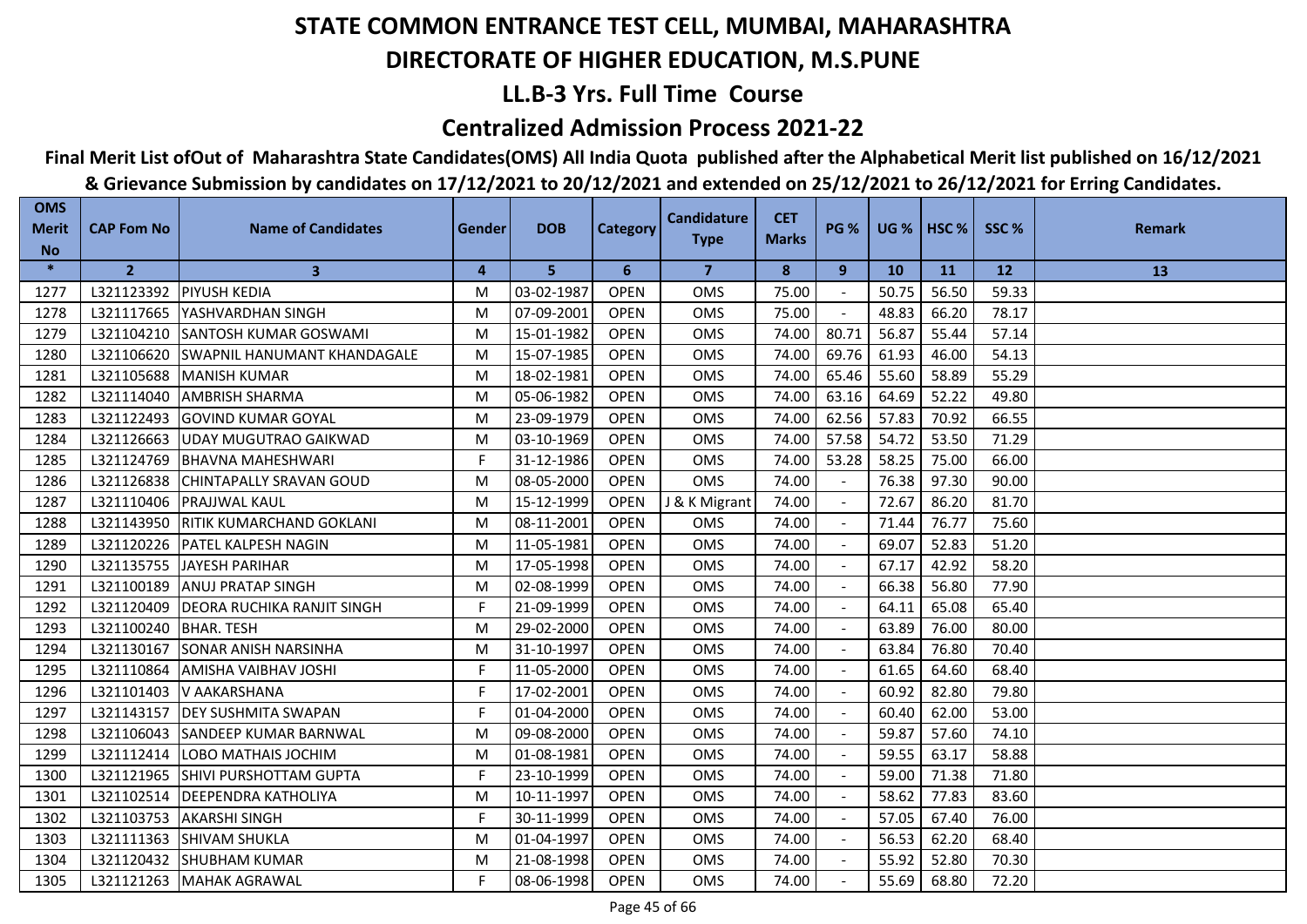## **LL.B-3 Yrs. Full Time Course**

### **Centralized Admission Process 2021-22**

**Final Merit List ofOut of Maharashtra State Candidates(OMS) All India Quota published after the Alphabetical Merit list published on 16/12/2021**

| <b>OMS</b><br><b>Merit</b> | <b>CAP Fom No</b> | <b>Name of Candidates</b>        | Gender | <b>DOB</b> | <b>Category</b> | <b>Candidature</b> | <b>CET</b>   | <b>PG %</b>              | $UG %$ HSC % |       | SSC%  | <b>Remark</b> |
|----------------------------|-------------------|----------------------------------|--------|------------|-----------------|--------------------|--------------|--------------------------|--------------|-------|-------|---------------|
| <b>No</b>                  |                   |                                  |        |            |                 | <b>Type</b>        | <b>Marks</b> |                          |              |       |       |               |
| $\ast$                     | $\mathbf{2}$      | 3                                | 4      | 5          | 6               | 7                  | 8            | 9                        | <b>10</b>    | 11    | 12    | 13            |
| 1306                       | L321111786        | <b>BHISHMENDRA DAYAL</b>         | M      | 21-09-1997 | <b>OPEN</b>     | <b>OMS</b>         | 74.00        |                          | 55.60        | 61.00 | 64.00 |               |
| 1307                       | L321130928        | <b>SANJAY KUMAR PAHI</b>         | M      | 01-07-1972 | <b>OPEN</b>     | <b>OMS</b>         | 74.00        |                          | 52.69        | 44.11 | 55.71 |               |
| 1308                       | L321116755        | IHIMANSHU KUMAR SINGH            | M      | 14-01-1997 | <b>OPEN</b>     | <b>OMS</b>         | 74.00        |                          | 52.11        | 70.30 | 53.80 |               |
| 1309                       | L321122457        | <b>VIJAYKUMAR DUBEY</b>          | M      | 18-07-1973 | <b>OPEN</b>     | <b>OMS</b>         | 74.00        | $\blacksquare$           | 52.03        | 52.80 | 48.50 |               |
| 1310                       | L321125845        | ARJUN NAGANATHRAO DEVKATE        | M      | 24-07-1993 | <b>OPEN</b>     | OMS                | 74.00        |                          | 50.50        | 44.17 | 60.64 |               |
| 1311                       | L321102947        | <b>DHRUV JINESH DESAI</b>        | м      | 10-08-2000 | <b>OPEN</b>     | <b>OMS</b>         | 74.00        |                          | 48.20        | 73.60 | 70.00 |               |
| 1312                       | L321129484        | <b>SHIVAM SINGH</b>              | М      | 14-01-1997 | <b>OPEN</b>     | <b>OMS</b>         | 74.00        |                          | 47.95        | 49.20 | 58.80 |               |
| 1313                       | L321113693        | <b>KOMAL SHERBAHADUR SINGH</b>   | F.     | 01-07-1998 | <b>OPEN</b>     | <b>OMS</b>         | 73.00        | 73.00                    | 61.28        | 72.00 | 78.80 |               |
| 1314                       | L321103249        | <b>IPADMAVATHI SIRASAPALLI</b>   | F      | 15-07-1982 | <b>OPEN</b>     | <b>OMS</b>         | 73.00        | 65.71                    | 65.50        | 66.60 | 75.33 |               |
| 1315                       | L321113905        | <b>AVINASH SHIRODE</b>           | M      | 20-07-1980 | <b>OPEN</b>     | <b>OMS</b>         | 73.00        | 65.00                    | 63.22        | 53.11 | 65.40 |               |
| 1316                       | L321142980        | <b>SATISH TALAWAR</b>            | м      | 17-07-1992 | <b>OPEN</b>     | <b>OMS</b>         | 73.00        | 63.00                    | 73.51        | 58.50 | 76.64 |               |
| 1317                       | L321110057        | <b>ANIL ASHOK MACHCHA</b>        | M      | 11-12-1982 | <b>OPEN</b>     | <b>OMS</b>         | 73.00        | 62.32                    | 68.35        | 47.83 | 63.73 |               |
| 1318                       | L321102732        | <b>GADE KAVITA HEMANT</b>        | F.     | 06-10-1982 | <b>OPEN</b>     | <b>OMS</b>         | 73.00        | 59.65                    | 38.95        | 43.17 | 46.80 |               |
| 1319                       | L321135354        | CHOTALIA ASHWINKUMAR GHANSHYAMB  | M      | 10-10-1993 | <b>OPEN</b>     | <b>OMS</b>         | 73.00        | 55.50                    | 68.73        | 75.83 | 85.85 |               |
| 1320                       | L321119761        | MUJAWAR JAHIR RAUF               | M      | 11-06-1985 | <b>OPEN</b>     | <b>OMS</b>         | 73.00        | 54.64                    | 59.66        | 53.00 | 69.47 |               |
| 1321                       | L321125627        | <b>SHARMA ADITY RAKESH REENA</b> | F.     | 23-10-2001 | <b>OPEN</b>     | <b>OMS</b>         | 73.00        | $\overline{\phantom{a}}$ | 80.55        | 76.40 | 51.83 |               |
| 1322                       | L321127398        | <b>RITIKA GANDHI</b>             | F      | 21-06-1999 | <b>OPEN</b>     | <b>OMS</b>         | 73.00        |                          | 80.15        | 56.80 | 81.00 |               |
| 1323                       | L321100499        | <b>PRARTHANA SHARMA</b>          | F      | 09-01-2000 | <b>OPEN</b>     | <b>OMS</b>         | 73.00        |                          | 73.54        | 56.60 | 76.00 |               |
| 1324                       | L321116233        | VARCHASVA BHARDWAJ               | M      | 10-09-2000 | <b>OPEN</b>     | <b>OMS</b>         | 73.00        | $\sim$                   | 72.29        | 72.00 | 74.00 |               |
| 1325                       | L321119224        | <b>SIBY THOMAS</b>               | M      | 07-05-1971 | <b>OPEN</b>     | OMS                | 73.00        | $\blacksquare$           | 71.28        | 43.11 | 60.67 |               |
| 1326                       | L321128540        | SHAMBHARKAR PRAKASH KRISHNA      | M      | 09-06-1961 | <b>OPEN</b>     | <b>OMS</b>         | 73.00        |                          | 71.19        | 53.17 | 74.00 |               |
| 1327                       | L321139930        | <b>RITIKA GATTANI</b>            | F      | 28-04-2000 | <b>OPEN</b>     | <b>OMS</b>         | 73.00        | $\blacksquare$           | 70.83        | 66.80 | 70.20 |               |
| 1328                       | L321105862        | <b>SHAH SAMVEG RAJESH</b>        | M      | 28-04-2000 | <b>OPEN</b>     | <b>OMS</b>         | 73.00        |                          | 68.25        | 61.60 | 63.50 |               |
| 1329                       | L321106055        | KADAM YOGESH RAMDAS              | M      | 18-02-1986 | <b>OPEN</b>     | <b>OMS</b>         | 73.00        | $\sim$                   | 67.47        | 61.67 | 47.87 |               |
| 1330                       | L321140883        | <b>AJAY KUMAR JAISWAL</b>        | M      | 20-03-1999 | <b>OPEN</b>     | <b>OMS</b>         | 73.00        |                          | 66.50        | 63.20 | 76.00 |               |
| 1331                       | L321101657        | <b>VEEJAY HARGUDAY</b>           | M      | 07-04-1977 | <b>OPEN</b>     | <b>OMS</b>         | 73.00        | $\sim$                   | 66.33        | 48.17 | 57.57 |               |
| 1332                       | L321140818        | <b>AISHWARYA CHAWRA</b>          | F.     | 29-08-1993 | <b>OPEN</b>     | <b>OMS</b>         | 73.00        |                          | 66.04        | 74.60 | 52.20 |               |
| 1333                       | L321117687        | PUROHIT SHIVANI JAWAHARSINGH     | F.     | 25-06-1998 | <b>OPEN</b>     | <b>OMS</b>         | 73.00        |                          | 65.42        | 80.31 | 67.40 |               |
| 1334                       | L321104404        | <b>MONU SHARMA</b>               | М      | 20-08-1999 | <b>OPEN</b>     | <b>OMS</b>         | 73.00        |                          | 63.79        | 88.80 | 91.40 |               |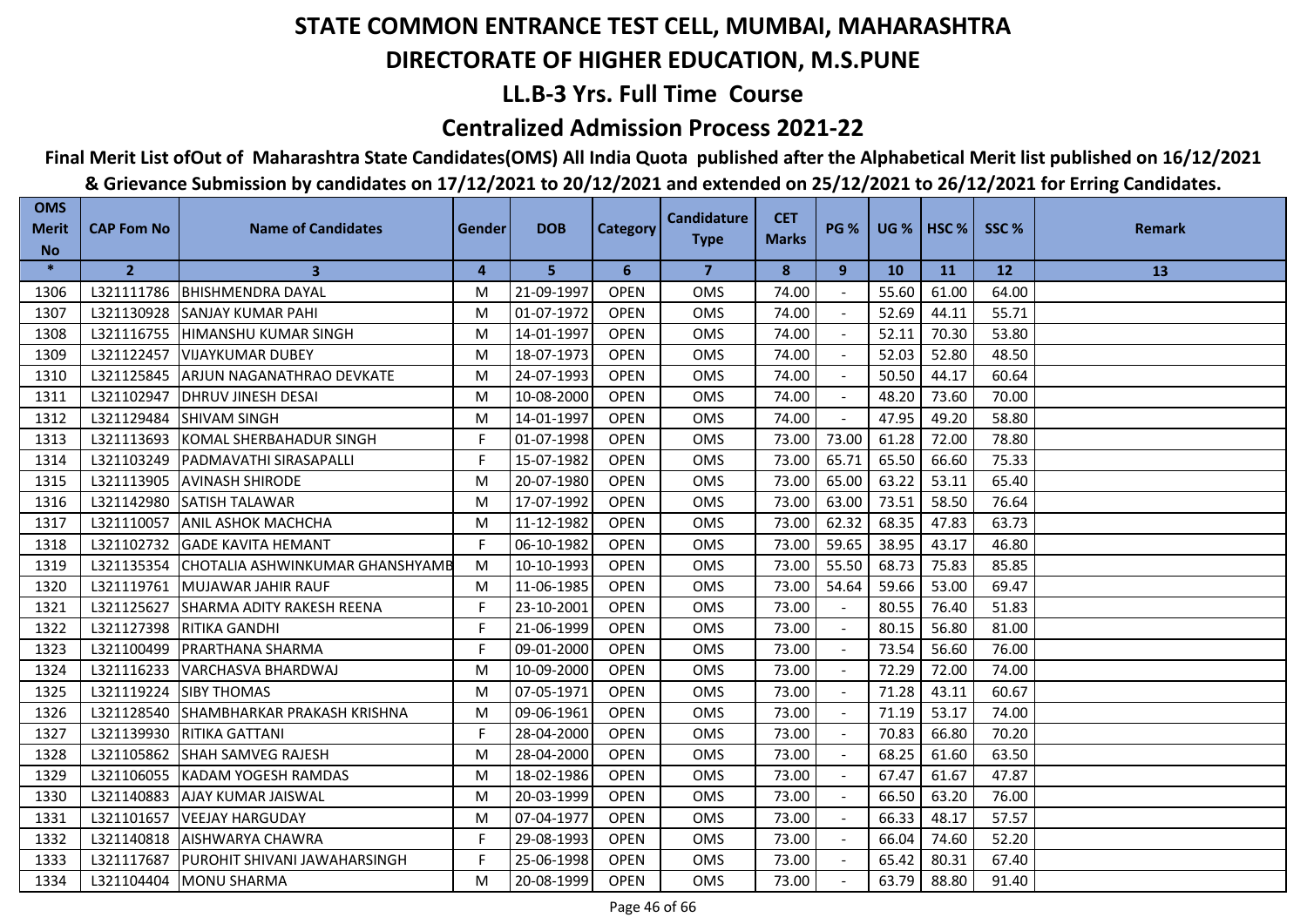## **LL.B-3 Yrs. Full Time Course**

### **Centralized Admission Process 2021-22**

# **Final Merit List ofOut of Maharashtra State Candidates(OMS) All India Quota published after the Alphabetical Merit list published on 16/12/2021**

| <b>OMS</b><br><b>Merit</b> | <b>CAP Fom No</b> | <b>Name of Candidates</b>              | <b>Gender</b> | <b>DOB</b> | <b>Category</b> | <b>Candidature</b> | <b>CET</b>   | <b>PG %</b> | <b>UG %   HSC %</b> |       | SSC%      | <b>Remark</b> |
|----------------------------|-------------------|----------------------------------------|---------------|------------|-----------------|--------------------|--------------|-------------|---------------------|-------|-----------|---------------|
| <b>No</b>                  |                   |                                        |               |            |                 | <b>Type</b>        | <b>Marks</b> |             |                     |       |           |               |
| $\ast$                     | $\overline{2}$    | 3                                      | 4             | 5          | 6               | $\overline{7}$     | 8            | 9           | <b>10</b>           | 11    | <b>12</b> | 13            |
| 1335                       | L321128833        | <b>GADDA JAYESH KALYANJI</b>           | M             | 16-07-1965 | <b>OPEN</b>     | OMS                | 73.00        |             | 63.21               | 53.33 | 60.29     |               |
| 1336                       | L321107418        | <b>IKHIMASIYA HIREN MAHENDRA</b>       | M             | 05-09-1991 | <b>OPEN</b>     | <b>OMS</b>         | 73.00        |             | 62.59               | 76.57 | 74.29     |               |
| 1337                       | L321105869        | KHAN ALSABEEL MOFEED AHMAD             | M             | 20-07-1997 | <b>OPEN</b>     | <b>OMS</b>         | 73.00        |             | 60.48               | 68.83 | 57.00     |               |
| 1338                       | L321105149        | <b>AJGAONKAR SAGAR MAHESH</b>          | M             | 30-09-1984 | <b>OPEN</b>     | <b>OMS</b>         | 73.00        |             | 59.86               | 54.17 | 66.13     |               |
| 1339                       | L321134805        | <b>ABHISHEK KUMAR</b>                  | M             | 20-10-1998 | <b>OPEN</b>     | OMS                | 73.00        |             | 58.73               | 51.40 | 57.60     |               |
| 1340                       | L321104581        | RUMANI SHOEB ABDUL KARIM               | M             | 14-01-1982 | <b>OPEN</b>     | OMS                | 73.00        |             | 58.60               | 54.50 | 55.07     |               |
| 1341                       | L321107548        | MOHIT CHOUDHARY                        | M             | 09-02-2001 | <b>OPEN</b>     | OMS                | 73.00        |             | 58.19               | 69.60 | 67.10     |               |
| 1342                       | L321117883        | <b>IMRS VISHAKHA MANISH KAKDE</b>      | F.            | 24-11-1980 | <b>OPEN</b>     | <b>OMS</b>         | 73.00        |             | 57.79               | 74.67 | 61.33     |               |
| 1343                       | L321110002        | DATTANI ABHISEK JAGDISHKUMAR           | M             | 07-12-2000 | <b>OPEN</b>     | <b>OMS</b>         | 73.00        |             | 57.60               | 62.31 | 60.40     |               |
| 1344                       | L321113380        | <b>INILAM RUPESH JADHAV</b>            | F             | 18-06-1988 | <b>OPEN</b>     | <b>OMS</b>         | 73.00        |             | 56.05               | 47.17 | 59.33     |               |
| 1345                       | L321133883        | IDIWANI TRUPTI TEJPAL                  | F             | 07-05-1995 | <b>OPEN</b>     | <b>OMS</b>         | 73.00        |             | 52.73               | 84.13 | 77.17     |               |
| 1346                       | L321111043        | <b>SUJEET KUMAR RAY</b>                | M             | 07-10-1995 | <b>OPEN</b>     | <b>OMS</b>         | 73.00        |             | 51.27               | 46.80 | 53.60     |               |
| 1347                       | L321113824        | IARCHANA CHETAN TRIVEDI                | F             | 18-01-1978 | <b>OPEN</b>     | <b>OMS</b>         | 73.00        |             | 51.19               | 50.00 | 56.86     |               |
| 1348                       | L321130404        | YOGESH KUMAR MISHRA                    | M             | 16-08-1988 | <b>OPEN</b>     | <b>OMS</b>         | 73.00        |             | 51.17               | 61.20 | 55.83     |               |
| 1349                       | L321103264        | <b>IRENU KASHYAP</b>                   | F.            | 24-01-1995 | <b>OPEN</b>     | <b>OMS</b>         | 73.00        | $\sim$      | 50.83               | 66.50 | 68.08     |               |
| 1350                       | L321110697        | <b>ANJALI SAXENA</b>                   | F.            | 20-12-1970 | <b>OPEN</b>     | OMS                | 72.00        | 72.00       | 57.17               | 64.20 | 62.83     |               |
| 1351                       | L321111913        | <b>SHALINI PANDEY</b>                  | F.            | 11-01-1989 | <b>OPEN</b>     | OMS                | 72.00        | 60.11       | 56.33               | 67.54 | 69.33     |               |
| 1352                       | L321114719        | <b>SHUKLA VINAYKUMAR KAUSHALKISHOR</b> | M             | 24-08-1992 | <b>OPEN</b>     | OMS                | 72.00        | 59.75       | 49.40               | 62.33 | 52.67     |               |
| 1353                       | L321116932        | <b>ISADDAM HUSAIN QRESHI</b>           | M             | 13-01-1999 | <b>OPEN</b>     | <b>OMS</b>         | 72.00        | 52.67       | 49.72               | 59.60 | 63.67     |               |
| 1354                       | L321108144        | <b>ISHRATH FATIMA</b>                  | F             | 01-08-1984 | <b>OPEN</b>     | <b>OMS</b>         | 72.00        |             | 66.73               | 76.50 | 80.96     |               |
| 1355                       | L321130454        | <b>ISACHIN CHOUDHARY</b>               | M             | 25-05-1998 | <b>OPEN</b>     | <b>OMS</b>         | 72.00        |             | 64.62               | 72.20 | 77.90     |               |
| 1356                       | L321129091        | LOHALKAR JUILEE NAGESH DIKSHA          | F.            | 20-09-1991 | <b>OPEN</b>     | <b>OMS</b>         | 72.00        |             | 64.52               | 46.00 | 65.38     |               |
| 1357                       | L321134927        | NALAWADE SHRIDHAR RAGHUNATH            | M             | 01-07-1992 | <b>OPEN</b>     | OMS                | 72.00        |             | 63.97               | 48.67 | 72.77     |               |
| 1358                       | L321101137        | <b>RIYA SINHA</b>                      | F             | 21-01-1999 | <b>OPEN</b>     | <b>OMS</b>         | 72.00        |             | 62.96               | 56.80 | 72.20     |               |
| 1359                       | L321105129        | <b>PALAK SHAH</b>                      | F.            | 05-08-2000 | <b>OPEN</b>     | <b>OMS</b>         | 72.00        |             | 60.35               | 76.00 | 71.83     |               |
| 1360                       | L321138211        | <b>BHAVIKA AGRAWAL</b>                 | F.            | 13-03-1999 | <b>OPEN</b>     | <b>OMS</b>         | 72.00        |             | 58.44               | 70.20 | 66.40     |               |
| 1361                       | L321122831        | <b>SANDEEP BAJIRAO SANGARE</b>         | M             | 14-01-1975 | <b>OPEN</b>     | OMS                | 72.00        |             | 57.68               | 49.00 | 68.29     |               |
| 1362                       | L321136084        | D'SOUZA ROY CIPRIANO                   | M             | 17-10-1963 | <b>OPEN</b>     | OMS                | 72.00        |             | 56.66               | 51.17 | 45.57     |               |
| 1363                       |                   | L321114162 KARDAM AJAY KUMAR KISHANLAL | M             | 01-03-1981 | <b>OPEN</b>     | <b>OMS</b>         | 72.00        |             | 56.10               | 42.17 | 45.00     |               |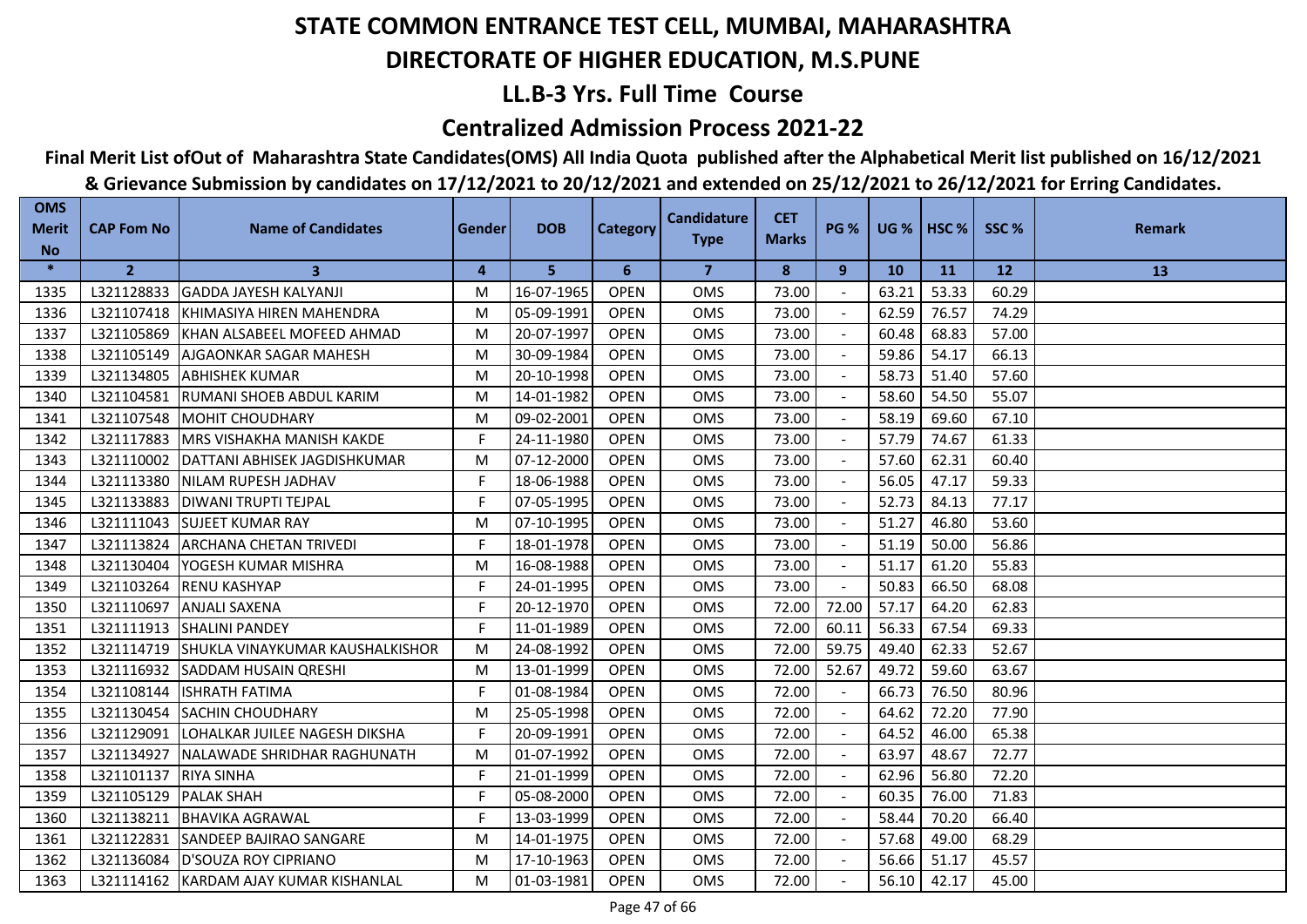## **LL.B-3 Yrs. Full Time Course**

### **Centralized Admission Process 2021-22**

## **Final Merit List ofOut of Maharashtra State Candidates(OMS) All India Quota published after the Alphabetical Merit list published on 16/12/2021**

| <b>OMS</b><br><b>Merit</b> | <b>CAP Fom No</b>     | <b>Name of Candidates</b>                | Gender         | <b>DOB</b> | Category    | <b>Candidature</b> | <b>CET</b>   | <b>PG %</b> | <b>UG %</b> | HSC <sub>%</sub> | SSC%  | <b>Remark</b> |
|----------------------------|-----------------------|------------------------------------------|----------------|------------|-------------|--------------------|--------------|-------------|-------------|------------------|-------|---------------|
| <b>No</b>                  |                       |                                          |                |            |             | <b>Type</b>        | <b>Marks</b> |             |             |                  |       |               |
| $\ast$                     | $\overline{2}$        | $\mathbf{3}$                             | $\overline{4}$ | 5          | 6           | $\overline{7}$     | 8            | 9           | <b>10</b>   | <b>11</b>        | 12    | 13            |
| 1364                       |                       | L321109565 VIJAY RAJUBHAI TAYADE         | M              | 12-02-1999 | <b>OPEN</b> | <b>OMS</b>         | 72.00        |             | 54.19       | 55.14            | 53.67 |               |
| 1365                       | L321100204            | <b>JADITI KUSHWAHA</b>                   | F.             | 08-10-1998 | <b>OPEN</b> | <b>OMS</b>         | 72.00        |             | 53.93       | 63.00            | 74.10 |               |
| 1366                       | L321138151 NEETU JHA  |                                          | F              | 15-01-1990 | <b>OPEN</b> | <b>OMS</b>         | 72.00        |             | 51.45       | 51.89            | 67.14 |               |
| 1367                       | L321141201            | <b>IKUMAR ABHISHEK</b>                   | M              | 13-03-1992 | <b>OPEN</b> | <b>OMS</b>         | 71.00        | 82.37       | 59.85       | 58.80            | 68.40 |               |
| 1368                       |                       | L321107451 MOHAMMED ASLEM                | M              | 13-04-1987 | <b>OPEN</b> | <b>OMS</b>         | 71.00        | 78.69       | 53.57       | 70.50            | 68.67 |               |
| 1369                       | L321129985 AJAY PATIL |                                          | M              | 03-01-1993 | <b>OPEN</b> | <b>OMS</b>         | 71.00        | 74.69       | 60.17       | 62.60            | 56.40 |               |
| 1370                       |                       | L321119766 SHUQRAN AHMED EJAZ AHD MOMIN  | M              | 25-10-1986 | <b>OPEN</b> | <b>OMS</b>         | 71.00        | 71.43       |             | 50.67            | 67.33 |               |
| 1371                       |                       | L321129915 JAGIA POONAM TULSIDAS         | F.             | 03-11-1983 | <b>OPEN</b> | <b>OMS</b>         | 71.00        | 70.65       | 45.75       | 49.67            | 50.13 |               |
| 1372                       |                       | L321102818 MISHRA OMPRAKASH ANJANIKUMAR  | M              | 21-03-1996 | <b>OPEN</b> | OMS                | 71.00        | 66.38       | 60.68       | 53.23            | 68.18 |               |
| 1373                       |                       | L321142825 AMIT SHARMA                   | M              | 31-10-1979 | <b>OPEN</b> | <b>OMS</b>         | 71.00        | 64.40       | 53.33       | 63.33            | 62.00 |               |
| 1374                       |                       | L321105598 YADAV VINOD KUMAR             | M              | 20-02-1992 | <b>OPEN</b> | <b>OMS</b>         | 71.00        | 60.00       | 45.00       | 46.00            | 49.08 |               |
| 1375                       | L321134838            | <b>PARAMHANS YADAV</b>                   | M              | 15-12-1971 | <b>OPEN</b> | OMS                | 71.00        | 50.70       | 41.65       | 38.60            | 55.33 |               |
| 1376                       | L321118227            | <b>AJOY PANJA</b>                        | M              | 12-12-1999 | <b>OPEN</b> | <b>OMS</b>         | 71.00        |             | 74.25       | 76.46            | 50.57 |               |
| 1377                       |                       | L321133600 KHUSHBOO SHARMA               | F.             | 05-02-2001 | <b>OPEN</b> | <b>OMS</b>         | 71.00        |             | 66.91       | 71.40            | 76.00 |               |
| 1378                       | L321137904            | MOHAN RAMESH ANDHARE                     | M              | 30-03-1988 | <b>OPEN</b> | <b>OMS</b>         | 71.00        |             | 65.88       | 47.17            | 57.87 |               |
| 1379                       | L321127802            | <b>MANISHA RAJ</b>                       | F.             | 29-04-1998 | <b>OPEN</b> | <b>OMS</b>         | 71.00        |             | 64.27       | 59.80            | 72.20 |               |
| 1380                       |                       | L321113204 WANKHEDE HIRA RAJENDRA        | M              | 12-10-1993 | <b>OPEN</b> | <b>OMS</b>         | 71.00        |             | 61.29       | 69.17            | 82.00 |               |
| 1381                       | L321124002            | <b>NIKITA GAWANDE</b>                    | F              | 21-12-1996 | <b>OPEN</b> | <b>OMS</b>         | 71.00        |             | 60.65       | 72.40            | 81.17 |               |
| 1382                       | L321108784            | <b>IKASIM KAMIL M I</b>                  | M              | 15-03-1995 | <b>OPEN</b> | <b>OMS</b>         | 71.00        |             | 59.27       | 56.33            | 68.20 |               |
| 1383                       | L321110299            | RAJENDRA MAHAJAN YADAV                   | M              | 10-07-1983 | <b>OPEN</b> | <b>OMS</b>         | 71.00        |             | 56.35       | 50.00            | 55.47 |               |
| 1384                       | L321114209            | <b>KAPIL FULE</b>                        | M              | 08-07-1992 | <b>OPEN</b> | <b>OMS</b>         | 71.00        |             | 55.17       | 58.40            | 77.83 |               |
| 1385                       | L321129445            | <b>ANSARI MOHD ALTAF MOHD SAJJAD ALI</b> | M              | 26-03-1998 | <b>OPEN</b> | <b>OMS</b>         | 71.00        |             | 52.31       | 54.31            | 72.18 |               |
| 1386                       |                       | L321106955 MD SHAHID HUSSAIN             | M              | 05-01-1998 | <b>OPEN</b> | OMS                | 71.00        |             | 50.73       | 65.20            | 63.00 |               |
| 1387                       | L321107209            | <b>RAJANDEKAR PRASAD PRAKASH</b>         | M              | 28-06-1983 | <b>OPEN</b> | <b>OMS</b>         | 71.00        |             | 50.33       | 53.33            | 39.20 |               |
| 1388                       | L321127418            | <b>VAGISHA RAI</b>                       | F.             | 16-01-1997 | <b>OPEN</b> | <b>OMS</b>         | 71.00        |             | 50.00       | 61.20            | 62.50 |               |
| 1389                       | L321140056            | <b>IMANISH BHIKULAL PARASHAR</b>         | M              | 25-08-1969 | <b>OPEN</b> | <b>OMS</b>         | 71.00        |             | 50.00       | 57.63            | 68.00 |               |
| 1390                       |                       | L321140902 AMBRE MAHESH PRAKASH          | M              | 02-06-1984 | <b>OPEN</b> | <b>OMS</b>         | 71.00        | $\sim$      | 48.13       | 41.50            | 36.93 |               |
| 1391                       | L321103368 J SAILOO   |                                          | M              | 02-06-1961 | <b>OPEN</b> | OMS                | 70.00        | 66.08       | 65.77       | 47.87            | 44.83 |               |
| 1392                       |                       | L321125923   VARYANI MANOJ JETHANAND     | м              | 30-06-1974 | <b>OPEN</b> | <b>OMS</b>         | 70.00        | 65.56       | 72.30       | 51.86            | 58.71 |               |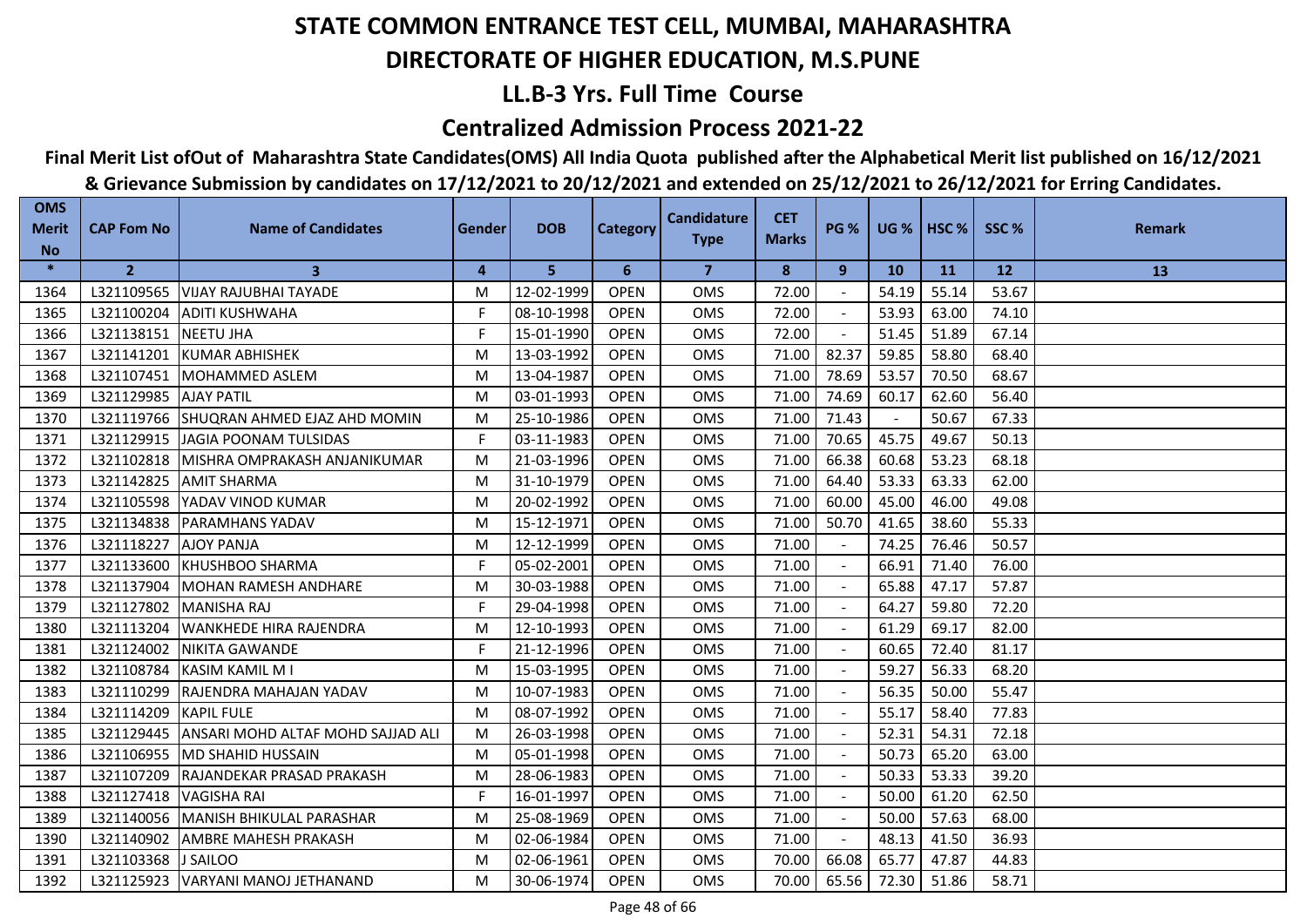## **LL.B-3 Yrs. Full Time Course**

### **Centralized Admission Process 2021-22**

# **Final Merit List ofOut of Maharashtra State Candidates(OMS) All India Quota published after the Alphabetical Merit list published on 16/12/2021**

| <b>OMS</b><br><b>Merit</b> | <b>CAP Fom No</b> | <b>Name of Candidates</b>                 | Gender | <b>DOB</b> | <b>Category</b> | <b>Candidature</b> | <b>CET</b>   | <b>PG %</b> |           | <b>UG %   HSC %  </b> | SSC%  | <b>Remark</b> |
|----------------------------|-------------------|-------------------------------------------|--------|------------|-----------------|--------------------|--------------|-------------|-----------|-----------------------|-------|---------------|
| <b>No</b>                  |                   |                                           |        |            |                 | <b>Type</b>        | <b>Marks</b> |             |           |                       |       |               |
| $\ast$                     | $\overline{2}$    | 3                                         | 4      | 5          | 6               | $\overline{7}$     | 8            | 9           | <b>10</b> | <b>11</b>             | 12    | 13            |
| 1393                       |                   | L321121258 SHIRODKAR ARCHANA RAMACUSTAM   | F.     | 31-07-1975 | <b>OPEN</b>     | <b>OMS</b>         | 70.00        | 62.96       | 59.45     | 47.83                 | 54.14 |               |
| 1394                       |                   | L321102936 B ESHWARA GOUDA                | M      | 25-04-1964 | <b>OPEN</b>     | <b>OMS</b>         | 70.00        | 61.75       | 55.22     | 53.67                 | 47.00 |               |
| 1395                       | L321103956        | <b>IGYANI AKASH RAJENDRA</b>              | M      | 01-07-1986 | <b>OPEN</b>     | <b>OMS</b>         | 70.00        | 61.10       | 39.80     | 40.67                 | 44.53 |               |
| 1396                       | L321101675        | BACHUWAR SACHIN SAINATH                   | M      | 28-11-1984 | <b>OPEN</b>     | <b>OMS</b>         | 70.00        | 52.50       | 66.67     | 62.33                 | 57.07 |               |
| 1397                       | L321136772        | <b>ARCHANA VILAS DONGARE</b>              | F.     | 09-03-1986 | <b>OPEN</b>     | OMS                | 70.00        | 51.40       | 56.55     | 46.67                 | 61.92 |               |
| 1398                       |                   | L321145480   PRITEE SANJAY THORAT         | F.     | 20-11-2000 | <b>OPEN</b>     | OMS                | 70.00        |             | 72.95     | 62.62                 | 79.80 |               |
| 1399                       | L321124325        | <b>ABHILASH K RAJAN</b>                   | M      | 22-09-1991 | <b>OPEN</b>     | OMS                | 70.00        |             | 68.17     | 74.25                 | 79.00 |               |
| 1400                       | L321100859        | <b>ITALEKAR VILAS CHANDRABHAN</b>         | M      | 03-08-1990 | <b>OPEN</b>     | <b>OMS</b>         | 70.00        |             | 67.93     | 66.67                 | 61.87 |               |
| 1401                       | L321117383        | JANUNKAR GAURAV RAMRAO                    | M      | 31-01-1993 | <b>OPEN</b>     | <b>OMS</b>         | 70.00        |             | 66.63     | 53.83                 | 75.23 |               |
| 1402                       | L321125989        | <b>IKARAN RAJESH BOHRA</b>                | M      | 23-09-1996 | <b>OPEN</b>     | <b>OMS</b>         | 70.00        |             | 66.15     | 49.08                 | 72.60 |               |
| 1403                       | L321110156        | <b>ISIDDHARTH BHARATBHAI JADHAV</b>       | M      | 22-06-2000 | <b>OPEN</b>     | <b>OMS</b>         | 70.00        |             | 65.03     | 70.62                 | 51.20 |               |
| 1404                       | L321145247        | VAISH RAJENDRA OMPRAKASH                  | M      | 22-10-1991 | <b>OPEN</b>     | OMS                | 70.00        |             | 64.11     | 56.83                 | 66.62 |               |
| 1405                       | L321138405        | <b>PREETI RAJDEV</b>                      | F      | 07-10-1999 | <b>OPEN</b>     | <b>OMS</b>         | 70.00        |             | 63.74     | 77.00                 | 77.90 |               |
| 1406                       | L321134262        | ANSARI ABDUL SAUBAN ABDUL LATEEF AN       | M      | 25-07-1992 | <b>OPEN</b>     | <b>OMS</b>         | 70.00        |             | 63.40     | 42.83                 | 67.08 |               |
| 1407                       | L321141018        | YOGESH AGRAWAL                            | M      | 17-05-1995 | <b>OPEN</b>     | <b>OMS</b>         | 70.00        |             | 60.80     | 77.80                 | 84.50 |               |
| 1408                       | L321104572        | SHABNAM                                   | F.     | 12-01-1977 | <b>OPEN</b>     | OMS                | 70.00        |             | 59.60     | 60.20                 | 55.67 |               |
| 1409                       | L321117985        | <b>SOMYA YADAV</b>                        | F.     | 17-05-1988 | <b>OPEN</b>     | <b>OMS</b>         | 70.00        |             | 58.67     | 77.78                 | 71.00 |               |
| 1410                       | L321119016        | M V NAVEEN KUMAR                          | M      | 07-07-1997 | <b>OPEN</b>     | <b>OMS</b>         | 70.00        |             | 58.44     | 78.30                 | 93.33 |               |
| 1411                       | L321104980        | <b>BALRAM KUMAR</b>                       | M      | 11-09-1999 | <b>OPEN</b>     | <b>OMS</b>         | 70.00        |             | 58.38     | 57.80                 | 58.20 |               |
| 1412                       | L321123077        | KANLE ANANT CHIMNAJI                      | M      | 13-04-1993 | <b>OPEN</b>     | <b>OMS</b>         | 70.00        |             | 57.70     | 54.83                 | 52.15 |               |
| 1413                       | L321108361        | <b>SOMIL JAIN</b>                         | M      | 25-02-2001 | <b>OPEN</b>     | <b>OMS</b>         | 70.00        |             | 57.51     | 65.17                 | 89.20 |               |
| 1414                       | L321110025        | <b>YASHI SRIVASTAVA</b>                   | F      | 16-12-2000 | <b>OPEN</b>     | <b>OMS</b>         | 70.00        |             | 57.40     | 57.40                 | 62.00 |               |
| 1415                       | L321101423        | NIKHIL KUMAR TRIPATHI                     | M      | 18-11-2000 | <b>OPEN</b>     | OMS                | 70.00        |             | 52.00     | 59.60                 | 58.90 |               |
| 1416                       | L321123588        | <b>ITENCY THOMAS</b>                      | F      | 20-12-1985 | <b>OPEN</b>     | <b>OMS</b>         | 70.00        |             | 50.67     | 44.67                 | 46.53 |               |
| 1417                       | L321123253        | <b>ABHIJEET SHALWAR</b>                   | M      | 02-04-1988 | <b>OPEN</b>     | <b>OMS</b>         | 70.00        |             | 49.72     | 50.50                 | 50.17 |               |
| 1418                       | L321111691        | SHITAL A. KATE                            | F      | 10-04-1992 | <b>OPEN</b>     | <b>OMS</b>         | 70.00        |             | 46.81     | 65.60                 | 71.80 |               |
| 1419                       | L321106572        | <b>DHEERAJ PATIL</b>                      | M      | 17-04-1990 | <b>OPEN</b>     | OMS                | 70.00        | $\sim$      | 45.00     | 53.40                 | 49.60 |               |
| 1420                       |                   | L321120183   DHANANJAY SHANKAR GADGIL     | M      | 24-05-1970 | <b>OPEN</b>     | <b>OMS</b>         | 69.00        | 88.42       | 56.91     | 46.17                 | 49.14 |               |
| 1421                       |                   | L321114096 GAZDAR SAMEER SHAFIQ UR REHMAN | M      | 14-08-1989 | <b>OPEN</b>     | <b>OMS</b>         | 69.00        | 71.25       | 43.95     | 39.50                 | 47.73 |               |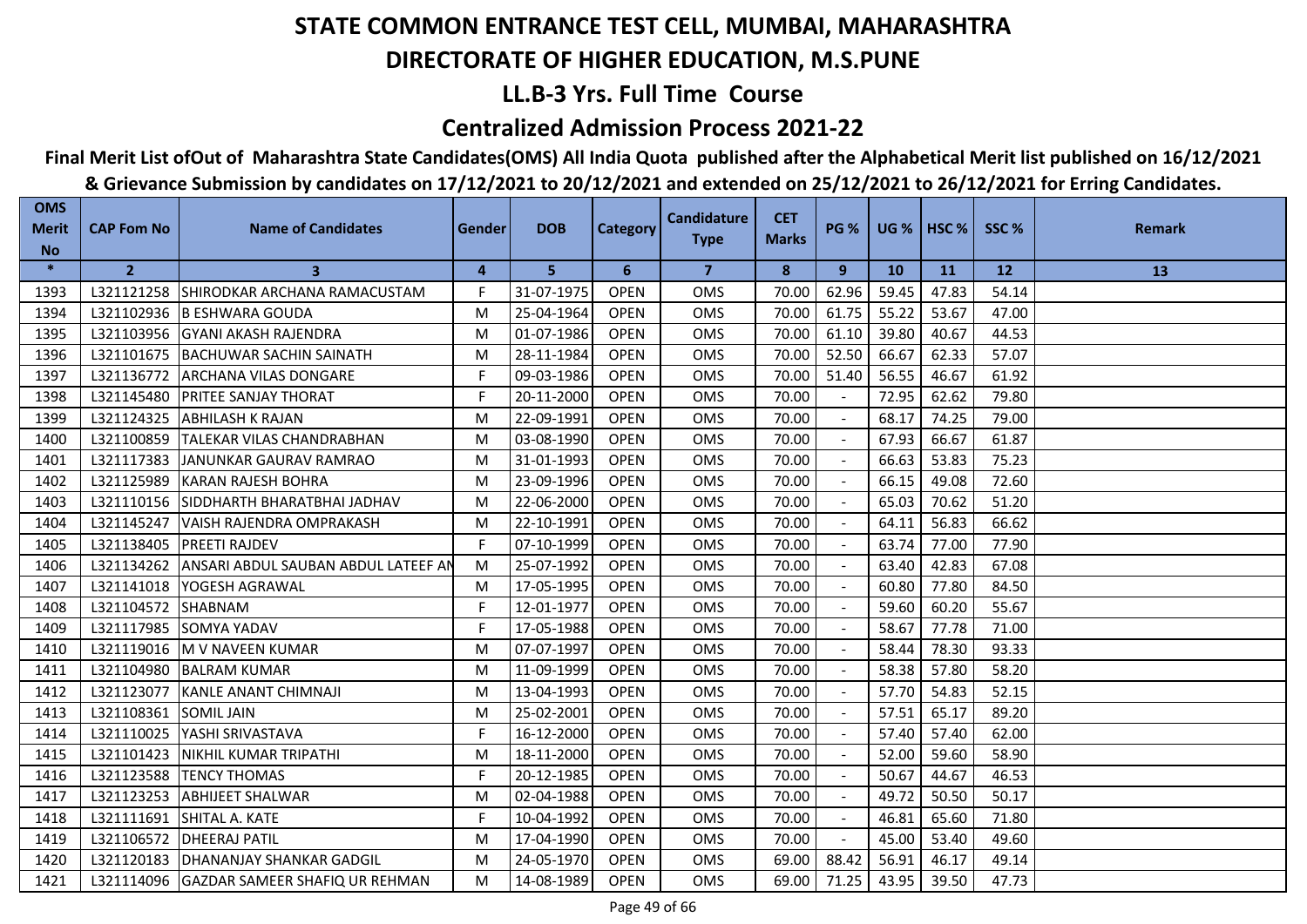## **LL.B-3 Yrs. Full Time Course**

### **Centralized Admission Process 2021-22**

## **Final Merit List ofOut of Maharashtra State Candidates(OMS) All India Quota published after the Alphabetical Merit list published on 16/12/2021**

| <b>OMS</b><br><b>Merit</b> | <b>CAP Fom No</b> | <b>Name of Candidates</b>                | Gender         | <b>DOB</b> | <b>Category</b> | <b>Candidature</b> | <b>CET</b>   | <b>PG %</b> | <b>UG %</b> | HSC <sub>%</sub> | SSC%  | <b>Remark</b>                         |
|----------------------------|-------------------|------------------------------------------|----------------|------------|-----------------|--------------------|--------------|-------------|-------------|------------------|-------|---------------------------------------|
| <b>No</b>                  |                   |                                          |                |            |                 | <b>Type</b>        | <b>Marks</b> |             |             |                  |       |                                       |
| $\ast$                     | $\overline{2}$    | $\mathbf{3}$                             | $\overline{4}$ | 5          | 6               | $\overline{7}$     | 8            | 9           | 10          | <b>11</b>        | 12    | 13                                    |
| 1422                       | L321119511        | <b>NAIK BHARATI VASUDEO</b>              | F              | 07-12-1977 | <b>OPEN</b>     | OMS                | 69.00        | 71.00       | 42.70       | 58.67            | 54.80 |                                       |
| 1423                       | L321102324        | MANOJ KUMAR PRAJAPATI                    | M              | 06-12-1983 | <b>OPEN</b>     | <b>OMS</b>         | 69.00        | 58.25       | 41.89       | 52.20            | 41.17 |                                       |
| 1424                       | L321128107        | <b>SHRUTI KHANDELWAL</b>                 | F.             | 26-09-1993 | <b>OPEN</b>     | OMS                | 69.00        |             | 75.43       | 66.60            | 80.80 |                                       |
| 1425                       | L321101023        | YADAV CHANDRAKANT SUSHIL                 | M              | 13-10-1998 | <b>OPEN</b>     | <b>OMS</b>         | 69.00        |             | 74.00       | 75.54            | 83.80 |                                       |
| 1426                       | L321107609        | <b>DHRUVI OSTWAL</b>                     | F.             | 29-07-2000 | <b>OPEN</b>     | OMS                | 69.00        |             | 67.61       | 67.69            | 70.40 |                                       |
| 1427                       | L321102820        | <b>BHAVANA PANDEY</b>                    | F.             | 17-06-2001 | <b>OPEN</b>     | OMS                | 69.00        |             | 67.44       | 79.80            | 70.30 |                                       |
| 1428                       | L321116205        | <b>SAURAV MISHRA</b>                     | M              | 10-07-1999 | <b>OPEN</b>     | OMS                | 69.00        |             | 66.70       | 81.80            | 70.30 |                                       |
| 1429                       | L321140862        | <b>SAYYED AFREEN QAMAR</b>               | F              | 17-05-1999 | <b>OPEN</b>     | <b>OMS</b>         | 69.00        | $\sim$      | 65.89       | 61.38            | 62.80 |                                       |
| 1430                       | L321125323        | <b>GUPTA PRIYA KUMARI RAMBABU</b>        | F.             | 01-01-1997 | <b>OPEN</b>     | <b>OMS</b>         | 69.00        | $\sim$      | 65.43       | 81.38            | 88.00 |                                       |
| 1431                       |                   | L321125161 RAGHUWANSHI HARSHAL RATILAL   | M              | 01-07-1992 | <b>OPEN</b>     | <b>OMS</b>         | 69.00        |             | 64.87       | 41.67            | 61.23 |                                       |
| 1432                       | L321127925        | <b>PATIL SHUBHAM VIKAS</b>               | M              | 12-09-1994 | <b>OPEN</b>     | <b>OMS</b>         | 69.00        |             | 64.86       | 56.83            | 63.45 |                                       |
| 1433                       | L321142851        | <b>DHOKAD MITALI MAFATLAL</b>            | F.             | 09-11-2001 | <b>OPEN</b>     | <b>OMS</b>         | 69.00        |             | 64.50       | 75.85            | 77.00 |                                       |
| 1434                       | L321106443        | <b>ANKIT KUMAR JAIN</b>                  | M              | 02-03-1991 | <b>OPEN</b>     | <b>OMS</b>         | 69.00        |             | 60.72       | 63.20            | 71.00 |                                       |
| 1435                       |                   | L321139726 PATHAN JARRARKHAN VALIDADKHAN | M              | 25-01-1985 | <b>OPEN</b>     | <b>OMS</b>         | 69.00        |             | 59.96       | 49.33            | 66.72 |                                       |
| 1436                       | L321114551        | <b>IMAYURESH RAMAKANT MHATRE</b>         | M              | 13-07-1994 | <b>OPEN</b>     | <b>OMS</b>         | 69.00        |             | 54.40       | 47.50            | 60.00 |                                       |
| 1437                       | L321142039        | <b>ROOPAM MADANSINGH RAO</b>             | F.             | 19-05-1997 | <b>OPEN</b>     | OMS                | 69.00        |             | 52.29       | 51.23            | 44.77 |                                       |
| 1438                       | L321102097        | <b>SEENA SATHEESAN</b>                   | F              | 14-07-1986 | <b>OPEN</b>     | <b>OMS</b>         | 69.00        |             | 52.26       | 49.50            | 46.13 |                                       |
| 1439                       | L321133095        | <b>ISHU CHOUDHARY</b>                    | M              | 18-02-2001 | <b>OPEN</b>     | OMS                | 69.00        |             | 47.89       | 50.60            | 80.50 |                                       |
| 1440                       | L321143212        | <b>IKAMBLE GANESH RAMESH</b>             | M              | 24-08-1988 | <b>OPEN</b>     | <b>OMS</b>         | 69.00        |             | 45.53       | 49.50            | 39.47 |                                       |
|                            |                   |                                          |                |            |                 |                    |              |             |             |                  |       | CET Form/Score Card related           |
| 1441                       | L321142892        | <b>THATIKONDA SHAILESH SUDARSHAN</b>     | м              | 04-09-1986 | <b>OPEN</b>     | <b>OMS</b>         | 68.00        | 72.13       | 42.65       | 56.17            |       | 45.33 document issue. Upload relevent |
|                            |                   |                                          |                |            |                 |                    |              |             |             |                  |       | document at time of admission         |
| 1442                       | L321108023        | SANDHYA NAMDEV SONAWANE                  | F.             | 27-11-1979 | <b>OPEN</b>     | <b>OMS</b>         | 68.00        | 61.88       | 62.92       | 44.50            | 37.92 |                                       |
| 1443                       | L321106927        | <b>INSIYA BAJI</b>                       | F.             | 28-11-1990 | <b>OPEN</b>     | OMS                | 68.00        | 60.00       | 55.88       | 65.14            | 55.29 |                                       |
| 1444                       | L321107479        | <b>SANDEEP PANDEY</b>                    | M              | 13-07-1985 | <b>OPEN</b>     | OMS                | 68.00        | 58.11       | 52.17       | 56.60            | 45.33 |                                       |
| 1445                       | L321107105        | <b>DINESH CHANDGIRAM SAINI</b>           | M              | 26-01-1985 | <b>OPEN</b>     | OMS                | 68.00        | 54.38       | 42.10       | 43.50            | 42.67 |                                       |
| 1446                       | L321141940        | PUTHRAN SAGAR RAVINDRA                   | M              | 15-10-1993 | <b>OPEN</b>     | OMS                | 68.00        | 52.25       | 68.43       | 61.50            | 51.67 |                                       |
| 1447                       | L321105444        | <b>BEAUTY YASHWANT SINGH</b>             | F              | 21-03-1998 | <b>OPEN</b>     | <b>OMS</b>         | 68.00        |             | 80.03       | 83.85            | 70.00 |                                       |
| 1448                       |                   | L321134148 ARUMUGAM SONIA CHINAMUTHU     | F.             | 30-10-1998 | <b>OPEN</b>     | <b>OMS</b>         | 68.00        |             | 71.38       | 84.62            | 74.00 |                                       |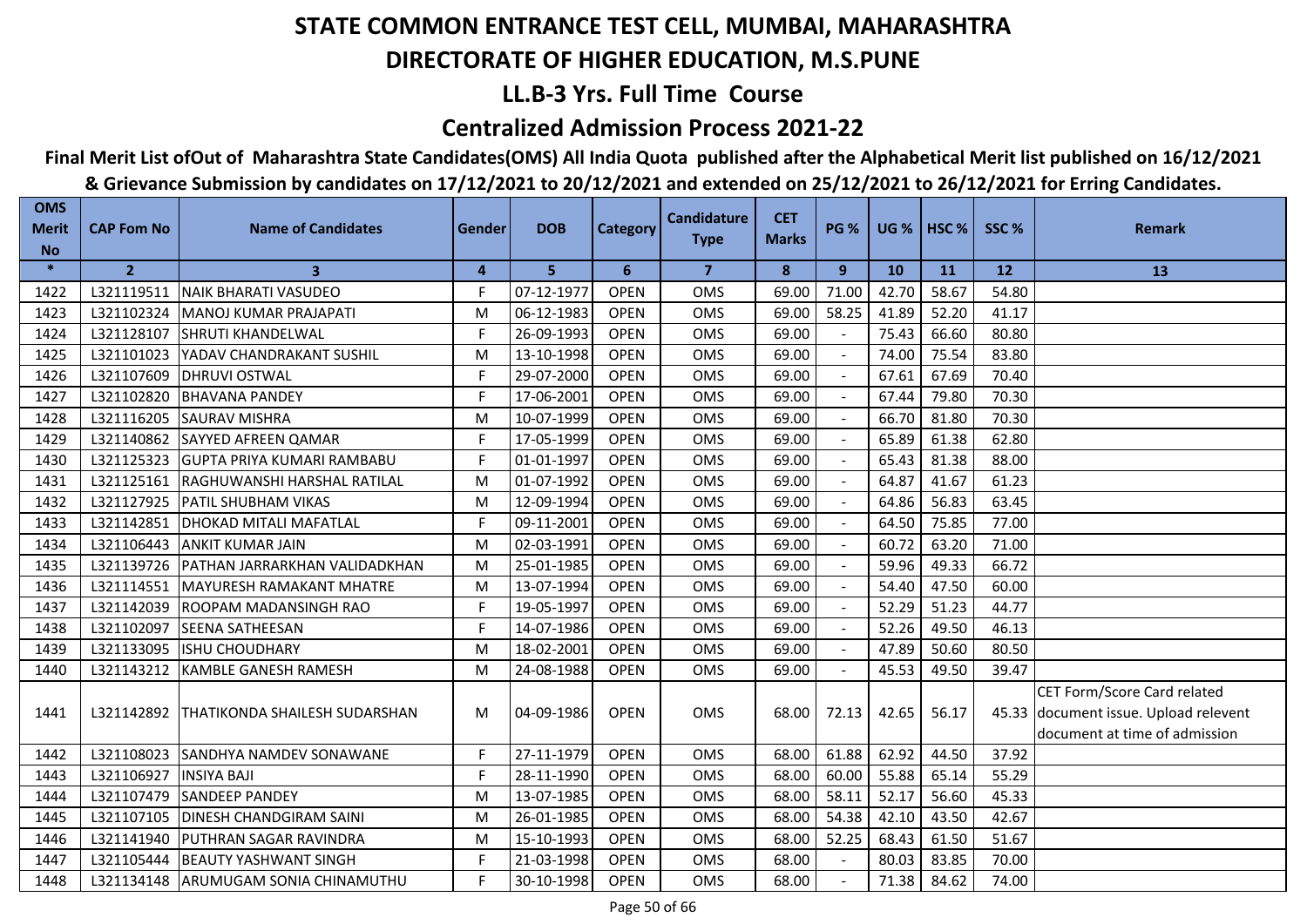## **LL.B-3 Yrs. Full Time Course**

### **Centralized Admission Process 2021-22**

## **Final Merit List ofOut of Maharashtra State Candidates(OMS) All India Quota published after the Alphabetical Merit list published on 16/12/2021**

| <b>OMS</b><br><b>Merit</b> | <b>CAP Fom No</b> | <b>Name of Candidates</b>                  | Gender | <b>DOB</b> | <b>Category</b> | <b>Candidature</b> | <b>CET</b>   | <b>PG %</b>    |           | <b>UG %   HSC %  </b> | SSC%  | <b>Remark</b> |
|----------------------------|-------------------|--------------------------------------------|--------|------------|-----------------|--------------------|--------------|----------------|-----------|-----------------------|-------|---------------|
| <b>No</b>                  |                   |                                            |        |            |                 | <b>Type</b>        | <b>Marks</b> |                |           |                       |       |               |
| $\ast$                     | $\overline{2}$    | $\mathbf{3}$                               | 4      | 5          | 6               | $\overline{7}$     | 8            | 9              | <b>10</b> | <b>11</b>             | 12    | 13            |
| 1449                       |                   | L321104559 MOORTHY NIVATHA SURESH          | F.     | 22-09-2000 | <b>OPEN</b>     | <b>OMS</b>         | 68.00        |                | 67.60     | 73.23                 | 67.40 |               |
| 1450                       |                   | L321101515 KHUSHBOO KUMARI                 | F      | 04-01-1994 | <b>OPEN</b>     | <b>OMS</b>         | 68.00        |                | 66.87     | 67.17                 | 69.67 |               |
| 1451                       | L321132671        | <b>SHIVANGI THAKURIA</b>                   | F      | 10-01-1996 | <b>OPEN</b>     | <b>OMS</b>         | 68.00        |                | 66.55     | 87.83                 | 76.33 |               |
| 1452                       | L321133217        | JAISWAL NEELAM RAGHUNATH                   | F      | 03-06-1999 | <b>OPEN</b>     | OMS                | 68.00        |                | 64.20     | 69.23                 | 76.40 |               |
| 1453                       | L321125385        | <b>BHOIR NILESH SAINATH</b>                | M      | 03-09-1989 | <b>OPEN</b>     | <b>OMS</b>         | 68.00        |                | 63.87     | 41.83                 | 42.67 |               |
| 1454                       | L321107748        | <b>SAYYAD RASHID ALI HAMID ALI</b>         | M      | 12-01-1969 | <b>OPEN</b>     | <b>OMS</b>         | 68.00        |                | 63.00     | 51.00                 | 49.14 |               |
| 1455                       | L321138282        | <b>KHODKE OMKAR ANIL</b>                   | M      | 11-11-1990 | <b>OPEN</b>     | <b>OMS</b>         | 68.00        |                | 60.58     | 40.00                 | 41.60 |               |
| 1456                       | L321138563        | <b>SONAR HARISH BENIRAM</b>                | M      | 08-05-1984 | <b>OPEN</b>     | <b>OMS</b>         | 68.00        |                | 60.53     | 44.33                 | 46.67 |               |
| 1457                       | L321131497        | <b>AKSHAY ANKUSH NARKAR</b>                | M      | 30-10-1986 | <b>OPEN</b>     | <b>OMS</b>         | 68.00        |                | 59.44     | 41.33                 | 46.40 |               |
| 1458                       |                   | L321107615   PRASHANTH P                   | M      | 16-08-1999 | <b>OPEN</b>     | <b>OMS</b>         | 68.00        |                | 58.37     | 51.92                 | 84.60 |               |
| 1459                       | L321101945        | <b>ANIRUDDHA SURESH BHOIR</b>              | M      | 15-04-1991 | <b>OPEN</b>     | <b>OMS</b>         | 68.00        |                | 57.59     | 41.33                 | 41.69 |               |
| 1460                       | L321104423        | <b>DINESH KUMAR PANDEY</b>                 | M      | 15-02-1988 | <b>OPEN</b>     | <b>OMS</b>         | 68.00        |                | 57.22     | 74.80                 | 52.67 |               |
| 1461                       | L321141049        | <b>DAS SUBENDHU BIMAL</b>                  | M      | 13-11-1987 | <b>OPEN</b>     | <b>OMS</b>         | 68.00        |                | 56.14     | 66.33                 | 52.40 |               |
| 1462                       |                   | L321140541 MUSTAFA KAMAL SAHEB DHALE       | M      | 22-08-1971 | <b>OPEN</b>     | <b>OMS</b>         | 68.00        |                | 54.67     | 70.67                 | 53.67 |               |
| 1463                       | L321111196        | <b>ISACHINAY KUMAR</b>                     | M      | 06-08-1982 | <b>OPEN</b>     | <b>OMS</b>         | 68.00        |                | 52.27     | 60.00                 | 49.43 |               |
| 1464                       | L321105961        | YOGENDRA SINGH RATHORE                     | M      | 12-11-1999 | <b>OPEN</b>     | OMS                | 68.00        | $\sim$         | 51.80     | 49.83                 | 68.08 |               |
| 1465                       | L321106020        | <b>VIMAL PRAKASH PANDEY</b>                | M      | 01-08-1996 | <b>OPEN</b>     | <b>OMS</b>         | 68.00        |                | 51.35     | 69.40                 | 55.00 |               |
| 1466                       | L321130019        | <b>YUGANT UGHADE</b>                       | M      | 25-03-1992 | <b>OPEN</b>     | <b>OMS</b>         | 68.00        |                | 50.82     | 55.40                 | 68.20 |               |
| 1467                       | L321129918        | <b>JITENDER KUMAR</b>                      | M      | 01-07-1999 | <b>OPEN</b>     | <b>OMS</b>         | 68.00        |                | 49.83     | 61.20                 | 74.00 |               |
| 1468                       |                   | L321103793 KULANTHAIVEL ARUMUGAM ARUNDUDIY | M      | 04-06-1986 | <b>OPEN</b>     | OMS                | 68.00        | $\blacksquare$ | 46.50     | 58.17                 | 46.93 |               |
| 1469                       |                   | L321119752 AMRESH KUMAR JHA                | M      | 05-06-1978 | <b>OPEN</b>     | <b>OMS</b>         | 68.00        |                | 45.30     | 52.20                 | 37.00 |               |
| 1470                       |                   | L321126325 P VIJAY KUMAR RAO               | M      | 18-01-1986 | <b>OPEN</b>     | <b>OMS</b>         | 67.00        | 65.79          | 61.81     | 54.80                 | 60.40 |               |
| 1471                       | L321138560        | <b>GADGIL UDAY SHANKAR</b>                 | M      | 01-12-1968 | <b>OPEN</b>     | <b>OMS</b>         | 67.00        | 58.63          | 45.61     | 49.83                 | 39.86 |               |
| 1472                       |                   | L321118498 S PRASANNA LAKSHMI              | F      | 05-07-1977 | <b>OPEN</b>     | <b>OMS</b>         | 67.00        | 45.63          | 63.88     | 61.60                 | 42.00 |               |
| 1473                       | L321141961        | <b>IGIREESH MEGHADAMMBAR</b>               | M      | 25-03-1985 | <b>OPEN</b>     | <b>OMS</b>         | 67.00        |                | 85.53     | 48.17                 | 49.87 |               |
| 1474                       | L321106673        | <b>NEHA RATHORE</b>                        | F      | 18-12-1997 | <b>OPEN</b>     | <b>OMS</b>         | 67.00        |                | 77.26     | 84.67                 | 63.20 |               |
| 1475                       | L321144197        | <b>DIWAKAR JUGANI</b>                      | M      | 19-05-1990 | <b>OPEN</b>     | <b>OMS</b>         | 67.00        |                | 72.39     | 76.40                 | 80.40 |               |
| 1476                       |                   | L321134929 KAVITA YOGESH BHANDARI          | F.     | 23-01-1989 | <b>OPEN</b>     | <b>OMS</b>         | 67.00        |                | 69.96     | 76.00                 | 70.67 |               |
| 1477                       |                   | L321103068 SATYAM JITENDRA VISHWKARMA      | M      | 09-09-1995 | <b>OPEN</b>     | <b>OMS</b>         | 67.00        |                | 68.93     | 65.83                 | 63.09 |               |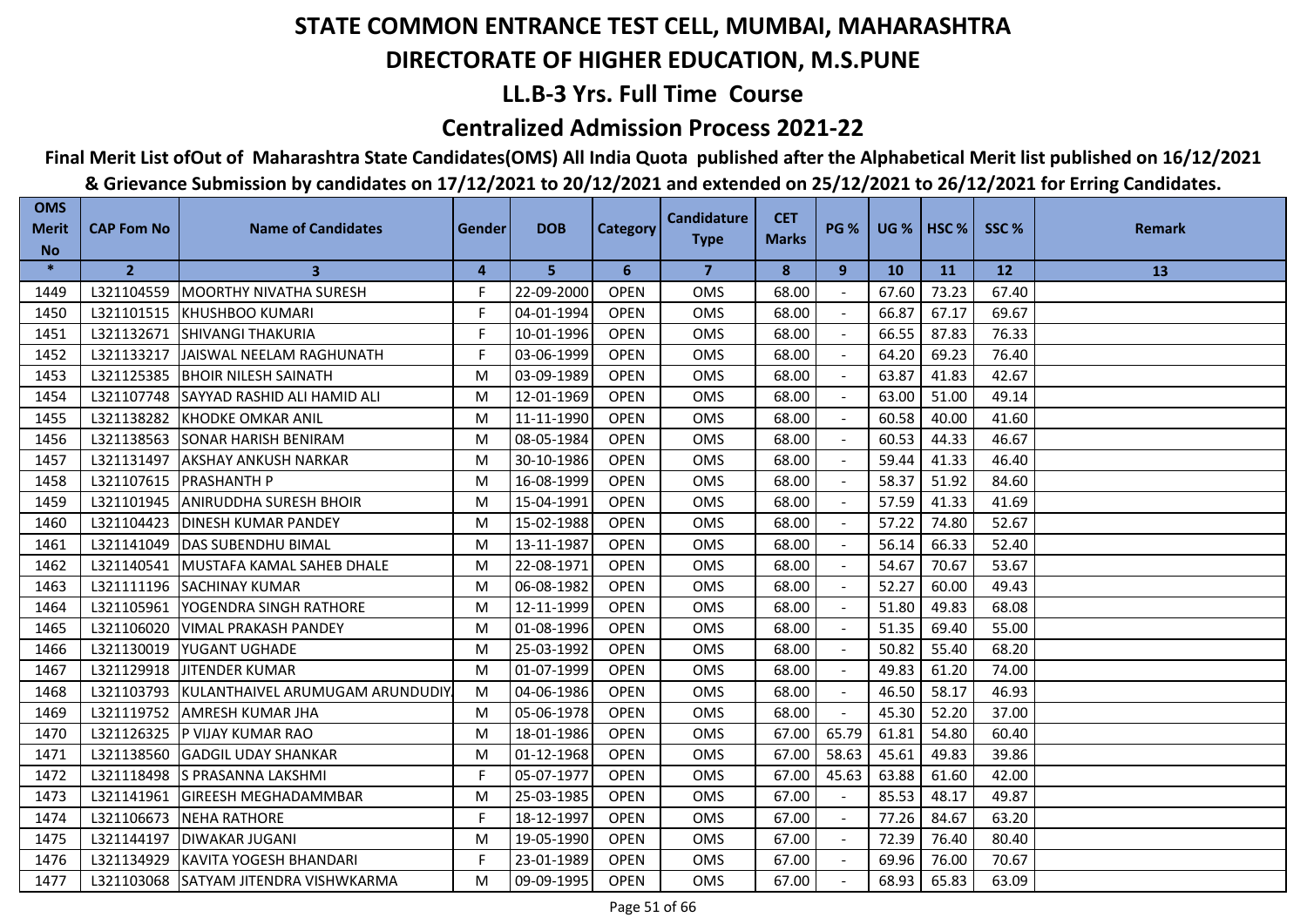## **LL.B-3 Yrs. Full Time Course**

### **Centralized Admission Process 2021-22**

## **Final Merit List ofOut of Maharashtra State Candidates(OMS) All India Quota published after the Alphabetical Merit list published on 16/12/2021**

| <b>OMS</b><br><b>Merit</b> | <b>CAP Fom No</b> | <b>Name of Candidates</b>                  | Gender | <b>DOB</b> | <b>Category</b> | <b>Candidature</b> | <b>CET</b><br><b>Marks</b> | <b>PG %</b> |           | <b>UG %   HSC %  </b> | SSC%  | <b>Remark</b> |
|----------------------------|-------------------|--------------------------------------------|--------|------------|-----------------|--------------------|----------------------------|-------------|-----------|-----------------------|-------|---------------|
| <b>No</b>                  |                   |                                            |        |            |                 | <b>Type</b>        |                            |             |           |                       |       |               |
| $\ast$                     | $\overline{2}$    | 3                                          | 4      | 5          | 6               | $\overline{7}$     | 8                          | 9           | <b>10</b> | <b>11</b>             | 12    | 13            |
| 1478                       | L321135895        | <b>LOURDU AGNES MERLIN S SABAPATHY</b>     | F.     | 19-04-2000 | <b>OPEN</b>     | <b>OMS</b>         | 67.00                      |             | 68.86     | 53.08                 | 53.80 |               |
| 1479                       |                   | L321135758   DATTA NANASAHEB MANE          | M      | 08-12-1983 | <b>OPEN</b>     | <b>OMS</b>         | 67.00                      |             | 66.39     | 51.50                 | 56.53 |               |
| 1480                       | L321128628        | <b>AKANSHA CHILE</b>                       | F      | 27-08-1999 | <b>OPEN</b>     | <b>OMS</b>         | 67.00                      |             | 66.11     | 90.20                 | 88.33 |               |
| 1481                       | L321110623        | <b>AMIT BHASKAR JARE</b>                   | M      | 31-10-1989 | <b>OPEN</b>     | <b>OMS</b>         | 67.00                      |             | 65.54     | 46.17                 | 45.33 |               |
| 1482                       |                   | L321113773 BAJPEI NITESH NARENDRA          | M      | 25-02-1992 | <b>OPEN</b>     | <b>OMS</b>         | 67.00                      |             | 65.12     | 50.50                 | 64.92 |               |
| 1483                       | L321136127        | <b>YUKTA</b>                               | F      | 21-11-1999 | <b>OPEN</b>     | <b>OMS</b>         | 67.00                      |             | 64.67     | 68.60                 | 57.00 |               |
| 1484                       | L321101265        | <b>AMAN ARSH KHAN</b>                      | M      | 03-04-1998 | <b>OPEN</b>     | <b>OMS</b>         | 67.00                      |             | 64.43     | 55.23                 | 59.83 |               |
| 1485                       | L321110547        | <b>TAHER SAYYED</b>                        | M      | 23-12-1981 | <b>OPEN</b>     | <b>OMS</b>         | 67.00                      |             | 64.00     | 51.33                 | 60.67 |               |
| 1486                       | L321145039        | <b>DHEERAJ KUMAR</b>                       | M      | 08-10-1989 | <b>OPEN</b>     | <b>OMS</b>         | 67.00                      |             | 63.44     | 49.17                 | 43.20 |               |
| 1487                       |                   | L321115362 RUCHI RANJAN RAINA              | F      | 14-03-2000 | <b>OPEN</b>     | J & K Migrant      | 67.00                      |             | 60.46     | 74.00                 | 70.30 |               |
| 1488                       | L321120587        | <b>ANKITA RAJ</b>                          | F      | 11-02-1986 | <b>OPEN</b>     | <b>OMS</b>         | 67.00                      |             | 60.33     | 51.80                 | 62.60 |               |
| 1489                       |                   | L321123366 CHAUHAN POONAMKUMARI KANHAIYALA | F      | 12-05-1988 | <b>OPEN</b>     | OMS                | 67.00                      |             | 58.94     | 55.17                 | 61.73 |               |
| 1490                       | L321121924        | <b>SREEPURNA SAHA</b>                      | F      | 28-01-1999 | <b>OPEN</b>     | OMS                | 67.00                      |             | 58.38     | 74.50                 | 61.80 |               |
| 1491                       | L321139083        | <b>DEEPAK JAGANNATH VASAIKAR</b>           | M      | 26-12-1979 | <b>OPEN</b>     | <b>OMS</b>         | 67.00                      |             | 58.08     | 51.33                 | 41.00 |               |
| 1492                       | L321100114        | <b>ISONY VISHWAKARMA</b>                   | F.     | 10-06-1998 | <b>OPEN</b>     | <b>OMS</b>         | 67.00                      |             | 57.89     | 70.80                 | 80.17 |               |
| 1493                       | L321126744        | <b>DILIP AMARCHAND GADIYA</b>              | M      | 15-08-1979 | <b>OPEN</b>     | OMS                | 67.00                      | $\sim$      | 57.70     | 72.77                 | 79.71 |               |
| 1494                       | L321135629        | <b>SINGH HIMANSHU DHIRENDRA</b>            | M      | 07-09-1999 | <b>OPEN</b>     | <b>OMS</b>         | 67.00                      |             | 57.38     | 60.00                 | 72.60 |               |
| 1495                       | L321134526        | <b>SIRTAJ SAFRULLA SHAIKH</b>              | M      | 03-01-2001 | <b>OPEN</b>     | <b>OMS</b>         | 67.00                      |             | 56.43     | 69.38                 | 74.00 |               |
| 1496                       | L321126757        | SHENVI NAGARSENKAR MRINMAYEE ALIA!         | F.     | 20-03-1994 | <b>OPEN</b>     | OMS                | 67.00                      |             | 53.62     | 42.00                 | 61.33 |               |
| 1497                       |                   | L321129640   PATIL KARAN MAHADEVAPPA       | M      | 26-10-1996 | <b>OPEN</b>     | OMS                | 67.00                      |             | 52.96     | 53.67                 | 76.00 |               |
| 1498                       | L321129122        | <b>SWAPNIL RAMESH PHALKE</b>               | M      | 12-03-1988 | <b>OPEN</b>     | OMS                | 67.00                      |             | 47.43     | 42.17                 | 60.67 |               |
| 1499                       |                   | L321103079 KAZI RAHAMATULLAH               | M      | 09-04-1985 | <b>OPEN</b>     | <b>OMS</b>         | 67.00                      |             | 45.48     | 53.80                 | 53.63 |               |
| 1500                       | L321131561        | JAWALE LALEET JANARDAN                     | M      | 03-01-1993 | <b>OPEN</b>     | <b>OMS</b>         | 66.00                      | 77.62       | 69.02     | 75.83                 | 80.31 |               |
| 1501                       | L321113121        | <b>GUPTA RAKESH MITHAILAL</b>              | M      | 22-06-1979 | <b>OPEN</b>     | <b>OMS</b>         | 66.00                      | 64.65       | 56.40     | 44.50                 | 53.29 |               |
| 1502                       | L321130844        | <b>NIRAJ KUMAR MISHRA</b>                  | M      | 05-07-1982 | <b>OPEN</b>     | <b>OMS</b>         | 66.00                      | 57.38       | 58.63     | 53.20                 | 63.00 |               |
| 1503                       | L321139853        | <b>MANDAN PALAK SUDHIR</b>                 | F      | 12-06-2000 | <b>OPEN</b>     | <b>OMS</b>         | 66.00                      |             | 87.05     | 75.29                 | 70.50 |               |
| 1504                       |                   | L321127976 HINGER RIYA GIRDHARI LAL        | F.     | 02-09-2000 | <b>OPEN</b>     | <b>OMS</b>         | 66.00                      | $\sim$      | 82.67     | 53.00                 | 66.50 |               |
| 1505                       | L321133297        | <b>ABHINAV NAGAICH</b>                     | M      | 11-03-1999 | <b>OPEN</b>     | <b>OMS</b>         | 66.00                      |             | 70.00     | 43.40                 | 63.33 |               |
| 1506                       |                   | L321143870   VIKMANI JIGAR LAXMICHAND      | M      | 20-02-2001 | <b>OPEN</b>     | <b>OMS</b>         | 66.00                      |             | 68.78     | 85.54                 | 84.80 |               |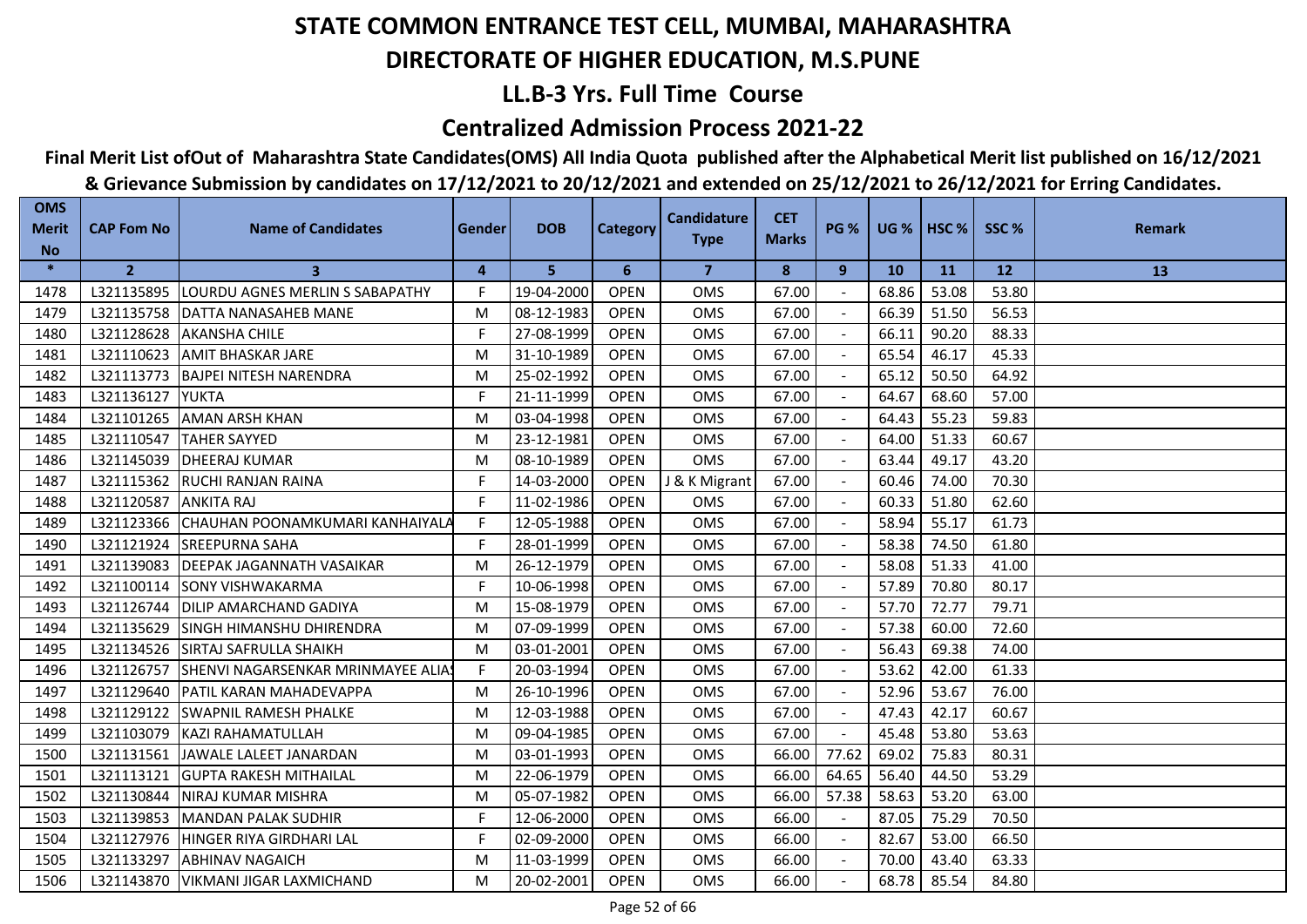## **LL.B-3 Yrs. Full Time Course**

### **Centralized Admission Process 2021-22**

## **Final Merit List ofOut of Maharashtra State Candidates(OMS) All India Quota published after the Alphabetical Merit list published on 16/12/2021**

| <b>Merit</b> | <b>CAP Fom No</b>   | <b>Name of Candidates</b>                 | Gender | <b>DOB</b> | <b>Category</b> | <b>Candidature</b> | <b>CET</b>   | <b>PG %</b> |           | <b>UG %   HSC %  </b> | SSC%  | <b>Remark</b> |
|--------------|---------------------|-------------------------------------------|--------|------------|-----------------|--------------------|--------------|-------------|-----------|-----------------------|-------|---------------|
| <b>No</b>    |                     |                                           |        |            |                 | <b>Type</b>        | <b>Marks</b> |             |           |                       |       |               |
| $\ast$       | $\overline{2}$      | 3                                         | 4      | 5          | 6               | $\overline{7}$     | 8            | 9           | <b>10</b> | <b>11</b>             | 12    | 13            |
| 1507         |                     | L321116115   LOBO KEERTHI SHARIAN MATHAIS | F.     | 29-05-1990 | <b>OPEN</b>     | <b>OMS</b>         | 66.00        |             | 64.40     | 70.33                 | 71.36 |               |
| 1508         | L321137019          | <b>IDESAI SWARAJ SACHIN</b>               | M      | 16-08-1996 | <b>OPEN</b>     | <b>OMS</b>         | 66.00        |             | 64.30     | 53.85                 | 68.20 |               |
| 1509         | L321134697          | <b>PRIYANKA KUMARI</b>                    | F      | 13-12-1985 | <b>OPEN</b>     | <b>OMS</b>         | 66.00        |             | 62.47     | 62.22                 | 71.29 |               |
| 1510         | L321106243          | <b>SAUMYA KUMARI</b>                      | F.     | 22-05-1998 | <b>OPEN</b>     | <b>OMS</b>         | 66.00        |             | 61.00     | 54.80                 | 70.30 |               |
| 1511         |                     | L321114630 KAJAL KUMARI                   | F.     | 12-02-2000 | <b>OPEN</b>     | OMS                | 66.00        |             | 60.73     | 62.00                 | 79.80 |               |
| 1512         |                     | L321125011 UDITA CHOURASIA                | F.     | 14-04-1987 | <b>OPEN</b>     | <b>OMS</b>         | 66.00        |             | 57.32     | 67.95                 | 58.60 |               |
| 1513         | L321116329          | <b>SOLANKI JITHENDER SINGH</b>            | M      | 10-04-1992 | <b>OPEN</b>     | <b>OMS</b>         | 66.00        |             | 56.47     | 69.10                 | 78.17 |               |
| 1514         | L321111006          | <b>ARULANTHAN NADAR</b>                   | M      | 25-06-1984 | <b>OPEN</b>     | <b>OMS</b>         | 66.00        |             | 56.20     | 63.33                 | 47.73 |               |
| 1515         | L321104927          | <b>DIVYESH NANJIBHAI VANPARIYA</b>        | M      | 21-02-1988 | <b>OPEN</b>     | <b>OMS</b>         | 66.00        |             | 56.10     | 62.33                 | 57.45 |               |
| 1516         | L321142463          | ISOLANKI PREMKUMAR RAMESHKUMAR            | M      | 27-06-1999 | <b>OPEN</b>     | <b>OMS</b>         | 66.00        |             | 56.10     | 60.00                 | 64.60 |               |
| 1517         |                     | L321143398 KADAM NIKITA TUKARAM           | F.     | 16-09-1997 | <b>OPEN</b>     | <b>OMS</b>         | 66.00        |             | 55.60     | 67.69                 | 67.45 |               |
| 1518         |                     | L321119555 KHANDAGALE SAGAR HANUMANT      | M      | 18-10-1991 | <b>OPEN</b>     | <b>OMS</b>         | 66.00        |             | 55.50     | 52.33                 | 51.54 |               |
| 1519         | L321137672          | <b>SHIV KUMAR</b>                         | M      | 05-07-1965 | <b>OPEN</b>     | <b>OMS</b>         | 66.00        |             | 51.23     | 46.20                 | 49.20 |               |
| 1520         | L321102096          | SATEESH KUMAR KANNAUJIYA                  | M      | 22-02-1998 | <b>OPEN</b>     | OMS                | 66.00        |             | 50.22     | 65.60                 | 76.67 |               |
| 1521         | L321131377          | JADHAV AJAY KAMLAKAR                      | M      | 23-07-1997 | <b>OPEN</b>     | OMS                | 66.00        |             | 47.17     | 54.62                 | 49.40 |               |
| 1522         | L321126033          | MAHESH SHIVKUMAR CHAUDHARY                | M      | 14-07-1983 | <b>OPEN</b>     | <b>OMS</b>         | 66.00        |             | 45.15     | 62.33                 | 52.27 |               |
| 1523         | L321104681          | <b>HIMANSHU AGARWAL</b>                   | M      | 12-05-1997 | <b>OPEN</b>     | <b>OMS</b>         | 65.00        | 70.50       | 58.67     | 67.00                 | 56.00 |               |
| 1524         | L321137016          | <b>IGURU ADHAR SINGH</b>                  | M      | 02-01-1991 | <b>OPEN</b>     | <b>OMS</b>         | 65.00        | 58.55       | 63.56     | 57.40                 | 51.67 |               |
| 1525         | L321112011          | <b>IGADHAVE VASUDHA DATTATRAY</b>         | F.     | 01-07-1994 | <b>OPEN</b>     | <b>OMS</b>         | 65.00        |             | 75.78     | 54.50                 | 78.77 |               |
| 1526         | L321109900          | <b>YERNULE RAM SHRIMANT</b>               | M      | 17-05-1999 | <b>OPEN</b>     | <b>OMS</b>         | 65.00        |             | 74.09     | 52.00                 | 79.60 |               |
| 1527         |                     | L321138210 S AMIRTHARAJ                   | M      | 16-06-1985 | <b>OPEN</b>     | <b>OMS</b>         | 65.00        |             | 72.27     | 83.00                 | 73.80 |               |
| 1528         | L321123632          | <b>GIRI PREETI DEVASHARE</b>              | F      | 28-01-1997 | <b>OPEN</b>     | <b>OMS</b>         | 65.00        | $\sim$      | 71.22     | 76.15                 | 66.73 |               |
| 1529         | L321137593          | <b>VITHLANI DIMPY BIPINCHANDRA</b>        | F      | 09-09-1996 | <b>OPEN</b>     | OMS                | 65.00        |             | 70.82     | 79.86                 | 78.40 |               |
| 1530         | L321119477          | <b>SHINDE ARVIND SOMESHWAR</b>            | M      | 20-04-1971 | <b>OPEN</b>     | <b>OMS</b>         | 65.00        |             | 67.40     | 45.33                 | 52.29 |               |
| 1531         | L321104338          | <b>IMUSKAN SONKER</b>                     | F.     | 21-07-1999 | <b>OPEN</b>     | <b>OMS</b>         | 65.00        |             | 64.00     | 79.00                 | 79.80 |               |
| 1532         | L321137908          | <b>AMIT KUMAR</b>                         | M      | 06-12-2000 | <b>OPEN</b>     | <b>OMS</b>         | 65.00        |             | 63.63     | 60.40                 | 79.80 |               |
| 1533         | L321132647          | NEMANE MOKINDA GOVINDRAO                  | M      | 05-06-1989 | <b>OPEN</b>     | <b>OMS</b>         | 65.00        |             | 63.40     | 38.50                 | 65.33 |               |
| 1534         |                     | L321112415 SONU KUMAR                     | M      | 16-11-1996 | <b>OPEN</b>     | <b>OMS</b>         | 65.00        |             | 61.80     | 52.80                 | 57.80 |               |
| 1535         | L321138712 SAQUIB J |                                           | M      | 30-09-2000 | <b>OPEN</b>     | <b>OMS</b>         | 65.00        |             | 61.38     | 76.36                 | 84.20 |               |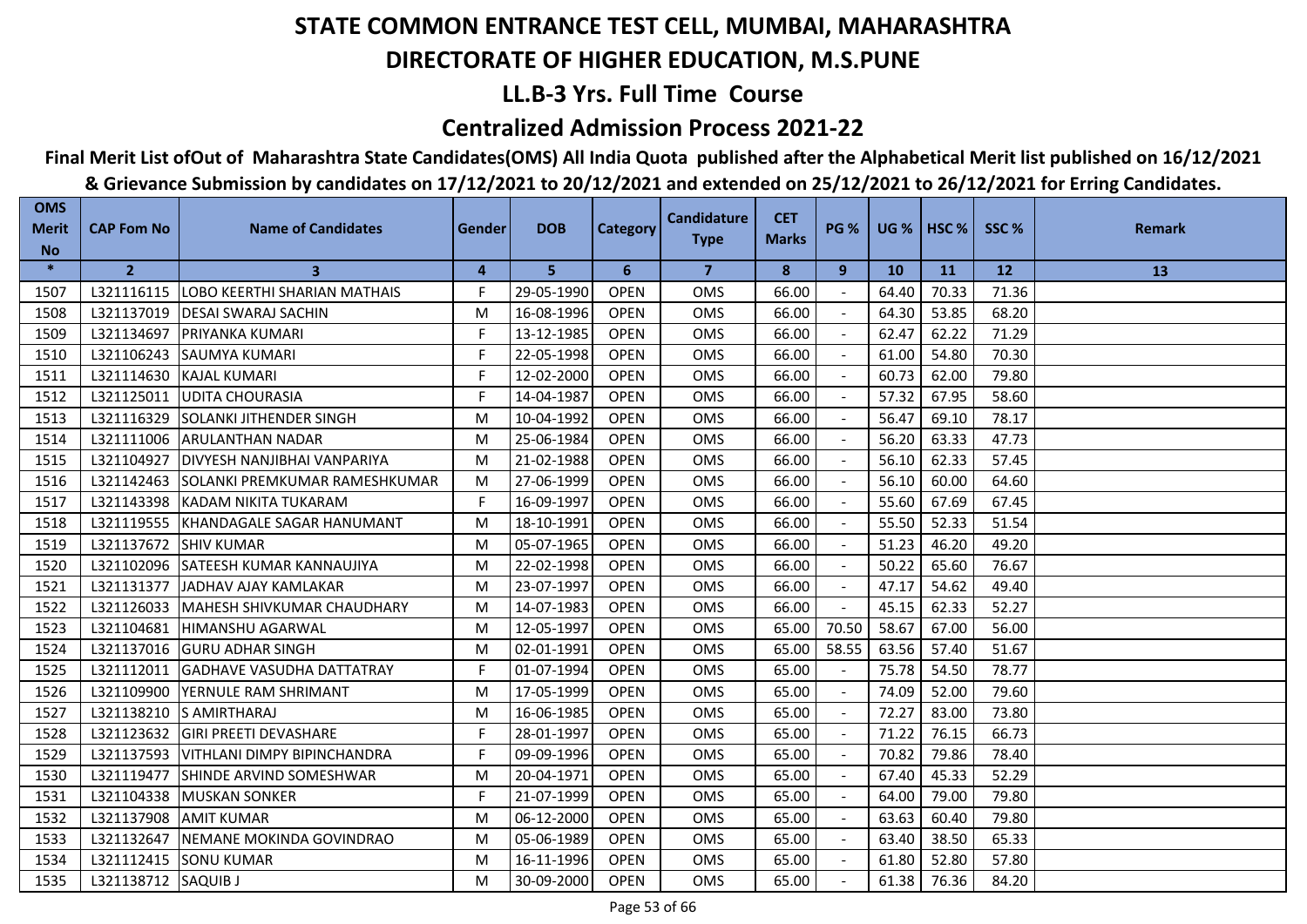## **LL.B-3 Yrs. Full Time Course**

### **Centralized Admission Process 2021-22**

## **Final Merit List ofOut of Maharashtra State Candidates(OMS) All India Quota published after the Alphabetical Merit list published on 16/12/2021**

| <b>OMS</b><br><b>Merit</b> | <b>CAP Fom No</b>      | <b>Name of Candidates</b>                 | Gender | <b>DOB</b> | Category    | <b>Candidature</b><br><b>Type</b> | <b>CET</b><br><b>Marks</b> | <b>PG %</b> |           | <b>UG %   HSC %  </b> | SSC%  | <b>Remark</b> |
|----------------------------|------------------------|-------------------------------------------|--------|------------|-------------|-----------------------------------|----------------------------|-------------|-----------|-----------------------|-------|---------------|
| <b>No</b><br>$\ast$        |                        |                                           |        |            |             |                                   |                            |             |           |                       |       |               |
|                            | $\overline{2}$         | $\mathbf{3}$                              | 4      | 5          | 6           | $\overline{7}$                    | 8                          | 9           | <b>10</b> | <b>11</b>             | 12    | 13            |
| 1536                       | L321128082             | <b>RUCHI TIWARY</b>                       | F.     | 13-01-1998 | <b>OPEN</b> | <b>OMS</b>                        | 65.00                      |             | 58.00     | 63.40                 | 79.80 |               |
| 1537                       | L321102231 AKRITI SONI |                                           | F      | 20-03-1998 | <b>OPEN</b> | <b>OMS</b>                        | 65.00                      |             | 56.38     | 46.17                 | 70.20 |               |
| 1538                       | L321101987             | MULE AKSHAY VISHWAMBHAR                   | M      | 24-12-1993 | <b>OPEN</b> | <b>OMS</b>                        | 64.00                      | 74.90       | 60.67     | 40.67                 | 42.18 |               |
| 1539                       | L321112385             | <b>MD ASLAM HUSSAIN</b>                   | M      | 02-06-1984 | <b>OPEN</b> | <b>OMS</b>                        | 64.00                      | 71.50       | 46.00     | 73.11                 | 50.57 |               |
| 1540                       |                        | L321111806 DAMYENTI MOURYA                | F.     | 24-06-1981 | <b>OPEN</b> | OMS                               | 64.00                      | 66.20       | 47.83     | 59.11                 | 54.20 |               |
| 1541                       |                        | L321138955 BINAY KUMAR YADAV              | M      | 02-02-1987 | <b>OPEN</b> | <b>OMS</b>                        | 64.00                      | 57.13       | 52.74     | 58.33                 | 55.60 |               |
| 1542                       | L321105587             | <b>BOORISETTY CHANDRA SEKHAR</b>          | M      | 17-08-1999 | <b>OPEN</b> | OMS                               | 64.00                      |             | 79.07     | 90.00                 | 71.67 |               |
| 1543                       | L321107027             | <b>JAJAY PRATAP SINGH</b>                 | M      | 10-03-2001 | <b>OPEN</b> | <b>OMS</b>                        | 64.00                      |             | 76.31     | 86.40                 | 75.50 |               |
| 1544                       |                        | L321105156 JJADHAO NAINA SHRIKANT         | M      | 15-07-1992 | <b>OPEN</b> | <b>OMS</b>                        | 64.00                      |             | 67.00     | 47.17                 | 72.15 |               |
| 1545                       | L321116889             | <b>VIVEK D</b>                            | M      | 18-09-1992 | <b>OPEN</b> | <b>OMS</b>                        | 64.00                      |             | 66.80     | 61.00                 | 53.36 |               |
| 1546                       | L321120471             | <b>LAVINA PRAKASH GHADSHI</b>             | F      | 31-08-1988 | <b>OPEN</b> | <b>OMS</b>                        | 64.00                      |             | 64.49     | 67.50                 | 58.80 |               |
| 1547                       | L321128464             | <b>ROHIT HEGDE</b>                        | M      | 27-02-2001 | <b>OPEN</b> | OMS                               | 64.00                      |             | 64.00     | 54.00                 | 68.16 |               |
| 1548                       | L321106244             | <b>B SAINATH</b>                          | M      | 02-08-1982 | <b>OPEN</b> | <b>OMS</b>                        | 64.00                      |             | 63.17     | 52.30                 | 55.33 |               |
| 1549                       |                        | L321106843 SANJAY KUMAR HALDAR            | M      | 02-08-1982 | <b>OPEN</b> | <b>OMS</b>                        | 64.00                      |             | 57.94     | 64.00                 | 54.80 |               |
| 1550                       | L321104131             | <b>VICKY KUMAR</b>                        | M      | 06-04-2000 | <b>OPEN</b> | <b>OMS</b>                        | 64.00                      |             | 57.60     | 52.40                 | 66.80 |               |
| 1551                       |                        | L321100326   DEEPAK JAGDISHPRASAD JAISWAL | M      | 05-05-1999 | <b>OPEN</b> | OMS                               | 64.00                      |             | 57.42     | 59.38                 | 78.00 |               |
| 1552                       | L321122503             | <b>SAYED DILSHAD AHMAD</b>                | M      | 28-06-2000 | <b>OPEN</b> | <b>OMS</b>                        | 64.00                      |             | 51.13     | 64.00                 | 68.50 |               |
| 1553                       | L321118308             | <b>SABYASHACHI SHARMA</b>                 | M      | 17-06-1994 | <b>OPEN</b> | <b>OMS</b>                        | 64.00                      |             | 51.01     | 55.83                 | 63.07 |               |
| 1554                       | L321114296             | <b>ISANDEEP KUMAR SINGH</b>               | M      | 16-02-1985 | <b>OPEN</b> | <b>OMS</b>                        | 64.00                      |             | 50.33     | 52.80                 | 52.33 |               |
| 1555                       | L321112225             | TIWARI VIVEKKUMAR GULABCHANDRA            | M      | 10-07-1994 | <b>OPEN</b> | <b>OMS</b>                        | 64.00                      |             | 47.90     | 56.17                 | 54.31 |               |
| 1556                       | L321143449             | <b>IMAURYA AKHILESH RAMHARAKH</b>         | M      | 05-07-1982 | <b>OPEN</b> | <b>OMS</b>                        | 64.00                      |             | 47.70     | 55.50                 | 51.60 |               |
| 1557                       | L321110468             | <b>PREETI VIJAYKUMAR MADKI</b>            | F      | 15-03-1980 | <b>OPEN</b> | <b>OMS</b>                        | 63.00                      | 61.25       | 56.89     | 54.33                 | 70.86 |               |
| 1558                       | L321133216             | <b>SACHIN</b>                             | M      | 10-08-2000 | <b>OPEN</b> | <b>OMS</b>                        | 63.00                      |             | 87.33     | 77.23                 | 78.00 |               |
| 1559                       | L321127533             | <b>JARCHANA KUMARI</b>                    | F      | 25-01-1994 | <b>OPEN</b> | <b>OMS</b>                        | 63.00                      |             | 74.33     | 54.40                 | 58.20 |               |
| 1560                       | L321120311             | <b>IKHOT ABDUL MOEIZ MUZAKKI</b>          | M      | 07-10-1998 | <b>OPEN</b> | <b>OMS</b>                        | 63.00                      |             | 68.42     | 52.62                 | 68.60 |               |
| 1561                       | L321104384             | <b>CHAKMA ANAND BUDDHAMONI</b>            | M      | 02-09-2000 | <b>OPEN</b> | <b>OMS</b>                        | 63.00                      |             | 66.63     | 70.15                 | 67.80 |               |
| 1562                       | L321122863             | <b>SHAIKH ANAS IMTIYAZ</b>                | M      | 16-04-1996 | <b>OPEN</b> | <b>OMS</b>                        | 63.00                      |             | 66.11     | 56.46                 | 64.73 |               |
| 1563                       |                        | L321130468 CHAVAN RAKESH CHANDRAKANT      | M      | 13-01-1985 | <b>OPEN</b> | OMS                               | 63.00                      |             | 62.69     | 40.00                 | 40.93 |               |
| 1564                       |                        | L321124336   POONAM DUBEY                 | F      | 28-11-1989 | <b>OPEN</b> | <b>OMS</b>                        | 63.00                      |             | 60.06     | 45.50                 | 54.33 |               |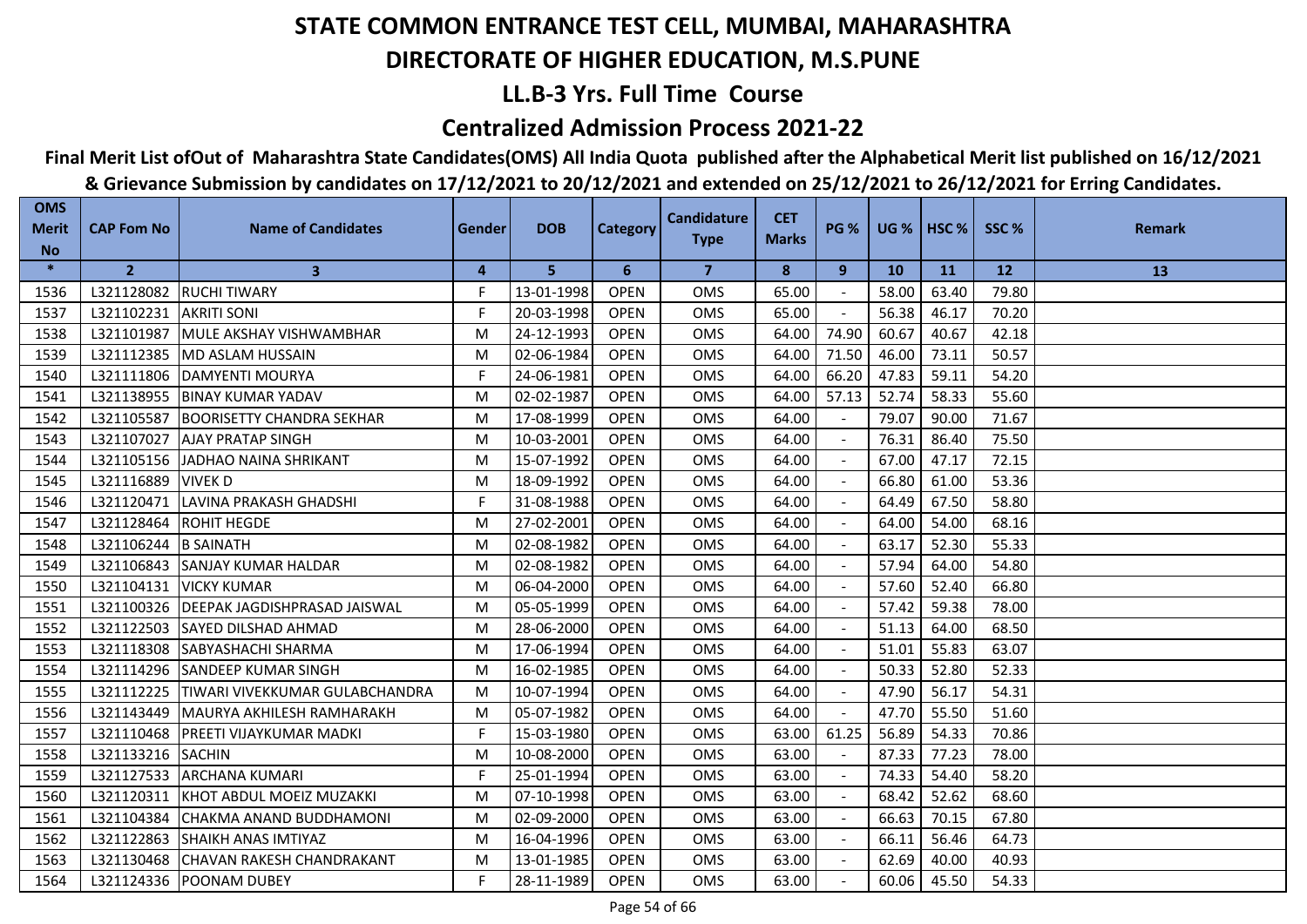## **LL.B-3 Yrs. Full Time Course**

### **Centralized Admission Process 2021-22**

## **Final Merit List ofOut of Maharashtra State Candidates(OMS) All India Quota published after the Alphabetical Merit list published on 16/12/2021**

| <b>OMS</b>                | <b>CAP Fom No</b> | <b>Name of Candidates</b>          |               | <b>DOB</b> |                 | <b>Candidature</b> | <b>CET</b>   | <b>PG %</b> | <b>UG %   HSC %</b> |       | SSC%      | <b>Remark</b> |
|---------------------------|-------------------|------------------------------------|---------------|------------|-----------------|--------------------|--------------|-------------|---------------------|-------|-----------|---------------|
| <b>Merit</b><br><b>No</b> |                   |                                    | <b>Gender</b> |            | <b>Category</b> | <b>Type</b>        | <b>Marks</b> |             |                     |       |           |               |
| $\ast$                    | $\overline{2}$    | 3                                  | 4             | 5          | 6               | $\overline{7}$     | 8            | 9           | <b>10</b>           | 11    | <b>12</b> | 13            |
| 1565                      | L321145977        | RAI ASHISH HARISHCHANDRA           | M             | 23-05-1986 | <b>OPEN</b>     | <b>OMS</b>         | 63.00        |             | 59.78               | 56.20 | 53.47     |               |
| 1566                      | L321119876        | <b>GOWANI HEENA KISHORE</b>        | F             | 03-10-1999 | <b>OPEN</b>     | <b>OMS</b>         | 63.00        |             | 59.00               | 69.38 | 70.40     |               |
| 1567                      | L321110351        | MANISH KUMAR CHAURASIA             | M             | 02-07-1986 | <b>OPEN</b>     | <b>OMS</b>         | 63.00        |             | 55.89               | 60.80 | 70.80     |               |
| 1568                      | L321116840        | <b>SINGH KRITI RAMKUMAR</b>        | F.            | 13-12-2000 | <b>OPEN</b>     | <b>OMS</b>         | 63.00        |             | 55.00               | 63.69 | 60.40     |               |
| 1569                      | L321113749        | <b>DEEPMALA SINGH</b>              | F.            | 02-03-1983 | <b>OPEN</b>     | <b>OMS</b>         | 63.00        |             | 54.50               | 63.78 | 52.13     |               |
| 1570                      | L321135549        | <b>IMOHAMMAD JUNAID</b>            | M             | 08-04-1992 | <b>OPEN</b>     | <b>OMS</b>         | 63.00        |             | 52.73               | 63.60 | 78.50     |               |
| 1571                      | L321137042        | <b>NARENDER SINGH</b>              | M             | 14-04-1983 | <b>OPEN</b>     | <b>OMS</b>         | 63.00        |             | 52.27               | 54.00 | 47.60     |               |
| 1572                      | L321135206        | <b>PANKAJ PATIL</b>                | M             | 04-06-1980 | <b>OPEN</b>     | OMS                | 63.00        |             | 51.25               | 61.50 | 52.53     |               |
| 1573                      | L321125888        | <b>PEMA RAM</b>                    | M             | 01-06-1990 | <b>OPEN</b>     | <b>OMS</b>         | 63.00        |             | 51.22               | 65.08 | 53.67     |               |
| 1574                      | L321125031        | <b>ANKIT KUSHWAHA</b>              | M             | 17-04-1994 | <b>OPEN</b>     | <b>OMS</b>         | 63.00        |             | 50.72               | 59.00 | 45.50     |               |
| 1575                      | L321102286        | <b>PRITI ANKIT SINGH</b>           | F             | 14-03-1996 | <b>OPEN</b>     | <b>OMS</b>         | 63.00        |             | 48.00               | 74.40 | 45.17     |               |
| 1576                      | L321120868        | <b>AADESH JAYWANT MIRKE</b>        | M             | 09-10-1996 | <b>OPEN</b>     | <b>OMS</b>         | 63.00        |             | 46.71               | 49.50 | 53.20     |               |
| 1577                      | L321101970        | <b>IPANDEY SURENDRA SURYANATH</b>  | M             | 02-10-1986 | <b>OPEN</b>     | OMS                | 62.00        | 78.86       | 77.41               | 44.67 | 52.93     |               |
| 1578                      | L321117484        | <b>OMPRAKASH SAHU</b>              | M             | 03-03-1983 | <b>OPEN</b>     | OMS                | 62.00        | 71.03       | 59.54               | 58.40 | 66.00     |               |
| 1579                      | L321106302        | <b>PATANKAR ANITA UMESH</b>        | F.            | 02-04-1997 | <b>OPEN</b>     | OMS                | 62.00        | 67.25       | 68.22               | 67.54 | 70.24     |               |
| 1580                      | L321144862        | <b>TORAN SINGH MEENA</b>           | M             | 01-07-1977 | <b>OPEN</b>     | OMS                | 62.00        | 50.25       | 53.06               | 36.15 | 35.27     |               |
| 1581                      | L321116891        | <b>RESHMA AMOL KHATAL</b>          | F             | 04-02-1994 | <b>OPEN</b>     | <b>OMS</b>         | 62.00        |             | 79.33               | 59.50 | 70.24     |               |
| 1582                      | L321117915        | <b>IKHAN ARIFA ABDULHASAN</b>      | F.            | 14-09-1991 | <b>OPEN</b>     | <b>OMS</b>         | 62.00        |             | 69.20               | 50.33 | 50.92     |               |
| 1583                      | L321115199        | <b>ANITA SUDALAIMANI</b>           | F.            | 16-07-1999 | <b>OPEN</b>     | <b>OMS</b>         | 62.00        |             | 68.65               | 74.62 | 87.40     |               |
| 1584                      | L321106592        | <b>SHAHID KHAN</b>                 | M             | 12-05-1989 | <b>OPEN</b>     | <b>OMS</b>         | 62.00        |             | 67.69               | 40.67 | 41.73     |               |
| 1585                      | L321141004        | YADAV HARINAMSINGH NARSINGH        | M             | 10-08-1992 | <b>OPEN</b>     | OMS                | 62.00        |             | 59.80               | 66.00 | 74.31     |               |
| 1586                      | L321128008        | CHAURASIYA VANDANA RAMBABU         | F             | 09-10-1999 | <b>OPEN</b>     | OMS                | 62.00        |             | 57.10               | 60.31 | 77.60     |               |
| 1587                      | L321136763        | <b>TAMANNA BANO</b>                | F.            | 14-05-1992 | <b>OPEN</b>     | <b>OMS</b>         | 62.00        | $\sim$      | 55.22               | 81.30 | 44.83     |               |
| 1588                      | L321126803        | <b>ISYED SAMEER RABBANI</b>        | M             | 02-06-1998 | <b>OPEN</b>     | <b>OMS</b>         | 62.00        |             | 55.00               | 64.90 | 85.00     |               |
| 1589                      | L321122530        | <b>IKURALUPE NITIN BALU</b>        | M             | 12-05-1985 | <b>OPEN</b>     | <b>OMS</b>         | 62.00        |             | 52.44               | 63.17 | 59.04     |               |
| 1590                      | L321104541        | <b>MARY ELIZABETH</b>              | F.            | 25-08-1982 | <b>OPEN</b>     | <b>OMS</b>         | 62.00        |             | 47.19               | 59.00 | 58.72     |               |
| 1591                      | L321105399        | LUHAR HIRESHKUMAR SHANKARLAL       | M             | 16-06-1977 | <b>OPEN</b>     | OMS                | 61.00        | 66.56       | 45.65               | 51.17 | 73.57     |               |
| 1592                      | L321125164        | <b>AYUSH CHANDRAPRAKASH SAHU</b>   | M             | 01-10-2000 | <b>OPEN</b>     | OMS                | 61.00        |             | 75.93               | 58.20 | 89.40     |               |
| 1593                      | L321131661        | <b>SURAJPRASAD PREMCHAND GUPTA</b> | M             | 23-06-1994 | <b>OPEN</b>     | OMS                | 61.00        |             | 71.83               | 61.50 | 52.20     |               |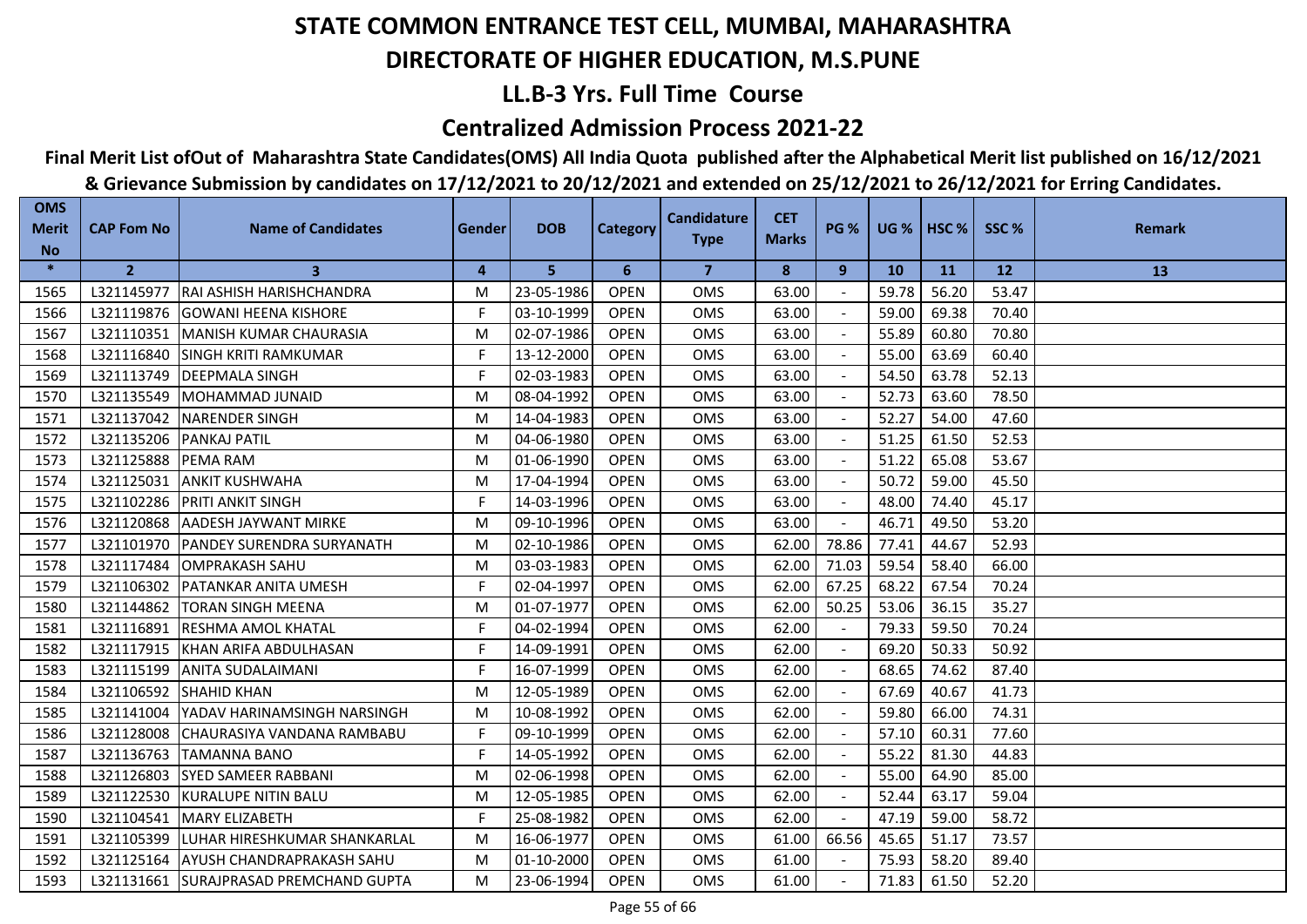## **LL.B-3 Yrs. Full Time Course**

### **Centralized Admission Process 2021-22**

## **Final Merit List ofOut of Maharashtra State Candidates(OMS) All India Quota published after the Alphabetical Merit list published on 16/12/2021**

| <b>OMS</b><br><b>Merit</b><br><b>No</b> | <b>CAP Fom No</b> | <b>Name of Candidates</b>               | Gender | <b>DOB</b> | <b>Category</b> | <b>Candidature</b><br><b>Type</b> | <b>CET</b><br><b>Marks</b> | <b>PG %</b> |           | <b>UG %   HSC %  </b> | SSC%  | <b>Remark</b> |
|-----------------------------------------|-------------------|-----------------------------------------|--------|------------|-----------------|-----------------------------------|----------------------------|-------------|-----------|-----------------------|-------|---------------|
| $\ast$                                  | $\overline{2}$    | $\mathbf{3}$                            | 4      | 5          | 6               | $\overline{7}$                    | 8                          | 9           | <b>10</b> | <b>11</b>             | 12    | 13            |
| 1594                                    |                   | L321104556   YADNESH BARHATE            | M      | 11-07-1995 | <b>OPEN</b>     | <b>OMS</b>                        | 61.00                      |             | 69.58     | 66.46                 | 51.54 |               |
| 1595                                    | L321144833        | <b>IPETHKAR LAXMIKANT BALAJIRAO</b>     | M      | 19-05-1990 | <b>OPEN</b>     | <b>OMS</b>                        | 61.00                      |             | 62.17     | 80.33                 | 79.07 |               |
| 1596                                    | L321113166        | <b>BHUJBAL VIJAY NARAYAN</b>            | M      | 01-03-1982 | <b>OPEN</b>     | <b>OMS</b>                        | 61.00                      |             | 59.61     | 48.00                 | 60.27 |               |
| 1597                                    | L321110683        | KAKI SANDHYA DAVID                      | F.     | 28-06-2001 | <b>OPEN</b>     | <b>OMS</b>                        | 61.00                      |             | 59.55     | 72.15                 | 58.60 |               |
| 1598                                    |                   | L321130032   PATIL SHEETAL DATTATRAY    | F.     | 10-04-1986 | <b>OPEN</b>     | OMS                               | 61.00                      |             | 59.11     | 42.67                 | 49.92 |               |
| 1599                                    | L321111477        | CHANDIVADE SANDEEP TUKARAM              | M      | 16-03-1990 | <b>OPEN</b>     | <b>OMS</b>                        | 61.00                      |             | 57.53     | 49.67                 | 74.80 |               |
| 1600                                    | L321110382        | <b>BHUSHAN JAYANT RANE</b>              | M      | 02-12-1989 | <b>OPEN</b>     | OMS                               | 61.00                      |             | 56.71     | 66.20                 | 41.47 |               |
| 1601                                    | L321138103        | <b>JABHISHEK KUMAR DUBEY</b>            | M      | 08-07-1999 | <b>OPEN</b>     | <b>OMS</b>                        | 61.00                      |             | 53.89     | 53.00                 | 77.33 |               |
| 1602                                    |                   | L321137735 NAIK DESSAI ULHASRAO NARAYAN | M      | 22-05-1962 | <b>OPEN</b>     | <b>OMS</b>                        | 61.00                      |             | 51.42     | 48.50                 | 77.09 |               |
| 1603                                    | L321101981        | <b>RAJENDRA SHIVRAM NAIKADE</b>         | M      | 08-04-1983 | <b>OPEN</b>     | <b>OMS</b>                        | 60.00                      | 64.80       | 42.15     | 49.33                 | 55.73 |               |
| 1604                                    | L321120314        | <b>BASUDE YOGESH BABURAO</b>            | M      | 14-07-1985 | <b>OPEN</b>     | <b>OMS</b>                        | 60.00                      | 63.18       | 55.44     | 59.00                 | 47.87 |               |
| 1605                                    | L321120371        | <b>HETA HITESH BHEDA</b>                | F.     | 19-07-1993 | <b>OPEN</b>     | OMS                               | 60.00                      | 61.22       | 66.83     | 65.33                 | 56.92 |               |
| 1606                                    | L321126067        | <b>ISHINDE ABHISHEK SHIRISHKUMAR</b>    | M      | 21-05-1992 | <b>OPEN</b>     | <b>OMS</b>                        | 60.00                      |             | 70.68     | 61.17                 | 61.38 |               |
| 1607                                    | L321121968        | <b>SWATI SATESH NAIK</b>                | F.     | 25-04-1975 | <b>OPEN</b>     | <b>OMS</b>                        | 60.00                      |             | 68.65     | 50.67                 | 42.43 |               |
| 1608                                    | L321130074        | <b>PRAKASH KUMAR NAMDEO</b>             | M      | 29-06-2000 | <b>OPEN</b>     | <b>OMS</b>                        | 60.00                      |             | 68.44     | 77.40                 | 75.17 |               |
| 1609                                    | L321138374        | <b>JEBARSON L</b>                       | M      | 15-06-2000 | <b>OPEN</b>     | OMS                               | 60.00                      |             | 67.96     | 69.67                 | 85.60 |               |
| 1610                                    | L321120001        | YADAV PRATIBHA RAMKIRAT                 | F      | 18-05-2000 | <b>OPEN</b>     | OMS                               | 60.00                      |             | 64.48     | 68.46                 | 67.00 |               |
| 1611                                    | L321119711        | DEONIKAR MD AUSEED MD LIQUE             | M      | 27-05-1995 | <b>OPEN</b>     | <b>OMS</b>                        | 60.00                      |             | 64.10     | 46.17                 | 54.40 |               |
| 1612                                    | L321139752        | <b>IPREETI RAJSHEKHAR KALSHETTY</b>     | F.     | 01-12-1996 | <b>OPEN</b>     | <b>OMS</b>                        | 60.00                      |             | 63.65     | 46.77                 | 67.09 |               |
| 1613                                    | L321106530        | <b>ISWEETY VINOD THAKUR</b>             | F      | 03-02-1984 | <b>OPEN</b>     | <b>OMS</b>                        | 60.00                      |             | 63.33     | 49.50                 | 60.00 |               |
| 1614                                    | L321114929        | <b>INEHA RATHORE</b>                    | F.     | 10-09-1988 | <b>OPEN</b>     | <b>OMS</b>                        | 60.00                      |             | 61.94     | 75.60                 | 48.20 |               |
| 1615                                    | L321103892        | SHAIKH MINHAJ MOHAMMAD ALAUDDIN         | M      | 03-06-1999 | <b>OPEN</b>     | <b>OMS</b>                        | 60.00                      |             | 61.84     | 46.15                 | 61.20 |               |
| 1616                                    | L321102157        | <b>GAYATRI</b>                          | F.     | 22-02-2001 | <b>OPEN</b>     | <b>OMS</b>                        | 60.00                      |             | 60.74     | 69.00                 | 85.17 |               |
| 1617                                    | L321106317        | <b>IRISHIKESH RADHESHYAMJI RATHI</b>    | M      | 08-08-1986 | <b>OPEN</b>     | <b>OMS</b>                        | 60.00                      |             | 60.06     | 48.33                 | 59.33 |               |
| 1618                                    | L321111076        | <b>HANAMANTHRAO REVANSIDDAPPA CHOL</b>  | M      | 25-06-1977 | <b>OPEN</b>     | <b>OMS</b>                        | 60.00                      |             | 57.00     | 55.00                 | 47.84 |               |
| 1619                                    | L321121289        | <b>SHRADDHA UPADHYAY</b>                | F.     | 29-03-2001 | <b>OPEN</b>     | <b>OMS</b>                        | 60.00                      |             | 55.56     | 59.40                 | 70.30 |               |
| 1620                                    | L321127057        | SANKARA MANIKANDARAJA SUTHANDIRA        | M      | 27-05-1992 | <b>OPEN</b>     | <b>OMS</b>                        | 60.00                      | $\sim$      | 55.27     | 46.50                 | 53.23 |               |
| 1621                                    | L321145546        | <b>SMRITI CHANDAN</b>                   | F.     | 01-10-1982 | <b>OPEN</b>     | OMS                               | 60.00                      |             | 54.25     | 63.78                 | 58.14 |               |
| 1622                                    |                   | L321101927   BANDITA KUMARI             | F      | 22-05-1997 | <b>OPEN</b>     | <b>OMS</b>                        | 60.00                      |             | 51.33     | 47.80                 | 54.80 |               |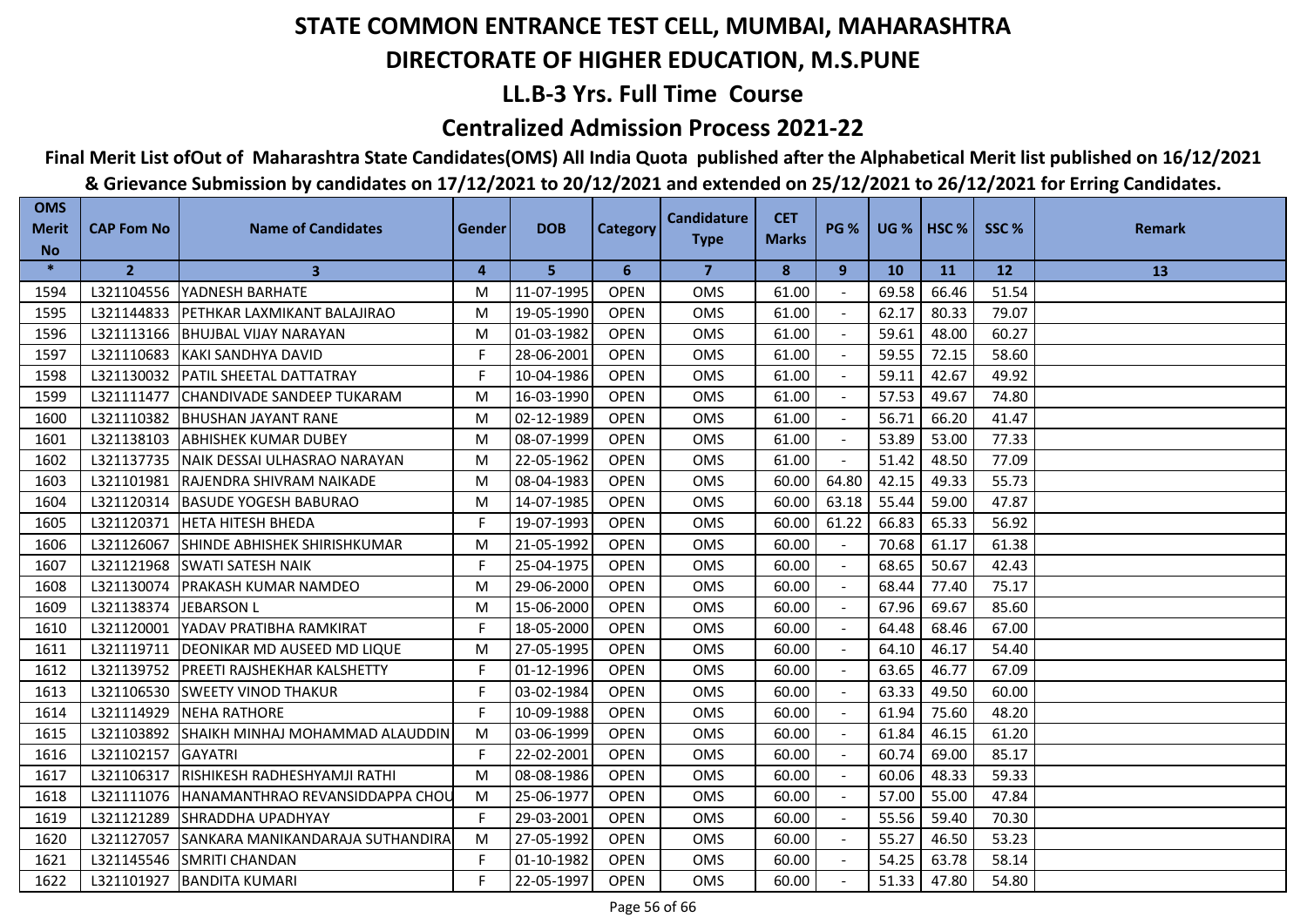## **LL.B-3 Yrs. Full Time Course**

### **Centralized Admission Process 2021-22**

## **Final Merit List ofOut of Maharashtra State Candidates(OMS) All India Quota published after the Alphabetical Merit list published on 16/12/2021**

| <b>OMS</b><br><b>Merit</b> | <b>CAP Fom No</b>        | <b>Name of Candidates</b>                   | Gender | <b>DOB</b> | Category    | <b>Candidature</b><br><b>Type</b> | <b>CET</b><br><b>Marks</b> | <b>PG %</b>              |           | <b>UG %   HSC %  </b> | SSC%  | <b>Remark</b> |
|----------------------------|--------------------------|---------------------------------------------|--------|------------|-------------|-----------------------------------|----------------------------|--------------------------|-----------|-----------------------|-------|---------------|
| <b>No</b><br>$\ast$        | $\overline{2}$           | $\mathbf{3}$                                | 4      | 5          | 6           | $\overline{7}$                    | 8                          | 9                        | <b>10</b> | <b>11</b>             | 12    | 13            |
| 1623                       | L321120399               | <b>INITESH MISHRA</b>                       | M      | 19-01-1992 | <b>OPEN</b> | <b>OMS</b>                        | 60.00                      |                          | 49.91     | 55.50                 | 50.92 |               |
| 1624                       | L321101676               | IALTAF ANSARI ABDUL HAKIM                   | F      | 25-07-1997 | <b>OPEN</b> | <b>OMS</b>                        | 60.00                      |                          | 46.39     | 65.80                 | 45.67 |               |
| 1625                       | L321136755               | <b>INGLE SUNDER BIBHISHAN</b>               | M      | 20-06-1986 | <b>OPEN</b> | <b>OMS</b>                        | 59.00                      | 71.93                    | 64.03     | 80.50                 | 63.73 |               |
| 1626                       | L321127592               | <b>SHASHANK SHEKHAR SINGH</b>               | M      | 05-11-1990 | <b>OPEN</b> | <b>OMS</b>                        | 59.00                      | 67.00                    | 44.89     | 50.00                 | 53.33 |               |
| 1627                       | L321106914               | BHARAT SHIVJAG YADAV                        | M      | 25-11-1998 | <b>OPEN</b> | <b>OMS</b>                        | 59.00                      | 58.75                    | 55.53     | 51.85                 | 71.60 |               |
| 1628                       |                          | L321108740   VISHAL MACHCHHINDRA PAWAR      | M      | 10-04-1994 | <b>OPEN</b> | <b>OMS</b>                        | 59.00                      | 51.10                    | 61.02     | 60.00                 | 80.91 |               |
| 1629                       | L321133398               | <b>MOHSIN SIDDIQUE</b>                      | M      | 05-02-2000 | <b>OPEN</b> | OMS                               | 59.00                      |                          | 74.47     | 48.77                 | 73.60 |               |
| 1630                       |                          | L321108326 SHAHAFAJIL MOINODDIN SIDDIQUI    | M      | 26-04-1986 | <b>OPEN</b> | OMS                               | 59.00                      |                          | 72.07     | 46.33                 | 49.07 |               |
| 1631                       | L321144106   PRACHI SONI |                                             | F.     | 02-01-1997 | <b>OPEN</b> | <b>OMS</b>                        | 59.00                      |                          | 66.96     | 60.80                 | 53.67 |               |
| 1632                       |                          | L321117831 ISHAIKH SHADULLA WAHAB SAHAB     | M      | 04-02-1991 | <b>OPEN</b> | <b>OMS</b>                        | 59.00                      |                          | 62.44     | 62.67                 | 70.80 |               |
| 1633                       | L321106770               | <b>IKHUSHI KUMARI</b>                       | F      | 05-09-2000 | <b>OPEN</b> | <b>OMS</b>                        | 59.00                      |                          | 62.33     | 68.60                 | 77.58 |               |
| 1634                       | L321103992               | BHADRA CHIRAG SURESH                        | M      | 08-12-1997 | <b>OPEN</b> | <b>OMS</b>                        | 59.00                      |                          | 60.69     | 61.73                 | 66.50 |               |
| 1635                       |                          | L321107692 QURESHI KHIZAR AHMED MOHAMMED SA | M      | 04-01-1986 | <b>OPEN</b> | <b>OMS</b>                        | 59.00                      |                          | 59.75     | 53.67                 | 57.47 |               |
| 1636                       | L321142545               | <b>ANSH DEKATE</b>                          | M      | 05-11-1999 | <b>OPEN</b> | <b>OMS</b>                        | 59.00                      |                          | 59.08     | 62.80                 | 57.83 |               |
| 1637                       | L321138201               | <b>BHAVYA DURGESH PANDEY</b>                | F      | 16-10-2000 | <b>OPEN</b> | <b>OMS</b>                        | 59.00                      | $\overline{\phantom{a}}$ | 57.63     | 68.15                 | 66.00 |               |
| 1638                       | L321114351  D PRAVEEN    |                                             | M      | 05-07-1986 | <b>OPEN</b> | <b>OMS</b>                        | 59.00                      | $\sim$                   | 53.30     | 65.00                 | 74.00 |               |
| 1639                       | L321106455               | YADAV RAJKUMAR MUNNA                        | M      | 10-10-1986 | <b>OPEN</b> | <b>OMS</b>                        | 59.00                      |                          | 52.10     | 54.15                 | 53.20 |               |
| 1640                       | L321105841               | <b>JAGANNADHA RAO</b>                       | M      | 29-06-1986 | <b>OPEN</b> | <b>OMS</b>                        | 59.00                      |                          | 48.44     | 38.70                 | 59.13 |               |
| 1641                       |                          | L321110325 BHADRA VISHALKUMAR HARESHBHAI    | M      | 21-04-1996 | <b>OPEN</b> | <b>OMS</b>                        | 59.00                      |                          | 47.98     | 53.43                 | 54.80 |               |
| 1642                       | L321121393               | <b>ITUKARAM MEHATRA</b>                     | M      | 10-09-1986 | <b>OPEN</b> | <b>OMS</b>                        | 58.00                      | 75.24                    | 60.89     | 57.70                 | 71.00 |               |
| 1643                       | L321109280               | <b>INAYAT KAPOOR</b>                        | F      | 08-02-1995 | <b>OPEN</b> | <b>OMS</b>                        | 58.00                      | 71.14                    | 68.74     | 80.10                 | 82.00 |               |
| 1644                       | L321124741               | <b>RAJEEV MISHRA</b>                        | M      | 02-07-1977 | <b>OPEN</b> | OMS                               | 58.00                      | 54.80                    | 60.17     | 62.60                 | 46.17 |               |
| 1645                       | L321128401               | <b>AKANSHA DAVE</b>                         | F.     | 12-06-1996 | <b>OPEN</b> | <b>OMS</b>                        | 58.00                      | 52.67                    | 54.00     | 67.00                 | 60.67 |               |
| 1646                       | L321105851 KOMAL SONI    |                                             | F      | 19-10-2000 | <b>OPEN</b> | <b>OMS</b>                        | 58.00                      |                          | 88.20     | 62.40                 | 74.10 |               |
| 1647                       | L321120094               | TADULWAR NARENDRA PRAKASHRAO                | M      | 26-01-1984 | <b>OPEN</b> | <b>OMS</b>                        | 58.00                      |                          | 69.93     | 54.67                 | 53.33 |               |
| 1648                       | L321127475               | <b>I</b> SHAIKH VASEEM AHMED                | M      | 12-05-1989 | <b>OPEN</b> | <b>OMS</b>                        | 58.00                      |                          | 66.38     | 69.67                 | 50.13 |               |
| 1649                       | L321104903               | <b>SYEDA UZMA TAZYEEN</b>                   | F.     | 29-05-1998 | <b>OPEN</b> | OMS                               | 58.00                      |                          | 66.28     | 46.15                 | 44.60 |               |
| 1650                       |                          | L321120270   BAL KRISHNA RANA               | M      | 16-02-1998 | <b>OPEN</b> | OMS                               | 58.00                      |                          | 66.15     | 50.40                 | 53.20 |               |
| 1651                       |                          | L321103156 KURMI SANDEEP KUMAR SHYAMLAL     | M      | 16-05-1994 | <b>OPEN</b> | <b>OMS</b>                        | 58.00                      |                          | 65.83     | 74.00                 | 64.31 |               |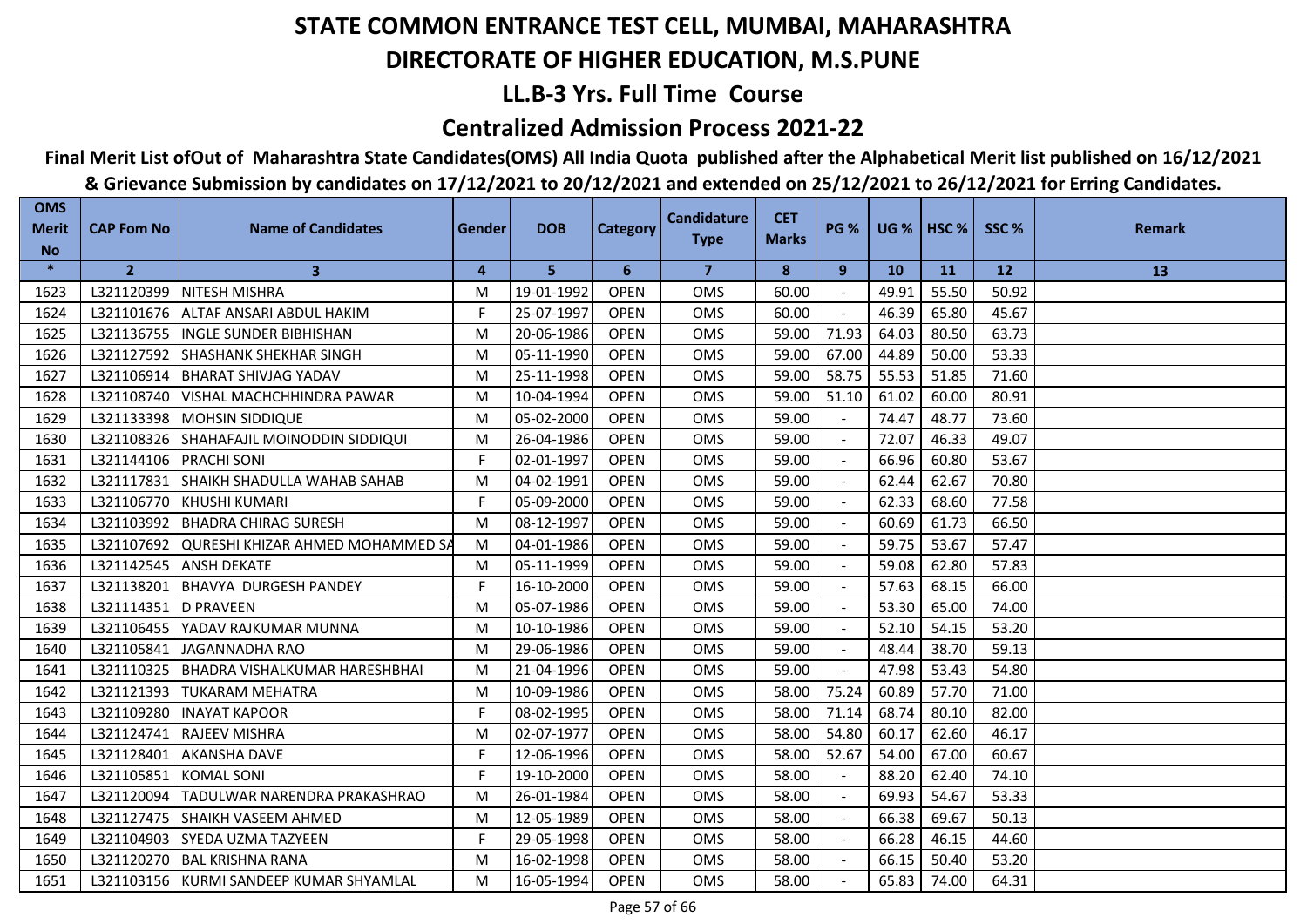## **LL.B-3 Yrs. Full Time Course**

### **Centralized Admission Process 2021-22**

## **Final Merit List ofOut of Maharashtra State Candidates(OMS) All India Quota published after the Alphabetical Merit list published on 16/12/2021**

| <b>OMS</b><br><b>Merit</b> | <b>CAP Fom No</b>      | <b>Name of Candidates</b>               | Gender | <b>DOB</b> | <b>Category</b> | <b>Candidature</b><br><b>Type</b> | <b>CET</b><br><b>Marks</b> | <b>PG %</b> |           | <b>UG %   HSC %  </b> | SSC%  | <b>Remark</b> |
|----------------------------|------------------------|-----------------------------------------|--------|------------|-----------------|-----------------------------------|----------------------------|-------------|-----------|-----------------------|-------|---------------|
| <b>No</b>                  |                        |                                         |        |            |                 |                                   |                            |             |           |                       |       |               |
| $\ast$                     | $\overline{2}$         | 3                                       | 4      | 5          | 6               | $\overline{7}$                    | 8                          | 9           | <b>10</b> | <b>11</b>             | 12    | 13            |
| 1652                       |                        | L321116800 SUNANDA GANDOJI KAWLE        | F.     | 24-06-1986 | <b>OPEN</b>     | <b>OMS</b>                        | 58.00                      |             | 62.83     | 63.80                 | 63.00 |               |
| 1653                       |                        | L321116835  K.CHRISTOPHER.              | М      | 07-11-1999 | <b>OPEN</b>     | <b>OMS</b>                        | 58.00                      |             | 59.28     | 64.00                 | 60.00 |               |
| 1654                       | L321135580             | <b>ANJU DEVI</b>                        | F      | 02-06-1993 | <b>OPEN</b>     | <b>OMS</b>                        | 58.00                      |             | 58.50     | 67.23                 | 57.67 |               |
| 1655                       | L321104331             | <b>G CHANDRASEKAR GANAPATHYRAMAN</b>    | M      | 30-07-2001 | <b>OPEN</b>     | <b>OMS</b>                        | 58.00                      |             | 56.53     | 54.15                 | 53.60 |               |
| 1656                       |                        | L321114803 PAL RAJESH DINANATH          | M      | 18-04-1994 | <b>OPEN</b>     | <b>OMS</b>                        | 58.00                      |             | 53.72     | 76.00                 | 62.18 |               |
| 1657                       |                        | L321116591 SHAIKH GULAFSHA NAZRUL ISLAM | F.     | 23-05-1996 | <b>OPEN</b>     | <b>OMS</b>                        | 58.00                      |             | 51.08     | 58.00                 | 50.17 |               |
| 1658                       |                        | L321132137 RAVIKANT LAXMINARAYAN GUPTA  | M      | 24-07-1993 | <b>OPEN</b>     | <b>OMS</b>                        | 58.00                      |             | 46.05     | 51.83                 | 74.91 |               |
| 1659                       | L321122326             | <b>AGALE SANDEEP KASHINATH</b>          | M      | 16-09-1981 | <b>OPEN</b>     | <b>OMS</b>                        | 57.00                      | 59.81       | 42.10     | 44.33                 | 52.53 |               |
| 1660                       |                        | L321109980 NEETA SANTOSH CHILE          | F      | 15-11-1987 | <b>OPEN</b>     | <b>OMS</b>                        | 57.00                      | 55.80       | 66.56     | 58.67                 | 55.73 |               |
| 1661                       |                        | L321106746 BEMAT ILYAS YAQUB            | M      | 24-01-1985 | <b>OPEN</b>     | <b>OMS</b>                        | 57.00                      | 53.38       | 53.69     | 62.50                 | 63.87 |               |
| 1662                       | L321110086             | JANGADE KISHOR MURLIDHAR                | M      | 20-08-1970 | <b>OPEN</b>     | <b>OMS</b>                        | 57.00                      | 50.50       | 50.25     | 41.67                 | 58.57 |               |
| 1663                       | L321109549             | <b>PRIYANKA YADAV</b>                   | F.     | 05-07-1989 | <b>OPEN</b>     | <b>OMS</b>                        | 57.00                      |             | 70.34     | 57.40                 | 51.50 |               |
| 1664                       | L321101526 SUJATA MALI |                                         | F      | 05-04-1990 | <b>OPEN</b>     | <b>OMS</b>                        | 57.00                      |             | 68.76     | 76.00                 | 55.87 |               |
| 1665                       |                        | L321105466 PRIYANKA SHARMA              | F.     | 07-09-1993 | <b>OPEN</b>     | <b>OMS</b>                        | 57.00                      |             | 66.70     | 46.00                 | 76.31 |               |
| 1666                       |                        | L321140378 SHINDE AMOL VENKATRAO        | M      | 26-05-1998 | <b>OPEN</b>     | <b>OMS</b>                        | 57.00                      | $\sim$      | 65.96     | 58.46                 | 76.00 |               |
| 1667                       |                        | L321128346 LOMTE RAHUL BHUJANGRAO       | M      | 13-12-1981 | <b>OPEN</b>     | <b>OMS</b>                        | 57.00                      | $\sim$      | 62.35     | 57.50                 | 51.60 |               |
| 1668                       | L321108363             | <b>INEHA DUBEY</b>                      | F      | 22-07-1996 | <b>OPEN</b>     | <b>OMS</b>                        | 57.00                      |             | 60.94     | 85.60                 | 87.50 |               |
| 1669                       | L321116896             | <b>SHANKRRAO GOPAL RATHOD</b>           | M      | 25-06-1977 | <b>OPEN</b>     | <b>OMS</b>                        | 57.00                      |             | 50.63     | 45.39                 | 47.04 |               |
| 1670                       |                        | L321117215   MAHALE VIDULA PANDURANG    | F.     | 03-01-1977 | <b>OPEN</b>     | <b>OMS</b>                        | 57.00                      |             | 50.45     | 56.67                 | 66.14 |               |
| 1671                       |                        | L321102737 ALPANA CHAUHAN               | F      | 03-01-1969 | <b>OPEN</b>     | <b>OMS</b>                        | 57.00                      |             | 47.46     | 44.00                 | 40.93 |               |
| 1672                       |                        | L321103341 ARJUN RAMVATAR BALMIKI       | M      | 08-04-1991 | <b>OPEN</b>     | <b>OMS</b>                        | 57.00                      |             | 46.10     | 43.67                 | 50.46 |               |
| 1673                       | L321144064             | <b>DINESH KUMAR TITARMARE</b>           | M      | 28-07-1983 | <b>OPEN</b>     | <b>OMS</b>                        | 56.00                      | 49.80       | 44.22     | 55.11                 | 53.00 |               |
| 1674                       |                        | L321119368 PANDEY PALLAVI RAJDEV        | F.     | 08-01-1999 | <b>OPEN</b>     | <b>OMS</b>                        | 56.00                      |             | 73.57     | 75.23                 | 56.00 |               |
| 1675                       | L321112648             | <b>PATOLE SAPANA RAMESH</b>             | F      | 15-08-1989 | <b>OPEN</b>     | <b>OMS</b>                        | 56.00                      |             | 73.09     | 51.50                 | 42.00 |               |
| 1676                       | L321127985             | <b>IDEEPIKA AVINASH PATIL</b>           | F.     | 21-10-1992 | <b>OPEN</b>     | <b>OMS</b>                        | 56.00                      |             | 72.24     | 77.80                 | 82.00 |               |
| 1677                       | L321123247             | <b>ISANGAONKAR VRUTIKA VIJAY</b>        | F.     | 14-02-2000 | <b>OPEN</b>     | <b>OMS</b>                        | 56.00                      |             | 67.11     | 67.54                 | 77.20 |               |
| 1678                       | L321106912             | SHUBHAM PRAKASH CHAUDHARI               | M      | 27-04-2000 | <b>OPEN</b>     | OMS                               | 56.00                      |             | 64.20     | 50.46                 | 72.20 |               |
| 1679                       | L321120874             | <b>BARKHA SHARMA</b>                    | F      | 14-02-1988 | <b>OPEN</b>     | <b>OMS</b>                        | 56.00                      |             | 62.73     | 49.00                 | 44.40 |               |
| 1680                       | L321108632             | <b>GILALI VISHAL BASWARAJ</b>           | M      | 06-06-1997 | <b>OPEN</b>     | <b>OMS</b>                        | 56.00                      |             | 59.08     | 62.92                 | 46.80 |               |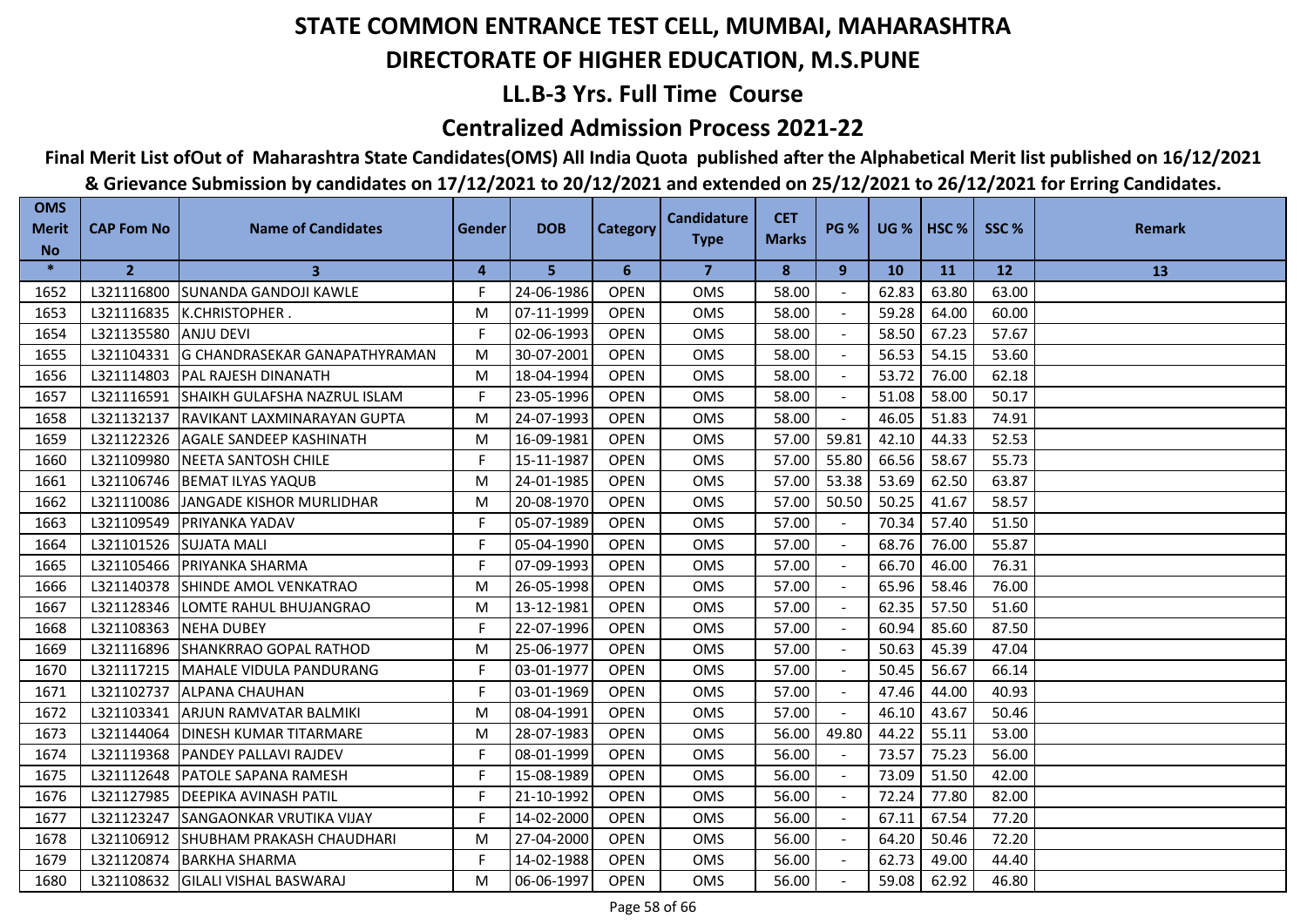## **LL.B-3 Yrs. Full Time Course**

### **Centralized Admission Process 2021-22**

# **Final Merit List ofOut of Maharashtra State Candidates(OMS) All India Quota published after the Alphabetical Merit list published on 16/12/2021**

| <b>OMS</b><br><b>Merit</b><br><b>No</b> | <b>CAP Fom No</b> | <b>Name of Candidates</b>                 | Gender | <b>DOB</b> | <b>Category</b> | <b>Candidature</b><br><b>Type</b> | <b>CET</b><br><b>Marks</b> | <b>PG %</b> |           | <b>UG %   HSC %  </b> | SSC%  | <b>Remark</b> |
|-----------------------------------------|-------------------|-------------------------------------------|--------|------------|-----------------|-----------------------------------|----------------------------|-------------|-----------|-----------------------|-------|---------------|
| $\ast$                                  | $\overline{2}$    | 3                                         | 4      | 5          | 6               | $\overline{7}$                    | 8                          | 9           | <b>10</b> | <b>11</b>             | 12    | 13            |
| 1681                                    | L321130852        | <b>IRFAN AHMAD FAZLUR REHMAN</b>          | M      | 04-11-1982 | <b>OPEN</b>     | <b>OMS</b>                        | 56.00                      |             | 59.00     | 53.00                 | 55.60 |               |
| 1682                                    |                   | L321113351 JJATHAR AKSHAY PANDURANG       | M      | 28-02-2000 | <b>OPEN</b>     | <b>OMS</b>                        | 56.00                      |             | 56.15     | 76.92                 | 65.40 |               |
| 1683                                    |                   | L321102142  RIZWAN ULLA                   | M      | 10-12-1994 | <b>OPEN</b>     | <b>OMS</b>                        | 56.00                      |             | 54.65     | 61.00                 | 56.50 |               |
| 1684                                    | L321115394        | <b>SHAH ANKITKUMAR MUKESHKUMAR</b>        | M      | 11-12-1986 | <b>OPEN</b>     | <b>OMS</b>                        | 56.00                      |             | 53.38     | 54.17                 | 53.00 |               |
| 1685                                    | L321129624        | ANSARI SHAHID AHMED SAMIULLAH             | M      | 04-05-1972 | <b>OPEN</b>     | <b>OMS</b>                        | 56.00                      |             | 52.83     | 65.33                 | 72.43 |               |
| 1686                                    |                   | L321141039 KAMLESH HRIDAYNARAYAN YADAV    | M      | 10-05-1995 | <b>OPEN</b>     | <b>OMS</b>                        | 56.00                      |             | 52.08     | 55.33                 | 59.27 |               |
| 1687                                    | L321131992        | <b>HANAGANDI HEMA BALACHANDRA</b>         | F      | 13-06-1974 | <b>OPEN</b>     | OMS                               | 56.00                      |             | 52.06     | 61.17                 | 60.33 |               |
| 1688                                    | L321129643        | SODAWALA MOHAMMAD SAMAD ABID              | M      | 12-05-2000 | <b>OPEN</b>     | <b>OMS</b>                        | 56.00                      |             | 50.65     | 54.31                 | 58.80 |               |
| 1689                                    |                   | L321122426   REVATI CHANDRAKANT SOVANI    | F      | 23-09-1988 | <b>OPEN</b>     | OMS                               | 56.00                      |             | 50.28     | 61.00                 | 60.80 |               |
| 1690                                    |                   | L321110998 RAGHAV LAKHOTIA                | M      | 14-09-1999 | <b>OPEN</b>     | <b>OMS</b>                        | 56.00                      |             | 45.94     | 47.80                 | 58.90 |               |
| 1691                                    | L321109852        | <b>ISHARMISTHA AMARNATH ARDU</b>          | F      | 10-05-1995 | <b>OPEN</b>     | <b>OMS</b>                        | 55.00                      | 78.88       | 59.53     | 66.00                 | 56.17 |               |
| 1692                                    | L321129176        | <b>KAJAL JAIN</b>                         | F.     | 09-03-1993 | <b>OPEN</b>     | <b>OMS</b>                        | 55.00                      | 47.70       | 59.11     | 66.20                 | 68.17 |               |
| 1693                                    | L321102649        | ASMITA CHAKMA                             | F      | 10-09-2000 | <b>OPEN</b>     | <b>OMS</b>                        | 55.00                      |             | 75.50     | 68.80                 | 66.50 |               |
| 1694                                    |                   | L321111101 KADAM DHAMMAPAL RAMCHANDRA     | M      | 07-12-1987 | <b>OPEN</b>     | OMS                               | 55.00                      |             | 71.30     | 69.00                 | 63.20 |               |
| 1695                                    | L321141847        | <b>IMEHTA SHIVAM DHARMENDRA</b>           | M      | 10-05-1999 | <b>OPEN</b>     | <b>OMS</b>                        | 55.00                      | $\sim$      | 68.30     | 48.15                 | 48.40 |               |
| 1696                                    | L321107929        | KULKARNI NIKITA NITIN                     | F.     | 24-01-1998 | <b>OPEN</b>     | <b>OMS</b>                        | 55.00                      | $\sim$      | 63.94     | 78.92                 | 69.40 |               |
| 1697                                    |                   | L321109176 ANSARI MUGIS AHMED FARID AHMED | M      | 26-10-1994 | <b>OPEN</b>     | <b>OMS</b>                        | 55.00                      |             | 62.25     | 45.00                 | 66.18 |               |
| 1698                                    | L321101240        | <b>INIVRUTTI BHAUSAHEB THOSAR</b>         | M      | 26-04-1987 | <b>OPEN</b>     | <b>OMS</b>                        | 55.00                      |             | 61.47     | 40.17                 | 41.33 |               |
| 1699                                    | L321136039        | <b>MARIA JERMINE RUBINSA</b>              | F.     | 11-12-1989 | <b>OPEN</b>     | <b>OMS</b>                        | 55.00                      |             | 61.39     | 64.75                 | 89.40 |               |
| 1700                                    | L321111153        | <b>ARCHANA GAURAV GITE</b>                | F      | 21-11-1989 | <b>OPEN</b>     | <b>OMS</b>                        | 55.00                      |             | 60.44     | 44.50                 | 40.27 |               |
| 1701                                    | L321108197        | <b>DUBE POOJA JAYNATH</b>                 | F      | 05-03-1999 | <b>OPEN</b>     | <b>OMS</b>                        | 55.00                      |             | 59.00     | 49.69                 | 64.80 |               |
| 1702                                    | L321103683        | <b>INITIN KUMAR SINGH</b>                 | M      | 09-09-2000 | <b>OPEN</b>     | <b>OMS</b>                        | 55.00                      |             | 57.95     | 59.80                 | 66.50 |               |
| 1703                                    | L321112028        | <b>IPRANITA PRAMOD NAIK</b>               | F.     | 07-04-1982 | <b>OPEN</b>     | <b>OMS</b>                        | 55.00                      |             | 57.29     | 73.50                 | 66.13 |               |
| 1704                                    | L321114720        | <b>PECHE MANISHA DAGDOO</b>               | F      | 11-05-1984 | <b>OPEN</b>     | <b>OMS</b>                        | 55.00                      |             | 56.72     | 57.50                 | 61.33 |               |
| 1705                                    | L321105960        | <b>SHAIKH SHABANA RAFIQ</b>               | F.     | 09-08-1977 | <b>OPEN</b>     | <b>OMS</b>                        | 55.00                      |             | 55.94     | 51.50                 | 36.00 |               |
| 1706                                    | L321114997        | <b>RAJANI HARIOM GUPTA</b>                | F      | 10-07-1997 | <b>OPEN</b>     | <b>OMS</b>                        | 55.00                      |             | 55.63     | 61.54                 | 62.00 |               |
| 1707                                    | L321143977        | <b>PRIYANKA GARG</b>                      | F.     | 09-01-1985 | <b>OPEN</b>     | OMS                               | 55.00                      | $\sim$      | 54.20     | 47.20                 | 52.83 |               |
| 1708                                    |                   | L321142135 JAVOOL PATEL                   | M      | 24-07-1993 | <b>OPEN</b>     | OMS                               | 55.00                      |             | 52.17     | 47.33                 | 60.00 |               |
| 1709                                    |                   | L321142394   PAWAR ABHINAV MAHESH         | M      | 25-03-1998 | <b>OPEN</b>     | <b>OMS</b>                        | 55.00                      |             | 49.84     | 53.40                 | 45.17 |               |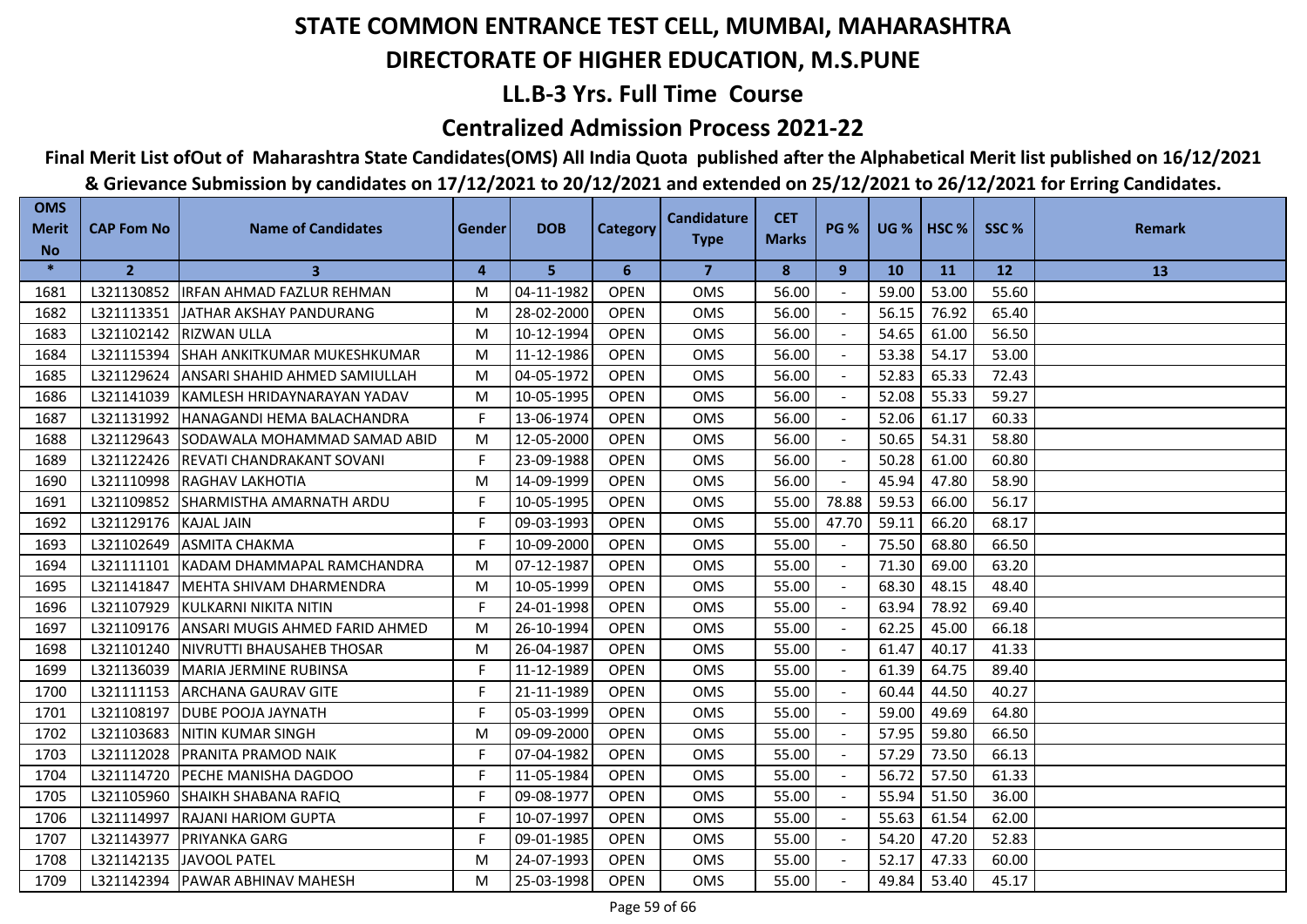## **LL.B-3 Yrs. Full Time Course**

### **Centralized Admission Process 2021-22**

## **Final Merit List ofOut of Maharashtra State Candidates(OMS) All India Quota published after the Alphabetical Merit list published on 16/12/2021**

| <b>OMS</b><br><b>Merit</b><br><b>No</b> | <b>CAP Fom No</b> | <b>Name of Candidates</b>             | Gender | <b>DOB</b> | <b>Category</b> | <b>Candidature</b><br><b>Type</b> | <b>CET</b><br><b>Marks</b> | <b>PG %</b> |           | <b>UG %   HSC %  </b> | SSC%  | <b>Remark</b> |
|-----------------------------------------|-------------------|---------------------------------------|--------|------------|-----------------|-----------------------------------|----------------------------|-------------|-----------|-----------------------|-------|---------------|
| $\ast$                                  | $\overline{2}$    | 3                                     | 4      | 5          | 6               | $\overline{7}$                    | 8                          | 9           | <b>10</b> | <b>11</b>             | 12    | 13            |
| 1710                                    | L321100848        | <b>VIKAS LAXMANRAO DUSANE</b>         | M      | 15-02-1981 | <b>OPEN</b>     | <b>OMS</b>                        | 55.00                      |             | 48.00     | 58.67                 | 55.60 |               |
| 1711                                    | L321127189        | <b>VISHAL KUMAR</b>                   | M      | 06-09-1998 | <b>OPEN</b>     | <b>OMS</b>                        | 54.00                      | 67.00       | 60.05     | 54.33                 | 68.00 |               |
| 1712                                    | L321135110        | <b>PREETI SHIVAJI DESHMUKH</b>        | F      | 17-07-1990 | <b>OPEN</b>     | <b>OMS</b>                        | 54.00                      | 64.65       | 60.55     | 49.10                 | 55.17 |               |
| 1713                                    | L321101044        | <b>GOURAV SUMBRIA</b>                 | M      | 05-12-1998 | <b>OPEN</b>     | <b>OMS</b>                        | 54.00                      |             | 80.10     | 52.00                 | 68.40 |               |
| 1714                                    | L321133933        | <b>SHALU RAMNIWAS GUPTA</b>           | F.     | 01-08-2001 | <b>OPEN</b>     | <b>OMS</b>                        | 54.00                      |             | 72.67     | 47.40                 | 68.40 |               |
| 1715                                    | L321120027        | <b>BOBADE VISHAL UMESH</b>            | M      | 19-07-1999 | <b>OPEN</b>     | <b>OMS</b>                        | 54.00                      |             | 72.60     | 45.38                 | 67.40 |               |
| 1716                                    | L321142025        | KOT SHIVDATTA SUBHASH                 | M      | 21-07-1993 | <b>OPEN</b>     | OMS                               | 54.00                      |             | 71.42     | 60.83                 | 62.15 |               |
| 1717                                    | L321100779        | INAGAPURKAR PRASAD SHARAD             | M      | 16-08-1994 | <b>OPEN</b>     | <b>OMS</b>                        | 54.00                      |             | 65.07     | 73.20                 | 73.00 |               |
| 1718                                    | L321131467        | ABDUL MERAJ ABDUL MAJEED              | M      | 16-05-1989 | <b>OPEN</b>     | <b>OMS</b>                        | 54.00                      |             | 64.91     | 59.33                 | 42.27 |               |
| 1719                                    | L321116445        | ICHANDARANA AMANKUMAR KAMLESHBH       | M      | 20-03-1999 | <b>OPEN</b>     | <b>OMS</b>                        | 54.00                      |             | 64.90     | 70.57                 | 67.33 |               |
| 1720                                    | L321142062        | <b>PANDIT SANKET SUBHASH</b>          | M      | 28-10-1985 | <b>OPEN</b>     | <b>OMS</b>                        | 54.00                      |             | 64.88     | 37.83                 | 50.40 |               |
| 1721                                    | L321120866        | <b>ARUN MAHAJAN</b>                   | M      | 30-10-1970 | <b>OPEN</b>     | <b>OMS</b>                        | 54.00                      |             | 63.26     | 51.00                 | 42.86 |               |
| 1722                                    | L321144700        | MUHUMMAD MUJEEBUDDIN MUHUMMA          | M      | 24-04-1990 | <b>OPEN</b>     | <b>OMS</b>                        | 54.00                      |             | 55.06     | 53.50                 | 52.62 |               |
| 1723                                    | L321135813        | <b>SAMPAT BABURAO GAWADE</b>          | M      | 19-02-1993 | <b>OPEN</b>     | <b>OMS</b>                        | 54.00                      |             | 54.78     | 64.67                 | 51.67 |               |
| 1724                                    | L321100738        | <b>JAATMA SINGH CHAUHAN</b>           | M      | 18-09-1995 | <b>OPEN</b>     | <b>OMS</b>                        | 54.00                      | $\sim$      | 54.50     | 58.00                 | 51.17 |               |
| 1725                                    | L321135502        | <b>GODHAN SINGH JITENDRAKUMAR</b>     | M      | 04-12-1980 | <b>OPEN</b>     | <b>OMS</b>                        | 54.00                      | $\sim$      | 53.85     | 50.60                 | 57.33 |               |
| 1726                                    | L321110189        | <b>BICKY TARUN SINHA</b>              | M      | 22-03-1990 | <b>OPEN</b>     | <b>OMS</b>                        | 54.00                      |             | 53.28     | 53.50                 | 50.00 |               |
| 1727                                    | L321141921        | SONALI                                | F.     | 29-04-1995 | <b>OPEN</b>     | <b>OMS</b>                        | 54.00                      |             | 51.07     | 50.20                 | 39.80 |               |
| 1728                                    | L321128973        | <b>JJADHAV AOUDUMBAR TAYAPPA</b>      | M      | 01-06-1979 | <b>OPEN</b>     | <b>OMS</b>                        | 54.00                      |             | 50.92     | 47.83                 | 58.57 |               |
| 1729                                    | L321110605        | <b>ARVIND RAMMURAT VERMA</b>          | M      | 15-06-1983 | <b>OPEN</b>     | <b>OMS</b>                        | 54.00                      |             | 50.56     | 60.40                 | 50.40 |               |
| 1730                                    |                   | L321102691   PATEL BHAKTESH ASHOKBHAI | M      | 07-11-1994 | <b>OPEN</b>     | <b>OMS</b>                        | 54.00                      |             | 49.44     | 74.80                 | 39.60 |               |
| 1731                                    | L321130760        | <b>VIVEKANAND GAUTAM</b>              | M      | 07-05-1998 | <b>OPEN</b>     | <b>OMS</b>                        | 54.00                      |             | 46.33     | 64.80                 | 74.17 |               |
| 1732                                    | L321102214        | <b>IRUPESH KUMAR YADAV</b>            | M      | 07-04-1996 | <b>OPEN</b>     | <b>OMS</b>                        | 53.00                      | 67.13       | 57.37     | 51.50                 | 55.00 |               |
| 1733                                    |                   | L321123980 BABASAHEB GANPATI KAMBLE   | M      | 05-08-1959 | <b>OPEN</b>     | <b>OMS</b>                        | 53.00                      | 64.33       | 50.19     | 43.83                 | 51.33 |               |
| 1734                                    | L321114694        | <b>PRITI SINGH</b>                    | F.     | 10-10-1975 | <b>OPEN</b>     | <b>OMS</b>                        | 53.00                      | 59.31       | 53.80     | 60.00                 | 72.00 |               |
| 1735                                    | L321129096        | <b>IBHAKARE VAIJANTI MADHUKAR</b>     | F.     | 02-03-1995 | <b>OPEN</b>     | <b>OMS</b>                        | 53.00                      |             | 73.67     | 44.83                 | 58.80 |               |
| 1736                                    | L321113193        | MILIND HANUMANT DOIFODE               | M      | 01-07-1985 | <b>OPEN</b>     | <b>OMS</b>                        | 53.00                      | $\sim$      | 65.17     | 54.67                 | 50.40 |               |
| 1737                                    |                   | L321124057 SHIVANI MANDLE             | F      | 09-12-2000 | <b>OPEN</b>     | OMS                               | 53.00                      |             | 64.15     | 64.40                 | 61.33 |               |
| 1738                                    | L321112570        | <b>TOPLE DHANASHREE TUKARAM</b>       | F.     | 17-06-2000 | <b>OPEN</b>     | <b>OMS</b>                        | 53.00                      |             | 57.81     | 55.33                 | 72.60 |               |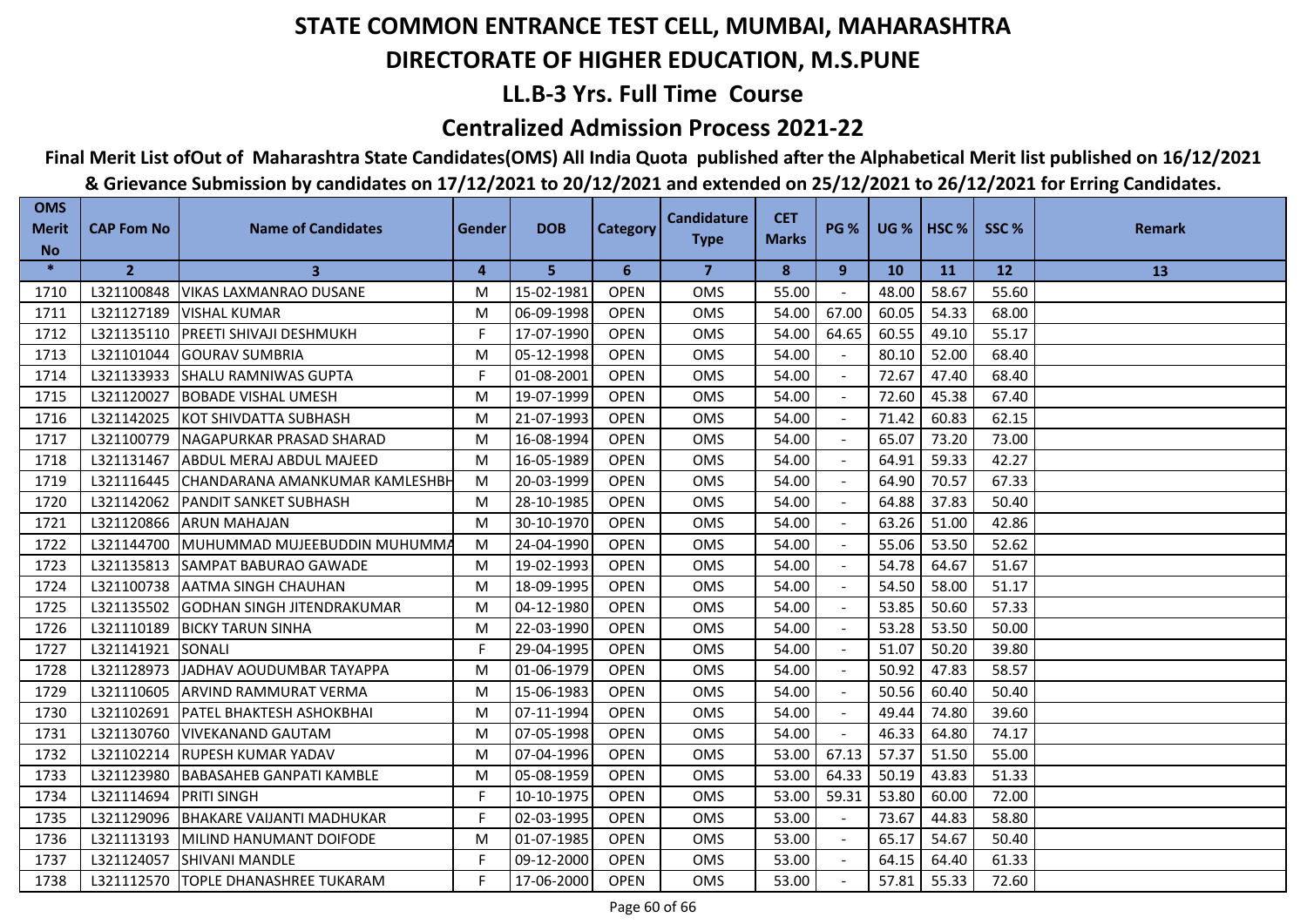## **LL.B-3 Yrs. Full Time Course**

### **Centralized Admission Process 2021-22**

## **Final Merit List ofOut of Maharashtra State Candidates(OMS) All India Quota published after the Alphabetical Merit list published on 16/12/2021**

| <b>OMS</b><br><b>Merit</b> | <b>CAP Fom No</b> | <b>Name of Candidates</b>      | Gender         | <b>DOB</b> | <b>Category</b> | <b>Candidature</b> | <b>CET</b>   | <b>PG %</b>    | <b>UG %</b> | HSC <sub>%</sub> | SSC%  | <b>Remark</b>                                                                                                  |
|----------------------------|-------------------|--------------------------------|----------------|------------|-----------------|--------------------|--------------|----------------|-------------|------------------|-------|----------------------------------------------------------------------------------------------------------------|
| <b>No</b>                  |                   |                                |                |            |                 | <b>Type</b>        | <b>Marks</b> |                |             |                  |       |                                                                                                                |
| $\ast$                     | $\overline{2}$    | $\mathbf{3}$                   | $\overline{4}$ | 5          | 6               | $\overline{7}$     | 8            | 9              | <b>10</b>   | 11               | 12    | 13                                                                                                             |
| 1739                       | L321103721        | <b>SURAJ SRIVASTAVA</b>        | M              | 26-06-1998 | <b>OPEN</b>     | OMS                | 53.00        |                | 56.94       | 69.40            | 78.00 |                                                                                                                |
| 1740                       | L321116123        | <b>DEVESH MANDRE</b>           | M              | 11-02-1997 | <b>OPEN</b>     | <b>OMS</b>         | 53.00        |                | 55.92       | 48.20            | 50.17 |                                                                                                                |
| 1741                       | L321113345        | VARMA ABHIMANYU DEVPRAKASH     | M              | 08-02-1994 | <b>OPEN</b>     | OMS                | 53.00        |                | 49.56       | 37.83            | 49.40 |                                                                                                                |
| 1742                       | L321104935        | ARJUN RAMAKRISHNAN YOGESHWAR   | M              | 16-06-1989 | <b>OPEN</b>     | <b>OMS</b>         | 53.00        |                | 48.60       | 49.83            | 46.67 |                                                                                                                |
| 1743                       | L321115137        | <b>SHARFUDDIN ANSARI</b>       | M              | 15-07-1995 | <b>OPEN</b>     | OMS                | 53.00        | $\sim$         | 45.39       | 59.40            | 57.50 |                                                                                                                |
| 1744                       | L321119363        | VAISHALI MAHULKAR              | F.             | 29-09-1980 | <b>OPEN</b>     | OMS                | 53.00        | $\blacksquare$ | 45.29       | 72.22            | 42.80 |                                                                                                                |
| 1745                       | L321110901        | SONALI ANIL GODSE              | F.             | 06-06-1991 | <b>OPEN</b>     | OMS                | 52.00        | 58.19          | 66.17       | 68.50            | 52.13 |                                                                                                                |
| 1746                       | L321120760        | MONIKA VISHWANATH BHADRE       | F.             | 27-05-1995 | <b>OPEN</b>     | <b>OMS</b>         | 52.00        | 55.55          | 58.33       | 55.17            | 56.60 |                                                                                                                |
| 1747                       | L321118488        | <b>SHANKAR SUBHASH SHAH</b>    | M              | 07-05-1992 | <b>OPEN</b>     | <b>OMS</b>         | 52.00        | 52.31          | 45.08       | 38.62            | 45.08 |                                                                                                                |
| 1748                       | L321104120        | <b>BAIKAR MAHESH GOVIND</b>    | M              | 16-07-1989 | <b>OPEN</b>     | <b>OMS</b>         | 52.00        |                | 70.52       | 62.80            | 52.93 |                                                                                                                |
| 1749                       | L321124121        | PANKAJ R YADAV                 | M              | 05-01-1987 | <b>OPEN</b>     | <b>OMS</b>         | 52.00        |                | 69.21       | 44.17            | 62.93 |                                                                                                                |
| 1750                       | L321127931        | MANISH PUKHRAJ RAJPUROHIT      | M              | 20-07-1997 | <b>OPEN</b>     | <b>OMS</b>         | 52.00        |                | 66.00       | 64.00            | 44.00 |                                                                                                                |
| 1751                       | L321114823        | <b>IPATHAN REHAN RAJUNABI</b>  | M              | 22-08-1992 | <b>OPEN</b>     | <b>OMS</b>         | 52.00        |                | 60.68       | 63.50            | 74.55 |                                                                                                                |
| 1752                       | L321141226        | <b>POTE ASHWINI AMBADAS</b>    | F.             | 09-06-1994 | <b>OPEN</b>     | <b>OMS</b>         | 52.00        |                | 59.33       | 49.67            | 48.73 |                                                                                                                |
| 1753                       | L321124123        | ANJULATA ARVINDKUMAR MISTRY    | F              | 28-08-1983 | <b>OPEN</b>     | <b>OMS</b>         | 52.00        |                | 51.36       | 53.60            | 49.60 |                                                                                                                |
| 1754                       | L321104708        | <b>TRIPTI MANDAR DESHPANDE</b> | F.             | 19-04-1989 | <b>OPEN</b>     | OMS                | 51.00        | 66.67          | 57.72       | 50.44            | 51.40 |                                                                                                                |
| 1755                       | L321128409        | MEGHASHRI ANNARAO HALASE       | F.             | 21-12-1993 | <b>OPEN</b>     | OMS                | 51.00        | 58.00          | 69.48       | 69.33            |       | Name Change related document<br>45.28 discrepancy. Please upload correct<br>document at the time of admission. |
| 1756                       | L321145929        | MANJULATA MEENA                | F.             | 07-02-1991 | <b>OPEN</b>     | <b>OMS</b>         | 51.00        | 55.56          | 39.50       | 56.00            | 49.00 |                                                                                                                |
| 1757                       | L321113301        | <b>HASMANI ALFINA MUNAF</b>    | F.             | 02-03-1999 | <b>OPEN</b>     | <b>OMS</b>         | 51.00        |                | 70.93       | 74.15            | 75.60 |                                                                                                                |
| 1758                       | L321120427        | PRAJAPATI SHIVKUMAR RAMBACHAN  | M              | 01-03-1999 | <b>OPEN</b>     | <b>OMS</b>         | 51.00        |                | 67.83       | 61.23            | 65.20 |                                                                                                                |
| 1759                       | L321106343        | <b>BHANUSE AMOL SUBHASH</b>    | M              | 09-02-1991 | <b>OPEN</b>     | <b>OMS</b>         | 51.00        |                | 67.80       | 46.00            | 70.00 |                                                                                                                |
| 1760                       | L321122588        | LAXMAN PANCHAMRAM RAJAK        | M              | 18-06-1993 | <b>OPEN</b>     | OMS                | 51.00        |                | 66.92       | 48.67            | 56.18 |                                                                                                                |
| 1761                       | L321102990        | SHETHIYA DHAIVAT PARESHBHAI    | M              | 07-09-2000 | <b>OPEN</b>     | <b>OMS</b>         | 51.00        |                | 64.25       | 60.53            | 55.33 |                                                                                                                |
| 1762                       | L321114253        | <b>VINEET KUMAR GUPTA</b>      | M              | 10-08-1999 | <b>OPEN</b>     | OMS                | 51.00        |                | 63.89       | 65.40            | 64.67 |                                                                                                                |
| 1763                       | L321109292        | KONDEKAR AKASH MAHAVIR         | M              | 12-09-1998 | <b>OPEN</b>     | OMS                | 51.00        |                | 60.91       | 58.46            | 62.80 |                                                                                                                |
| 1764                       | L321131481        | CHANDAN KUMAR PASWAN           | M              | 18-10-1993 | <b>OPEN</b>     | OMS                | 51.00        |                | 58.93       | 57.80            | 45.00 |                                                                                                                |
| 1765                       | L321120607        | <b>TRIPTI TIWARI</b>           | F.             | 11-03-1999 | <b>OPEN</b>     | <b>OMS</b>         | 51.00        |                | 57.61       | 80.00            | 84.50 |                                                                                                                |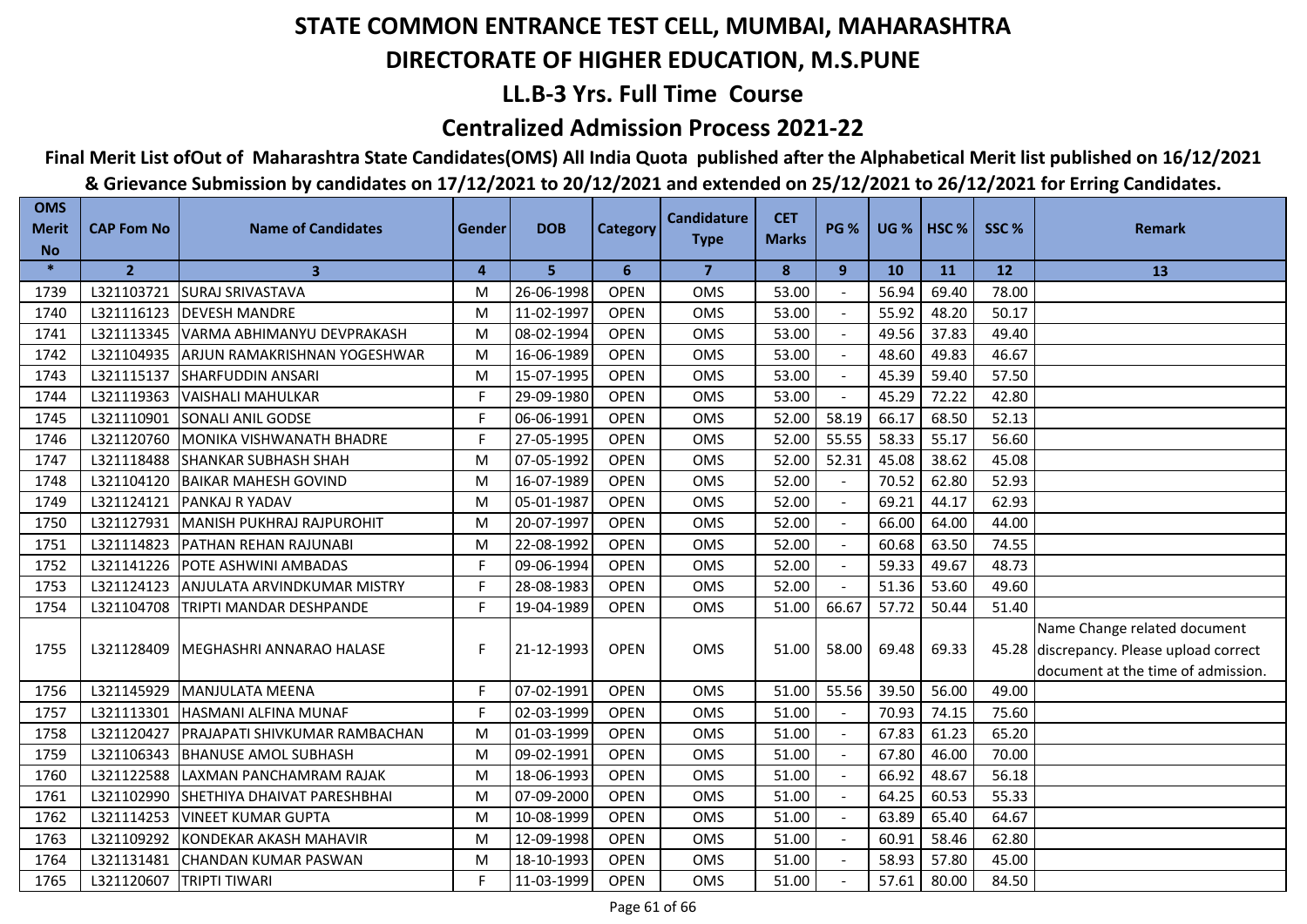## **LL.B-3 Yrs. Full Time Course**

### **Centralized Admission Process 2021-22**

## **Final Merit List ofOut of Maharashtra State Candidates(OMS) All India Quota published after the Alphabetical Merit list published on 16/12/2021**

| <b>OMS</b><br><b>Merit</b> | <b>CAP Fom No</b> | <b>Name of Candidates</b>             | Gender | <b>DOB</b> | Category    | <b>Candidature</b> | <b>CET</b>   | <b>PG %</b> |       | $UG %$ HSC % | SSC%      | <b>Remark</b> |
|----------------------------|-------------------|---------------------------------------|--------|------------|-------------|--------------------|--------------|-------------|-------|--------------|-----------|---------------|
| <b>No</b>                  |                   |                                       |        |            |             | <b>Type</b>        | <b>Marks</b> |             |       |              |           |               |
| $\ast$                     | $\overline{2}$    | 3                                     | 4      | 5          | 6           | $\overline{7}$     | 8            | 9           | 10    | <b>11</b>    | <b>12</b> | 13            |
| 1766                       | L321126406        | <b>SYED BALEEG AHMED</b>              | М      | 31-07-1991 | <b>OPEN</b> | <b>OMS</b>         | 51.00        |             | 54.86 | 46.80        | 57.33     |               |
| 1767                       | L321108067        | <b>IBAROT DILIPKUMAR BHIKHUBHAI</b>   | м      | 15-07-1969 | <b>OPEN</b> | <b>OMS</b>         | 51.00        |             | 50.71 | 63.00        | 53.57     |               |
| 1768                       | L321110731        | <b>KONDEKAR SAGAR MAHAVIR</b>         | M      | 26-03-1996 | <b>OPEN</b> | <b>OMS</b>         | 51.00        |             | 49.06 | 68.62        | 56.36     |               |
| 1769                       | L321101589        | KASTURE RAVINDRA RAMESH               | м      | 01-06-1989 | <b>OPEN</b> | <b>OMS</b>         | 51.00        |             | 47.42 | 70.50        | 46.72     |               |
| 1770                       | L321115492        | <b>DASRE JITENDRA SHIVAJI</b>         | М      | 01-05-1990 | <b>OPEN</b> | OMS                | 50.00        | 71.08       | 60.00 | 61.00        | 53.23     |               |
| 1771                       | L321117632        | <b>ISAMIKCHA RATHORE</b>              | F.     | 26-09-1986 | <b>OPEN</b> | <b>OMS</b>         | 50.00        | 67.97       | 45.30 | 52.17        | 47.07     |               |
| 1772                       | L321115824        | <b>DADAPEER KERUR</b>                 | М      | 11-01-1988 | <b>OPEN</b> | <b>OMS</b>         | 50.00        | 62.91       | 61.26 | 49.17        | 42.88     |               |
| 1773                       | L321142809        | <b>I</b> TIWARI SEEMA MADHUBAN        | F.     | 18-01-1981 | <b>OPEN</b> | <b>OMS</b>         | 50.00        | 47.50       | 39.55 | 44.67        | 52.27     |               |
| 1774                       | L321109293        | <b>VESHAQ SHEIKH</b>                  | м      | 10-08-1973 | <b>OPEN</b> | <b>OMS</b>         | 50.00        |             | 74.00 | 38.17        | 45.43     |               |
| 1775                       | L321120852        | <b>CHANDANE KANCHAN SHALIKRAM</b>     | F.     | 16-09-1992 | <b>OPEN</b> | <b>OMS</b>         | 50.00        |             | 70.55 | 61.00        | 57.40     |               |
| 1776                       | L321141635        | IANIKET BHAGWAN PADWAL                | М      | 31-01-1999 | <b>OPEN</b> | <b>OMS</b>         | 50.00        |             | 66.93 | 43.54        | 61.20     |               |
| 1777                       | L321116441        | <b>ADITI MAHESH RAI</b>               | F      | 01-10-1981 | <b>OPEN</b> | OMS                | 50.00        |             | 64.00 | 57.83        | 46.93     |               |
| 1778                       | L321110494        | <b>JJAYSHREE AMOL LAHARIYA</b>        | F      | 31-10-1982 | <b>OPEN</b> | <b>OMS</b>         | 50.00        |             | 63.41 | 40.22        | 47.80     |               |
| 1779                       | L321131789        | JAIN AYUSHI PRAVEEN PUSHPA            | F.     | 03-05-2000 | <b>OPEN</b> | <b>OMS</b>         | 50.00        |             | 57.75 | 58.00        | 47.60     |               |
| 1780                       | L321124438        | <b>IPRIYANKA SAROJ</b>                | F.     | 23-02-1993 | <b>OPEN</b> | <b>OMS</b>         | 50.00        |             | 55.78 | 72.60        | 60.00     |               |
| 1781                       | L321137020        | <b>GAIKWAD SURAJ MARUTI</b>           | М      | 17-10-1995 | <b>OPEN</b> | OMS                | 50.00        |             | 54.28 | 53.00        | 55.80     |               |
| 1782                       | L321142777        | <b>RAGINI RAMESH GIRI</b>             | F      | 23-11-2002 | <b>OPEN</b> | <b>OMS</b>         | 50.00        |             | 54.23 | 60.40        | 74.17     |               |
| 1783                       | L321120347        | <b>FAYYAZ MOHAMMED TAJ MOHAMMED K</b> | м      | 12-11-1980 | <b>OPEN</b> | <b>OMS</b>         | 50.00        |             | 53.20 | 38.67        | 39.47     |               |
| 1784                       | L321133339        | <b>IKULKARNI KSHITIJ ASHOK</b>        | м      | 19-09-1997 | <b>OPEN</b> | <b>OMS</b>         | 50.00        |             | 51.53 | 60.46        | 48.50     |               |
| 1785                       | L321142944        | JAISWAL POOJA RAGHUNATH               | F      | 08-05-1996 | <b>OPEN</b> | <b>OMS</b>         | 50.00        |             | 50.45 | 42.77        | 48.80     |               |
| 1786                       | L321115257        | ABDULLAH ASRAR ALI SIDDIQUI           | М      | 10-02-2000 | <b>OPEN</b> | <b>OMS</b>         | 50.00        |             | 49.23 | 55.23        | 48.80     |               |
| 1787                       | L321100022        | <b>ANUJ SINGH</b>                     | м      | 31-07-1997 | <b>OPEN</b> | <b>OMS</b>         | 50.00        |             | 49.06 | 71.00        | 63.83     |               |
| 1788                       | L321116984        | NISHA NILESH KAKDE                    | F.     | 29-06-1971 | <b>OPEN</b> | <b>OMS</b>         | 50.00        |             | 48.06 | 58.38        | 52.92     |               |
| 1789                       | L321141012        | <b>POOJA SANJAY SHETE</b>             | F      | 29-05-1992 | <b>OPEN</b> | <b>OMS</b>         | 49.00        | 58.00       | 65.78 | 58.17        | 66.77     |               |
| 1790                       | L321141451        | <b>IPIYUSH KUMAR LALBAHADUR DUBEY</b> | M      | 20-09-1994 | <b>OPEN</b> | <b>OMS</b>         | 49.00        | 52.38       | 50.11 | 62.60        | 47.67     |               |
| 1791                       | L321131502        | <b>ISINGH ANKITA RAKESHKUMAR</b>      | F      | 18-07-1996 | <b>OPEN</b> | <b>OMS</b>         | 49.00        | 48.75       | 48.25 | 59.08        | 65.45     |               |
| 1792                       | L321121031        | VYAWAHARE APURVA BHAGVANTRAO          | F.     | 24-10-1997 | <b>OPEN</b> | <b>OMS</b>         | 49.00        |             | 76.67 | 60.92        | 69.20     |               |
| 1793                       | L321109767        | <b>ARCHITA MODI</b>                   | F.     | 25-01-2000 | <b>OPEN</b> | <b>OMS</b>         | 49.00        |             | 71.48 | 66.80        | 53.50     |               |
| 1794                       | L321120880        | <b>PURVA RAJIV DHARMADHIKARI</b>      | F      | 26-08-1989 | <b>OPEN</b> | <b>OMS</b>         | 49.00        |             | 69.79 | 51.33        | 56.27     |               |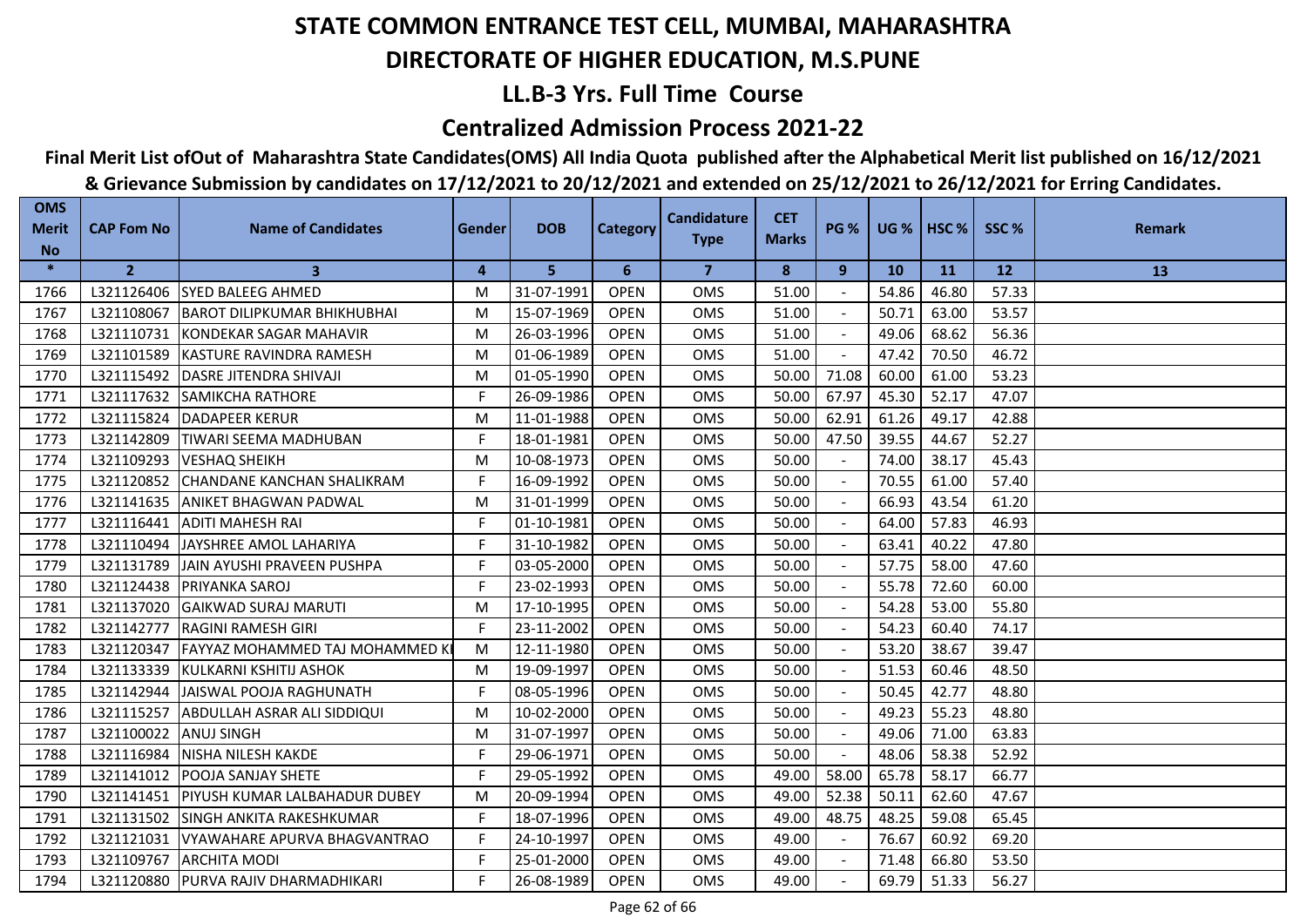## **LL.B-3 Yrs. Full Time Course**

### **Centralized Admission Process 2021-22**

## **Final Merit List ofOut of Maharashtra State Candidates(OMS) All India Quota published after the Alphabetical Merit list published on 16/12/2021**

| <b>OMS</b><br><b>Merit</b> | <b>CAP Fom No</b> | <b>Name of Candidates</b>            | Gender | <b>DOB</b> | <b>Category</b> | <b>Candidature</b> | <b>CET</b>   | <b>PG %</b>    |           | <b>UG %   HSC %</b> | SSC%      | <b>Remark</b> |
|----------------------------|-------------------|--------------------------------------|--------|------------|-----------------|--------------------|--------------|----------------|-----------|---------------------|-----------|---------------|
| <b>No</b>                  |                   |                                      |        |            |                 | <b>Type</b>        | <b>Marks</b> |                |           |                     |           |               |
| $\ast$                     | $\mathbf{2}$      | 3                                    | 4      | 5          | 6               | 7                  | 8            | 9              | <b>10</b> | 11                  | <b>12</b> | 13            |
| 1795                       | L321142601        | UMREDKAR VINOD YADAORAO              | M      | 09-05-1978 | <b>OPEN</b>     | <b>OMS</b>         | 49.00        |                | 63.59     | 45.50               | 60.71     |               |
| 1796                       | L321106388        | ISUNDAR SINGH ROOPSINGH TENIYA       | M      | 10-06-1993 | <b>OPEN</b>     | <b>OMS</b>         | 49.00        |                | 62.22     | 53.17               | 54.31     |               |
| 1797                       | L321103458        | NIKAM SHUBHAM KAILASRAO              | M      | 13-08-1998 | <b>OPEN</b>     | <b>OMS</b>         | 49.00        |                | 61.50     | 72.92               | 52.80     |               |
| 1798                       | L321138271        | MENE RAVINDRA VAMAN                  | M      | 02-12-1982 | <b>OPEN</b>     | <b>OMS</b>         | 49.00        |                | 61.32     | 62.83               | 52.40     |               |
| 1799                       | L321144971        | MOHD ALTAMASH MOHD HANIF             | M      | 01-07-1992 | <b>OPEN</b>     | OMS                | 49.00        |                | 60.36     | 60.50               | 60.00     |               |
| 1800                       | L321120675        | <b>IPATEL MEHUL VISHNU</b>           | M      | 23-11-1997 | <b>OPEN</b>     | <b>OMS</b>         | 49.00        |                | 59.13     | 54.31               | 49.60     |               |
| 1801                       | L321120316        | <b>SUBHA MUTHAIAH</b>                | F      | 24-09-1991 | <b>OPEN</b>     | <b>OMS</b>         | 49.00        |                | 55.60     | 68.33               | 73.40     |               |
| 1802                       | L321110642        | NIYAZ MOHD                           | M      | 28-01-1997 | <b>OPEN</b>     | <b>OMS</b>         | 49.00        |                | 53.32     | 61.60               | 61.50     |               |
| 1803                       | L321105255        | <b>SANJAY MANUBHAI WALA</b>          | M      | 19-08-1994 | <b>OPEN</b>     | <b>OMS</b>         | 49.00        |                | 52.43     | 55.85               | 60.36     |               |
| 1804                       | L321100115        | <b>ASHISH RAJESH KUMAR DARJI</b>     | M      | 22-02-1996 | <b>OPEN</b>     | <b>OMS</b>         | 49.00        |                | 51.80     | 46.83               | 58.80     |               |
| 1805                       | L321107988        | <b>SHWATA SHARMA</b>                 | F.     | 29-08-1988 | <b>OPEN</b>     | <b>OMS</b>         | 49.00        |                | 50.56     | 51.20               | 49.33     |               |
| 1806                       | L321126772        | JARE AKSHAY PANDHARINATH             | M      | 03-03-1998 | <b>OPEN</b>     | <b>OMS</b>         | 49.00        | $\overline{a}$ | 50.33     | 46.00               | 70.40     |               |
| 1807                       | L321121848        | SORTE NAGENDRA HARGOVIND             | M      | 19-11-1965 | <b>OPEN</b>     | OMS                | 49.00        |                | 47.42     | 47.83               | 53.43     |               |
| 1808                       | L321143417        | THAKUR AMITKUMAR ASHOKKUMAR          | M      | 07-03-1986 | <b>OPEN</b>     | OMS                | 48.00        | 50.88          | 43.26     | 46.67               | 49.33     |               |
| 1809                       | L321116405        | <b>PRODDATUR SURESH BABU</b>         | M      | 22-10-1997 | <b>OPEN</b>     | <b>OMS</b>         | 48.00        |                | 67.91     | 51.70               | 67.00     |               |
| 1810                       | L321145187        | <b>INGLE ABHIMANYU SAHEBRAO</b>      | M      | 04-12-1987 | <b>OPEN</b>     | <b>OMS</b>         | 48.00        |                | 61.08     | 57.83               | 69.87     |               |
| 1811                       | L321124230        | <b>TASNEEM FIRDOUS</b>               | F      | 11-02-1998 | <b>OPEN</b>     | <b>OMS</b>         | 48.00        |                | 57.33     | 65.60               | 49.67     |               |
| 1812                       | L321114490        | <b>ICHANDRAKANT BHEEMSHA</b>         | M      | 12-07-1980 | <b>OPEN</b>     | <b>OMS</b>         | 48.00        |                | 55.94     | 50.33               | 42.88     |               |
| 1813                       | L321132828        | PINJARA AMJAD MOHAMMAD QASIM         | M      | 17-10-1981 | <b>OPEN</b>     | OMS                | 48.00        |                | 53.50     | 47.80               | 44.00     |               |
| 1814                       | L321138407        | <b>ABHA RANI</b>                     | F      | 10-07-1980 | <b>OPEN</b>     | <b>OMS</b>         | 48.00        |                | 50.89     | 55.80               | 65.50     |               |
| 1815                       | L321100058        | <b>MOHAMMED YAHIYA HUSSAIN</b>       | M      | 26-09-1992 | <b>OPEN</b>     | <b>OMS</b>         | 47.00        | 66.81          | 68.84     | 65.10               | 73.00     |               |
| 1816                       | L321145388        | <b>SHAIKH MOHSEEN SHAIKH MUKHTAR</b> | M      | 26-01-1988 | <b>OPEN</b>     | <b>OMS</b>         | 47.00        | $\sim$         | 78.15     | 68.50               | 58.00     |               |
| 1817                       | L321113493        | SAIYED ABID SHAMSUDDIN               | M      | 16-07-1984 | <b>OPEN</b>     | OMS                | 47.00        |                | 65.75     | 41.83               | 42.53     |               |
| 1818                       | L321112193        | NAAZ PARVEEN SK ATEEQURRAHMAN        | F      | 18-05-1989 | <b>OPEN</b>     | <b>OMS</b>         | 47.00        |                | 58.75     | 77.00               | 52.13     |               |
| 1819                       | L321104710        | ANSARI ARMAN MEHANDI HASAN           | M      | 05-06-1998 | <b>OPEN</b>     | <b>OMS</b>         | 47.00        |                | 56.21     | 60.77               | 59.20     |               |
| 1820                       | L321146129        | MOHAMMED MUZAFARUDDIN WAHAJ M        | M      | 05-06-1994 | <b>OPEN</b>     | <b>OMS</b>         | 47.00        |                | 55.59     | 44.33               | 59.23     |               |
| 1821                       | L321131745        | RAI AMITKUMAR RAMSANEHI              | M      | 10-07-1989 | <b>OPEN</b>     | <b>OMS</b>         | 47.00        |                | 50.45     | 61.17               | 68.80     |               |
| 1822                       | L321138344        | <b>GUPTA ROHIT RAMNIWAS</b>          | M      | 09-04-1987 | <b>OPEN</b>     | <b>OMS</b>         | 47.00        |                | 49.70     | 36.00               | 47.33     |               |
| 1823                       | L321101148        | ANJUM BEGAM JEELANI SHAIKH           | F.     | 03-06-1995 | <b>OPEN</b>     | <b>OMS</b>         | 47.00        |                | 49.50     | 50.67               | 57.28     |               |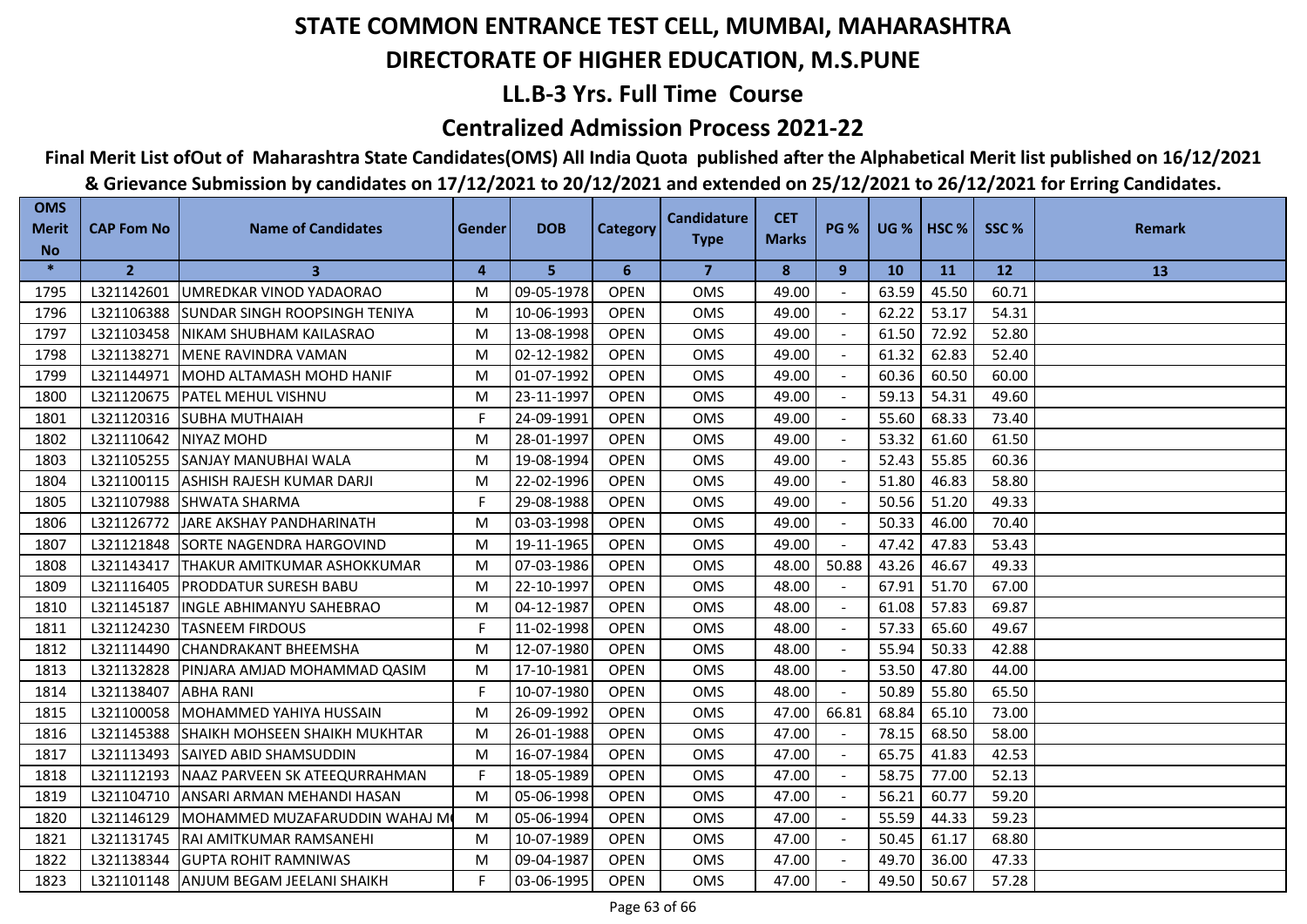### **LL.B-3 Yrs. Full Time Course**

### **Centralized Admission Process 2021-22**

# **Final Merit List ofOut of Maharashtra State Candidates(OMS) All India Quota published after the Alphabetical Merit list published on 16/12/2021**

|                                         |                   | & Grievance Submission by candidates on 17/12/2021 to 20/12/2021 and extended on 25/12/2021 to 26/12/2021 for Erring Candidates. |        |            |                 |                                   |                            |             |           |                |           |               |
|-----------------------------------------|-------------------|----------------------------------------------------------------------------------------------------------------------------------|--------|------------|-----------------|-----------------------------------|----------------------------|-------------|-----------|----------------|-----------|---------------|
| <b>OMS</b><br><b>Merit</b><br><b>No</b> | <b>CAP Fom No</b> | <b>Name of Candidates</b>                                                                                                        | Gender | <b>DOB</b> | <b>Category</b> | <b>Candidature</b><br><b>Type</b> | <b>CET</b><br><b>Marks</b> | <b>PG %</b> |           | UG %   $HSC$ % | SSC%      | <b>Remark</b> |
| $\ast$                                  | $\overline{2}$    | 3                                                                                                                                | 4      | 5          | 6               | $\overline{7}$                    | 8                          | 9           | <b>10</b> | 11             | <b>12</b> | 13            |
| 1824                                    | L321144759        | SRABANI DEBKUMAR MUKHOPADHYAY                                                                                                    | F      | 07-08-1966 | <b>OPEN</b>     | OMS                               | 47.00                      |             | 45.44     | 41.17          | 56.89     |               |
| 1825                                    | L321117320        | <b>AMEET VIVEK NAIK</b>                                                                                                          | M      | 16-06-1982 | <b>OPEN</b>     | <b>OMS</b>                        | 47.00                      |             | 45.00     | 43.50          | 38.93     |               |
| 1826                                    |                   | L321145670 SWATEE SURESH JAGTAP                                                                                                  | F.     | 31-01-1992 | <b>OPEN</b>     | <b>OMS</b>                        | 46.00                      | 60.47       | 63.05     | 58.60          | 81.00     |               |
| 1827                                    | L321128934        | <b>SARKAR PRATIBHA DILIP</b>                                                                                                     | F      | 03-09-1991 | <b>OPEN</b>     | OMS                               | 46.00                      |             | 71.79     | 57.33          | 58.31     |               |
| 1828                                    | L321115503        | SANJAY BHAUSAHEB JAYGUDE                                                                                                         | M      | 02-02-1976 | <b>OPEN</b>     | OMS                               | 46.00                      |             | 71.00     | 46.17          | 50.33     |               |
| 1829                                    | L321117044        | SONI SAUDNYA RAJENDRA                                                                                                            | F.     | 16-06-1998 | <b>OPEN</b>     | <b>OMS</b>                        | 46.00                      |             | 60.59     | 51.38          | 55.10     |               |
| 1830                                    | L321102189        | <b>VANDANA SHARMA</b>                                                                                                            | F      | 03-05-1983 | <b>OPEN</b>     | <b>OMS</b>                        | 46.00                      |             | 45.41     | 64.89          | 45.60     |               |
| 1831                                    | L321106045        | SHRINGARE DEVIDAS NAGESH                                                                                                         | M      | 10-12-1978 | <b>OPEN</b>     | <b>OMS</b>                        | 45.00                      | 64.06       | 60.11     | 68.83          | 48.13     |               |
| 1832                                    | L321133560        | <b>NEHA SANJAY SHUKLA</b>                                                                                                        | F.     | 01-01-1998 | <b>OPEN</b>     | OMS                               | 45.00                      | 61.69       | 60.85     | 70.31          | 50.00     |               |
| 1833                                    | L321137124        | NAJMA BANO GULAB SHAH                                                                                                            | F      | 07-08-1984 | <b>OPEN</b>     | <b>OMS</b>                        | 45.00                      | 55.00       | 66.14     | 46.50          | 65.73     |               |
| 1834                                    | L321123287        | KHAN MOHAMMED SHOEB HABIBULLAH                                                                                                   | M      | 01-07-1953 | <b>OPEN</b>     | <b>OMS</b>                        | 45.00                      |             | 70.18     |                |           |               |
| 1835                                    | L321114190        | <b>AFROZ FATEMA</b>                                                                                                              | F.     | 17-10-1997 | <b>OPEN</b>     | <b>OMS</b>                        | 45.00                      |             | 60.00     | 55.69          | 73.20     |               |
| 1836                                    | L321105686        | UPADHYA TUSHI BHOLANATH                                                                                                          | F      | 08-05-1999 | <b>OPEN</b>     | <b>OMS</b>                        | 45.00                      |             | 57.45     | 54.00          | 60.00     |               |
| 1837                                    | L321100791        | DHANKE GOVARDHAN SHANKARRAO                                                                                                      | M      | 21-04-1983 | <b>OPEN</b>     | OMS                               | 45.00                      |             | 55.86     | 42.67          | 43.60     |               |
| 1838                                    | L321139874        | <b>SATISH KUMAR YADAV</b>                                                                                                        | M      | 10-07-1993 | <b>OPEN</b>     | <b>OMS</b>                        | 45.00                      |             | 48.39     | 48.20          | 46.33     |               |
| 1839                                    | L321118609        | <b>JAISMIN BANO</b>                                                                                                              | F      | 10-08-1995 | <b>OPEN</b>     | <b>OMS</b>                        | 44.00                      | 65.61       | 55.00     | 49.00          | 58.33     |               |
| 1840                                    | L321126507        | ANSARI TAMANNA BARKAT ALI                                                                                                        | F      | 20-01-1998 | <b>OPEN</b>     | <b>OMS</b>                        | 44.00                      |             | 78.26     | 69.69          | 69.60     |               |
| 1841                                    | L321101489        | RAKSHE VAIBHAV ARUN                                                                                                              | M      | 20-01-1996 | <b>OPEN</b>     | OMS                               | 44.00                      |             | 68.50     | 52.92          | 57.00     |               |
| 1842                                    | L321137787        | KARISHMA MAYUR AHIRRAO                                                                                                           | F      | 19-10-1990 | <b>OPEN</b>     | <b>OMS</b>                        | 44.00                      |             | 60.00     | 54.58          | 41.20     |               |
| 1843                                    | L321125508        | <b>PUJARI JAGDISH MARUTI</b>                                                                                                     | М      | 15-06-1999 | <b>OPEN</b>     | <b>OMS</b>                        | 44.00                      |             | 58.39     | 72.77          | 48.40     |               |
| 1844                                    | L321101372        | POONAM PANDEY                                                                                                                    | F.     | 07-02-1996 | <b>OPEN</b>     | <b>OMS</b>                        | 44.00                      |             | 57.39     | 79.50          | 78.50     |               |
| 1845                                    | L321126605        | <b>GOUTAM</b>                                                                                                                    | M      | 01-06-1980 | <b>OPEN</b>     | <b>OMS</b>                        | 44.00                      |             | 52.91     | 42.67          | 54.24     |               |
| 1846                                    | L321124827        | <b>MADHU KRISHANA SAHU</b>                                                                                                       | F      | 07-01-1999 | <b>OPEN</b>     | OMS                               | 44.00                      |             | 51.11     | 62.80          | 43.50     |               |
| 1847                                    | L321146045        | MANISHADEVI RAMCHANDRA YADAV                                                                                                     | F.     | 05-01-1997 | <b>OPEN</b>     | OMS                               | 44.00                      |             | 48.94     | 53.20          | 71.00     |               |
| 1848                                    | L321103638        | <b>IRAPPA PATTAR</b>                                                                                                             | M      | 01-05-1964 | <b>OPEN</b>     | <b>OMS</b>                        | 43.00                      | 59.00       | 38.81     | 43.67          | 52.67     |               |
| 1849                                    | L321131348        | <b>NUZHAT BANO</b>                                                                                                               | F.     | 11-05-1989 | <b>OPEN</b>     | <b>OMS</b>                        | 43.00                      | 58.00       | 57.89     | 67.60          | 62.17     |               |
| 1850                                    |                   | L321119464 ANSARI NAZEMA BANO MOHAMMED QUI                                                                                       | F.     | 02-10-1987 | <b>OPEN</b>     | <b>OMS</b>                        | 43.00                      |             | 70.56     | 68.67          | 73.20     |               |

1851 | L321121598 |NAVED AHMAD SIDDIQUI | M | 05-07-1998 | OPEN | OMS | 43.00 | - | 70.30 | 56.80 | 63.83 L321137421 SHITAL CHANDRAKANT LOHAR F 25-12-1998 OPEN OMS 43.00 - 64.12 68.77 61.60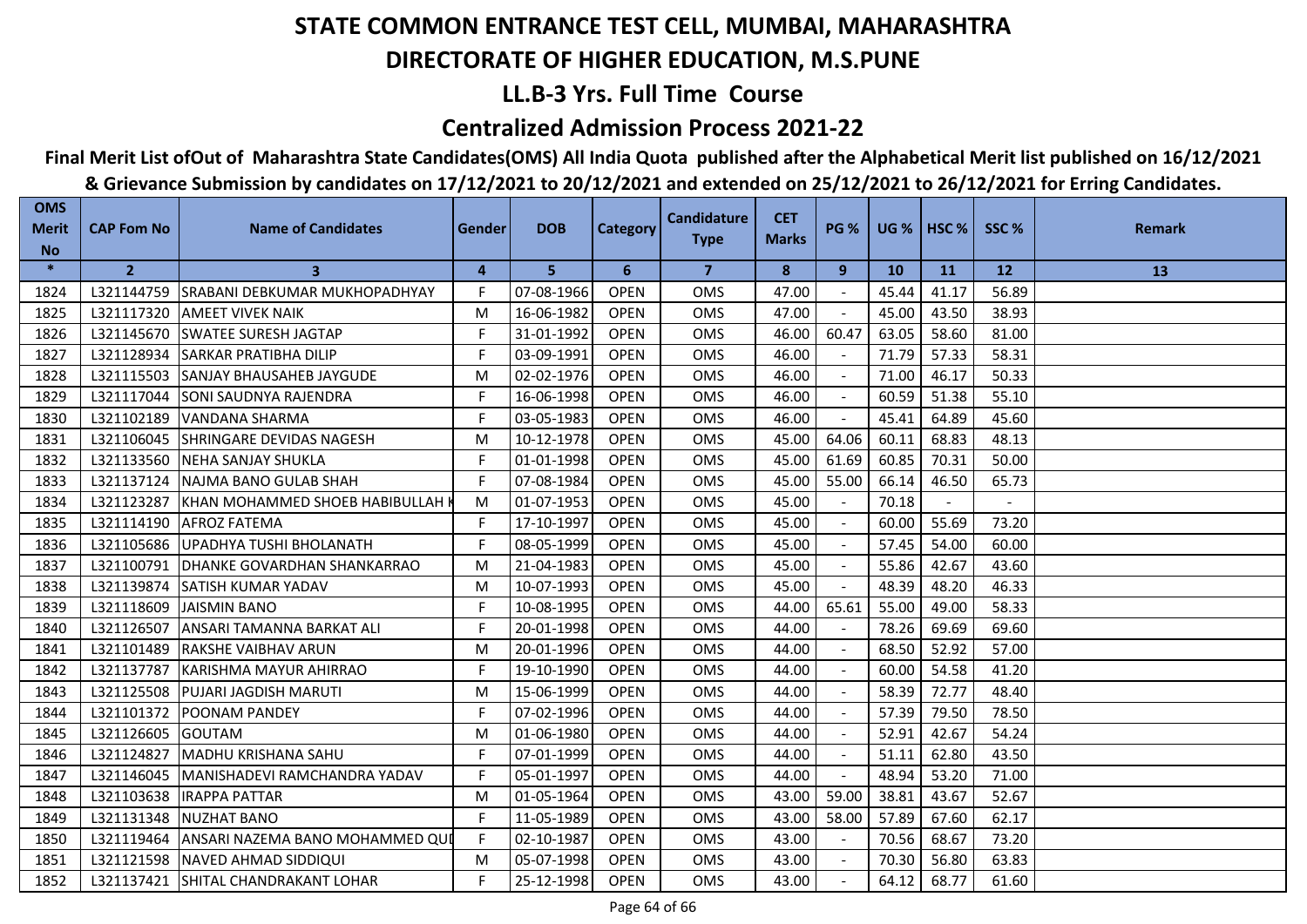## **LL.B-3 Yrs. Full Time Course**

### **Centralized Admission Process 2021-22**

# **Final Merit List ofOut of Maharashtra State Candidates(OMS) All India Quota published after the Alphabetical Merit list published on 16/12/2021**

| <b>OMS</b><br><b>Merit</b> | <b>CAP Fom No</b> | <b>Name of Candidates</b>          | <b>Gender</b> | <b>DOB</b> | <b>Category</b> | <b>Candidature</b> | <b>CET</b>   | <b>PG %</b> | <b>UG %   HSC %</b> |       | SSC%      | <b>Remark</b> |
|----------------------------|-------------------|------------------------------------|---------------|------------|-----------------|--------------------|--------------|-------------|---------------------|-------|-----------|---------------|
| <b>No</b>                  |                   |                                    |               |            |                 | <b>Type</b>        | <b>Marks</b> |             |                     |       |           |               |
| $\ast$                     | $\overline{2}$    | 3                                  | 4             | 5          | 6               | $\overline{7}$     | 8            | 9           | <b>10</b>           | 11    | <b>12</b> | 13            |
| 1853                       | L321107273        | MOHAMMAD SALIMUDDIN ANSARI         | M             | 08-09-1989 | <b>OPEN</b>     | OMS                | 43.00        |             | 54.75               | 51.67 | 53.20     |               |
| 1854                       | L321113539        | ISHRI KRISHNA MISHRA               | M             | 10-02-1988 | <b>OPEN</b>     | <b>OMS</b>         | 43.00        |             | 53.63               | 51.40 | 63.33     |               |
| 1855                       | L321138360        | PARDESHI DIVYA NANDUSING           | F.            | 24-05-1995 | <b>OPEN</b>     | <b>OMS</b>         | 43.00        |             | 49.08               | 45.17 | 60.80     |               |
| 1856                       | L321121424        | CHAUBEY GANESH AKHILESHCHANDRA     | M             | 19-01-1987 | <b>OPEN</b>     | <b>OMS</b>         | 42.00        | 64.40       | 39.90               | 37.50 | 44.80     |               |
| 1857                       | L321111069        | JATIN KUMAR BURMAN                 | M             | 04-12-1997 | <b>OPEN</b>     | OMS                | 42.00        |             | 65.19               | 38.00 | 38.17     |               |
| 1858                       | L321131443        | <b>SAYYED NILOFAR RAMZAN</b>       | F             | 24-11-1985 | <b>OPEN</b>     | OMS                | 42.00        |             | 60.56               | 62.17 | 49.20     |               |
| 1859                       | L321101197        | <b>ANKIT GUPTA</b>                 | M             | 10-05-1998 | <b>OPEN</b>     | OMS                | 42.00        |             | 49.00               | 61.69 | 73.50     |               |
| 1860                       | L321129160        | <b>AFREEN SHAIKH</b>               | F.            | 10-02-1996 | <b>OPEN</b>     | <b>OMS</b>         | 42.00        |             | 48.93               | 43.23 | 40.00     |               |
| 1861                       | L321131526        | <b>SANJAYKANT SAHOO</b>            | M             | 07-04-1996 | <b>OPEN</b>     | <b>OMS</b>         | 42.00        |             | 48.25               | 45.08 | 33.00     |               |
| 1862                       | L321119949        | INIDHI DEVENDRA SINGH              | F.            | 15-03-1997 | <b>OPEN</b>     | <b>OMS</b>         | 41.00        | 57.13       | 49.23               | 54.62 | 55.27     |               |
| 1863                       | L321123075        | <b>BANE KALPITA PRAMOD</b>         | F             | 14-12-2000 | <b>OPEN</b>     | <b>OMS</b>         | 41.00        |             | 72.71               | 52.46 | 62.80     |               |
| 1864                       | L321116287        | MUSTAHSIN AHMED AQUEEL AHMED       | M             | 17-08-1997 | <b>OPEN</b>     | OMS                | 41.00        |             | 61.95               | 58.15 | 63.40     |               |
| 1865                       | L321126079        | DANISH FIROZ MUZAWAR               | M             | 02-11-1995 | <b>OPEN</b>     | <b>OMS</b>         | 41.00        |             | 61.83               | 50.31 | 49.80     |               |
| 1866                       | L321115630        | YADAV HITESH MANOHAR               | M             | 21-07-1999 | <b>OPEN</b>     | <b>OMS</b>         | 41.00        |             | 55.85               | 54.46 | 71.00     |               |
| 1867                       | L321108262        | <b>GUPTA PRIYANKA RAMKUMAR</b>     | F.            | 10-06-1998 | <b>OPEN</b>     | <b>OMS</b>         | 41.00        | $\sim$      | 52.69               | 45.54 | 55.20     |               |
| 1868                       | L321112498        | <b>BALRAM SONI</b>                 | M             | 05-08-1990 | <b>OPEN</b>     | OMS                | 41.00        |             | 49.96               | 44.67 | 46.00     |               |
| 1869                       | L321139388        | SAEEDA BANO GULNAWAZ PINJARI       | F             | 26-06-1978 | <b>OPEN</b>     | OMS                | 40.00        | 69.38       | 59.82               | 47.00 | 72.43     |               |
| 1870                       | L321140817        | <b>GOPAL DIPALI ASHOK</b>          | F             | 01-06-1992 | <b>OPEN</b>     | OMS                | 40.00        |             | 68.33               | 48.50 | 55.09     |               |
| 1871                       | L321122337        | <b>IROKADE AKSHAY SHARAD</b>       | M             | 16-02-2000 | <b>OPEN</b>     | <b>OMS</b>         | 40.00        |             | 65.00               | 50.46 | 55.00     |               |
| 1872                       | L321139084        | <b>THOMBARE ABHIJEET NANASAHEB</b> | M             | 28-05-1997 | <b>OPEN</b>     | <b>OMS</b>         | 40.00        |             | 52.54               | 52.92 | 52.20     |               |
| 1873                       | L321118595        | <b>ADITI MISHRA</b>                | F             | 31-05-1996 | <b>OPEN</b>     | <b>OMS</b>         | 39.00        | 56.75       | 53.55               | 61.60 | 57.40     |               |
| 1874                       | L321129838        | SONAWANE AKSHAY ISHWAR             | M             | 14-10-1995 | <b>OPEN</b>     | <b>OMS</b>         | 39.00        |             | 55.58               | 52.15 | 50.50     |               |
| 1875                       | L321121523        | <b>SUDHAKAR J</b>                  | M             | 15-09-1982 | <b>OPEN</b>     | OMS                | 39.00        |             | 52.29               | 48.00 | 59.67     |               |
| 1876                       | L321115862        | <b>ISYED MD MUBASHSHIR NASIM</b>   | M             | 09-09-1993 | <b>OPEN</b>     | <b>OMS</b>         | 39.00        |             | 50.44               | 50.00 | 55.40     |               |
| 1877                       | L321114697        | NILESH SUDHAKAR WAKDE              | M             | 14-11-1999 | <b>OPEN</b>     | <b>OMS</b>         | 38.00        |             | 56.19               | 62.92 | 66.00     |               |
| 1878                       | L321133134        | <b>ISHIVANGI DUBEY</b>             | F.            | 13-07-2000 | <b>OPEN</b>     | <b>OMS</b>         | 38.00        |             | 53.95               | 66.00 | 80.33     |               |
| 1879                       | L321124725        | KASHYAP ASHEESH KUMAR RAJENDRA     | M             | 13-09-1995 | <b>OPEN</b>     | OMS                | 38.00        | $\sim$      | 50.93               | 50.83 | 58.00     |               |
| 1880                       | L321137329        | <b>DHAYDE DEEPESH DINESH</b>       | M             | 30-06-1994 | <b>OPEN</b>     | OMS                | 38.00        |             | 48.18               | 56.40 | 64.00     |               |
| 1881                       |                   | L321137990 KM REENA YADAV          | F             | 05-07-1996 | <b>OPEN</b>     | <b>OMS</b>         | 37.00        | 67.00       | 54.28               | 71.00 | 62.50     |               |